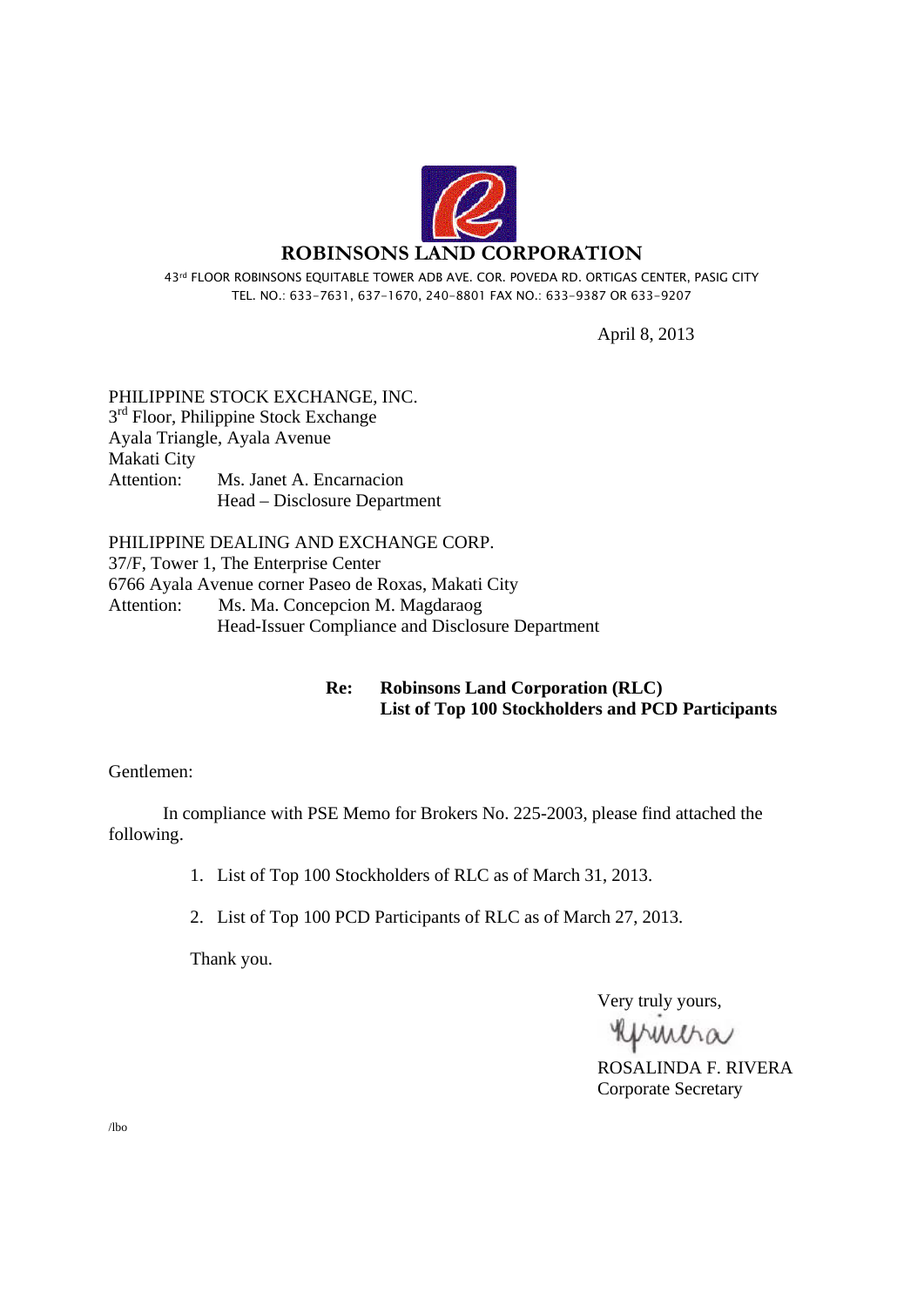|                               |                                       |                                                        | <b>AS OF MARCH 31, 2013</b> |                               |                                            |                               |                               |
|-------------------------------|---------------------------------------|--------------------------------------------------------|-----------------------------|-------------------------------|--------------------------------------------|-------------------------------|-------------------------------|
| <b>RANK</b><br>$\overline{1}$ | <b>STOCKHOLDER NUMBER</b><br>10003137 | <b>STOCKHOLDER NAME</b><br>J. G. SUMMIT HOLDINGS, INC. | <b>NATIONALITY</b><br>FIL   | <b>CERTIFICATE CLASS</b><br>U | <b>OUTSTANDING SHARES</b><br>2,496,114,787 | <b>PERCENTAGE</b><br>60.9725% | <b>TOTAL</b><br>2,496,114,787 |
|                               |                                       |                                                        |                             |                               |                                            |                               |                               |
|                               |                                       | 29/F GALLERIA CORPORATE CTR.                           |                             |                               |                                            |                               |                               |
|                               |                                       | EDSA COR. ORTIGAS AVE.                                 |                             |                               |                                            |                               |                               |
|                               |                                       | MANDALUYONG CITY                                       |                             |                               |                                            |                               |                               |
|                               |                                       |                                                        |                             |                               |                                            |                               |                               |
| $\overline{2}$                | 16012118                              | PCD NOMINEE CORPORATION (NON-FILIPINO)                 | <b>NOF</b>                  | $\sf U$                       | 1,076,611,048                              | 26.2983%                      | 1,076,611,048                 |
|                               |                                       | 37/F THE ENTERPRISE CENTER TOWER 1,                    |                             |                               |                                            |                               |                               |
|                               |                                       | COR. PASEO DE ROXAS, AYALA AVENUE,                     |                             |                               |                                            |                               |                               |
|                               |                                       | MAKATI CITY                                            |                             |                               |                                            |                               |                               |
|                               |                                       |                                                        |                             |                               |                                            |                               |                               |
|                               | 16012119                              | PCD NOMINEE CORPORATION (FILIPINO)                     | ${\sf FIL}$                 | U                             | 486,274,832                                | 11.8782%                      | 486,274,832                   |
| $\overline{\mathbf{3}}$       |                                       |                                                        |                             |                               |                                            |                               |                               |
|                               |                                       | 37/F THE ENTERPRISE CENTER TOWER 1,                    |                             |                               |                                            |                               |                               |
|                               |                                       | COR. PASEO DE ROXAS, AYALA AVENUE                      |                             |                               |                                            |                               |                               |
|                               |                                       | MAKATI CITY                                            |                             |                               |                                            |                               |                               |
|                               |                                       |                                                        |                             |                               |                                            |                               |                               |
|                               | 25003905                              | ELIZABETH YU                                           | FIL                         | U                             | 8,737,200                                  | 0.2134%                       | 8,737,200                     |
|                               |                                       | 517 BUENDIA AVENUE EXT.,                               |                             |                               |                                            |                               |                               |
|                               |                                       | MAKATI, METRO MANILA                                   |                             |                               |                                            |                               |                               |
|                               |                                       |                                                        |                             |                               |                                            |                               |                               |
|                               |                                       |                                                        |                             |                               |                                            |                               |                               |
|                               |                                       |                                                        |                             |                               |                                            |                               |                               |
| -5                            | 07009702                              | JOHN GOKONGWEI JR.                                     | ${\sf FIL}$                 | $\sf U$                       | 8,124,721                                  | 0.1984%                       | 8,124,721                     |
|                               |                                       | 44/F ROBINSONS EQUITABLE TOWER,                        |                             |                               |                                            |                               |                               |
|                               |                                       | ADB AVENUE CORNER POVEDA ST.,                          |                             |                               |                                            |                               |                               |
|                               |                                       | ORTIGAS CENTER, PASIG CITY                             |                             |                               |                                            |                               |                               |
|                               |                                       |                                                        |                             |                               |                                            |                               |                               |
| 6                             | 03018365                              | CEBU LIBERTY LUMBER                                    | FIL                         | U                             | 2,203,200                                  | 0.0538%                       | 2,203,200                     |
|                               |                                       | 173 M.J. CUENCO AVENUE                                 |                             |                               |                                            |                               |                               |
|                               |                                       | CEBU CITY                                              |                             |                               |                                            |                               |                               |
|                               |                                       |                                                        |                             |                               |                                            |                               |                               |
|                               |                                       |                                                        |                             |                               |                                            |                               |                               |
|                               |                                       |                                                        |                             |                               |                                            |                               |                               |
| $\overline{7}$                | 07009708                              | JAMES L. GO                                            | FIL                         | $\sf U$                       | 1,685,994                                  | 0.0411%                       | 1,685,994                     |
|                               |                                       | 43/F ROBINSONS EQUITABLE TOWER,                        |                             |                               |                                            |                               |                               |
|                               |                                       | ADB AVENUE CORNER POVEDA ST.,                          |                             |                               |                                            |                               |                               |
|                               |                                       | ORTIGAS CENTER, PASIG CITY                             |                             |                               |                                            |                               |                               |
|                               |                                       |                                                        |                             |                               |                                            |                               |                               |
|                               | 07016023                              | ELIZABETH Y. GOKONGWEI AND/OR JOHN GOKONGWEI JR.       | ${\sf FIL}$                 |                               |                                            | 0.0241%                       |                               |
| 8                             |                                       |                                                        |                             | U                             | 988,000                                    |                               | 988,000                       |
|                               |                                       | 43/F ROBINSONS EQUITABLE TOWER                         |                             |                               |                                            |                               |                               |
|                               |                                       | ADB AVE. COR POVEDA ROAD                               |                             |                               |                                            |                               |                               |
|                               |                                       | PASIG CITY                                             |                             |                               |                                            |                               |                               |
|                               |                                       |                                                        |                             |                               |                                            |                               |                               |
| 9                             | 17001996                              | QUALITY INVESTMENTS & SEC CORP                         | FIL                         | U                             | 903,000                                    | 0.0220%                       | 903,000                       |
|                               |                                       | SUITE 1602, TYTANA PLAZA BLDG.                         |                             |                               |                                            |                               |                               |
|                               |                                       | ORIENTE ST. COR. PLAZA LORENZO                         |                             |                               |                                            |                               |                               |
|                               |                                       | <b>BINONDO MANILA</b>                                  |                             |                               |                                            |                               |                               |
|                               |                                       |                                                        |                             |                               |                                            |                               |                               |
|                               |                                       |                                                        |                             |                               |                                            |                               |                               |
| 10                            | 13011076                              | ALBERTO MENDOZA AND/OR JEANIE MENDOZA                  | ${\sf FIL}$                 | $\sf U$                       | 532,800                                    | 0.0130%                       | 532,800                       |
|                               |                                       | 1145 AGUILAR STREET                                    |                             |                               |                                            |                               |                               |
|                               |                                       | STA. CRUZ, METRO MANILA                                |                             |                               |                                            |                               |                               |
|                               |                                       |                                                        |                             |                               |                                            |                               |                               |
|                               |                                       |                                                        |                             |                               |                                            |                               |                               |
| 11                            | 0700000004                            | ELIZABETH YU GOKONGWEI                                 | ${\sf FIL}$                 | $\sf U$                       | 499,500                                    | 0.0122%                       | 499,500                       |
|                               |                                       | C/O GOKONGWEI BROTHERS FOUNDATION                      |                             |                               |                                            |                               |                               |
|                               |                                       | 44/F ROBINSONS EQUITABLE TOWER                         |                             |                               |                                            |                               |                               |
|                               |                                       | ADB AVENUE COR. POVEDA ST.                             |                             |                               |                                            |                               |                               |
|                               |                                       |                                                        |                             |                               |                                            |                               |                               |
|                               |                                       | PASIG CITY                                             |                             |                               |                                            |                               |                               |
| 12                            | 07009705                              | ROBINA YU GOKONGWEI                                    | ${\sf FIL}$                 | $\sf U$                       | 360,000                                    | 0.0087%                       | 360,000                       |
|                               |                                       | 517 BUENDIA AVE EXT                                    |                             |                               |                                            |                               |                               |
|                               |                                       | 1200 MAKATI METRO MLA                                  |                             |                               |                                            |                               |                               |
|                               |                                       |                                                        |                             |                               |                                            |                               |                               |
|                               |                                       |                                                        |                             |                               |                                            |                               |                               |
|                               |                                       | FREDERICK DY GO                                        |                             |                               |                                            |                               |                               |
| 13                            | 07016022                              |                                                        | ${\sf FIL}$                 | $\sf U$                       | 337,501                                    | 0.0082%                       | 337,501                       |
|                               |                                       | 43/F ROBINSONS EQUITABLE TOWER                         |                             |                               |                                            |                               |                               |
|                               |                                       | ADB AVE. COR.POVEDA RD.,                               |                             |                               |                                            |                               |                               |
|                               |                                       | ORTIGAS CENTER, PASIG CITY                             |                             |                               |                                            |                               |                               |
|                               |                                       | 1605                                                   |                             |                               |                                            |                               |                               |
| 14                            | 21003475                              | SAMUEL C. UY                                           | FIL                         | U                             | 324,000                                    | 0.0079%                       | 324,000                       |
|                               |                                       | C/O DIMDI CENTER                                       |                             |                               |                                            |                               |                               |
|                               |                                       | ASAJE II BLDG., SAN PEDRO ST.                          |                             |                               |                                            |                               |                               |
|                               |                                       | DAVAO CITY, 8000                                       |                             |                               |                                            |                               |                               |
|                               |                                       |                                                        |                             |                               |                                            |                               |                               |
|                               |                                       |                                                        |                             |                               |                                            |                               |                               |
| 15                            | 07016020                              | JOHN L. GOKONGWEI JR                                   | ${\sf FIL}$                 | $\sf U$                       | 300,000                                    | 0.0073%                       | 300,000                       |
|                               |                                       | 43/F ROBINSONS EQUITABLE TOWER                         |                             |                               |                                            |                               |                               |
|                               |                                       | ADB AVE COR POVEDA ROAD                                |                             |                               |                                            |                               |                               |
|                               |                                       | PASIG CITY                                             |                             |                               |                                            |                               |                               |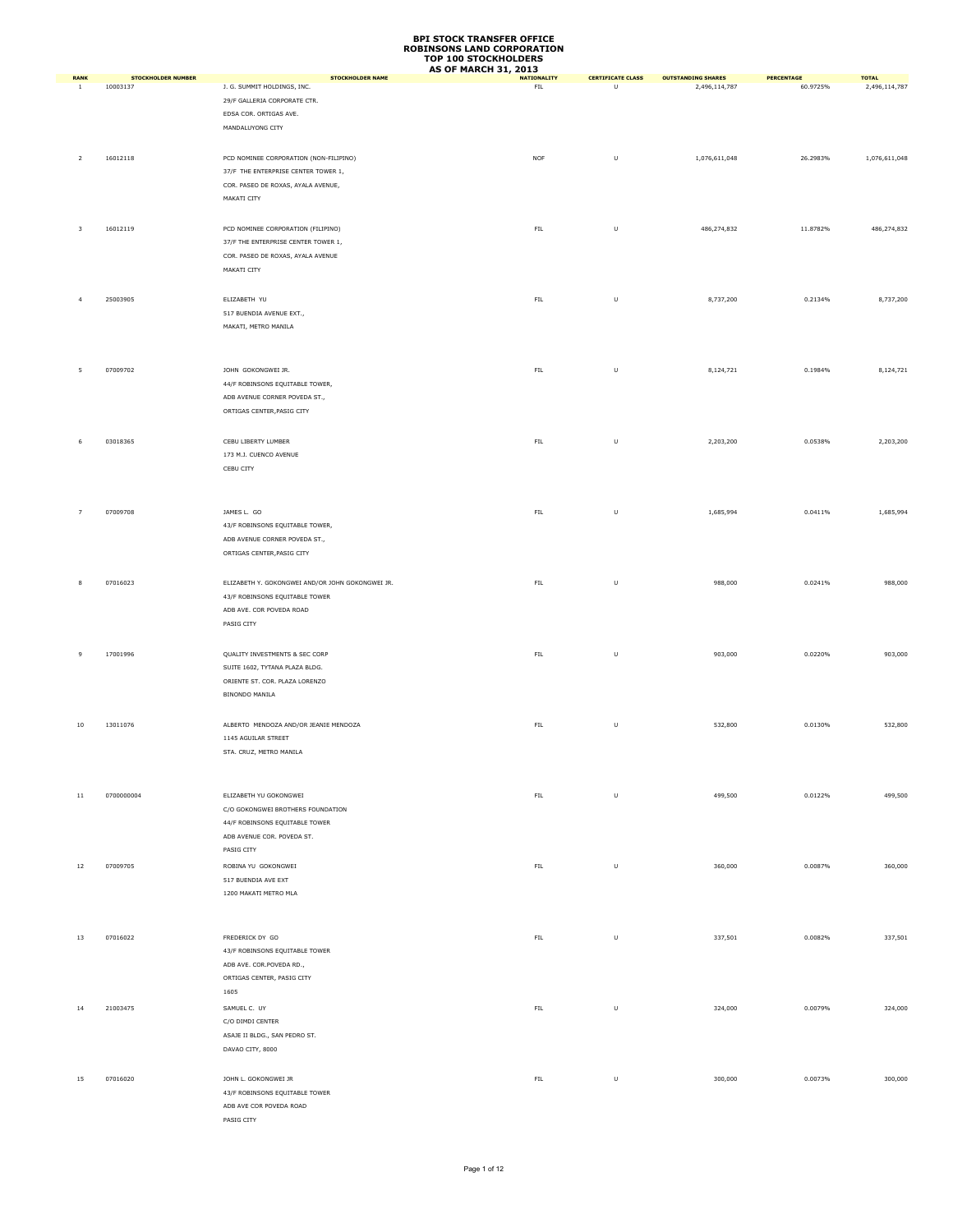|                   |                                       |                                                                                                       | <b>AS OF MARCH 31, 2013</b>      |                                                                                                            |                                      |                       |                         |
|-------------------|---------------------------------------|-------------------------------------------------------------------------------------------------------|----------------------------------|------------------------------------------------------------------------------------------------------------|--------------------------------------|-----------------------|-------------------------|
| <b>RANK</b><br>16 | <b>STOCKHOLDER NUMBER</b><br>15004202 | <b>STOCKHOLDER NAME</b><br>ONG TIONG<br>CAGAYAN FIRST SUPERMART<br>GONZAGA EXT., TUGUEGARAO           | <b>NATIONALITY</b><br><b>FIL</b> | <b>CERTIFICATE CLASS</b><br>$\cup$                                                                         | <b>OUTSTANDING SHARES</b><br>204,996 | PERCENTAGE<br>0.0050% | <b>TOTAL</b><br>204,996 |
| 17                | 07009721                              | CAGAYAN<br>G & L SECURITIES CO. INC.<br>UNIT 512-B LEE GARDENS TOWER-2,                               | ${\sf FIL}$                      | U                                                                                                          | 202,400                              | 0.0049%               | 202,400                 |
| 18                | 07009704                              | SHAW BOULEVARD,<br>MANDALUYONG CITY<br>LISA YU GOKONGWEI<br>517 BUENDIA AVE EXT                       | ${\sf FIL}$                      | U                                                                                                          | 180,000                              | 0.0043%               | 180,000                 |
|                   |                                       | 1200 MAKATI METRO MLA                                                                                 |                                  |                                                                                                            |                                      |                       |                         |
| 19                | 06009348                              | FEBTC #103-00507<br>8/F TBG OPERATIONS, FEBTC<br>FEB CENTER, GIL PUYAT AVE.<br>MAKATI CITY            | ${\sf FIL}$                      | $\mathsf{U}% _{T}=\mathsf{U}_{T}\!\left( a,b\right) ,\ \mathsf{U}_{T}=\mathsf{U}_{T}\!\left( a,b\right) ,$ | 156,240                              | 0.0038%               | 156,240                 |
| 20                | 02013410                              | FRANCISCO L. BENEDICTO<br>B.BENEDICTO & SONS., INC.<br>99-101 PLARIDEL ST. CEBU CITY                  | ${\sf FIL}$                      | $\sf U$                                                                                                    | 150,000                              | 0.0036%               | 150,000                 |
| 20                | 03018571                              | CHING TIONG KENG AND/OR CYNTHIA D. CHING<br>1656 DASMARINAS AVENUE<br>DASMARINAS VILL., MAKATI CITY   | ${\sf FIL}$                      | U                                                                                                          | 150,000                              | 0.0036%               | 150,000                 |
| 21                | 21003474                              | ARTHUR C. UY<br>C/O DIMDI CENTER<br>ASAJE II BLDG., SAN PEDRO ST.                                     | FIL                              | U                                                                                                          | 144,000                              | 0.0035%               | 144,000                 |
| 22                | 13011099                              | DAVAO CITY, 8000<br>CATALINO MACARAIG JR AND/OR ARACELI MACARAIG<br>47 CABILDO ST<br>URDANETA VILLAGE | ${\sf FIL}$                      | U                                                                                                          | 140,000                              | 0.0034%               | 140,000                 |
| 23                | 20008908                              | MAKATI, METRO MANILA<br>JOLLY TING<br>3933 RAMON MAGSAYSAY BLVD<br>STA MESA, MANILA                   | ${\sf FIL}$                      | U                                                                                                          | 136,800                              | 0.0033%               | 136,800                 |
| 24                | 03018314                              | CHING TIONG KENG<br>1656 DASMARINAS AVENUE<br>DASMARINAS VILL., MAKATI CITY                           | ${\sf FIL}$                      | $\sf U$                                                                                                    | 133,200                              | 0.0032%               | 133,200                 |
| 25                | 20008795                              | ANTONIO S. TANJANGCO<br>542 ARQUIZA ST.,<br>ERMITA, MANILA                                            | ${\sf FIL}$                      | $\sf U$                                                                                                    | 126,599                              | 0.0030%               | 126,599                 |
| 26                | 03018330                              | FERDINAND CO AND/OR CHRISTOPHER CO<br>250 IBUNA ST<br>SAN JUAN                                        | ${\sf FIL}$                      | $\sf U$                                                                                                    | 120,000                              | 0.0029%               | 120,000                 |
| 26                | 03018352                              | METRO MANILA<br>VICTORIA NGO CHUA<br>C/O CEBU LIBERTY LUMBER CO INC<br>CEBU CITY                      | ${\sf FIL}$                      | $\sf U$                                                                                                    | 120,000                              | 0.0029%               | 120,000                 |
| 26                | 12010489                              | EDWIN B. LIM<br>#102 E. RODRIGUEZ, LIBIS<br>QUEZON CITY                                               | ${\sf FIL}$                      | $\sf U$                                                                                                    | 120,000                              | 0.0029%               | 120,000                 |
| 27                | 06008883                              | TERESITA FLORES<br>#35 PASEO EMILIO<br>MARIA LUISA ESTATE PARK<br>BANILAD, CEBU CITY                  | ${\sf FIL}$                      | $\sf U$                                                                                                    | 108,000                              | 0.0026%               | 108,000                 |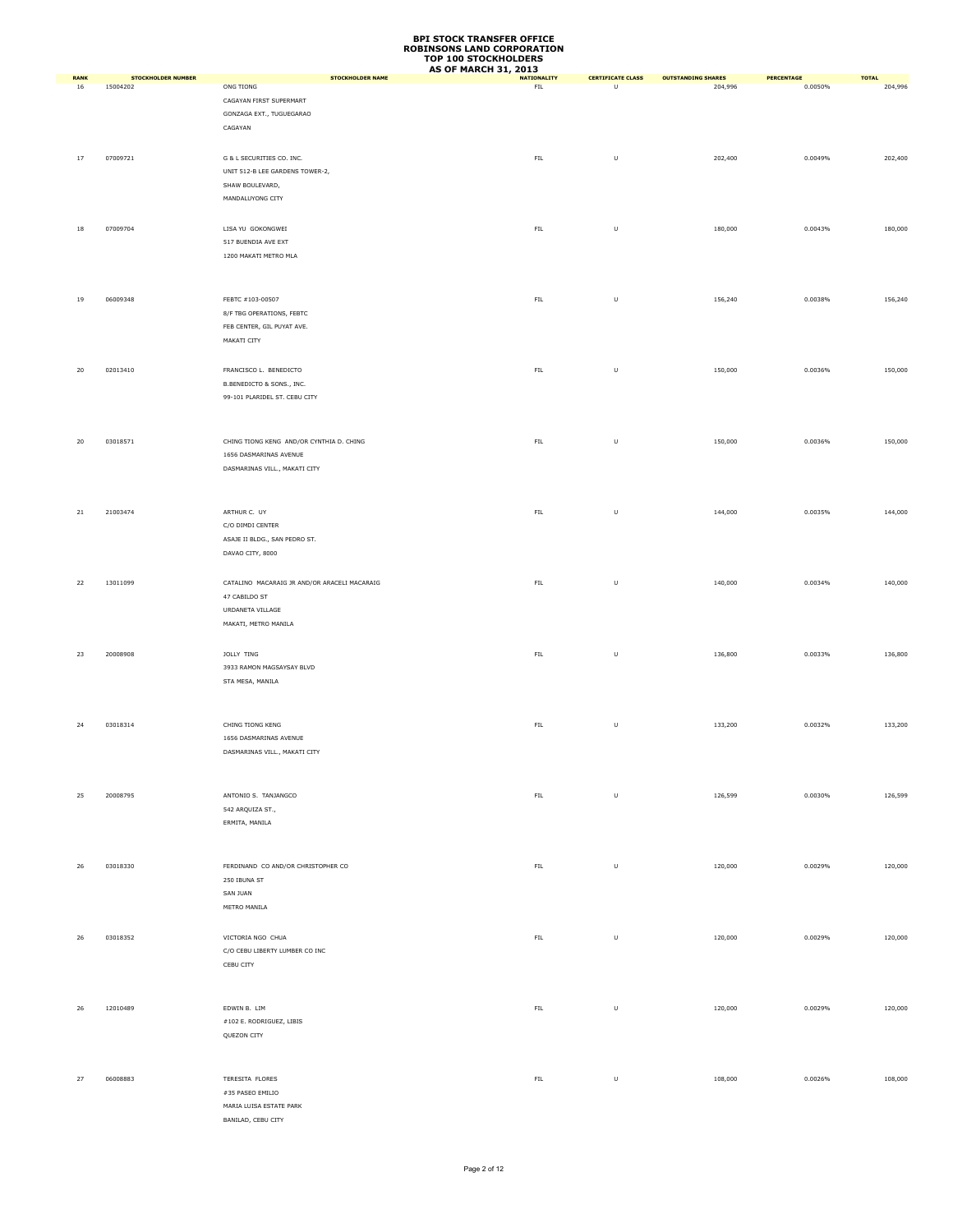|                   |                                       |                                                   | <b>AS OF MARCH 31, 2013</b>       |                                                                                                            |                                      |                              |                         |
|-------------------|---------------------------------------|---------------------------------------------------|-----------------------------------|------------------------------------------------------------------------------------------------------------|--------------------------------------|------------------------------|-------------------------|
| <b>RANK</b><br>28 | <b>STOCKHOLDER NUMBER</b><br>03018452 | <b>STOCKHOLDER NAME</b><br>VICKY L. CHAN          | <b>NATIONALITY</b><br>${\sf FIL}$ | <b>CERTIFICATE CLASS</b><br>U                                                                              | <b>OUTSTANDING SHARES</b><br>106,600 | <b>PERCENTAGE</b><br>0.0026% | <b>TOTAL</b><br>106,600 |
|                   |                                       |                                                   |                                   |                                                                                                            |                                      |                              |                         |
|                   |                                       | 267 IBANEZ ST., LITTLE BAGUIO                     |                                   |                                                                                                            |                                      |                              |                         |
|                   |                                       | SAN JUAN, METRO MANILA                            |                                   |                                                                                                            |                                      |                              |                         |
|                   |                                       |                                                   |                                   |                                                                                                            |                                      |                              |                         |
|                   |                                       |                                                   |                                   |                                                                                                            |                                      |                              |                         |
| 29                | 03018337                              | JAMES L. CHIONGBIAN                               | ${\sf FIL}$                       | $\sf U$                                                                                                    | 100,000                              | 0.0024%                      | 100,000                 |
|                   |                                       | EASTERN SHIPPING LINES BLDG.                      |                                   |                                                                                                            |                                      |                              |                         |
|                   |                                       | ANDA CIRCLE, PORT AREA                            |                                   |                                                                                                            |                                      |                              |                         |
|                   |                                       |                                                   |                                   |                                                                                                            |                                      |                              |                         |
|                   |                                       | MANILA                                            |                                   |                                                                                                            |                                      |                              |                         |
|                   |                                       |                                                   |                                   |                                                                                                            |                                      |                              |                         |
| 29                | 12010488                              | JENNIFER C. LIM AND/OR JEFFREY C. LIM             | ${\sf FIL}$                       | $\sf U$                                                                                                    | 100,000                              | 0.0024%                      | 100,000                 |
|                   |                                       | #41 PASEO EMILIO                                  |                                   |                                                                                                            |                                      |                              |                         |
|                   |                                       | MARIA LUISA PARK                                  |                                   |                                                                                                            |                                      |                              |                         |
|                   |                                       | BANILAD, CEBU CITY                                |                                   |                                                                                                            |                                      |                              |                         |
|                   |                                       |                                                   |                                   |                                                                                                            |                                      |                              |                         |
|                   |                                       |                                                   |                                   |                                                                                                            |                                      |                              |                         |
| 30                | 16011697                              | CRISTINO L. PANLILIO                              | ${\sf FIL}$                       | U                                                                                                          | 96,000                               | 0.0023%                      | 96,000                  |
|                   |                                       | ACROCITY I BUILDING                               |                                   |                                                                                                            |                                      |                              |                         |
|                   |                                       | NO. 1116 ANTIPOLO STREET                          |                                   |                                                                                                            |                                      |                              |                         |
|                   |                                       | MAKATI CITY                                       |                                   |                                                                                                            |                                      |                              |                         |
|                   |                                       |                                                   |                                   |                                                                                                            |                                      |                              |                         |
|                   | 03018413                              |                                                   | ${\sf FIL}$                       | $\sf U$                                                                                                    | 90,285                               | 0.0022%                      |                         |
| 31                |                                       | RAMON L. CHIU                                     |                                   |                                                                                                            |                                      |                              | 90,285                  |
|                   |                                       | C/O B. BENEDICTO & SONS, INC.                     |                                   |                                                                                                            |                                      |                              |                         |
|                   |                                       | 103 PLARIDEL STREET                               |                                   |                                                                                                            |                                      |                              |                         |
|                   |                                       | CEBU CITY                                         |                                   |                                                                                                            |                                      |                              |                         |
|                   |                                       |                                                   |                                   |                                                                                                            |                                      |                              |                         |
| 32                | 18009089                              | R. COYIUTO SECURITIES, INC.                       | ${\sf FIL}$                       | U                                                                                                          | 82,000                               | 0.0020%                      | 82,000                  |
|                   |                                       |                                                   |                                   |                                                                                                            |                                      |                              |                         |
|                   |                                       | 5/F CORINTHIAN PLAZA                              |                                   |                                                                                                            |                                      |                              |                         |
|                   |                                       | 121 PASEO DE ROXAS                                |                                   |                                                                                                            |                                      |                              |                         |
|                   |                                       | LEGASPI VILLAGE, MAKATI CITY                      |                                   |                                                                                                            |                                      |                              |                         |
|                   |                                       |                                                   |                                   |                                                                                                            |                                      |                              |                         |
| 33                | 20008798                              | DENISA Y. TONG                                    | ${\sf FIL}$                       | U                                                                                                          | 81,000                               | 0.0019%                      | 81,000                  |
|                   |                                       | 798 HARVARD ST                                    |                                   |                                                                                                            |                                      |                              |                         |
|                   |                                       |                                                   |                                   |                                                                                                            |                                      |                              |                         |
|                   |                                       | MANDALUYONG                                       |                                   |                                                                                                            |                                      |                              |                         |
|                   |                                       | METRO MANILA                                      |                                   |                                                                                                            |                                      |                              |                         |
|                   |                                       |                                                   |                                   |                                                                                                            |                                      |                              |                         |
| 34                | 17001936                              | TERESITA T. QUAZON                                | ${\sf FIL}$                       | $\sf U$                                                                                                    | 78,000                               | 0.0019%                      | 78,000                  |
|                   |                                       | 542 ARQUIZA                                       |                                   |                                                                                                            |                                      |                              |                         |
|                   |                                       | ERMITA, MANILA                                    |                                   |                                                                                                            |                                      |                              |                         |
|                   |                                       |                                                   |                                   |                                                                                                            |                                      |                              |                         |
|                   |                                       |                                                   |                                   |                                                                                                            |                                      |                              |                         |
|                   |                                       |                                                   |                                   |                                                                                                            |                                      |                              |                         |
| 35                | 11002995                              | KHOON POI                                         | ${\sf FIL}$                       | U                                                                                                          | 73,200                               | 0.0017%                      | 73,200                  |
|                   |                                       | 406 RIZAL AVE.,                                   |                                   |                                                                                                            |                                      |                              |                         |
|                   |                                       | STA. CRUZ, MANILA                                 |                                   |                                                                                                            |                                      |                              |                         |
|                   |                                       |                                                   |                                   |                                                                                                            |                                      |                              |                         |
|                   |                                       |                                                   |                                   |                                                                                                            |                                      |                              |                         |
|                   |                                       |                                                   |                                   |                                                                                                            |                                      |                              |                         |
| 36                | 04007384                              | ANANDRAM DARGANI                                  | ${\sf FIL}$                       | $\sf U$                                                                                                    | 72,228                               | 0.0017%                      | 72,228                  |
|                   |                                       | 929 IDEAL ST.,                                    |                                   |                                                                                                            |                                      |                              |                         |
|                   |                                       | MANDALUYONG, METRO MANILA                         |                                   |                                                                                                            |                                      |                              |                         |
|                   |                                       |                                                   |                                   |                                                                                                            |                                      |                              |                         |
|                   |                                       |                                                   |                                   |                                                                                                            |                                      |                              |                         |
|                   |                                       |                                                   |                                   |                                                                                                            |                                      |                              |                         |
| 37                | 12010379                              | PACITA NGOCHUA LEE                                | ${\sf FIL}$                       | $\mathsf{U}% _{T}=\mathsf{U}_{T}\!\left( a,b\right) ,\ \mathsf{U}_{T}=\mathsf{U}_{T}\!\left( a,b\right) ,$ | 72,000                               | 0.0017%                      | 72,000                  |
|                   |                                       | C/O CEBU LIBERTY LUMBER CO.                       |                                   |                                                                                                            |                                      |                              |                         |
|                   |                                       | M.J. CUENCO AVENUE,                               |                                   |                                                                                                            |                                      |                              |                         |
|                   |                                       | CEBU CITY                                         |                                   |                                                                                                            |                                      |                              |                         |
|                   |                                       |                                                   |                                   |                                                                                                            |                                      |                              |                         |
|                   |                                       |                                                   |                                   |                                                                                                            |                                      |                              |                         |
| 37                | 0300000009                            | DAPHNE AILEEN TAN CHUA                            | ${\sf FIL}$                       | $\sf U$                                                                                                    | 72,000                               | 0.0017%                      | 72,000                  |
|                   |                                       | 18 SHEFFIELD PLACE, MONTGOMERY PLACE, QUEZON CITY |                                   |                                                                                                            |                                      |                              |                         |
|                   |                                       |                                                   |                                   |                                                                                                            |                                      |                              |                         |
|                   |                                       |                                                   |                                   |                                                                                                            |                                      |                              |                         |
|                   |                                       |                                                   |                                   |                                                                                                            |                                      |                              |                         |
| 37                | 1200000007                            | SUSANA TAN LEE                                    | FL                                | $\sf U$                                                                                                    | 72,000                               | 0.0017%                      | 72,000                  |
|                   |                                       | 28 KENNEDY STREET, NORTH GREENHILLS,              |                                   |                                                                                                            |                                      |                              |                         |
|                   |                                       |                                                   |                                   |                                                                                                            |                                      |                              |                         |
|                   |                                       | SAN JUAN CITY                                     |                                   |                                                                                                            |                                      |                              |                         |
|                   |                                       |                                                   |                                   |                                                                                                            |                                      |                              |                         |
|                   |                                       |                                                   |                                   |                                                                                                            |                                      |                              |                         |
| 37                | 2000000007                            | ELIZABETH LIM TAN                                 | AMN                               | $\sf U$                                                                                                    | 72,000                               | 0.0017%                      | 72,000                  |
|                   |                                       | 6 LEHIGH COURT, PRINCETON, NEW JERSEY 08540,      |                                   |                                                                                                            |                                      |                              |                         |
|                   |                                       | USA                                               |                                   |                                                                                                            |                                      |                              |                         |
|                   |                                       |                                                   |                                   |                                                                                                            |                                      |                              |                         |
|                   |                                       |                                                   |                                   |                                                                                                            |                                      |                              |                         |
|                   |                                       |                                                   |                                   |                                                                                                            |                                      |                              |                         |
| 37                | 2000000006                            | LILY ANN LIM TAN                                  | ${\sf FIL}$                       | $\sf U$                                                                                                    | 72,000                               | 0.0017%                      | 72,000                  |
|                   |                                       | 30 KENNEDY STREET, NORTH GREENHILLS,              |                                   |                                                                                                            |                                      |                              |                         |
|                   |                                       | GREENHILLS, SAN JUAN                              |                                   |                                                                                                            |                                      |                              |                         |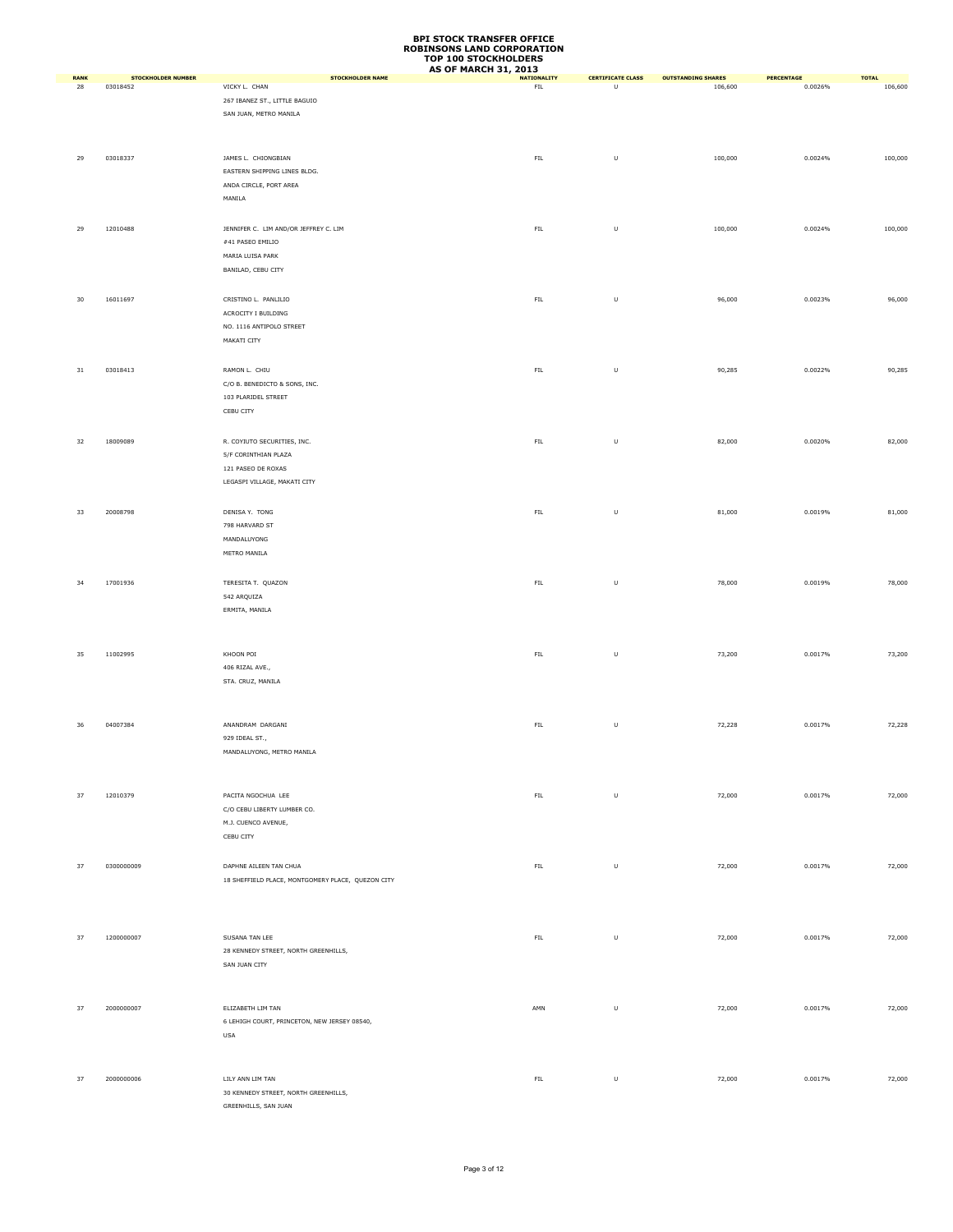|                   |                                         |                                                     | <b>AS OF MARCH 31, 2013</b>       |                               |                                     |                              |                        |
|-------------------|-----------------------------------------|-----------------------------------------------------|-----------------------------------|-------------------------------|-------------------------------------|------------------------------|------------------------|
| <b>RANK</b><br>37 | <b>STOCKHOLDER NUMBER</b><br>2000000005 | <b>STOCKHOLDER NAME</b><br><b>GENEVIEVE LIM TAN</b> | <b>NATIONALITY</b><br>${\sf FIL}$ | <b>CERTIFICATE CLASS</b><br>U | <b>OUTSTANDING SHARES</b><br>72,000 | <b>PERCENTAGE</b><br>0.0017% | <b>TOTAL</b><br>72,000 |
|                   |                                         |                                                     |                                   |                               |                                     |                              |                        |
|                   |                                         | H102 GALERIA DE MAGALLANES, MAGALLANES,             |                                   |                               |                                     |                              |                        |
|                   |                                         | MAKATI CITY 1232                                    |                                   |                               |                                     |                              |                        |
|                   |                                         |                                                     |                                   |                               |                                     |                              |                        |
|                   |                                         |                                                     |                                   |                               |                                     |                              |                        |
| 38                | 03018364                                | JUANITO CUASON                                      | ${\sf FIL}$                       | $\sf U$                       | 68,617                              | 0.0016%                      | 68,617                 |
|                   |                                         | KIM PIAN DRY GOODS, A. B. FERN                      |                                   |                               |                                     |                              |                        |
|                   |                                         | DAGUPAN CITY                                        |                                   |                               |                                     |                              |                        |
|                   |                                         |                                                     |                                   |                               |                                     |                              |                        |
|                   |                                         |                                                     |                                   |                               |                                     |                              |                        |
|                   |                                         |                                                     |                                   |                               |                                     |                              |                        |
| 39                | 03018321                                | MICHAEL CHAN                                        | ${\sf FIL}$                       | $\sf U$                       | 65,000                              | 0.0015%                      | 65,000                 |
|                   |                                         | 22 DUHAT ROAD, NORTHERN HILLS                       |                                   |                               |                                     |                              |                        |
|                   |                                         | MALABON                                             |                                   |                               |                                     |                              |                        |
|                   |                                         |                                                     |                                   |                               |                                     |                              |                        |
|                   |                                         |                                                     |                                   |                               |                                     |                              |                        |
| 40                | 22003825                                | TEOFILO VILLONCO JR.                                | ${\sf FIL}$                       | $\sf U$                       | 64,800                              | 0.0015%                      | 64,800                 |
|                   |                                         | 4/F SAVILLE BLDG                                    |                                   |                               |                                     |                              |                        |
|                   |                                         | BUENDIA AVE COR PASEO DE ROXAS                      |                                   |                               |                                     |                              |                        |
|                   |                                         | MAKATI METRO MANILA                                 |                                   |                               |                                     |                              |                        |
|                   |                                         |                                                     |                                   |                               |                                     |                              |                        |
|                   |                                         |                                                     |                                   |                               |                                     |                              |                        |
| 41                | 08007308                                | HAMAHATA TAKERO                                     | JAP                               | $\sf U$                       | 60,000                              | 0.0014%                      | 60,000                 |
|                   |                                         | C/O JUNTEC CORPORATION                              |                                   |                               |                                     |                              |                        |
|                   |                                         | BLOCK 5 LOT 7, LIIP-PEZA,                           |                                   |                               |                                     |                              |                        |
|                   |                                         | BO. MAMPLASAN, BINAN, LAGUNA                        |                                   |                               |                                     |                              |                        |
|                   |                                         |                                                     |                                   |                               |                                     |                              |                        |
|                   |                                         |                                                     |                                   |                               |                                     |                              |                        |
| 42                | 1400000001                              | ALFREDO Y. NGOCHUA                                  | ${\sf FIL}$                       | U                             | 54,000                              | 0.0013%                      | 54,000                 |
|                   |                                         | C/O LIBERTY LUMBER CO., INC                         |                                   |                               |                                     |                              |                        |
|                   |                                         | 171 M.J.CUENCO AVE.                                 |                                   |                               |                                     |                              |                        |
|                   |                                         | CEBU CITY                                           |                                   |                               |                                     |                              |                        |
|                   |                                         |                                                     |                                   |                               |                                     |                              |                        |
| 43                | 19000380                                | VICTOR GAN SY                                       | ${\sf FIL}$                       | U                             | 50,000                              | 0.0012%                      | 50,000                 |
|                   |                                         | RM. 701-J STATE CENTER BLDG.                        |                                   |                               |                                     |                              |                        |
|                   |                                         |                                                     |                                   |                               |                                     |                              |                        |
|                   |                                         | 333 JUAN LUNA ST.                                   |                                   |                               |                                     |                              |                        |
|                   |                                         | BINONDO, MANILA                                     |                                   |                               |                                     |                              |                        |
|                   |                                         |                                                     |                                   |                               |                                     |                              |                        |
| 43                | 04007499                                | DEE KWAN YAN AND/OR CHRISTINA DEE                   | ${\sf FIL}$                       | $\sf U$                       | 50,000                              | 0.0012%                      | 50,000                 |
|                   |                                         | #1146 C. M. RECTO AVE.,                             |                                   |                               |                                     |                              |                        |
|                   |                                         | MANILA                                              |                                   |                               |                                     |                              |                        |
|                   |                                         |                                                     |                                   |                               |                                     |                              |                        |
|                   |                                         |                                                     |                                   |                               |                                     |                              |                        |
|                   |                                         |                                                     |                                   |                               |                                     |                              |                        |
| 43                | 03021013                                | KAREN CHOA                                          | ${\sf FIL}$                       | $\sf U$                       | 50,000                              | 0.0012%                      | 50,000                 |
|                   |                                         | 1377 NARCISA RIZAL ST.                              |                                   |                               |                                     |                              |                        |
|                   |                                         | TONDO, MANILA                                       |                                   |                               |                                     |                              |                        |
|                   |                                         |                                                     |                                   |                               |                                     |                              |                        |
|                   |                                         |                                                     |                                   |                               |                                     |                              |                        |
| 44                | 19016189                                | SABAS SUAREZ                                        | ${\sf FIL}$                       | $\sf U$                       | 49,200                              | 0.0012%                      | 49,200                 |
|                   |                                         | ALGICO COMPLEX,                                     |                                   |                               |                                     |                              |                        |
|                   |                                         | LA GUARDIA EXTENSION,                               |                                   |                               |                                     |                              |                        |
|                   |                                         |                                                     |                                   |                               |                                     |                              |                        |
|                   |                                         | LAHUG, CEBU CITY                                    |                                   |                               |                                     |                              |                        |
|                   |                                         |                                                     |                                   |                               |                                     |                              |                        |
| 45                | 11003006                                | LINDA ROSE NG KAWSEK                                | ${\sf FIL}$                       | $\sf U$                       | 48,600                              | 0.0011%                      | 48,600                 |
|                   |                                         | C/O MAKATI SUPERMART                                |                                   |                               |                                     |                              |                        |
|                   |                                         | MAKATI COMMERCIAL CENTER                            |                                   |                               |                                     |                              |                        |
|                   |                                         | 1200 MAKATI, METRO MANILA                           |                                   |                               |                                     |                              |                        |
|                   |                                         |                                                     |                                   |                               |                                     |                              |                        |
|                   |                                         |                                                     |                                   |                               |                                     |                              |                        |
| 46                | 12010306                                | L. M. GARCIA & ASSOCIATES INC.                      | ${\sf FIL}$                       | $\cup$                        | 48,000                              | 0.0011%                      | 48,000                 |
|                   |                                         | 1606-A TEKTITE TOWER                                |                                   |                               |                                     |                              |                        |
|                   |                                         | EXCHANGE ROAD ORTIGAS CENTER                        |                                   |                               |                                     |                              |                        |
|                   |                                         | PASIG, METRO MANILA                                 |                                   |                               |                                     |                              |                        |
|                   |                                         |                                                     |                                   |                               |                                     |                              |                        |
| 46                | 12010498                                | JANET CO LEY                                        | ${\sf FIL}$                       | $\sf U$                       | 48,000                              | 0.0011%                      | 48,000                 |
|                   |                                         | C/O LEY CONST. & DEV'T. CORP.                       |                                   |                               |                                     |                              |                        |
|                   |                                         |                                                     |                                   |                               |                                     |                              |                        |
|                   |                                         | 23-E PACIFIC STAR BLDG.,                            |                                   |                               |                                     |                              |                        |
|                   |                                         | SEN. GIL PUYAT AVENUE                               |                                   |                               |                                     |                              |                        |
|                   |                                         | MAKATI CITY                                         |                                   |                               |                                     |                              |                        |
| 46                | 03018404                                | ESTRELLA GO CO AND/OR FERDINAND CO                  | ${\sf FIL}$                       | U                             | 48,000                              | 0.0011%                      | 48,000                 |
|                   |                                         | 250 IBUNA ST                                        |                                   |                               |                                     |                              |                        |
|                   |                                         | SAN JUAN                                            |                                   |                               |                                     |                              |                        |
|                   |                                         | METRO MANILA                                        |                                   |                               |                                     |                              |                        |
|                   |                                         |                                                     |                                   |                               |                                     |                              |                        |
|                   |                                         |                                                     |                                   |                               |                                     |                              |                        |
| 46                | 14002598                                | PATRICK NGOCHUA                                     | ${\sf FIL}$                       | $\sf U$                       | 48,000                              | 0.0011%                      | 48,000                 |
|                   |                                         | C/O CEBU LIBERTY                                    |                                   |                               |                                     |                              |                        |
|                   |                                         | LUMBER CO INC                                       |                                   |                               |                                     |                              |                        |
|                   |                                         | 173 MJ CUENCO AVE                                   |                                   |                               |                                     |                              |                        |
|                   |                                         | CEBU CITY                                           |                                   |                               |                                     |                              |                        |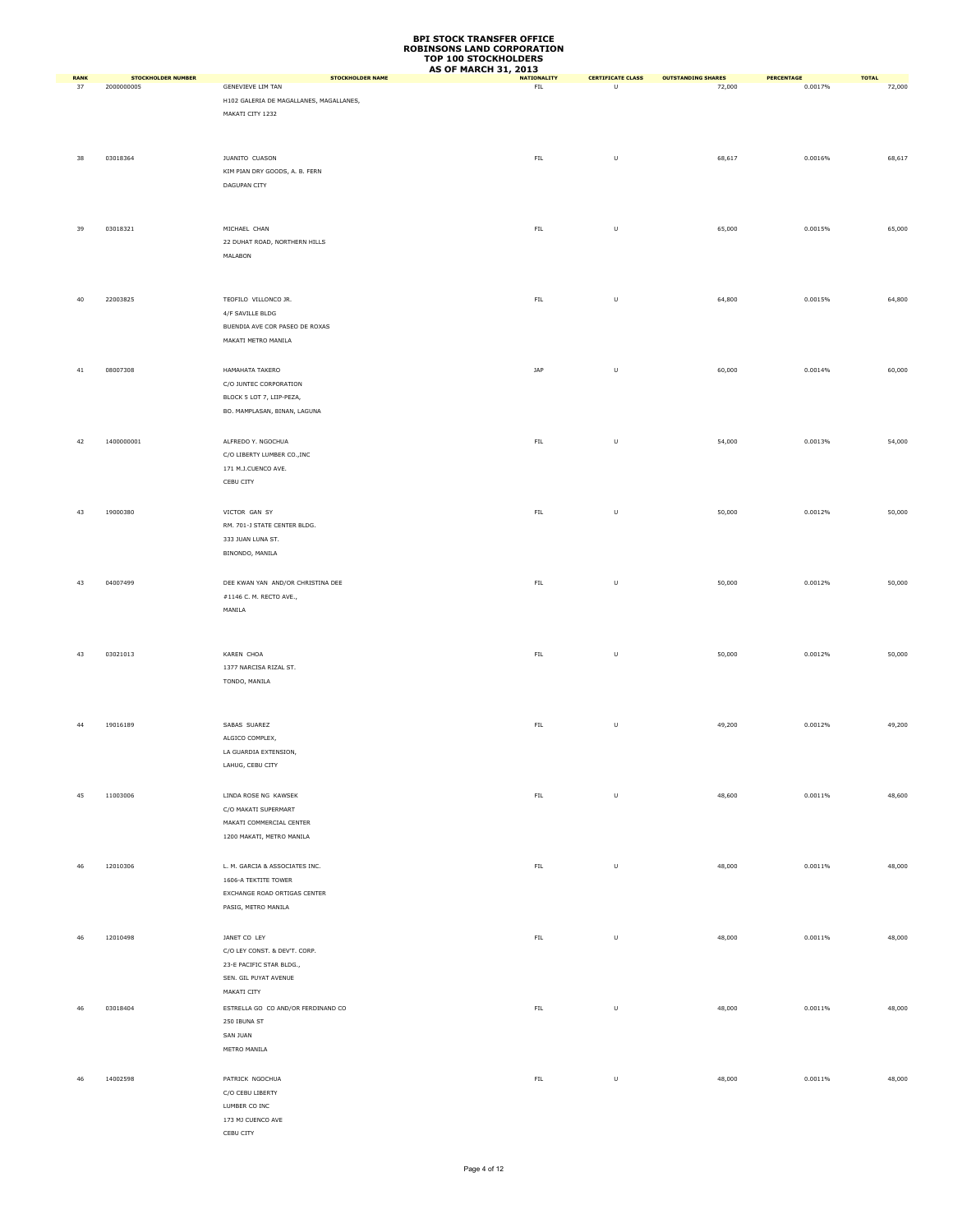|                   |                                         |                                                                | <b>AS OF MARCH 31, 2013</b>      |                               |                                     |                       |                        |
|-------------------|-----------------------------------------|----------------------------------------------------------------|----------------------------------|-------------------------------|-------------------------------------|-----------------------|------------------------|
| <b>RANK</b><br>46 | <b>STOCKHOLDER NUMBER</b><br>0700000006 | <b>STOCKHOLDER NAME</b><br>RODERICK M. GRACIA                  | <b>NATIONALITY</b><br><b>FIL</b> | <b>CERTIFICATE CLASS</b><br>U | <b>OUTSTANDING SHARES</b><br>48,000 | PERCENTAGE<br>0.0011% | <b>TOTAL</b><br>48,000 |
|                   |                                         | 125 UNIVERSITY AVENUE,                                         |                                  |                               |                                     |                       |                        |
|                   |                                         | AYALA ALABANG VILLAGE,                                         |                                  |                               |                                     |                       |                        |
|                   |                                         | MUNTINLUPA CITY                                                |                                  |                               |                                     |                       |                        |
|                   |                                         |                                                                |                                  |                               |                                     |                       |                        |
|                   |                                         |                                                                |                                  |                               |                                     |                       |                        |
| 46                | 25003924                                | SUSAN YAO                                                      | FIL                              | $\sf U$                       | 48,000                              | 0.0011%               | 48,000                 |
|                   |                                         | UNIT 20 INTERSTATE TOWNHOUSE                                   |                                  |                               |                                     |                       |                        |
|                   |                                         | C. BENITEZ, QUEZON CITY                                        |                                  |                               |                                     |                       |                        |
|                   |                                         |                                                                |                                  |                               |                                     |                       |                        |
|                   |                                         |                                                                |                                  |                               |                                     |                       |                        |
| 46                | 1900000004                              | BENILDA S. SANTOS                                              | ${\sf FIL}$                      | $\sf U$                       | 48,000                              | 0.0011%               | 48,000                 |
|                   |                                         | 21 TIRAD PASS STREET,                                          |                                  |                               |                                     |                       |                        |
|                   |                                         | AYALA HEIGHTS,                                                 |                                  |                               |                                     |                       |                        |
|                   |                                         | OLD BALARA, QUEZON CITY                                        |                                  |                               |                                     |                       |                        |
|                   |                                         |                                                                |                                  |                               |                                     |                       |                        |
| 46                | 21003473                                | ALEXANDER C. UY                                                | ${\sf FIL}$                      | $\sf U$                       | 48,000                              | 0.0011%               | 48,000                 |
|                   |                                         | C/O DIMDI CENTER                                               |                                  |                               |                                     |                       |                        |
|                   |                                         | ASAJE II BLDG., SAN PEDRO ST.                                  |                                  |                               |                                     |                       |                        |
|                   |                                         | DAVAO CITY, 8000                                               |                                  |                               |                                     |                       |                        |
|                   |                                         |                                                                |                                  |                               |                                     |                       |                        |
|                   |                                         |                                                                |                                  |                               |                                     |                       |                        |
| 47                | 26000617                                | MANUEL B. ZAMORA JR.                                           | ${\sf FIL}$                      | $\sf U$                       | 47,400                              | 0.0011%               | 47,400                 |
|                   |                                         | 34A PACIFIC PLAZA TOWERS, FOR BONIFACIO,                       |                                  |                               |                                     |                       |                        |
|                   |                                         | <b>TAGUIG CITY</b>                                             |                                  |                               |                                     |                       |                        |
|                   |                                         |                                                                |                                  |                               |                                     |                       |                        |
|                   |                                         |                                                                |                                  |                               |                                     |                       |                        |
| 48                | 07009735                                | BEBE YU GO                                                     | ${\sf FIL}$                      | $\sf U$                       | 46,400                              | 0.0011%               | 46,400                 |
|                   |                                         | 517 BUENDIA AVE. EXT.                                          |                                  |                               |                                     |                       |                        |
|                   |                                         | MAKATI, METRO MANILA                                           |                                  |                               |                                     |                       |                        |
|                   |                                         |                                                                |                                  |                               |                                     |                       |                        |
|                   |                                         |                                                                |                                  |                               |                                     |                       |                        |
| 49                | 26000613                                | ELBERT ZOSA                                                    | ${\sf FIL}$                      | $\sf U$                       | 45,000                              | 0.0010%               | 45,000                 |
|                   |                                         | C/O PCI CAPITAL CORPORATION                                    |                                  |                               |                                     |                       |                        |
|                   |                                         |                                                                |                                  |                               |                                     |                       |                        |
|                   |                                         | #1 PCIBANK TOWERS, MAKATI AVE                                  |                                  |                               |                                     |                       |                        |
|                   |                                         | MAKATI CITY                                                    |                                  |                               |                                     |                       |                        |
|                   |                                         |                                                                |                                  |                               |                                     |                       |                        |
| 50                | 26000604                                | ELIZABETH M. ZARATE                                            | ${\sf FIL}$                      | $\sf U$                       | 42,000                              | 0.0010%               | 42,000                 |
|                   |                                         | 320 COUNTRY CLUB DR.,                                          |                                  |                               |                                     |                       |                        |
|                   |                                         | AYALA ALABANG, MUNTINLUPA 1780                                 |                                  |                               |                                     |                       |                        |
|                   |                                         |                                                                |                                  |                               |                                     |                       |                        |
|                   |                                         |                                                                |                                  |                               |                                     |                       |                        |
| 50                | 07009720                                | DEBBIE C. GOH                                                  | ${\sf FIL}$                      | $\sf U$                       | 42,000                              | 0.0010%               | 42,000                 |
|                   |                                         | 669 MUELLE DE BINONDO                                          |                                  |                               |                                     |                       |                        |
|                   |                                         | BINONDO, MANILA                                                |                                  |                               |                                     |                       |                        |
|                   |                                         |                                                                |                                  |                               |                                     |                       |                        |
|                   |                                         |                                                                |                                  |                               |                                     |                       |                        |
|                   |                                         |                                                                |                                  |                               |                                     |                       |                        |
| 51                | 08007205                                | SYLVESTER S.K. HUNG                                            | BRT                              | $\sf U$                       | 40,000                              | 0.0009%               | 40,000                 |
|                   |                                         | S.C. JOHNSON, ESTRELLA STREET                                  |                                  |                               |                                     |                       |                        |
|                   |                                         | MAKATI CITY                                                    |                                  |                               |                                     |                       |                        |
|                   |                                         |                                                                |                                  |                               |                                     |                       |                        |
|                   |                                         |                                                                |                                  |                               |                                     |                       |                        |
| 51                | 07009851                                | ELIZABETH GOKONGWEI                                            | ${\sf FIL}$                      | $\sf U$                       | 40,000                              | 0.0009%               | 40,000                 |
|                   |                                         | 517 SEN. GIL PUYAT                                             |                                  |                               |                                     |                       |                        |
|                   |                                         | AVE., EXT., NORTH                                              |                                  |                               |                                     |                       |                        |
|                   |                                         | FORBES, MAKATI CITY                                            |                                  |                               |                                     |                       |                        |
|                   |                                         |                                                                |                                  |                               |                                     |                       |                        |
|                   |                                         | PAN-ASIA SECURITIES CORP.                                      |                                  |                               |                                     |                       |                        |
| 51                | 16007361                                |                                                                | ${\sf FIL}$                      | $\sf U$                       | 40,000                              | 0.0009%               | 40,000                 |
|                   |                                         | RM. 910 TOWER ONE & EXCHANGE                                   |                                  |                               |                                     |                       |                        |
|                   |                                         | PLAZA, AYALA TRIANGLE                                          |                                  |                               |                                     |                       |                        |
|                   |                                         | AYALA AVENUE, MAKATI CITY                                      |                                  |                               |                                     |                       |                        |
|                   |                                         |                                                                |                                  |                               |                                     |                       |                        |
| 52                | 20008811                                | A. ANGEL S. TANJANGCO                                          | ${\sf FIL}$                      | $\sf U$                       | 38,500                              | 0.0009%               | 38,500                 |
|                   |                                         | 542 ARQUIZA ST.,                                               |                                  |                               |                                     |                       |                        |
|                   |                                         | ERMITA, MANILA                                                 |                                  |                               |                                     |                       |                        |
|                   |                                         |                                                                |                                  |                               |                                     |                       |                        |
|                   |                                         |                                                                |                                  |                               |                                     |                       |                        |
| 53                | 0200000001                              | VIVENCIO JOSE MA. F. BONIFACIO AND/OR MARIA ADIEL S. BONIFACIO | ${\sf FIL}$                      | $\sf U$                       | 38,000                              | 0.0009%               | 38,000                 |
|                   |                                         | 39 SOLIVEN 3 EXTENSION,                                        |                                  |                               |                                     |                       |                        |
|                   |                                         | LOYOLA GRAND VILLAS,                                           |                                  |                               |                                     |                       |                        |
|                   |                                         | QUEZON CITY                                                    |                                  |                               |                                     |                       |                        |
|                   |                                         |                                                                |                                  |                               |                                     |                       |                        |
|                   |                                         |                                                                |                                  |                               |                                     |                       |                        |
| 54                | 26000616                                | ELBERT M. ZOSA                                                 | ${\sf FIL}$                      | $\sf U$                       | 37,500                              | 0.0009%               | 37,500                 |
|                   |                                         | #3 ACACIA STREET                                               |                                  |                               |                                     |                       |                        |
|                   |                                         | VALLE VERDE III, PASIG CITY                                    |                                  |                               |                                     |                       |                        |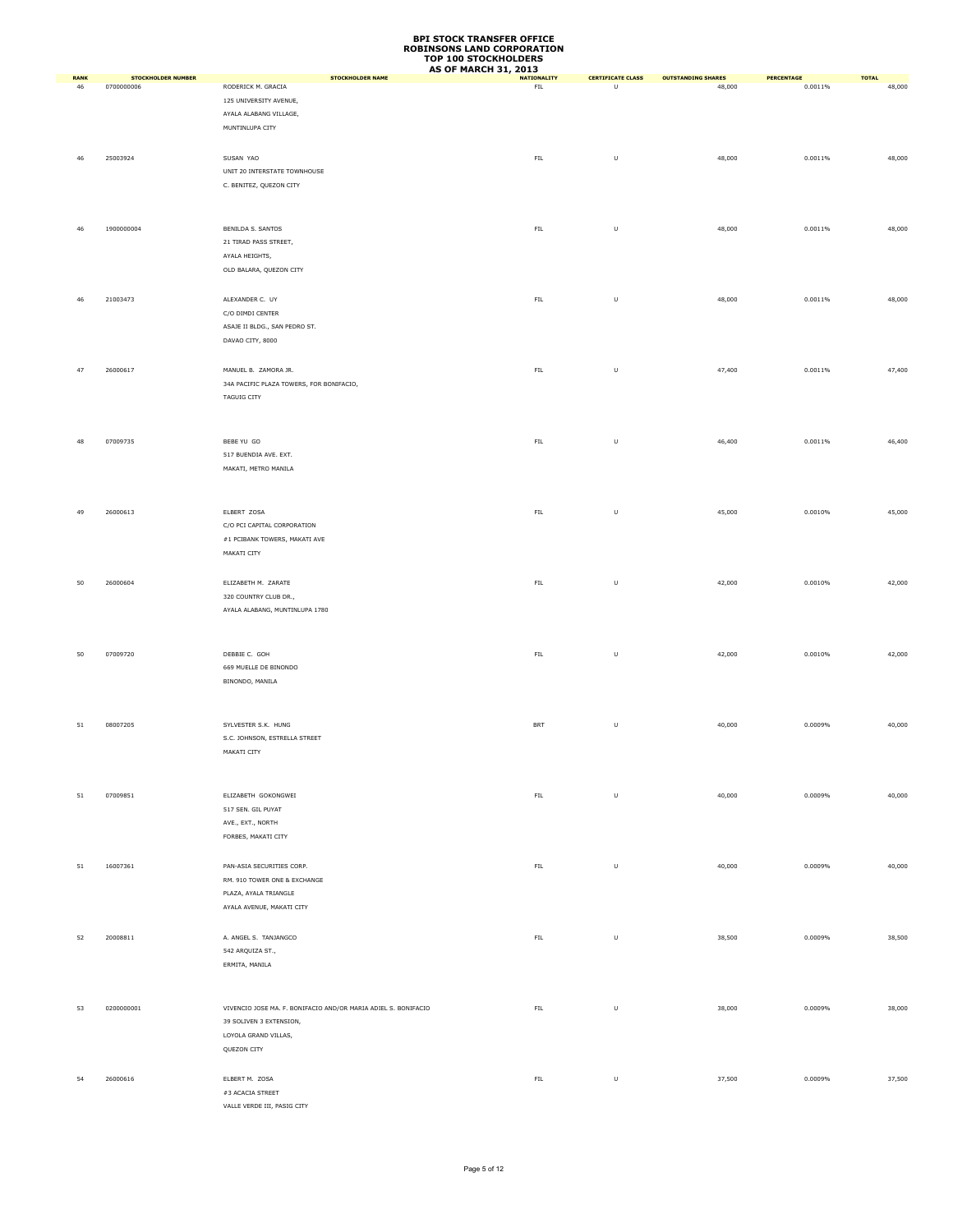|                   |                                       | STOCKHOLDER NAME                        | <b>AS OF MARCH 31, 2013</b> |                                    |                                     | PERCENTAGE |                        |
|-------------------|---------------------------------------|-----------------------------------------|-----------------------------|------------------------------------|-------------------------------------|------------|------------------------|
| <b>RANK</b><br>55 | <b>STOCKHOLDER NUMBER</b><br>25003906 | LUCIO YAN                               | <b>NATIONALITY</b><br>FL    | <b>CERTIFICATE CLASS</b><br>$\cup$ | <b>OUTSTANDING SHARES</b><br>36,000 | 0.0008%    | <b>TOTAL</b><br>36,000 |
|                   |                                       | C/O ROWELL LITHOGRAPHY                  |                             |                                    |                                     |            |                        |
|                   |                                       | LAON-LAAN ST., UGONG                    |                             |                                    |                                     |            |                        |
|                   |                                       | PASIG, METRO MANILA                     |                             |                                    |                                     |            |                        |
|                   |                                       |                                         |                             |                                    |                                     |            |                        |
|                   |                                       |                                         |                             |                                    |                                     |            |                        |
| 55                | 20008820                              | TAKASAGO TRADING CORP. INC.             | ${\sf FIL}$                 | $\sf U$                            | 36,000                              | 0.0008%    | 36,000                 |
|                   |                                       | $\#14$ SIMBAL ST.                       |                             |                                    |                                     |            |                        |
|                   |                                       | TALAYAN VILLAGE                         |                             |                                    |                                     |            |                        |
|                   |                                       | QUEZON CITY                             |                             |                                    |                                     |            |                        |
|                   |                                       |                                         |                             |                                    |                                     |            |                        |
| 55                | 18009053                              | RENEE D. RUBIO                          | ${\sf FIL}$                 | $\sf U$                            | 36,000                              | 0.0008%    | 36,000                 |
|                   |                                       | #29 CAULIFLOWER ST.                     |                             |                                    |                                     |            |                        |
|                   |                                       | VALLE VERDE V                           |                             |                                    |                                     |            |                        |
|                   |                                       | PASIG CITY                              |                             |                                    |                                     |            |                        |
|                   |                                       |                                         |                             |                                    |                                     |            |                        |
| 55                | 18009105                              | R.J. DEL PAN AND COMPANY                | ${\sf FIL}$                 | $\sf U$                            | 36,000                              | 0.0008%    | 36,000                 |
|                   |                                       | 501 DON ALFONSO COND                    |                             |                                    |                                     |            |                        |
|                   |                                       | U N AVENUE COR L GUERRERO ST            |                             |                                    |                                     |            |                        |
|                   |                                       | ERMITA, MANILA                          |                             |                                    |                                     |            |                        |
|                   |                                       |                                         |                             |                                    |                                     |            |                        |
|                   |                                       |                                         |                             |                                    |                                     |            |                        |
| 55                | 03018325                              | LIN LIN G. CHUNG                        | ${\sf FIL}$                 | $\sf U$                            | 36,000                              | 0.0008%    | 36,000                 |
|                   |                                       | 8 ANAHAW ST                             |                             |                                    |                                     |            |                        |
|                   |                                       | FORBES PARK, MAKATI                     |                             |                                    |                                     |            |                        |
|                   |                                       | 1200 METRO MANILA                       |                             |                                    |                                     |            |                        |
|                   |                                       |                                         |                             |                                    |                                     |            |                        |
| 55                | 03018312                              | ANTONIO COJUANGCO                       | FL                          | $\sf U$                            | 36,000                              | 0.0008%    | 36,000                 |
|                   |                                       | R. COJUANGCO BLDG.                      |                             |                                    |                                     |            |                        |
|                   |                                       | MAKATI AVENUE                           |                             |                                    |                                     |            |                        |
|                   |                                       | 1200 MAKATI, METRO MANILA               |                             |                                    |                                     |            |                        |
|                   |                                       |                                         |                             |                                    |                                     |            |                        |
| 55                | 03018315                              | ERNESTO CAYETANO                        | ${\sf FIL}$                 | $\sf U$                            | 36,000                              | 0.0008%    | 36,000                 |
|                   |                                       | #12 CARMEN DE LUNA STREET               |                             |                                    |                                     |            |                        |
|                   |                                       | BF HOMES, PARANAQUE CITY                |                             |                                    |                                     |            |                        |
|                   |                                       |                                         |                             |                                    |                                     |            |                        |
|                   |                                       |                                         |                             |                                    |                                     |            |                        |
|                   |                                       |                                         |                             |                                    |                                     |            |                        |
| 56                | 03018313                              | MIGUEL O. COJUANGCO                     | ${\sf FIL}$                 | $\sf U$                            | 35,000                              | 0.0008%    | 35,000                 |
|                   |                                       | 8F, R. COJUANGCO BLDG.                  |                             |                                    |                                     |            |                        |
|                   |                                       | MAKATI AVE, MAKATI                      |                             |                                    |                                     |            |                        |
|                   |                                       | 1200 METRO MANILA                       |                             |                                    |                                     |            |                        |
|                   |                                       |                                         |                             |                                    |                                     |            |                        |
| 57                | 13007947                              | EDMUNDO MADRAZO                         | ${\sf FIL}$                 | $\sf U$                            | 32,500                              | 0.0007%    | 32,500                 |
|                   |                                       | DAO ST., JUNA SUBD.                     |                             |                                    |                                     |            |                        |
|                   |                                       | MATINA, DAVAO CITY                      |                             |                                    |                                     |            |                        |
|                   |                                       |                                         |                             |                                    |                                     |            |                        |
|                   |                                       |                                         |                             |                                    |                                     |            |                        |
| 58                | 1800000006                            | RENEE D. RUBIO AND/OR CESAR A. RUBIO    | ${\sf FIL}$                 | $\sf U$                            | 32,400                              | 0.0007%    | 32,400                 |
|                   |                                       | #29 CAULIFLOWER                         |                             |                                    |                                     |            |                        |
|                   |                                       | VALLE VERDE 5, PASIG CITY               |                             |                                    |                                     |            |                        |
|                   |                                       |                                         |                             |                                    |                                     |            |                        |
|                   |                                       |                                         |                             |                                    |                                     |            |                        |
|                   |                                       |                                         |                             |                                    |                                     |            |                        |
| 59                | 21003477                              | URBANCORP INVESTMENTS INC.              | FL                          | $\sf U$                            | 31,500                              | 0.0007%    | 31,500                 |
|                   |                                       | URBAN BANK SQUARE                       |                             |                                    |                                     |            |                        |
|                   |                                       | URBAN AVENUE                            |                             |                                    |                                     |            |                        |
|                   |                                       | 1200 MAKATI CITY                        |                             |                                    |                                     |            |                        |
|                   |                                       |                                         |                             |                                    |                                     |            |                        |
| 59                | 13011188                              | M.E. HOLDING CORPORATION                | ${\sf FIL}$                 | $\sf U$                            | 31,500                              | 0.0007%    | 31,500                 |
|                   |                                       | #28 SHAW BLVD.,                         |                             |                                    |                                     |            |                        |
|                   |                                       | PASIG CITY                              |                             |                                    |                                     |            |                        |
|                   |                                       |                                         |                             |                                    |                                     |            |                        |
|                   |                                       |                                         |                             |                                    |                                     |            |                        |
| 59                | 13011189                              | MERCURY GROUP OF COMP. INC.,            | FIL                         | $\sf U$                            | 31,500                              | 0.0007%    | 31,500                 |
|                   |                                       | #7 MERCURY AVE., CORNER                 |                             |                                    |                                     |            |                        |
|                   |                                       | E. RODRIGUEZ JR., LIBIS                 |                             |                                    |                                     |            |                        |
|                   |                                       | QUEZON CITY                             |                             |                                    |                                     |            |                        |
|                   |                                       |                                         |                             |                                    |                                     |            |                        |
|                   |                                       |                                         |                             |                                    |                                     |            |                        |
| 60                | 08007041                              | HYDEE MANAGEMENT & RESOURCE CORPORATION | ${\sf FIL}$                 | $\cup$                             | 31,200                              | 0.0007%    | 31,200                 |
|                   |                                       | 4/F YUCHENGCO TOWER,                    |                             |                                    |                                     |            |                        |
|                   |                                       | 500 Q. PAREDES, BINONDO                 |                             |                                    |                                     |            |                        |
|                   |                                       | MANILA                                  |                             |                                    |                                     |            |                        |
|                   |                                       |                                         |                             |                                    |                                     |            |                        |
| 61                | 08007076                              | HAO WEE                                 | ${\sf FIL}$                 | $\sf U$                            | 30,000                              | 0.0007%    | 30,000                 |
|                   |                                       | SUITE 2203B 22F TEKTITE TOWERS          |                             |                                    |                                     |            |                        |
|                   |                                       | TEKTITE ROAD, ORTIGAS CENTER            |                             |                                    |                                     |            |                        |
|                   |                                       | PASIG CITY                              |                             |                                    |                                     |            |                        |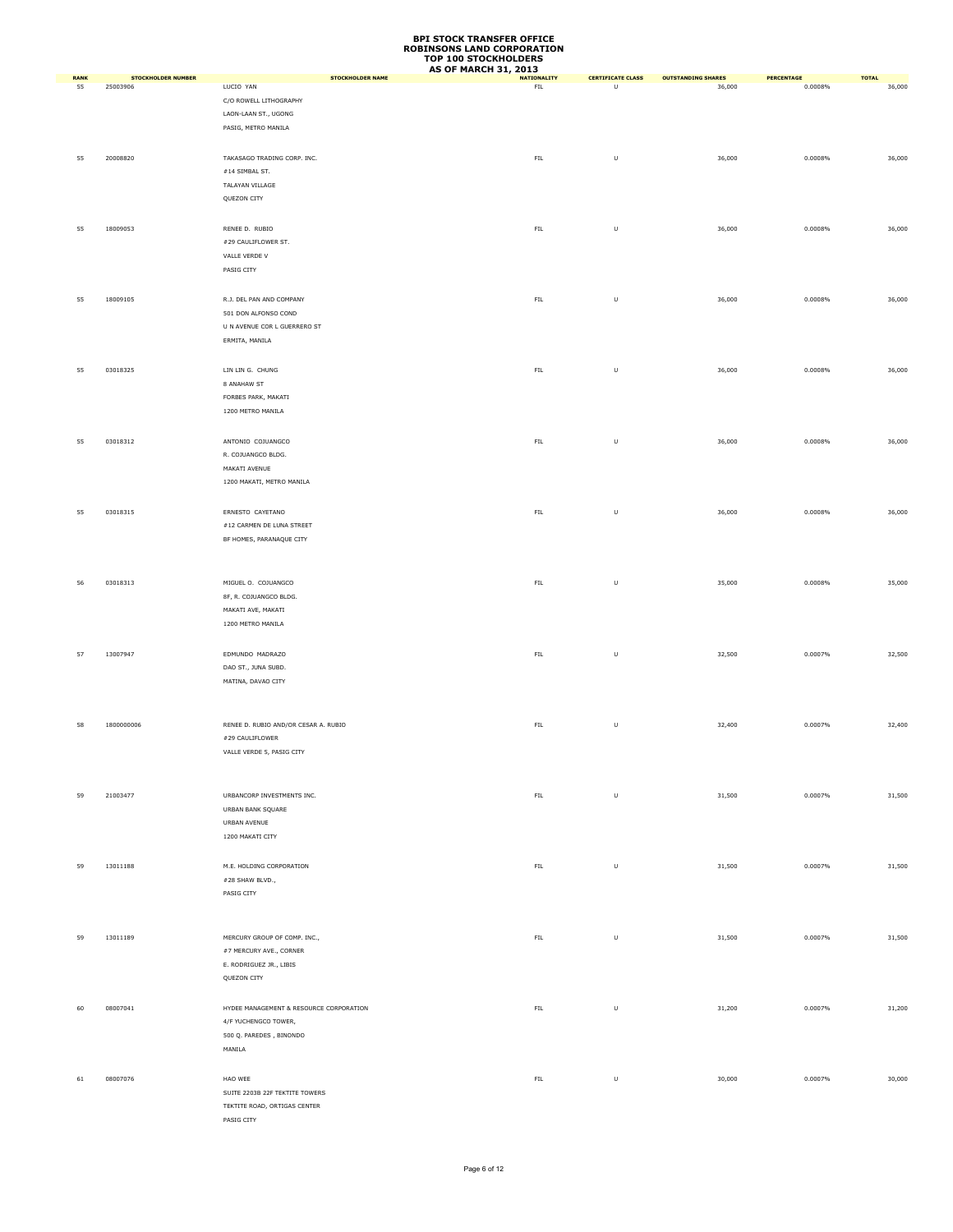|             |                           |                                           | TUE 100 STOCKHOLDLKS<br><b>AS OF MARCH 31, 2013</b> |                          |                           |            |              |
|-------------|---------------------------|-------------------------------------------|-----------------------------------------------------|--------------------------|---------------------------|------------|--------------|
| <b>RANK</b> | <b>STOCKHOLDER NUMBER</b> | <b>STOCKHOLDER NAME</b>                   | <b>NATIONALITY</b>                                  | <b>CERTIFICATE CLASS</b> | <b>OUTSTANDING SHARES</b> | PERCENTAGE | <b>TOTAL</b> |
| 61          | 02008057                  | BELSON SECURITIES, INC.                   | FIL                                                 | U                        | 30,000                    | 0.0007%    | 30,000       |
|             |                           | 4TH FLR., BELSON HOUSE                    |                                                     |                          |                           |            |              |
|             |                           | #271 EDSA, MANDALUYONG CITY               |                                                     |                          |                           |            |              |
|             |                           |                                           |                                                     |                          |                           |            |              |
|             |                           |                                           |                                                     |                          |                           |            |              |
| 61          | 15005157                  | ONG KONG PO                               | ${\sf FIL}$                                         | U                        | 30,000                    | 0.0007%    | 30,000       |
|             |                           | 88 SAN FRANCISCO ST.,                     |                                                     |                          |                           |            |              |
|             |                           | PASIG CITY                                |                                                     |                          |                           |            |              |
|             |                           |                                           |                                                     |                          |                           |            |              |
|             |                           |                                           |                                                     |                          |                           |            |              |
|             |                           |                                           |                                                     |                          |                           |            |              |
| 61          | 22005338                  | ERIC VILLAFRANCA AND/OR CECILIA CRUCENA   | ${\sf FIL}$                                         | $\sf U$                  | 30,000                    | 0.0007%    | 30,000       |
|             |                           | 25 HONORATA ST.                           |                                                     |                          |                           |            |              |
|             |                           | PASAY CITY                                |                                                     |                          |                           |            |              |
|             |                           |                                           |                                                     |                          |                           |            |              |
|             |                           |                                           |                                                     |                          |                           |            |              |
| 61          | 25003949                  | SEBASTIAN YU                              | ${\sf FIL}$                                         | $\sf U$                  | 30,000                    | 0.0007%    | 30,000       |
|             |                           | #4001-S SOCIEGO ST.                       |                                                     |                          |                           |            |              |
|             |                           | STA. MESA, MANILA                         |                                                     |                          |                           |            |              |
|             |                           |                                           |                                                     |                          |                           |            |              |
|             |                           |                                           |                                                     |                          |                           |            |              |
|             |                           |                                           |                                                     |                          |                           |            |              |
| 62          | 18009064                  | CESAR A. RUBIO AND/OR FELICIDAD RUBIO     | ${\sf FIL}$                                         | U                        | 28,800                    | 0.0007%    | 28,800       |
|             |                           | 29 CAULIFLOWER STREET                     |                                                     |                          |                           |            |              |
|             |                           | VALLE VERDE 5                             |                                                     |                          |                           |            |              |
|             |                           | PASIG, METRO MANILA                       |                                                     |                          |                           |            |              |
|             |                           |                                           |                                                     |                          |                           |            |              |
|             |                           |                                           |                                                     |                          |                           |            |              |
| 62          | 12010318                  | NELSON LIM                                | ${\sf FIL}$                                         | $\sf U$                  | 28,800                    | 0.0007%    | 28,800       |
|             |                           | 65 10TH ST, MAGDALENA ROLLING             |                                                     |                          |                           |            |              |
|             |                           | NEW MANILA, Q.C.                          |                                                     |                          |                           |            |              |
|             |                           |                                           |                                                     |                          |                           |            |              |
|             |                           |                                           |                                                     |                          |                           |            |              |
| 63          | 18009060                  | R. COYIUTO SECURITIES, INC. A/C #300102   | ${\sf FIL}$                                         | U                        | 28,000                    | 0.0006%    | 28,000       |
|             |                           | 5/F CORINTHIAN PLAZA                      |                                                     |                          |                           |            |              |
|             |                           | 121 PASEO DE ROXAS                        |                                                     |                          |                           |            |              |
|             |                           |                                           |                                                     |                          |                           |            |              |
|             |                           | LEGASPI VILLAGE, MAKATI CITY              |                                                     |                          |                           |            |              |
|             |                           |                                           |                                                     |                          |                           |            |              |
| 63          | 21003495                  | UBP TA#210-50078-8                        | ${\sf FIL}$                                         | U                        | 28,000                    | 0.0006%    | 28,000       |
|             |                           | C/O LYDIA VERTUCIO, UNION BANK            |                                                     |                          |                           |            |              |
|             |                           | PASAY ROAD, MAKATI                        |                                                     |                          |                           |            |              |
|             |                           | METRO MANILA                              |                                                     |                          |                           |            |              |
|             |                           |                                           |                                                     |                          |                           |            |              |
|             |                           |                                           |                                                     |                          |                           | 0.0006%    |              |
| 64          | 14002583                  | ALESSANDRO R. NADAL AND/OR VIRGINIA NADAL | ${\sf FIL}$                                         | $\sf U$                  | 27,000                    |            | 27,000       |
|             |                           | #83 WASHINGTON STREET                     |                                                     |                          |                           |            |              |
|             |                           | MERVILLE, PARANAQUE CITY                  |                                                     |                          |                           |            |              |
|             |                           | 1709                                      |                                                     |                          |                           |            |              |
|             |                           |                                           |                                                     |                          |                           |            |              |
| 65          | 26000608                  | JESUS F. ZARANDIN                         | ${\sf FIL}$                                         | $\sf U$                  | 26,400                    | 0.0006%    | 26,400       |
|             |                           | 12 LEO ST BEL AIR III                     |                                                     |                          |                           |            |              |
|             |                           | 1200 MAKATI METRO MLA                     |                                                     |                          |                           |            |              |
|             |                           |                                           |                                                     |                          |                           |            |              |
|             |                           |                                           |                                                     |                          |                           |            |              |
|             |                           |                                           |                                                     |                          |                           |            |              |
| 66          | 09003427                  | INDOSUEZ MLA A/C 10849                    | <b>BRT</b>                                          | $\sf U$                  | 26,000                    | 0.0006%    | 26,000       |
|             |                           | GF CORINTHIAN PLAZA                       |                                                     |                          |                           |            |              |
|             |                           | PASEO DE ROXAS                            |                                                     |                          |                           |            |              |
|             |                           | MAKATI, METRO MANILA                      |                                                     |                          |                           |            |              |
|             |                           |                                           |                                                     |                          |                           |            |              |
| 66          | 06009321                  | FRANCISCO ORTIGAS SEC., INC. A/C NO. 3633 | ${\sf FIL}$                                         | $\sf U$                  | 26,000                    | 0.0006%    | 26,000       |
|             |                           |                                           |                                                     |                          |                           |            |              |
|             |                           | ROOM 815 ORTIGAS BUILDING                 |                                                     |                          |                           |            |              |
|             |                           | ORTIGAS AVENUE, PASIG CITY                |                                                     |                          |                           |            |              |
|             |                           |                                           |                                                     |                          |                           |            |              |
|             |                           |                                           |                                                     |                          |                           |            |              |
| 67          | 09003418                  | INTRA-INVEST SECURITIES INC.              | ${\sf FIL}$                                         | $\sf U$                  | 25,000                    | 0.0006%    | 25,000       |
|             |                           | 11/F ACT TOWER                            |                                                     |                          |                           |            |              |
|             |                           | 135 SEN. GIL J. PUYAT AVENUE              |                                                     |                          |                           |            |              |
|             |                           | SALCEDO VILLAGE, MAKATI CITY              |                                                     |                          |                           |            |              |
|             |                           |                                           |                                                     |                          |                           |            |              |
|             |                           |                                           |                                                     |                          |                           |            |              |
| 67          | 23000957                  | WARD MANAGEMENT CORPORATION               | ${\sf FIL}$                                         | U                        | 25,000                    | 0.0006%    | 25,000       |
|             |                           | SUITE 5, 2ND FLR., MIDLAND PLA            |                                                     |                          |                           |            |              |
|             |                           | M. ADRIATICO ST. ERMITA                   |                                                     |                          |                           |            |              |
|             |                           | MANILA                                    |                                                     |                          |                           |            |              |
|             |                           |                                           |                                                     |                          |                           |            |              |
| 67          | 15004201                  | ORIENTRADE SECURITIES INC                 | ${\sf FIL}$                                         | U                        | 25,000                    | 0.0006%    | 25,000       |
|             |                           | 4/F VERNIDA I CONDOMINIUM                 |                                                     |                          |                           |            |              |
|             |                           | 120 AMORSOLO ST                           |                                                     |                          |                           |            |              |
|             |                           |                                           |                                                     |                          |                           |            |              |
|             |                           | LEGASPI VILLAGE, MAKATI                   |                                                     |                          |                           |            |              |
|             |                           | METRO MANILA                              |                                                     |                          |                           |            |              |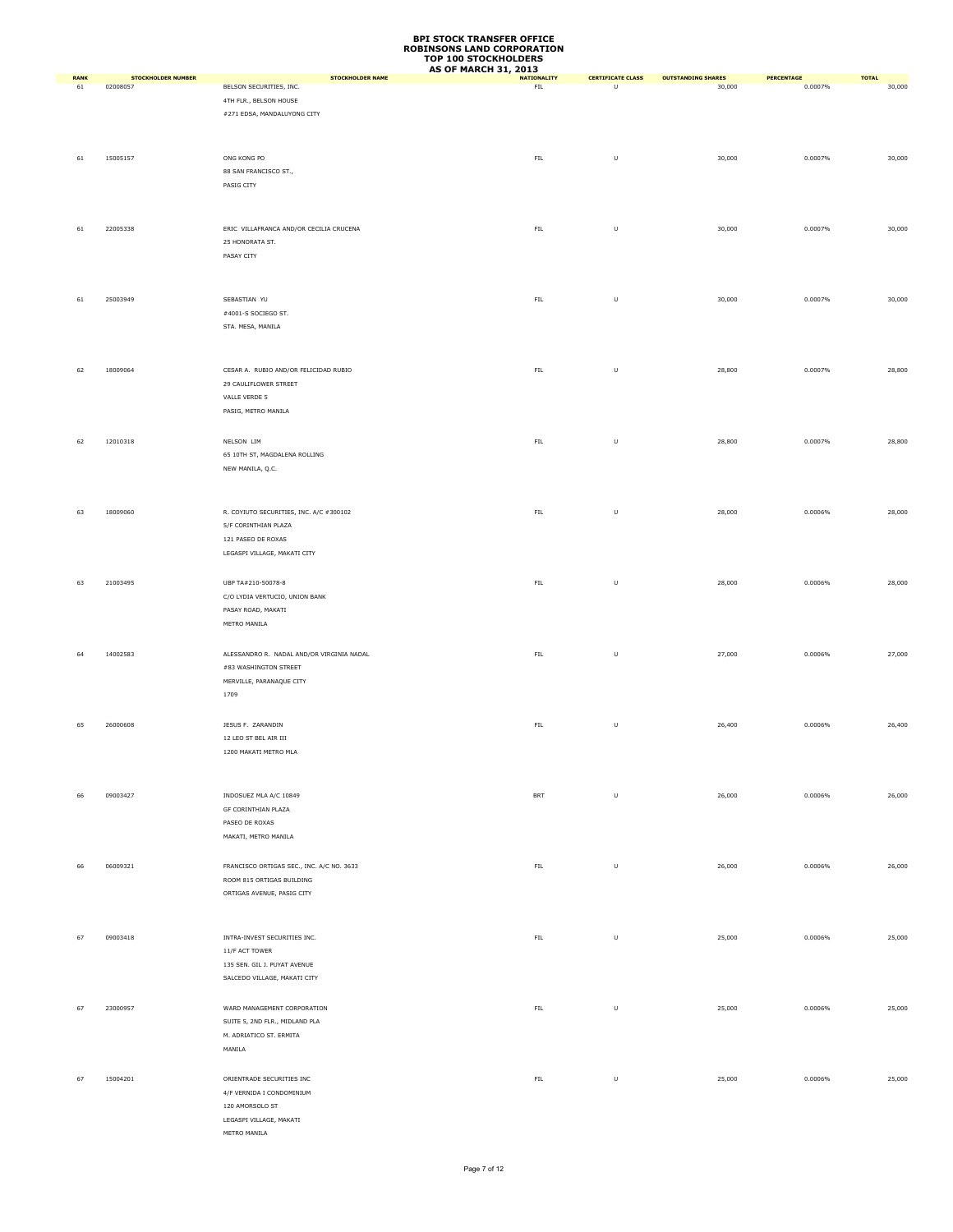|                   |                                       |                                                     | <b>AS OF MARCH 31, 2013</b>       |                                     |                                     |                       |                        |
|-------------------|---------------------------------------|-----------------------------------------------------|-----------------------------------|-------------------------------------|-------------------------------------|-----------------------|------------------------|
| <b>RANK</b><br>68 | <b>STOCKHOLDER NUMBER</b><br>18009090 | <b>STOCKHOLDER NAME</b><br>R. NUBLA SECURITIES INC. | <b>NATIONALITY</b><br>${\sf FIL}$ | <b>CERTIFICATE CLASS</b><br>$\sf U$ | <b>OUTSTANDING SHARES</b><br>24,100 | PERCENTAGE<br>0.0005% | <b>TOTAL</b><br>24,100 |
|                   |                                       |                                                     |                                   |                                     |                                     |                       |                        |
|                   |                                       | RM. 300 THIRD FLOOR                                 |                                   |                                     |                                     |                       |                        |
|                   |                                       | FIL-AM RESOURCES BUILDING                           |                                   |                                     |                                     |                       |                        |
|                   |                                       | 231 JUAN LUNA STREET                                |                                   |                                     |                                     |                       |                        |
|                   |                                       | BINONDO, MANILA                                     |                                   |                                     |                                     |                       |                        |
| 69                | 19016142                              | MURIEL SY                                           | ${\sf FIL}$                       | $\cup$                              | 24,000                              | 0.0005%               | 24,000                 |
|                   |                                       | 9 FRANCISCO ST.                                     |                                   |                                     |                                     |                       |                        |
|                   |                                       |                                                     |                                   |                                     |                                     |                       |                        |
|                   |                                       | CORINTHIAN GARDEN                                   |                                   |                                     |                                     |                       |                        |
|                   |                                       | QUEZON CITY                                         |                                   |                                     |                                     |                       |                        |
|                   |                                       |                                                     |                                   |                                     |                                     |                       |                        |
| 69                | 19016153                              | JULIO O. SY SR.                                     | ${\sf FIL}$                       | $\sf U$                             | 24,000                              | 0.0005%               | 24,000                 |
|                   |                                       | 4F CORINTHIAN PLAZA                                 |                                   |                                     |                                     |                       |                        |
|                   |                                       | PASEO DE ROXAS                                      |                                   |                                     |                                     |                       |                        |
|                   |                                       | 1200 MAKATI, METRO MANILA                           |                                   |                                     |                                     |                       |                        |
|                   |                                       |                                                     |                                   |                                     |                                     |                       |                        |
|                   |                                       |                                                     |                                   |                                     |                                     |                       |                        |
| 69                | 25003868                              | PETER C. L. YU                                      | ${\sf FIL}$                       | $\sf U$                             | 24,000                              | 0.0005%               | 24,000                 |
|                   |                                       | #23 N DOMINGO ST.                                   |                                   |                                     |                                     |                       |                        |
|                   |                                       | QUEZON CITY                                         |                                   |                                     |                                     |                       |                        |
|                   |                                       |                                                     |                                   |                                     |                                     |                       |                        |
|                   |                                       |                                                     |                                   |                                     |                                     |                       |                        |
| 69                | 25003883                              | ROMAN T. YAP                                        | FL                                | $\sf U$                             | 24,000                              | 0.0005%               | 24,000                 |
|                   |                                       | NO. 17 KENNEDY STREET                               |                                   |                                     |                                     |                       |                        |
|                   |                                       |                                                     |                                   |                                     |                                     |                       |                        |
|                   |                                       | NORTH GREENHILLS                                    |                                   |                                     |                                     |                       |                        |
|                   |                                       | SAN JUAN, METRO MANILA                              |                                   |                                     |                                     |                       |                        |
|                   |                                       |                                                     |                                   |                                     |                                     |                       |                        |
| 69                | 21003497                              | CECIL UNGCO                                         | ${\sf FIL}$                       | $\sf U$                             | 24,000                              | 0.0005%               | 24,000                 |
|                   |                                       | #4 M. ALMEDA ST.                                    |                                   |                                     |                                     |                       |                        |
|                   |                                       | PATEROS, TAGUIG                                     |                                   |                                     |                                     |                       |                        |
|                   |                                       | METRO MANILA                                        |                                   |                                     |                                     |                       |                        |
|                   |                                       |                                                     |                                   |                                     |                                     |                       |                        |
|                   |                                       |                                                     |                                   |                                     |                                     |                       |                        |
| 69                | 12010310                              | HONORIO REYES- LAO                                  | ${\sf FIL}$                       | $\sf U$                             | 24,000                              | 0.0005%               | 24,000                 |
|                   |                                       | 10 DAMPOL STREET                                    |                                   |                                     |                                     |                       |                        |
|                   |                                       | DAMAR VILLAGE, QUEZON CITY                          |                                   |                                     |                                     |                       |                        |
|                   |                                       |                                                     |                                   |                                     |                                     |                       |                        |
|                   |                                       |                                                     |                                   |                                     |                                     |                       |                        |
| 69                | 13011069                              | DANTE MORALES AND/OR MA LUISA MORALES               | ${\sf FIL}$                       | $\sf U$                             | 24,000                              | 0.0005%               | 24,000                 |
|                   |                                       | 3 PILI AVE                                          |                                   |                                     |                                     |                       |                        |
|                   |                                       |                                                     |                                   |                                     |                                     |                       |                        |
|                   |                                       | 1200 MAKATI, METRO MANILA                           |                                   |                                     |                                     |                       |                        |
|                   |                                       |                                                     |                                   |                                     |                                     |                       |                        |
|                   |                                       |                                                     |                                   |                                     |                                     |                       |                        |
| 69                | 03018298                              | MILAGROS CHENG                                      | ${\sf FIL}$                       | $\sf U$                             | 24,000                              | 0.0005%               | 24,000                 |
|                   |                                       | #21 ADAMS STREET                                    |                                   |                                     |                                     |                       |                        |
|                   |                                       | <b>GREENHILLS WEST</b>                              |                                   |                                     |                                     |                       |                        |
|                   |                                       | SAN JUAN, METRO MANILA                              |                                   |                                     |                                     |                       |                        |
|                   |                                       |                                                     |                                   |                                     |                                     |                       |                        |
|                   |                                       |                                                     |                                   |                                     |                                     |                       |                        |
| 69                | 03018391                              | RICARDO C. CASTRO                                   | FL                                | $\sf U$                             | 24,000                              | 0.0005%               | 24,000                 |
|                   |                                       | #19 JAGUAR ST.                                      |                                   |                                     |                                     |                       |                        |
|                   |                                       | FAIRVIEW PARK                                       |                                   |                                     |                                     |                       |                        |
|                   |                                       | QUEZON CITY                                         |                                   |                                     |                                     |                       |                        |
|                   |                                       |                                                     |                                   |                                     |                                     |                       |                        |
| 69                | 03018512                              | CRISPA TEXTILES, INC.                               | ${\sf FIL}$                       | $\sf U$                             | 24,000                              | 0.0005%               | 24,000                 |
|                   |                                       | BO. CANIOGAN                                        |                                   |                                     |                                     |                       |                        |
|                   |                                       |                                                     |                                   |                                     |                                     |                       |                        |
|                   |                                       | PASIG, METRO MANILA                                 |                                   |                                     |                                     |                       |                        |
|                   |                                       |                                                     |                                   |                                     |                                     |                       |                        |
|                   |                                       |                                                     |                                   |                                     |                                     |                       |                        |
| 70                | 23000948                              | WESTIN SECURITIES CORPORATION                       | FL                                | $\sf U$                             | 23,400                              | 0.0005%               | 23,400                 |
|                   |                                       | UNIT 614-616 PSE PLAZA TOWER 1                      |                                   |                                     |                                     |                       |                        |
|                   |                                       | AYALA AVE. MAKATI CITY                              |                                   |                                     |                                     |                       |                        |
|                   |                                       |                                                     |                                   |                                     |                                     |                       |                        |
|                   |                                       |                                                     |                                   |                                     |                                     |                       |                        |
|                   |                                       |                                                     |                                   |                                     |                                     |                       |                        |
| $71\,$            | 05003105                              | EBC SECURITIES CORP.                                | ${\sf FIL}$                       | $\cup$                              | 22,800                              | 0.0005%               | 22,800                 |
|                   |                                       | RM 401 EBC BLDG                                     |                                   |                                     |                                     |                       |                        |
|                   |                                       | 262 JUAN LUNA ST                                    |                                   |                                     |                                     |                       |                        |
|                   |                                       | BINONDO, MANILA                                     |                                   |                                     |                                     |                       |                        |
|                   |                                       |                                                     |                                   |                                     |                                     |                       |                        |
|                   |                                       |                                                     |                                   |                                     |                                     |                       |                        |
| 72                | 12010352                              | AMADO P. LIM AND/OR HEIDE N. DY                     | ${\sf FIL}$                       | $\sf U$                             | 22,500                              | 0.0005%               | 22,500                 |
|                   |                                       | 115 INT. C WEST AVENUE                              |                                   |                                     |                                     |                       |                        |
|                   |                                       | QUEZON CITY                                         |                                   |                                     |                                     |                       |                        |
|                   |                                       |                                                     |                                   |                                     |                                     |                       |                        |
|                   |                                       |                                                     |                                   |                                     |                                     |                       |                        |
| 72                | 14002599                              | SERGIO LLAMAS NARANJILLA JR.                        | FL                                | $\sf U$                             | 22,500                              | 0.0005%               | 22,500                 |
|                   |                                       | 135 MAGINHAWA SIKATUNA VILL                         |                                   |                                     |                                     |                       |                        |
|                   |                                       | QUEZON CITY                                         |                                   |                                     |                                     |                       |                        |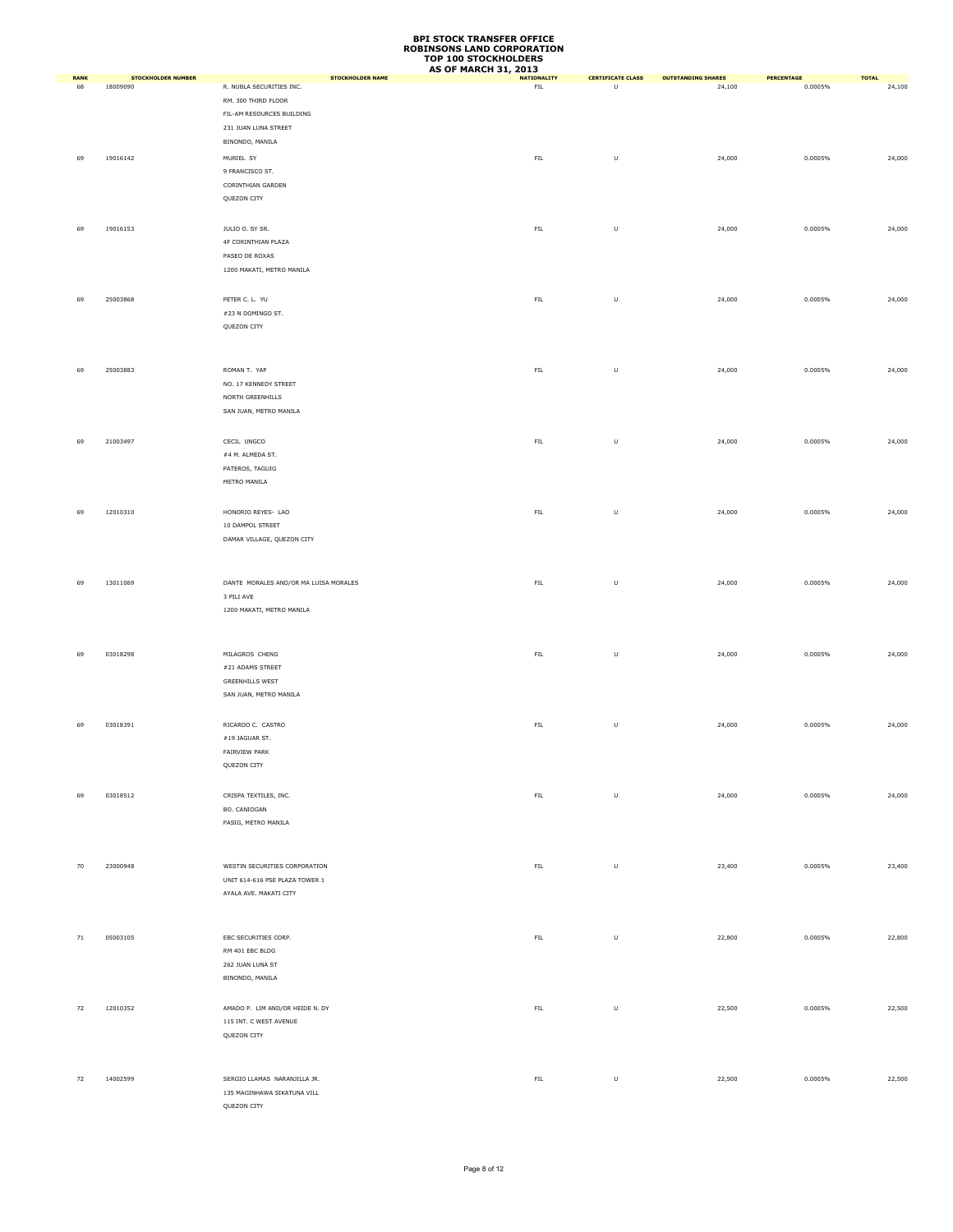|                   |                           |                                                             | <b>AS OF MARCH 31, 2013</b> |                          |                           |            |                        |
|-------------------|---------------------------|-------------------------------------------------------------|-----------------------------|--------------------------|---------------------------|------------|------------------------|
| <b>RANK</b><br>73 | <b>STOCKHOLDER NUMBER</b> | <b>STOCKHOLDER NAME</b><br>JUANITO TAN AND/OR CHRISTINE TAN | <b>NATIONALITY</b>          | <b>CERTIFICATE CLASS</b> | <b>OUTSTANDING SHARES</b> | PERCENTAGE | <b>TOTAL</b><br>22,000 |
|                   | 20009009                  |                                                             | ${\sf FIL}$                 | U                        | 22,000                    | 0.0005%    |                        |
|                   |                           | #23 GREENMEADOWS AVE.                                       |                             |                          |                           |            |                        |
|                   |                           | MURPHY, QUEZON CITY                                         |                             |                          |                           |            |                        |
|                   |                           |                                                             |                             |                          |                           |            |                        |
|                   |                           |                                                             |                             |                          |                           |            |                        |
| 74                | 1300000002                | SHAM H. MIRCHANDANI                                         | ${\sf FIL}$                 | $\sf U$                  | 21,325                    | 0.0005%    | 21,325                 |
|                   |                           | 314 MAKILING STREET                                         |                             |                          |                           |            |                        |
|                   |                           | AYALA ALABANG VILLAGE                                       |                             |                          |                           |            |                        |
|                   |                           |                                                             |                             |                          |                           |            |                        |
|                   |                           | MUNTINLUPA CITY                                             |                             |                          |                           |            |                        |
|                   |                           |                                                             |                             |                          |                           |            |                        |
| 75                | 16029622                  | ESMERALDA G. PUNO                                           | ${\sf FIL}$                 | $\sf U$                  | 21,000                    | 0.0005%    | 21,000                 |
|                   |                           | C/O MR. JAIME PUNO                                          |                             |                          |                           |            |                        |
|                   |                           | DYR-ALCANTARA, 704 PABLO                                    |                             |                          |                           |            |                        |
|                   |                           | OCAMPO SR. ST., MANILA                                      |                             |                          |                           |            |                        |
|                   |                           |                                                             |                             |                          |                           |            |                        |
|                   |                           |                                                             |                             |                          |                           |            |                        |
| 76                | 20008840                  | PACIFICO B. TACUB                                           | ${\sf FIL}$                 | $\sf U$                  | 20,669                    | 0.0005%    | 20,669                 |
|                   |                           | #135-R LOURDES DRIVE                                        |                             |                          |                           |            |                        |
|                   |                           | 1500 SAN JUAN, METRO MANILA                                 |                             |                          |                           |            |                        |
|                   |                           |                                                             |                             |                          |                           |            |                        |
|                   |                           |                                                             |                             |                          |                           |            |                        |
| 77                | 16011655                  | HERNANDO B. PEREZ                                           | ${\sf FIL}$                 | $\sf U$                  | 20,571                    | 0.0005%    | 20,571                 |
|                   |                           |                                                             |                             |                          |                           |            |                        |
|                   |                           | 7 PELAYO ST                                                 |                             |                          |                           |            |                        |
|                   |                           | QUEZON CITY                                                 |                             |                          |                           |            |                        |
|                   |                           |                                                             |                             |                          |                           |            |                        |
|                   |                           |                                                             |                             |                          |                           |            |                        |
| 78                | 25003875                  | LOPE M. YUVIENCO                                            | ${\sf FIL}$                 | U                        | 20,400                    | 0.0004%    | 20,400                 |
|                   |                           | 4/F CITIBANK CENTRE                                         |                             |                          |                           |            |                        |
|                   |                           | 8741 PASEO DE ROXAS                                         |                             |                          |                           |            |                        |
|                   |                           | 1200 MAKATI, METRO MLA                                      |                             |                          |                           |            |                        |
|                   |                           |                                                             |                             |                          |                           |            |                        |
|                   |                           |                                                             |                             |                          |                           |            |                        |
| 79                | 20008883                  | <b>TSAI SZU</b>                                             | ${\sf FIL}$                 | $\sf U$                  | 20,000                    | 0.0004%    | 20,000                 |
|                   |                           | 204 AURORA ST                                               |                             |                          |                           |            |                        |
|                   |                           | SEAFRONT HOMES                                              |                             |                          |                           |            |                        |
|                   |                           | ROXAS BLVD, PASAY CITY                                      |                             |                          |                           |            |                        |
|                   |                           |                                                             |                             |                          |                           |            |                        |
|                   |                           |                                                             |                             |                          |                           |            |                        |
| 79                | 25003939                  | ELVIS YOUNG                                                 | ${\sf FIL}$                 | $\sf U$                  | 20,000                    | 0.0004%    | 20,000                 |
|                   |                           | $\#18,$ 9TH STREET                                          |                             |                          |                           |            |                        |
|                   |                           | ROLLING HILLS, SUBD.                                        |                             |                          |                           |            |                        |
|                   |                           | NEW MANILA, QUEZON CITY                                     |                             |                          |                           |            |                        |
|                   |                           |                                                             |                             |                          |                           |            |                        |
|                   |                           |                                                             |                             |                          |                           |            |                        |
| 79                | 16011750                  | PHIL ASIA LIFE ASSURANCE CORPORATION                        | ${\sf FIL}$                 | $\sf U$                  | 20,000                    | 0.0004%    | 20,000                 |
|                   |                           | CHAMPACA II BUILDING                                        |                             |                          |                           |            |                        |
|                   |                           | ALFARO ST., SALCEDO VILL.                                   |                             |                          |                           |            |                        |
|                   |                           | MAKATI CITY                                                 |                             |                          |                           |            |                        |
|                   |                           |                                                             |                             |                          |                           |            |                        |
| 79                | 14002597                  | NG LENG                                                     | ${\sf FIL}$                 | $\sf U$                  | 20,000                    | 0.0004%    | 20,000                 |
|                   |                           | 8252-C SUCAT RD                                             |                             |                          |                           |            |                        |
|                   |                           | SUCAT PARANAQUE                                             |                             |                          |                           |            |                        |
|                   |                           |                                                             |                             |                          |                           |            |                        |
|                   |                           | METRO MANILA                                                |                             |                          |                           |            |                        |
|                   |                           |                                                             |                             |                          |                           |            |                        |
| 79                | 13011265                  | ARACELI A. MACARAIG                                         | ${\sf FIL}$                 | $\sf U$                  | 20,000                    | 0.0004%    | 20,000                 |
|                   |                           | 47 CABILDO ST.,                                             |                             |                          |                           |            |                        |
|                   |                           | URDANETA VILLAGE                                            |                             |                          |                           |            |                        |
|                   |                           | MAKATI CITY                                                 |                             |                          |                           |            |                        |
|                   |                           |                                                             |                             |                          |                           |            |                        |
|                   |                           |                                                             |                             |                          |                           |            |                        |
| 79                | 07009849                  | HOPE YU GOKONGWEI                                           | ${\sf FIL}$                 | $\sf U$                  | 20,000                    | 0.0004%    | 20,000                 |
|                   |                           | 517 SEN. GIL PUYAT                                          |                             |                          |                           |            |                        |
|                   |                           | AVE., EXT., NORTH                                           |                             |                          |                           |            |                        |
|                   |                           | FORBES, MAKATI CITY                                         |                             |                          |                           |            |                        |
|                   |                           |                                                             |                             |                          |                           |            |                        |
|                   |                           |                                                             |                             |                          |                           |            |                        |
| 79                | 07009850                  | FAITH YU GOKONGWEI                                          | ${\sf FIL}$                 | $\sf U$                  | 20,000                    | 0.0004%    | 20,000                 |
|                   |                           | 517 SEN. GIL PUYAT                                          |                             |                          |                           |            |                        |
|                   |                           | AVE., EXT., NORTH                                           |                             |                          |                           |            |                        |
|                   |                           | FORBES, MAKATI CITY                                         |                             |                          |                           |            |                        |
|                   |                           |                                                             |                             |                          |                           |            |                        |
| 79                | 06009153                  | FEBTC #202-00043                                            | ${\sf FIL}$                 | $\sf U$                  | 20,000                    | 0.0004%    | 20,000                 |
|                   |                           |                                                             |                             |                          |                           |            |                        |
|                   |                           | 8/F TBG OPERATIONS, FEBTC                                   |                             |                          |                           |            |                        |
|                   |                           | FEB CENTER, GIL PUYAT AVE.                                  |                             |                          |                           |            |                        |
|                   |                           | MAKATI CITY                                                 |                             |                          |                           |            |                        |
|                   |                           |                                                             |                             |                          |                           |            |                        |
| 80                | 11002998                  | NENITA D. KAPCHAN                                           | ${\sf FIL}$                 | $\sf U$                  | 19,800                    | 0.0004%    | 19,800                 |
|                   |                           | 2994 KAKARONG ST.                                           |                             |                          |                           |            |                        |
|                   |                           | MAKATI, METRO MANILA                                        |                             |                          |                           |            |                        |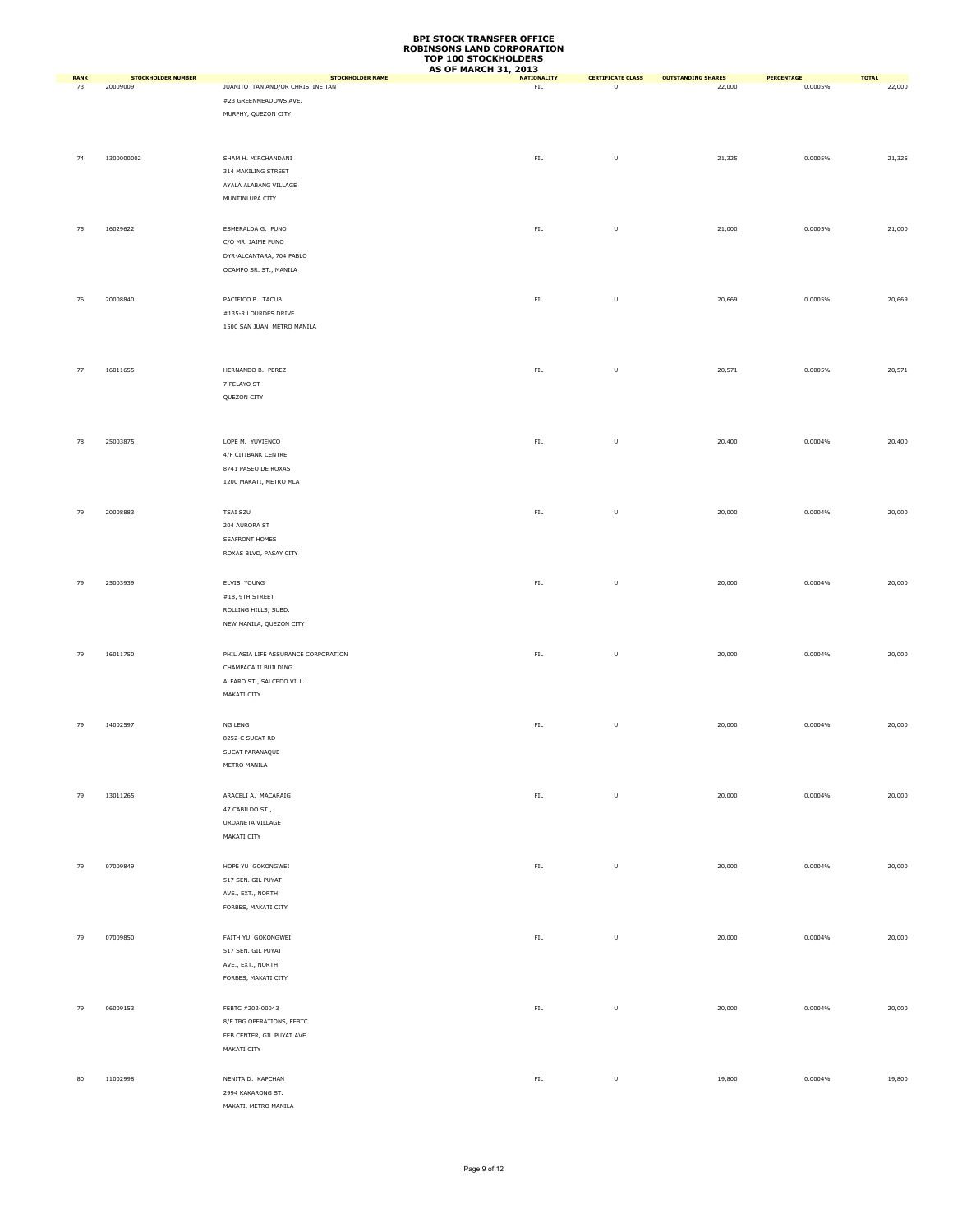|             |                           |                                          | <b>AS OF MARCH 31, 2013</b> |                          |                           |            |                        |
|-------------|---------------------------|------------------------------------------|-----------------------------|--------------------------|---------------------------|------------|------------------------|
| <b>RANK</b> | <b>STOCKHOLDER NUMBER</b> | <b>STOCKHOLDER NAME</b><br>ISIDRO ONG    | <b>NATIONALITY</b>          | <b>CERTIFICATE CLASS</b> | <b>OUTSTANDING SHARES</b> | PERCENTAGE | <b>TOTAL</b><br>19,200 |
| 81          | 15004196                  |                                          | ${\sf FIL}$                 | U                        | 19,200                    | 0.0004%    |                        |
|             |                           | 433 SAN FERNANDO STREET                  |                             |                          |                           |            |                        |
|             |                           | BINONDO, MANILA                          |                             |                          |                           |            |                        |
|             |                           |                                          |                             |                          |                           |            |                        |
|             |                           |                                          |                             |                          |                           |            |                        |
| 82          | 20014705                  | ROSALINA LEE TIU                         | ${\sf FIL}$                 | $\sf U$                  | 19,000                    | 0.0004%    | 19,000                 |
|             |                           | 7 FELIZA VILLAGE                         |                             |                          |                           |            |                        |
|             |                           | SACRIS ROAD, CASUNTINGAN                 |                             |                          |                           |            |                        |
|             |                           | MANDAUE CEBU                             |                             |                          |                           |            |                        |
|             |                           |                                          |                             |                          |                           |            |                        |
|             |                           |                                          |                             |                          |                           |            |                        |
| 83          | 1300000001                | DOULATRAM MELWANI                        | IND                         | $\sf U$                  | 18,675                    | 0.0004%    | 18,675                 |
|             |                           | 10 SIQUIJOR STREET                       |                             |                          |                           |            |                        |
|             |                           | CORNER PALAWAN, AYALA ALABANG            |                             |                          |                           |            |                        |
|             |                           | MUNTINLUPA CITY                          |                             |                          |                           |            |                        |
|             |                           |                                          |                             |                          |                           |            |                        |
|             |                           |                                          |                             |                          |                           |            |                        |
| 84          | 03018408                  | FELIPE CHAN                              | ${\sf FIL}$                 | $\sf U$                  | 18,300                    | 0.0004%    | 18,300                 |
|             |                           | #24 TAFT STREET,                         |                             |                          |                           |            |                        |
|             |                           | WEST GREENHILLS                          |                             |                          |                           |            |                        |
|             |                           | SAN JUAN, METRO MANILA                   |                             |                          |                           |            |                        |
|             |                           |                                          |                             |                          |                           |            |                        |
| 85          | 04007439                  | ELADIO DELOS SANTOS                      | ${\sf FIL}$                 | $\sf U$                  | 18,057                    | 0.0004%    | 18,057                 |
|             |                           | CIIF MANAGEMENT CO INC.                  |                             |                          |                           |            |                        |
|             |                           |                                          |                             |                          |                           |            |                        |
|             |                           | 16 F UCPB BLDG.                          |                             |                          |                           |            |                        |
|             |                           | MAKATI AVE.                              |                             |                          |                           |            |                        |
|             |                           | MAKATI, MM                               |                             |                          |                           |            |                        |
| 85          | 12010487                  | CHARLIE LIM                              | ${\sf FIL}$                 | U                        | 18,057                    | 0.0004%    | 18,057                 |
|             |                           | #207 7TH AVENUE                          |                             |                          |                           |            |                        |
|             |                           | COR. DEL MUNDO ST.                       |                             |                          |                           |            |                        |
|             |                           | KALOOCAN CITY                            |                             |                          |                           |            |                        |
|             |                           |                                          |                             |                          |                           |            |                        |
|             |                           |                                          |                             |                          |                           |            |                        |
| 85          | 19016225                  | BRENDA SO                                | ${\sf FIL}$                 | $\sf U$                  | 18,057                    | 0.0004%    | 18,057                 |
|             |                           | NEW PEOPLES LUMBER AND HARDWAR           |                             |                          |                           |            |                        |
|             |                           | 008 OSIAS ST                             |                             |                          |                           |            |                        |
|             |                           | SAN FERNANDO, LA UNION                   |                             |                          |                           |            |                        |
|             |                           |                                          |                             |                          |                           |            |                        |
|             |                           |                                          |                             |                          |                           |            |                        |
| 86          | 19016255                  | CESAR A. SEVILLA                         | ${\sf FIL}$                 | $\sf U$                  | 18,000                    | 0.0004%    | 18,000                 |
|             |                           | C/O PCI CAPITAL CORPORATION              |                             |                          |                           |            |                        |
|             |                           | #1 PCIBANK TOWERS                        |                             |                          |                           |            |                        |
|             |                           | MAKATI AVENUE COR DELA COSTA             |                             |                          |                           |            |                        |
|             |                           | MAKATI, METRO MANILA                     |                             |                          |                           |            |                        |
|             |                           |                                          |                             |                          |                           |            |                        |
| 86          | 19016258                  | SUN HUNG KAI SEC (PHIL) INC (A/C #RU002) | ${\sf FIL}$                 | $\sf U$                  | 18,000                    | 0.0004%    | 18,000                 |
|             |                           | 17F, BA LEPANTO BUILDING                 |                             |                          |                           |            |                        |
|             |                           | 8747 PASEO DE ROXAS                      |                             |                          |                           |            |                        |
|             |                           | MAKATI, METRO MANILA                     |                             |                          |                           |            |                        |
|             |                           |                                          |                             |                          |                           |            |                        |
| 86          | 14002576                  | CELINA NGOCHUA                           | ${\sf FIL}$                 | $\sf U$                  | 18,000                    | 0.0004%    | 18,000                 |
|             |                           | 517 BUENDIA AVE EXT                      |                             |                          |                           |            |                        |
|             |                           | NORTH FORBES                             |                             |                          |                           |            |                        |
|             |                           |                                          |                             |                          |                           |            |                        |
|             |                           | 1200 MAKATI, METRO MANILA                |                             |                          |                           |            |                        |
|             |                           |                                          |                             |                          |                           |            |                        |
| 86          | 17001934                  | J. ANTONIO QUILA                         | ${\sf FIL}$                 | $\sf U$                  | 18,000                    | 0.0004%    | 18,000                 |
|             |                           | #2021 M. LAYUG ST.                       |                             |                          |                           |            |                        |
|             |                           | SAN MIGUEL VILLAGE                       |                             |                          |                           |            |                        |
|             |                           | 1200 MAKATI CITY                         |                             |                          |                           |            |                        |
|             |                           |                                          |                             |                          |                           |            |                        |
|             |                           |                                          |                             |                          |                           |            |                        |
| 86          | 12016168                  | MANUEL M. LOPEZ                          | ${\sf FIL}$                 | $\sf U$                  | 18,000                    | 0.0004%    | 18,000                 |
|             |                           | 841 HARVARD ST., WACK WACK               |                             |                          |                           |            |                        |
|             |                           | SUBD., MANDALUYONG CITY                  |                             |                          |                           |            |                        |
|             |                           |                                          |                             |                          |                           |            |                        |
|             |                           |                                          |                             |                          |                           |            |                        |
| 86          | 10003162                  | NENITA JAVELLANA                         | ${\sf FIL}$                 | $\sf U$                  | 18,000                    | 0.0004%    | 18,000                 |
|             |                           | BRIXTON MOTOR PARTS, INC.                |                             |                          |                           |            |                        |
|             |                           |                                          |                             |                          |                           |            |                        |
|             |                           | #20 GONZAGA STREET                       |                             |                          |                           |            |                        |
|             |                           | BACOLOD CITY                             |                             |                          |                           |            |                        |
|             |                           |                                          |                             |                          |                           |            |                        |
| 86          | 12010392                  | EDDIE LIM                                | ${\sf FIL}$                 | $\sf U$                  | 18,000                    | 0.0004%    | 18,000                 |
|             |                           | $\#15$ FORDHAM ST.,                      |                             |                          |                           |            |                        |
|             |                           | WHITE PLAINS                             |                             |                          |                           |            |                        |
|             |                           | QUEZON CITY                              |                             |                          |                           |            |                        |
|             |                           |                                          |                             |                          |                           |            |                        |
|             |                           |                                          |                             |                          |                           |            |                        |
| 86          | 07009692                  | MA. PAZ MADRIGAL GONZALES                | ${\sf FIL}$                 | $\sf U$                  | 18,000                    | 0.0004%    | 18,000                 |
|             |                           | 133 CAMBRIDGE CIRCLE                     |                             |                          |                           |            |                        |
|             |                           | NORTH FORBES PARK                        |                             |                          |                           |            |                        |
|             |                           | MAKATI, METRO MANILA                     |                             |                          |                           |            |                        |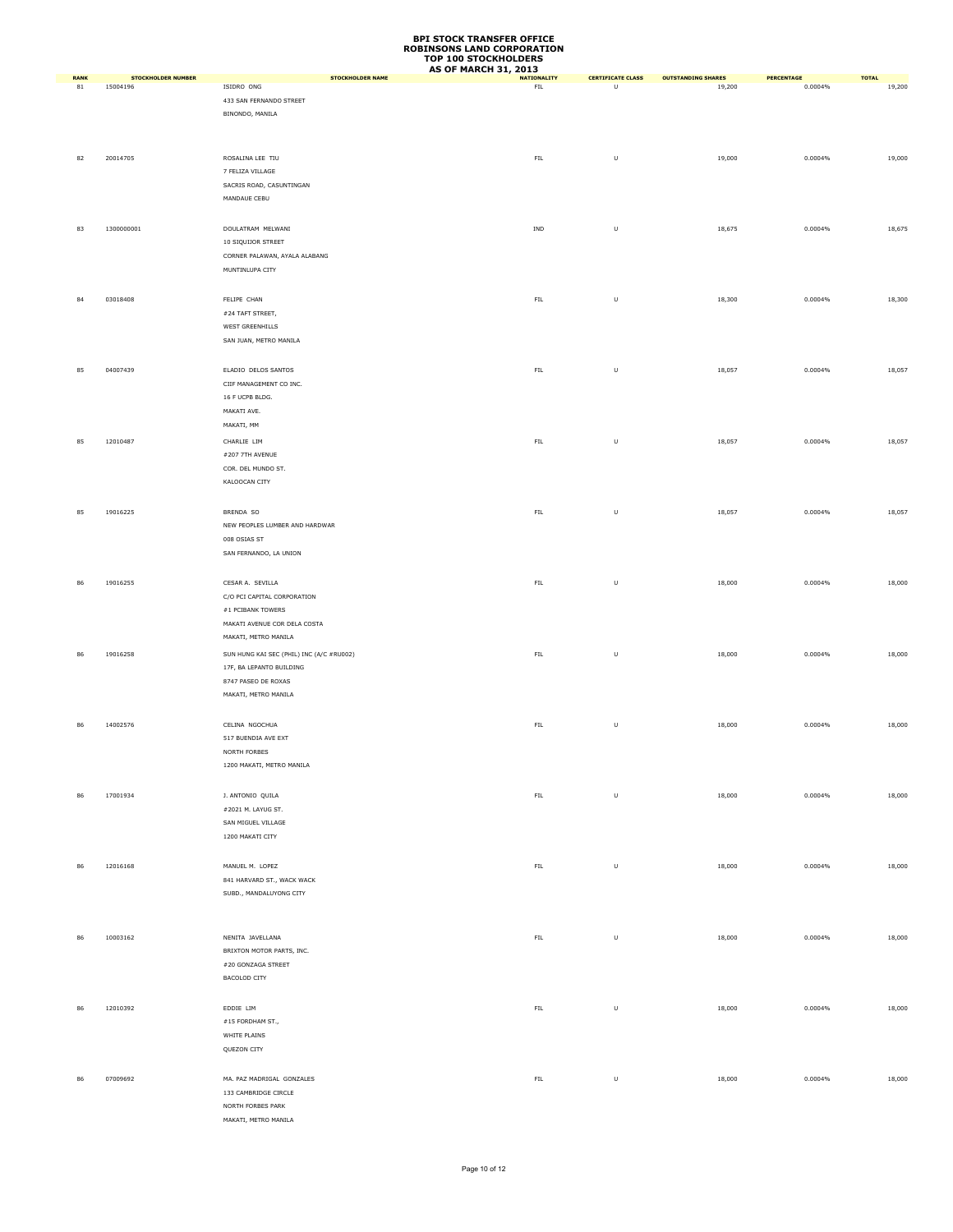|             |                           |                                                 | <b>AS OF MARCH 31, 2013</b> |                                                                                                            |                           |            |              |
|-------------|---------------------------|-------------------------------------------------|-----------------------------|------------------------------------------------------------------------------------------------------------|---------------------------|------------|--------------|
| <b>RANK</b> | <b>STOCKHOLDER NUMBER</b> | <b>STOCKHOLDER NAME</b>                         | <b>NATIONALITY</b>          | <b>CERTIFICATE CLASS</b>                                                                                   | <b>OUTSTANDING SHARES</b> | PERCENTAGE | <b>TOTAL</b> |
| 86          | 07009758                  | MIGUELA SY GO                                   | ${\sf FIL}$                 | $\overline{U}$                                                                                             | 18,000                    | 0.0004%    | 18,000       |
|             |                           | 15 GENERAL MALVAR STREET                        |                             |                                                                                                            |                           |            |              |
|             |                           | KALOOKAN CITY                                   |                             |                                                                                                            |                           |            |              |
|             |                           |                                                 |                             |                                                                                                            |                           |            |              |
|             |                           |                                                 |                             |                                                                                                            |                           |            |              |
| 86          | 03018464                  | LILY L. CU                                      | ${\sf FIL}$                 | $\sf U$                                                                                                    | 18,000                    | 0.0004%    | 18,000       |
|             |                           | 501 JUAN LUNA ST.,                              |                             |                                                                                                            |                           |            |              |
|             |                           | BINONDO, MANILA                                 |                             |                                                                                                            |                           |            |              |
|             |                           |                                                 |                             |                                                                                                            |                           |            |              |
|             |                           |                                                 |                             |                                                                                                            |                           |            |              |
|             |                           |                                                 |                             |                                                                                                            |                           |            |              |
| 86          | 03018473                  | CATHERINE CHOA                                  | ${\sf FIL}$                 | $\sf U$                                                                                                    | 18,000                    | 0.0004%    | 18,000       |
|             |                           | 3 PALMERA STREET, VALLE VERDE 4,                |                             |                                                                                                            |                           |            |              |
|             |                           | PASIG CITY                                      |                             |                                                                                                            |                           |            |              |
|             |                           |                                                 |                             |                                                                                                            |                           |            |              |
|             |                           |                                                 |                             |                                                                                                            |                           |            |              |
|             |                           |                                                 |                             |                                                                                                            |                           |            |              |
| 86          | 03018319                  | MODESTA CORDERO                                 | ${\sf FIL}$                 | $\mathsf{U}% _{T}=\mathsf{U}_{T}\!\left( a,b\right) ,\ \mathsf{U}_{T}=\mathsf{U}_{T}\!\left( a,b\right) ,$ | 18,000                    | 0.0004%    | 18,000       |
|             |                           | CORDERO JEWELRY STORE                           |                             |                                                                                                            |                           |            |              |
|             |                           | NEW FARMER'S PLAZA, CUBAO                       |                             |                                                                                                            |                           |            |              |
|             |                           | QUEZON CITY                                     |                             |                                                                                                            |                           |            |              |
|             |                           |                                                 |                             |                                                                                                            |                           |            |              |
| 86          | 03018355                  | THERESA CHUA                                    | ${\sf FIL}$                 | $\sf U$                                                                                                    | 18,000                    | 0.0004%    | 18,000       |
|             |                           |                                                 |                             |                                                                                                            |                           |            |              |
|             |                           | 45 E RODRIGUEZ SR. AVENUE                       |                             |                                                                                                            |                           |            |              |
|             |                           | QUEZON CITY                                     |                             |                                                                                                            |                           |            |              |
|             |                           |                                                 |                             |                                                                                                            |                           |            |              |
|             |                           |                                                 |                             |                                                                                                            |                           |            |              |
| 86          | 02008074                  | JULIA P. BAUTISTA                               | ${\sf FIL}$                 | $\sf U$                                                                                                    | 18,000                    | 0.0004%    | 18,000       |
|             |                           | #34 REGAL ST., VILLAGE EAST                     |                             |                                                                                                            |                           |            |              |
|             |                           | IMELDA AVE., CAINTA, RIZAL                      |                             |                                                                                                            |                           |            |              |
|             |                           |                                                 |                             |                                                                                                            |                           |            |              |
|             |                           |                                                 |                             |                                                                                                            |                           |            |              |
|             |                           |                                                 |                             |                                                                                                            |                           |            |              |
| 86          | 02008117                  | TERESA BARRETTO                                 | ${\sf FIL}$                 | $\sf U$                                                                                                    | 18,000                    | 0.0004%    | 18,000       |
|             |                           | 3831 R DE SANTOS ST                             |                             |                                                                                                            |                           |            |              |
|             |                           | SANTOL, STA MESA                                |                             |                                                                                                            |                           |            |              |
|             |                           | MANILA                                          |                             |                                                                                                            |                           |            |              |
|             |                           |                                                 |                             |                                                                                                            |                           |            |              |
|             |                           |                                                 |                             |                                                                                                            |                           |            |              |
| 87          | 03018304                  | BERNICE Y. CUA                                  | ${\sf FIL}$                 | U                                                                                                          | 17,600                    | 0.0004%    | 17,600       |
|             |                           | P O BOX 92                                      |                             |                                                                                                            |                           |            |              |
|             |                           | MANILA                                          |                             |                                                                                                            |                           |            |              |
|             |                           |                                                 |                             |                                                                                                            |                           |            |              |
|             |                           |                                                 |                             |                                                                                                            |                           |            |              |
| 88          | 08007068                  | RAFAEL G. HECHANOVA AND/OR EUMELIA C. HECHANOVA | ${\sf FIL}$                 | U                                                                                                          | 16,800                    | 0.0004%    | 16,800       |
|             |                           | 21 TANGUILE RD.,                                |                             |                                                                                                            |                           |            |              |
|             |                           |                                                 |                             |                                                                                                            |                           |            |              |
|             |                           | NORTH FORBES PARK,                              |                             |                                                                                                            |                           |            |              |
|             |                           | MAKATI CITY                                     |                             |                                                                                                            |                           |            |              |
|             |                           |                                                 |                             |                                                                                                            |                           |            |              |
| 88          | 25003897                  | ELVIS YOUNG AND/OR MARGARET YU                  | ${\sf FIL}$                 | $\sf U$                                                                                                    | 16,800                    | 0.0004%    | 16,800       |
|             |                           | $\#$ 18 9TH STREET                              |                             |                                                                                                            |                           |            |              |
|             |                           | NEW MANILA,                                     |                             |                                                                                                            |                           |            |              |
|             |                           | QUEZON CITY                                     |                             |                                                                                                            |                           |            |              |
|             |                           |                                                 |                             |                                                                                                            |                           |            |              |
|             |                           |                                                 |                             |                                                                                                            |                           |            |              |
| 89          | 10003106                  | J. M. BARCELON & CO. INC.                       | ${\sf FIL}$                 | $\sf U$                                                                                                    | 16,000                    | 0.0003%    | 16,000       |
|             |                           | UNIT 34 CASA NUEVA                              |                             |                                                                                                            |                           |            |              |
|             |                           | MANGA RD., NEW MANILA                           |                             |                                                                                                            |                           |            |              |
|             |                           | QUEZON CITY                                     |                             |                                                                                                            |                           |            |              |
|             |                           |                                                 |                             |                                                                                                            |                           |            |              |
|             | 10003109                  | JENN WOEI SECURITIES INC.                       | OAN                         | $\sf U$                                                                                                    |                           | 0.0003%    | 16,000       |
| 89          |                           |                                                 |                             |                                                                                                            | 16,000                    |            |              |
|             |                           | 11F, VERNIDA IV                                 |                             |                                                                                                            |                           |            |              |
|             |                           | ALFARO ST. SALCEDO VILLAGE                      |                             |                                                                                                            |                           |            |              |
|             |                           | 1200 MAKATI, METRO MANILA                       |                             |                                                                                                            |                           |            |              |
|             |                           |                                                 |                             |                                                                                                            |                           |            |              |
| 90          | 04007347                  | DMT SECURITIES (PHILS.) INC.                    | ${\sf FIL}$                 | $\sf U$                                                                                                    | 15,400                    | 0.0003%    | 15,400       |
|             |                           | 12/F L.V. LOCSIN BUILDING                       |                             |                                                                                                            |                           |            |              |
|             |                           | 6752 AYALA AVENUE CORNER                        |                             |                                                                                                            |                           |            |              |
|             |                           |                                                 |                             |                                                                                                            |                           |            |              |
|             |                           | MAKATI AVENUE, MAKATI CITY                      |                             |                                                                                                            |                           |            |              |
|             |                           |                                                 |                             |                                                                                                            |                           |            |              |
| 91          | 07009747                  | VICTOR Q. GARCIA                                | ${\sf FIL}$                 | U                                                                                                          | 15,200                    | 0.0003%    | 15,200       |
|             |                           | 6 6TH ST                                        |                             |                                                                                                            |                           |            |              |
|             |                           | NEW MANILA                                      |                             |                                                                                                            |                           |            |              |
|             |                           | QUEZON CITY                                     |                             |                                                                                                            |                           |            |              |
|             |                           |                                                 |                             |                                                                                                            |                           |            |              |
|             |                           |                                                 |                             |                                                                                                            |                           |            |              |
| 92          | 17002043                  | ESPERANZA U. QUA                                | ${\sf FIL}$                 | $\sf U$                                                                                                    | 15,000                    | 0.0003%    | 15,000       |
|             |                           | 149 PANAY AVE.,                                 |                             |                                                                                                            |                           |            |              |
|             |                           | QUEZON CITY                                     |                             |                                                                                                            |                           |            |              |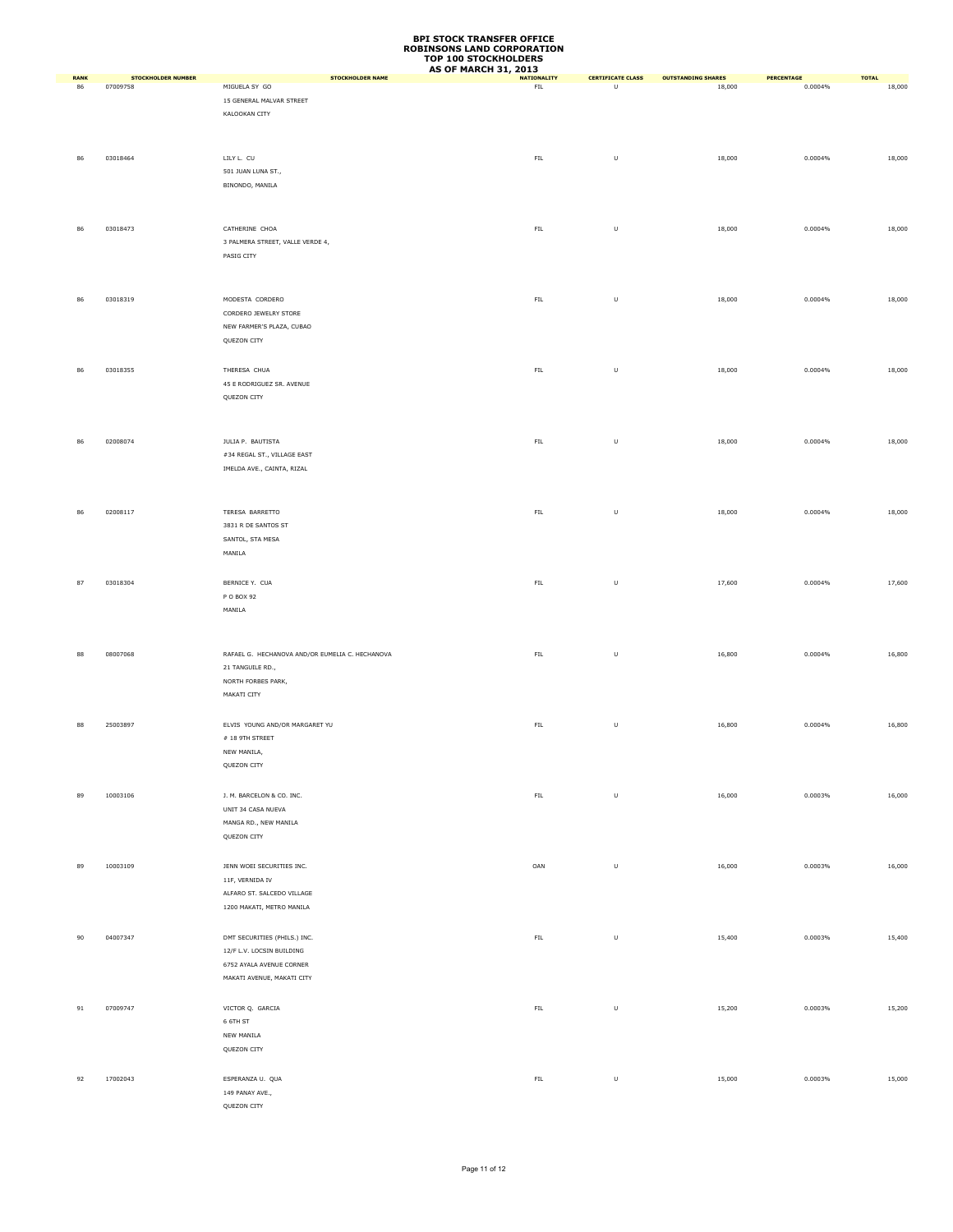|             |                           |                                                            | <b>AS OF MARCH 31, 2013</b> |                          |                           |            |              |
|-------------|---------------------------|------------------------------------------------------------|-----------------------------|--------------------------|---------------------------|------------|--------------|
| <b>RANK</b> | <b>STOCKHOLDER NUMBER</b> | <b>STOCKHOLDER NAME</b>                                    | <b>NATIONALITY</b>          | <b>CERTIFICATE CLASS</b> | <b>OUTSTANDING SHARES</b> | PERCENTAGE | <b>TOTAL</b> |
| 93          | 20008918                  | TORRANCE DEVELOPMENT CORPORATION                           | ${\sf FIL}$                 | U                        | 14,650                    | 0.0003%    | 14,650       |
|             |                           | 21 TIRAD PASS                                              |                             |                          |                           |            |              |
|             |                           | AYALA HEIGHTS                                              |                             |                          |                           |            |              |
|             |                           | QUEZON CITY                                                |                             |                          |                           |            |              |
|             |                           |                                                            |                             |                          |                           |            |              |
|             |                           |                                                            |                             |                          |                           |            |              |
| 94          | 25003902                  | CONSUELO YSMAEL                                            | SPN                         | $\sf U$                  | 14,400                    | 0.0003%    | 14,400       |
|             |                           | 100-4TH STREET                                             |                             |                          |                           |            |              |
|             |                           |                                                            |                             |                          |                           |            |              |
|             |                           | NEW MANILA                                                 |                             |                          |                           |            |              |
|             |                           | QUEZON CITY                                                |                             |                          |                           |            |              |
|             |                           |                                                            |                             |                          |                           |            |              |
| 94          | 18009049                  | MARY DE LEON RUFINO                                        | ${\sf FIL}$                 | $\sf U$                  |                           | 0.0003%    | 14,400       |
|             |                           |                                                            |                             |                          | 14,400                    |            |              |
|             |                           | NATIVIDAD II BLDG, SORIA ST                                |                             |                          |                           |            |              |
|             |                           | LEGASPI VILLAGE                                            |                             |                          |                           |            |              |
|             |                           | 1200 MAKATI METRO MANILA                                   |                             |                          |                           |            |              |
|             |                           |                                                            |                             |                          |                           |            |              |
|             |                           |                                                            |                             |                          |                           |            |              |
| 94          | 19016303                  | SUN HUNG KAI SEC (PHIL) INC (A/C #MA046)                   | ${\sf FIL}$                 | U                        | 14,400                    | 0.0003%    | 14,400       |
|             |                           | 17/F BA LEPANTO BLDG                                       |                             |                          |                           |            |              |
|             |                           | 8747 PASEO DE ROXAS                                        |                             |                          |                           |            |              |
|             |                           | MAKATI, M.M.                                               |                             |                          |                           |            |              |
|             |                           |                                                            |                             |                          |                           |            |              |
|             |                           |                                                            |                             |                          |                           |            |              |
| 94          | 18009148                  | PROSERFINA M. RUMBAWA                                      | ${\sf FIL}$                 | $\sf U$                  | 14,400                    | 0.0003%    | 14,400       |
|             |                           | 35 RIZAL ST                                                |                             |                          |                           |            |              |
|             |                           |                                                            |                             |                          |                           |            |              |
|             |                           | SAN JUAN, METRO MANILA                                     |                             |                          |                           |            |              |
|             |                           |                                                            |                             |                          |                           |            |              |
|             |                           |                                                            |                             |                          |                           |            |              |
|             |                           |                                                            |                             |                          |                           |            |              |
| 95          | 21003476                  | UBP SECURITIES, INC.                                       | ${\sf FIL}$                 | U                        | 14,018                    | 0.0003%    | 14,018       |
|             |                           | 3/F SSS(MAKATI) BLDG.                                      |                             |                          |                           |            |              |
|             |                           | AYALA AVENUE COR HERRERA STS.                              |                             |                          |                           |            |              |
|             |                           |                                                            |                             |                          |                           |            |              |
|             |                           | MAKATI CITY                                                |                             |                          |                           |            |              |
|             |                           |                                                            |                             |                          |                           |            |              |
| 96          | 0300000003                | PHILIP L. CHIONGBIAN                                       | ${\sf FIL}$                 | U                        | 14,000                    | 0.0003%    | 14,000       |
|             |                           |                                                            |                             |                          |                           |            |              |
|             |                           | C/O CAROLINE C. SISON                                      |                             |                          |                           |            |              |
|             |                           | (ATTY-IN-FACT)                                             |                             |                          |                           |            |              |
|             |                           | 41 MCKINLEY ROAD,                                          |                             |                          |                           |            |              |
|             |                           | FORBES PARK, MAKATI CITY                                   |                             |                          |                           |            |              |
|             |                           |                                                            |                             |                          |                           |            |              |
| 96          | 15005163                  | BENITO G. OBLENA                                           | ${\sf FIL}$                 | $\sf U$                  | 14,000                    | 0.0003%    | 14,000       |
|             |                           | #2 HILOSKY ST.                                             |                             |                          |                           |            |              |
|             |                           | SANTOS VILLAGE III                                         |                             |                          |                           |            |              |
|             |                           | ZAPOTE, LAS PINAS                                          |                             |                          |                           |            |              |
|             |                           |                                                            |                             |                          |                           |            |              |
|             |                           |                                                            |                             |                          |                           |            |              |
| 96          | 15004257                  | STEPHEN ONG                                                | ${\sf FIL}$                 | U                        | 14,000                    | 0.0003%    | 14,000       |
|             |                           | #40 COUNTRY CLUB ROAD                                      |                             |                          |                           |            |              |
|             |                           |                                                            |                             |                          |                           |            |              |
|             |                           | CITYLAND TOWNHOUSE                                         |                             |                          |                           |            |              |
|             |                           | ST. MARTIN ST., ORAMBO                                     |                             |                          |                           |            |              |
|             |                           | PASIG CITY                                                 |                             |                          |                           |            |              |
|             |                           |                                                            |                             |                          |                           |            |              |
| 97          | 03018445                  | ALEX CARLOS AND/OR ALEX CARLOS JR.                         | ${\sf FIL}$                 | $\sf U$                  | 13,371                    | 0.0003%    | 13,371       |
|             |                           | C/O URBAN BANK BLDG.                                       |                             |                          |                           |            |              |
|             |                           | URBAN BANK SQUARE                                          |                             |                          |                           |            |              |
|             |                           | MAKATI CITY                                                |                             |                          |                           |            |              |
|             |                           |                                                            |                             |                          |                           |            |              |
|             |                           |                                                            |                             |                          |                           |            |              |
| 98          | 03018442                  | CAFRA BROTHERS SEC., INC.                                  | ${\sf FIL}$                 | $\sf U$                  | 13,200                    | 0.0003%    | 13,200       |
|             |                           | 4/F JAKA II BLDG.                                          |                             |                          |                           |            |              |
|             |                           | 150 LEGASPI STREET                                         |                             |                          |                           |            |              |
|             |                           |                                                            |                             |                          |                           |            |              |
|             |                           | LEGASPI VILLAGE                                            |                             |                          |                           |            |              |
|             |                           | MAKATI CITY                                                |                             |                          |                           |            |              |
|             | 04011823                  | DELFIN S. MA.ANDREA THERESA K.DE LA CRUZ DE LA CRUZ JR. OR | FL                          | $\sf U$                  |                           | 0.0003%    |              |
| 99          |                           |                                                            |                             |                          | 12,600                    |            | 12,600       |
|             |                           | 4 LAKANDULA ST., AYALA HEIGHTS                             |                             |                          |                           |            |              |
|             |                           | QUEZON CITY                                                |                             |                          |                           |            |              |
|             |                           |                                                            |                             |                          |                           |            |              |
|             |                           |                                                            |                             |                          |                           |            |              |
|             |                           |                                                            |                             |                          |                           |            |              |
| 99          | 13011067                  | MONICA B. MANALO                                           | ${\sf FIL}$                 | $\sf U$                  | 12,600                    | 0.0003%    | 12,600       |
|             |                           | LE GRAND, 130 VALERO ST,                                   |                             |                          |                           |            |              |
|             |                           |                                                            |                             |                          |                           |            |              |
|             |                           | MAKATI                                                     |                             |                          |                           |            |              |
|             |                           | 1200 METRO MLA                                             |                             |                          |                           |            |              |
|             |                           |                                                            |                             |                          |                           |            |              |
|             |                           |                                                            |                             |                          |                           |            |              |
| 100         | 18005790                  | R & L INVESTMENTS, INC.                                    | ${\sf FIL}$                 | $\sf U$                  | 12,400                    | 0.0003%    | 12,400       |
|             |                           | #675 LEE STREET                                            |                             |                          |                           |            |              |
|             |                           | MANDALUYONG CITY                                           |                             |                          |                           |            |              |
|             |                           |                                                            |                             |                          |                           |            |              |
|             |                           |                                                            |                             |                          |                           |            |              |

**GRAND TOTAL 4,091,204,398**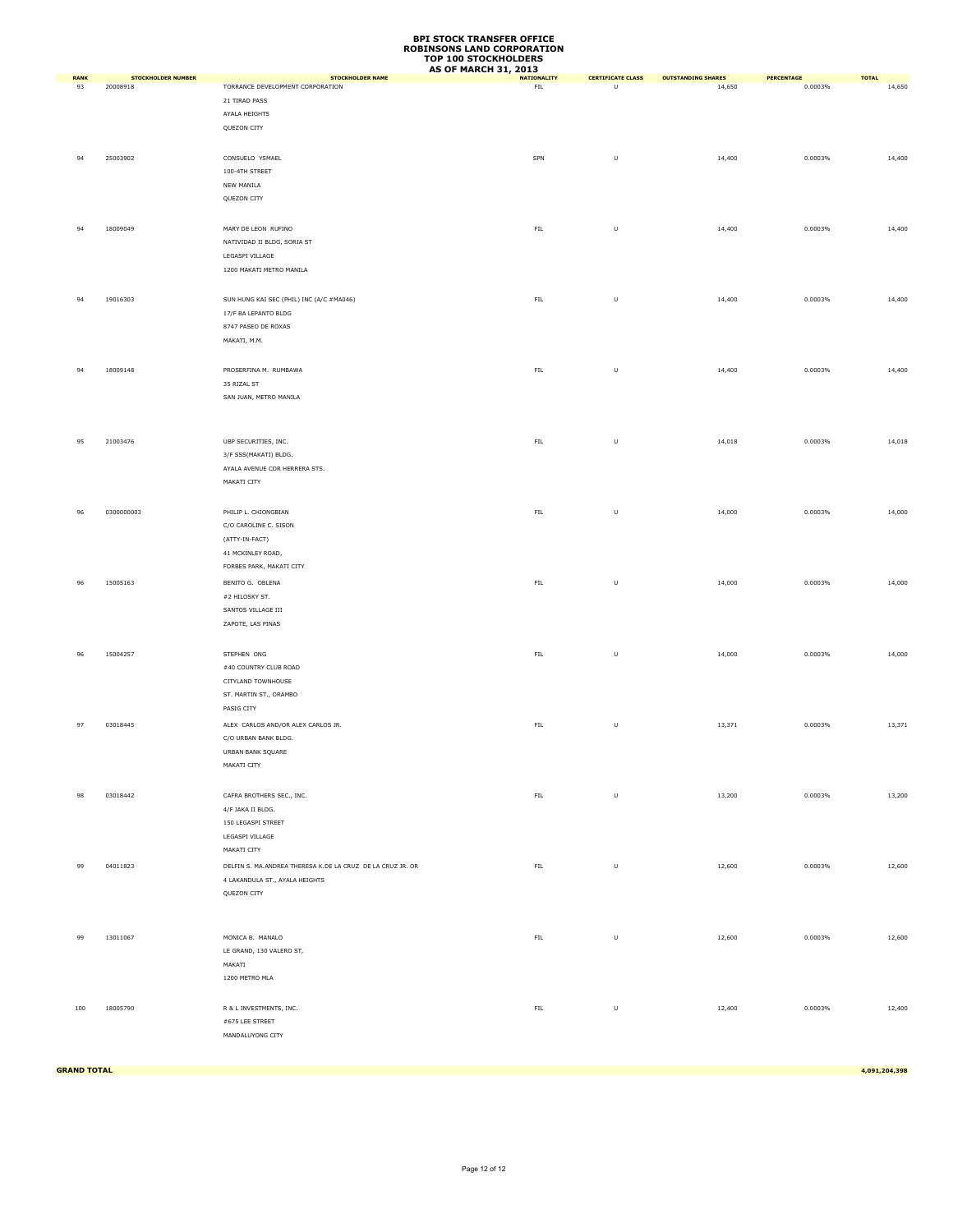**RBKPS006** 

#### Philippine Depository & Trust Corp.

**PCDUSER1** 

**E** PDTC Philippine Depository & Trust Corp.

#### **OUTSTANDING BALANCES FOR A SPECIFIC COMPANY**

Company Code - RLC000000000 & Company Name - ROBINSON LAND

**Business Date**  $03/27/2013$ 

| <b>BPID</b><br><b>ACCOUNT NO.</b> | <b>BP NAME</b><br><b>ADDRESS</b>                                                                                                                       | <b>ACCOUNT TYPE</b><br><b>TELEPHONE NUMBER</b>  | <b>ID TYPE</b><br><b>ID NUMBER</b>    | <b>INVESTOR TYPE</b><br><b>COUNTRY</b> | <b>HOLDINGS</b><br><b>TAXCODE</b> |
|-----------------------------------|--------------------------------------------------------------------------------------------------------------------------------------------------------|-------------------------------------------------|---------------------------------------|----------------------------------------|-----------------------------------|
| 10100000000<br>5                  | A & A SECURITIES, INC.<br>Rm. 1906 Ayala Ave. Condominium 6776 Ayala Ave. 810-54-01<br>Makati City<br>Metropolitan Manila<br>1200                      | <b>Omnibus Without Client</b>                   | <b>Tax Identification Number</b><br>2 | Domestic<br><b>PHILIPPINES</b>         | 7,205,250.00<br><b>PH10</b>       |
| 10200000000<br>5                  | ABACUS SECURITIES CORPORATION<br>Unit 2904-A East Tower, PSE Centre Exchange Road 634-2105<br>Ortigas Center Pasig City<br>Metropolitan Manila<br>1600 | <b>Omnibus Without Client</b>                   | Tax Identification Number<br>3        | Domestic<br><b>PHILIPPINES</b>         | 2,748,957.00<br><b>PH10</b>       |
| 10200000000                       | ABACUS SECURITIES CORPORATION<br>Unit 2904-A East Tower, PSE Centre Exchange Road 634-2105<br>Ortigas Center Pasig City<br>Metropolitan Manila<br>1600 | Own                                             | <b>Tax Identification Number</b><br>3 | Domestic<br><b>PHILIPPINES</b>         | 8,004.00<br><b>NWT</b>            |
| 10300000000                       | ACCORD CAPITAL EQUITIES CORPORATION<br>Unit 1101 Orient Square Building Emerald Avenue<br>Ortigas Center, Pasig City<br>Metropolitan Manila<br>1600    | <b>Omnibus Without Client</b><br>687-5071 to 74 | Tax Identification Number<br>4        | Foreign<br><b>PHILIPPINES</b>          | 340.00<br>FMX1                    |
| 10300000000<br>5                  | ACCORD CAPITAL EQUITIES CORPORATION<br>Unit 1101 Orient Square Building Emerald Avenue<br>Ortigas Center, Pasig City<br>Metropolitan Manila<br>1600    | <b>Omnibus Without Client</b><br>687-5071 to 74 | Tax Identification Number<br>4        | Domestic<br><b>PHILIPPINES</b>         | 419,060.00<br><b>PH10</b>         |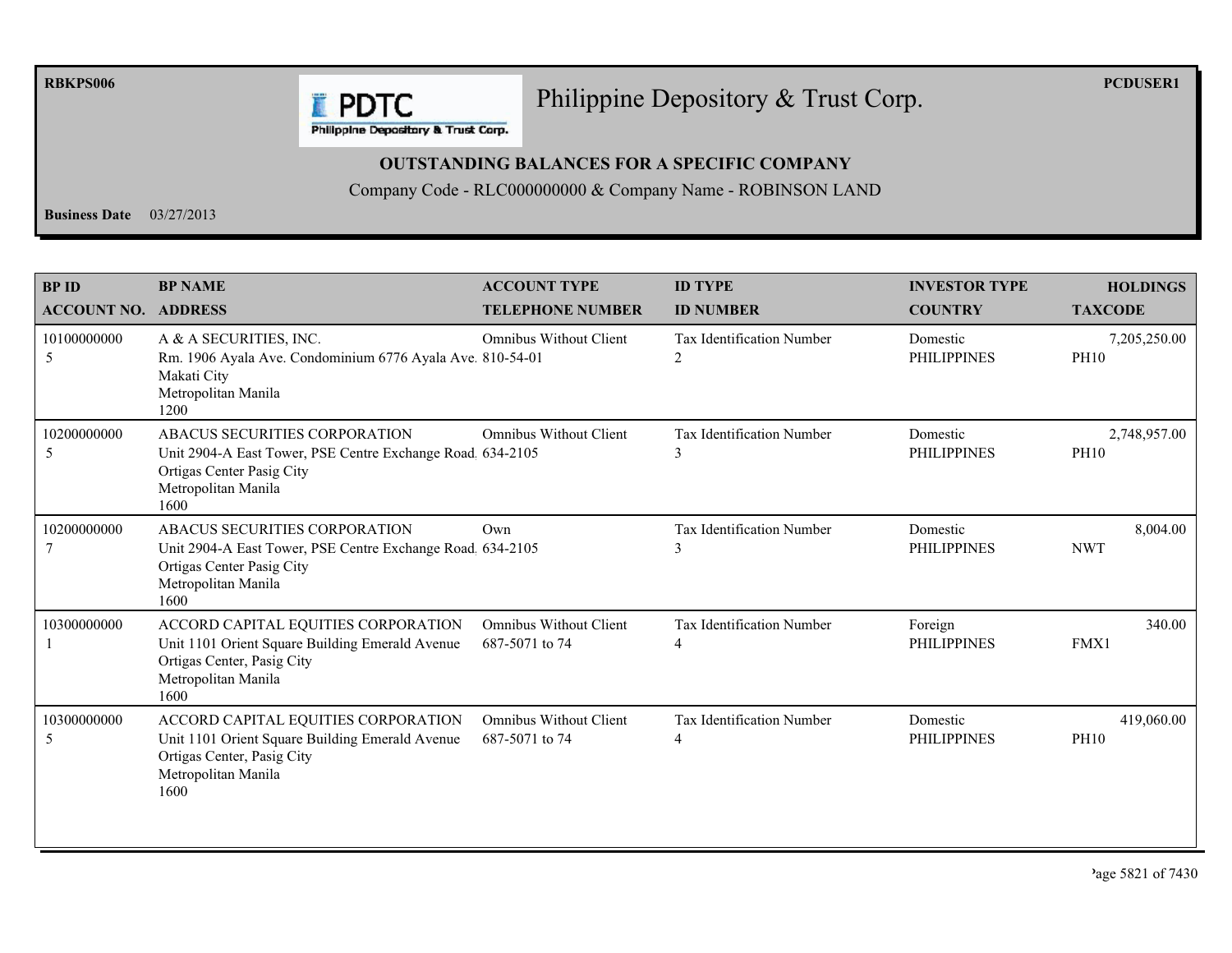| <b>BPID</b>                | <b>BP NAME</b>                                                                                                                                                                      | <b>ACCOUNT TYPE</b>                      | <b>ID TYPE</b>                              | <b>INVESTOR TYPE</b>           | <b>HOLDINGS</b>          |
|----------------------------|-------------------------------------------------------------------------------------------------------------------------------------------------------------------------------------|------------------------------------------|---------------------------------------------|--------------------------------|--------------------------|
| <b>ACCOUNT NO. ADDRESS</b> |                                                                                                                                                                                     | <b>TELEPHONE NUMBER</b>                  | <b>ID NUMBER</b>                            | <b>COUNTRY</b>                 | <b>TAXCODE</b>           |
| 10300000000<br>6           | ACCORD CAPITAL EQUITIES CORPORATION<br>Unit 1101 Orient Square Building Emerald Avenue<br>Ortigas Center, Pasig City<br>Metropolitan Manila<br>1600                                 | Settlement<br>687-5071 to 74             | Tax Identification Number<br>$\overline{4}$ | Domestic<br><b>PHILIPPINES</b> | 30,000.00<br><b>NWT</b>  |
| 10400000000<br>-1          | A. T. DE CASTRO SECURITIES CORP.<br>Suite 701, 7/F Ayala Tower I, Exchange Plaza, Ayala 848-7160 to 65<br>Triangle, Ayala Ave., Makati City<br>Metropolitan Manila<br>1226          | Omnibus Without Client                   | Tax Identification Number<br>5              | Foreign<br><b>PHILIPPINES</b>  | 5,500.00<br>FMX1         |
| 10400000000<br>5           | A. T. DE CASTRO SECURITIES CORP.<br>Suite 701, 7/F Ayala Tower I, Exchange Plaza, Ayala 848-7160 to 65<br>Triangle, Ayala Ave., Makati City<br>Metropolitan Manila<br>1226          | <b>Omnibus Without Client</b>            | Tax Identification Number<br>5              | Domestic<br><b>PHILIPPINES</b> | 24,560.00<br><b>PH10</b> |
| 10600000000<br>5           | ALPHA SECURITIES CORP.<br>UNIT 3003, ONE CORPORATE CENTRE, 30TH<br>FLOOR, JULIA VARGAS STREET, COR MERALC<br>AVENUE STREET, ORTIGAS CENTER, PASIG CI<br>Metropolitan Manila<br>1200 | <b>Omnibus Without Client</b><br>6546806 | Tax Identification Number<br>$\overline{7}$ | Domestic<br><b>PHILIPPINES</b> | 1,500.00<br><b>PH10</b>  |
| 10600000000<br>20          | ALPHA SECURITIES CORP.<br>UNIT 3003, ONE CORPORATE CENTRE, 30TH<br>FLOOR, JULIA VARGAS STREET, COR MERALC<br>AVENUE STREET, ORTIGAS CENTER, PASIG CI<br>Metropolitan Manila<br>1200 | Settlement<br>6546806                    | Tax Identification Number<br>7              | Foreign<br><b>PHILIPPINES</b>  | 90,000.00<br>SZ07        |
| 10900000000<br>5           | BA SECURITIES, INC.<br>Rm 401-403 CLMC Bldg, 256-259 EDSA Greenhills 727-5374<br>Mandaluyong City<br>Metropolitan Manila<br>1550                                                    | Omnibus Without Client                   | Tax Identification Number<br>10             | Domestic<br><b>PHILIPPINES</b> | 3,500.00<br><b>PH10</b>  |
| 10900000000<br>6           | <b>BA SECURITIES, INC.</b><br>Rm 401-403 CLMC Bldg, 256-259 EDSA Greenhills 727-5374<br>Mandaluyong City<br>Metropolitan Manila<br>1550                                             | Settlement                               | Tax Identification Number<br>10             | Domestic<br><b>PHILIPPINES</b> | 121,450.00<br><b>NWT</b> |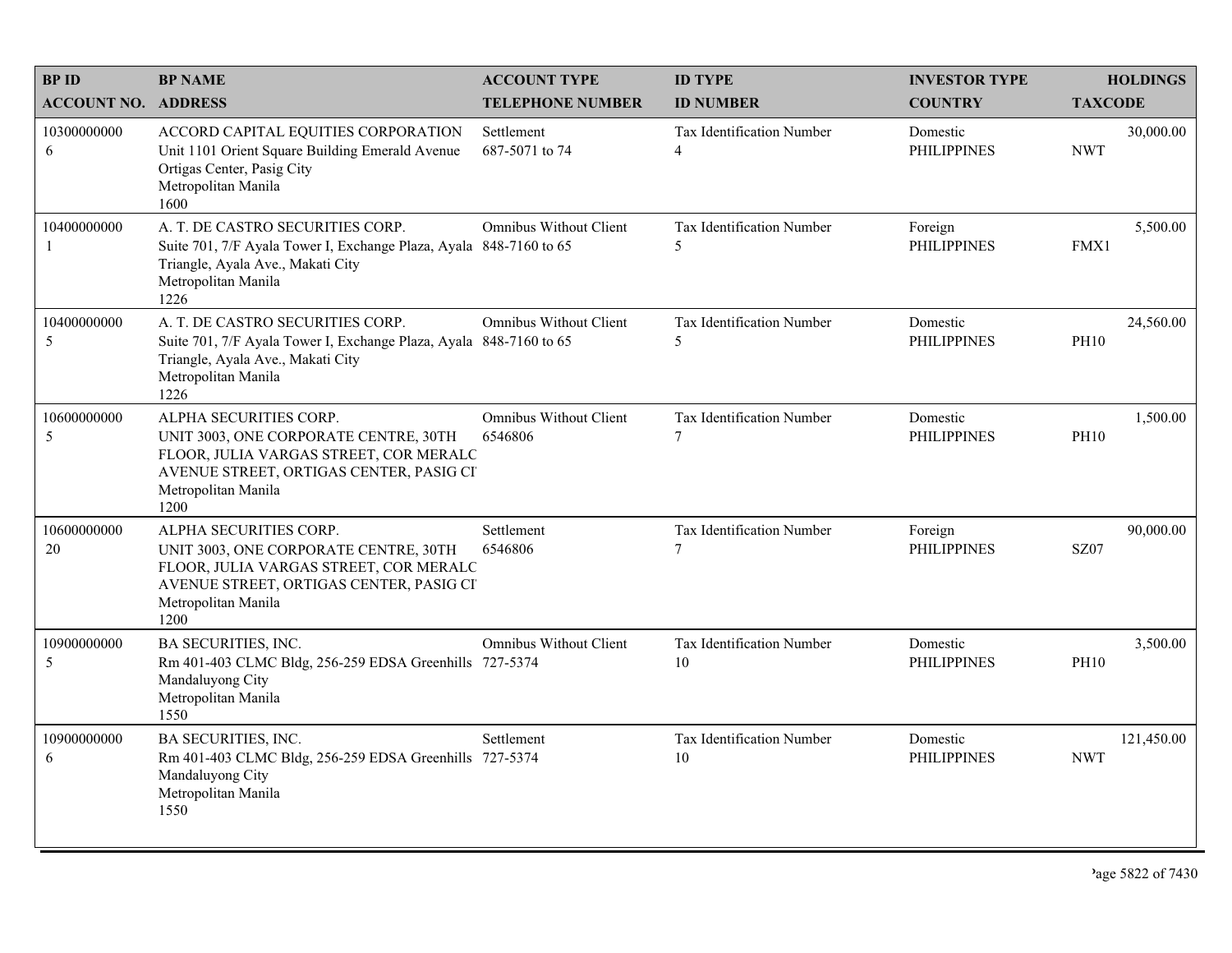| <b>BPID</b>                   | <b>BP NAME</b>                                                                                                                                           | <b>ACCOUNT TYPE</b>                | <b>ID TYPE</b>                         | <b>INVESTOR TYPE</b>           | <b>HOLDINGS</b>           |
|-------------------------------|----------------------------------------------------------------------------------------------------------------------------------------------------------|------------------------------------|----------------------------------------|--------------------------------|---------------------------|
| <b>ACCOUNT NO. ADDRESS</b>    |                                                                                                                                                          | <b>TELEPHONE NUMBER</b>            | <b>ID NUMBER</b>                       | <b>COUNTRY</b>                 | <b>TAXCODE</b>            |
| 10900000000<br>14             | BA SECURITIES, INC.<br>Rm 401-403 CLMC Bldg, 256-259 EDSA Greenhills 727-5374<br>Mandaluyong City<br>Metropolitan Manila<br>1550                         | Settlement                         | <b>Tax Identification Number</b><br>10 | Domestic<br><b>PHILIPPINES</b> | 2,900.00<br><b>PH10</b>   |
| 11000000000<br>5              | ANGPING & ASSOCIATES SECURITIES, INC.<br>Suites 2002/2004, The Peak, 107 Alfaro St., Salcedo<br>Village, Makati City<br>Metropolitan Manila<br>1227      | Omnibus Without Client<br>8482915  | <b>Tax Identification Number</b><br>11 | Domestic<br><b>PHILIPPINES</b> | 325,195.00<br><b>PH10</b> |
| 11000000000<br>6              | ANGPING & ASSOCIATES SECURITIES, INC.<br>Suites 2002/2004, The Peak, 107 Alfaro St., Salcedo<br>Village, Makati City<br>Metropolitan Manila<br>1227      | Settlement<br>8482915              | Tax Identification Number<br>11        | Domestic<br><b>PHILIPPINES</b> | 300.00<br><b>NWT</b>      |
| 11100000000<br>$\overline{5}$ | ANSALDO, GODINEZ & CO., INC.<br>340 Nueva St., Binondo Manila<br>Metropolitan Manila<br>1006                                                             | Omnibus Without Client<br>242-5127 | Tax Identification Number<br>12        | Domestic<br><b>PHILIPPINES</b> | 615,610.00<br><b>PH10</b> |
| 11200000000<br>6              | AB CAPITAL SECURITIES, INC.<br>8/F Phinma Plaza 39 Plaza Drive, Rockwell Center<br>Makati City<br>Metropolitan Manila<br>1200                            | Settlement<br>814-5601             | Tax Identification Number<br>13        | Domestic<br><b>PHILIPPINES</b> | 184,200.00<br><b>NWT</b>  |
| 11200000000<br>14             | AB CAPITAL SECURITIES, INC.<br>8/F Phinma Plaza 39 Plaza Drive, Rockwell Center<br>Makati City<br>Metropolitan Manila<br>1200                            | Settlement<br>814-5601             | Tax Identification Number<br>13        | Domestic<br><b>PHILIPPINES</b> | 123,979.00<br><b>PH10</b> |
| 11300000000<br>5              | SARANGANI SECURITIES, INC.<br>UNIT 2 D1 VERNIDA I CONDOMINIUM 120<br>AMORSOLO ST., LEGASPI VILLAGE, MAKATI<br><b>CITY</b><br>Metropolitan Manila<br>1229 | Omnibus Without Client<br>817-5806 | Tax Identification Number<br>14        | Domestic<br><b>PHILIPPINES</b> | 96,000.00<br><b>PH10</b>  |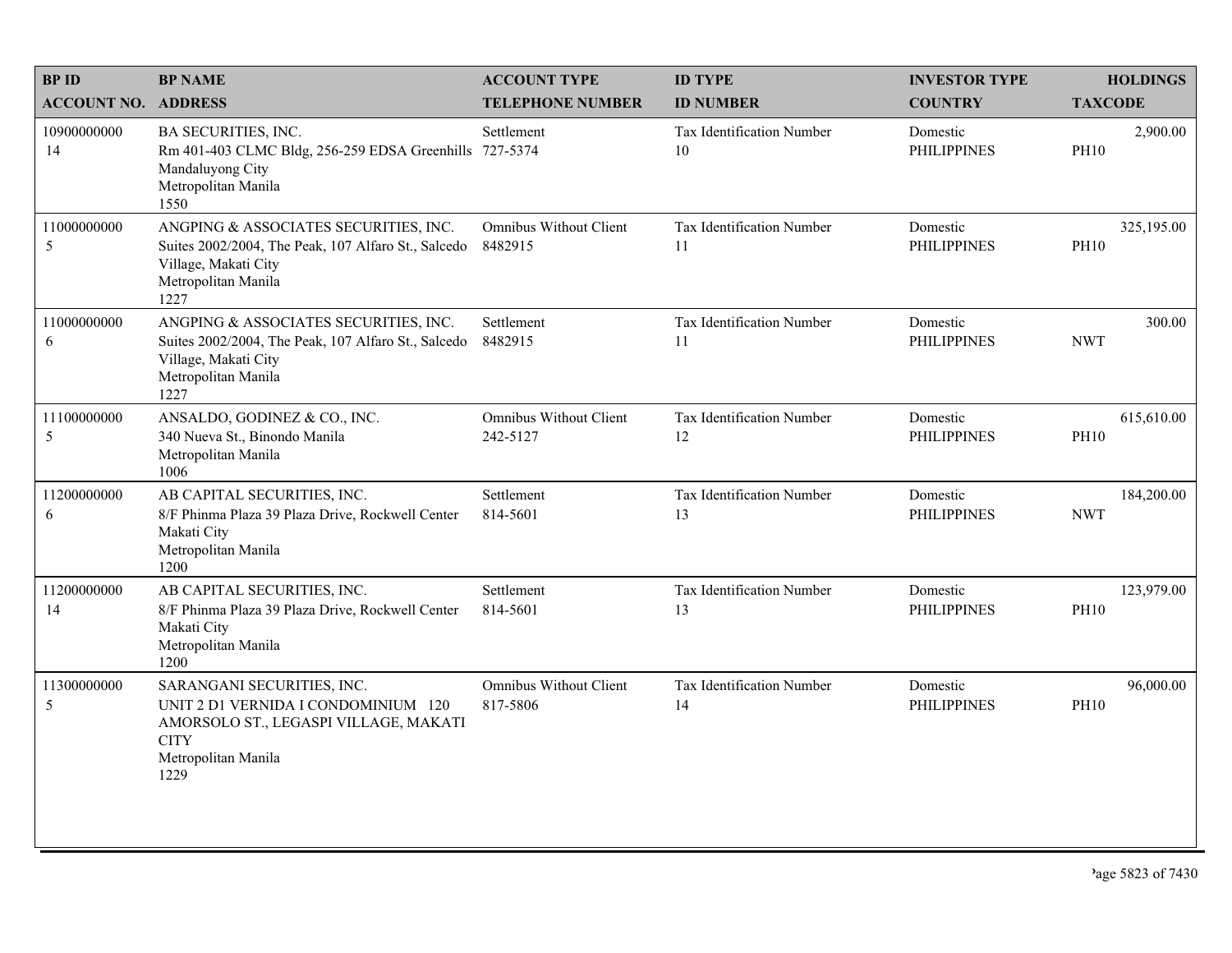| <b>BPID</b>                   | <b>BP NAME</b>                                                                                                                                     | <b>ACCOUNT TYPE</b>                      | <b>ID TYPE</b>                  | <b>INVESTOR TYPE</b>           | <b>HOLDINGS</b>             |
|-------------------------------|----------------------------------------------------------------------------------------------------------------------------------------------------|------------------------------------------|---------------------------------|--------------------------------|-----------------------------|
| <b>ACCOUNT NO. ADDRESS</b>    |                                                                                                                                                    | <b>TELEPHONE NUMBER</b>                  | <b>ID NUMBER</b>                | <b>COUNTRY</b>                 | <b>TAXCODE</b>              |
| 11500000000<br>1              | SB EQUITIES, INC.<br>18/F, Security Bank Centre 6776 Ayala Avenue,<br>Makati City<br>Metropolitan Manila<br>1226                                   | Omnibus Without Client<br>8911037        | Tax Identification Number<br>15 | Foreign<br><b>PHILIPPINES</b>  | 36,984.00<br>FMX1           |
| 11500000000<br>$\overline{c}$ | SB EQUITIES, INC.<br>18/F, Security Bank Centre 6776 Ayala Avenue,<br>Makati City<br>Metropolitan Manila<br>1226                                   | Settlement<br>8911037                    | Tax Identification Number<br>15 | Foreign<br><b>PHILIPPINES</b>  | 1,050.00<br>FMX1            |
| 11500000000<br>5              | SB EQUITIES, INC.<br>18/F, Security Bank Centre 6776 Ayala Avenue,<br>Makati City<br>Metropolitan Manila<br>1226                                   | <b>Omnibus Without Client</b><br>8911037 | Tax Identification Number<br>15 | Domestic<br><b>PHILIPPINES</b> | 1,862,216.00<br><b>PH10</b> |
| 11500000000<br>6              | SB EQUITIES, INC.<br>18/F, Security Bank Centre 6776 Ayala Avenue,<br>Makati City<br>Metropolitan Manila<br>1226                                   | Settlement<br>8911037                    | Tax Identification Number<br>15 | Domestic<br><b>PHILIPPINES</b> | 102,400.00<br><b>NWT</b>    |
| 11600000000                   | ASIA PACIFIC CAPITAL EQUITIES & SECURITII Omnibus Without Client<br>CORP.                                                                          |                                          | Tax Identification Number       | Domestic                       | 800.00                      |
| 5                             | 24/F Galleria Corporate Center EDSA corner Ortigas 6345621 to 26<br>Avenue, Pasig City<br>Metropolitan Manila<br>1605                              |                                          | 16                              | <b>PHILIPPINES</b>             | <b>PH10</b>                 |
| 11800000000<br>5              | ASIASEC EQUITIES, INC.<br>8/F Chatham House<br>116 Valero cor. V.A. Rufino Sts<br>Salcedo Village, Makati City 1227<br>Metropolitan Manila<br>1227 | <b>Omnibus Without Client</b><br>8937981 | Tax Identification Number<br>18 | Domestic<br><b>PHILIPPINES</b> | 289,300.00<br><b>PH10</b>   |
| 11900000000<br>5              | ASTRA SECURITIES CORPORATION<br>Units 1204-1205 Ayala Tower One Ayala Ave. cor.<br>Paseo de Roxas Makati City<br>Metropolitan Manila<br>1200       | Omnibus Without Client<br>848-6421/27    | Tax Identification Number<br>19 | Domestic<br><b>PHILIPPINES</b> | 49,500.00<br><b>PH10</b>    |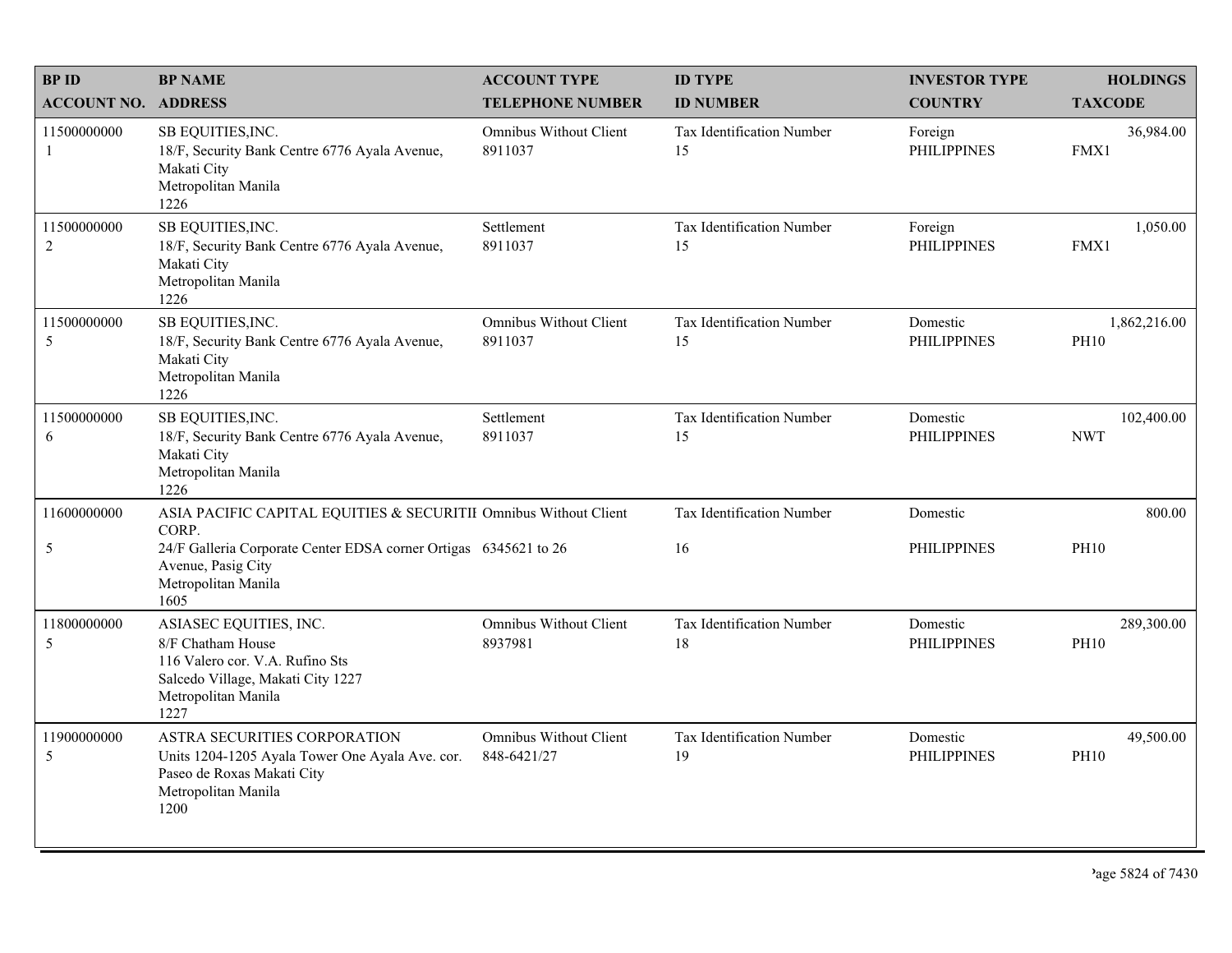| <b>BPID</b>                 | <b>BP NAME</b>                                                                                                                                                      | <b>ACCOUNT TYPE</b>                | <b>ID TYPE</b>                         | <b>INVESTOR TYPE</b>           | <b>HOLDINGS</b>              |
|-----------------------------|---------------------------------------------------------------------------------------------------------------------------------------------------------------------|------------------------------------|----------------------------------------|--------------------------------|------------------------------|
| <b>ACCOUNT NO. ADDRESS</b>  |                                                                                                                                                                     | <b>TELEPHONE NUMBER</b>            | <b>ID NUMBER</b>                       | <b>COUNTRY</b>                 | <b>TAXCODE</b>               |
| 12000000000<br>5            | ATC SECURITIES, INC.<br>Unit 6f, 6th Floor 8101 Pearl Plaza, Pearl Drive Ortiga 687-1768<br>Center, Pasig City<br>Metropolitan Manila<br>12                         | Omnibus Without Client             | <b>Tax Identification Number</b><br>20 | Domestic<br><b>PHILIPPINES</b> | 900.00<br><b>PH10</b>        |
| 12100000004<br>$\mathbf{1}$ | MACQUARIE CAPITAL SECURITIES (PHILIPPIN Client<br>INC.<br>22F 6750 AYALA AVENUE BUILDING AYALA 857-0838<br><b>AVENUE MAKATI CITY</b><br>Metropolitan Manila<br>1226 |                                    | Tax Identification Number<br>516       | Foreign<br><b>PHILIPPINES</b>  | 1,000.00<br>FMX1             |
| 12200000000<br>5            | BELSON SECURITIES, INC.<br>4th Floor Belson House 271 Edsa, Mandaluyong City 724-7586loc21<br>Metropolitan Manila<br>1554                                           | <b>Omnibus Without Client</b>      | <b>Tax Identification Number</b><br>22 | Domestic<br><b>PHILIPPINES</b> | 228,350.00<br><b>PH10</b>    |
| 12300000000<br>5            | BENJAMIN CO CA & CO., INC.<br>Rm. 301 Downtown Ctr Bldg., 516 Quintin Paredes St 6345186<br>Binondo, Manila<br>Metropolitan Manila<br>1006                          | Omnibus Without Client             | Tax Identification Number<br>23        | Domestic<br><b>PHILIPPINES</b> | 21,600.00<br><b>PH10</b>     |
| 12400000000<br>5            | B. H. CHUA SECURITIES CORPORATION<br>872 G. Araneta Avenue, Quezon City<br>Metropolitan Manila<br>1135                                                              | Omnibus Without Client<br>412-3444 | Tax Identification Number<br>24        | Domestic<br><b>PHILIPPINES</b> | 100,306.00<br><b>PH10</b>    |
| 12600000000<br>$\mathbf{1}$ | BPI SECURITIES CORPORATION<br>8/F BPI Head Office Bldg., Ayala Ave., cor. Paseo de<br>Roxas Makati City<br>Metropolitan Manila<br>1226                              | Omnibus Without Client<br>8196535  | Tax Identification Number<br>26        | Foreign<br><b>PHILIPPINES</b>  | 65,450.00<br>FMX1            |
| 12600000000<br>5            | BPI SECURITIES CORPORATION<br>8/F BPI Head Office Bldg., Ayala Ave., cor. Paseo de 8196535<br>Roxas Makati City<br>Metropolitan Manila<br>1226                      | <b>Omnibus Without Client</b>      | Tax Identification Number<br>26        | Domestic<br><b>PHILIPPINES</b> | 17,404,643.00<br><b>PH10</b> |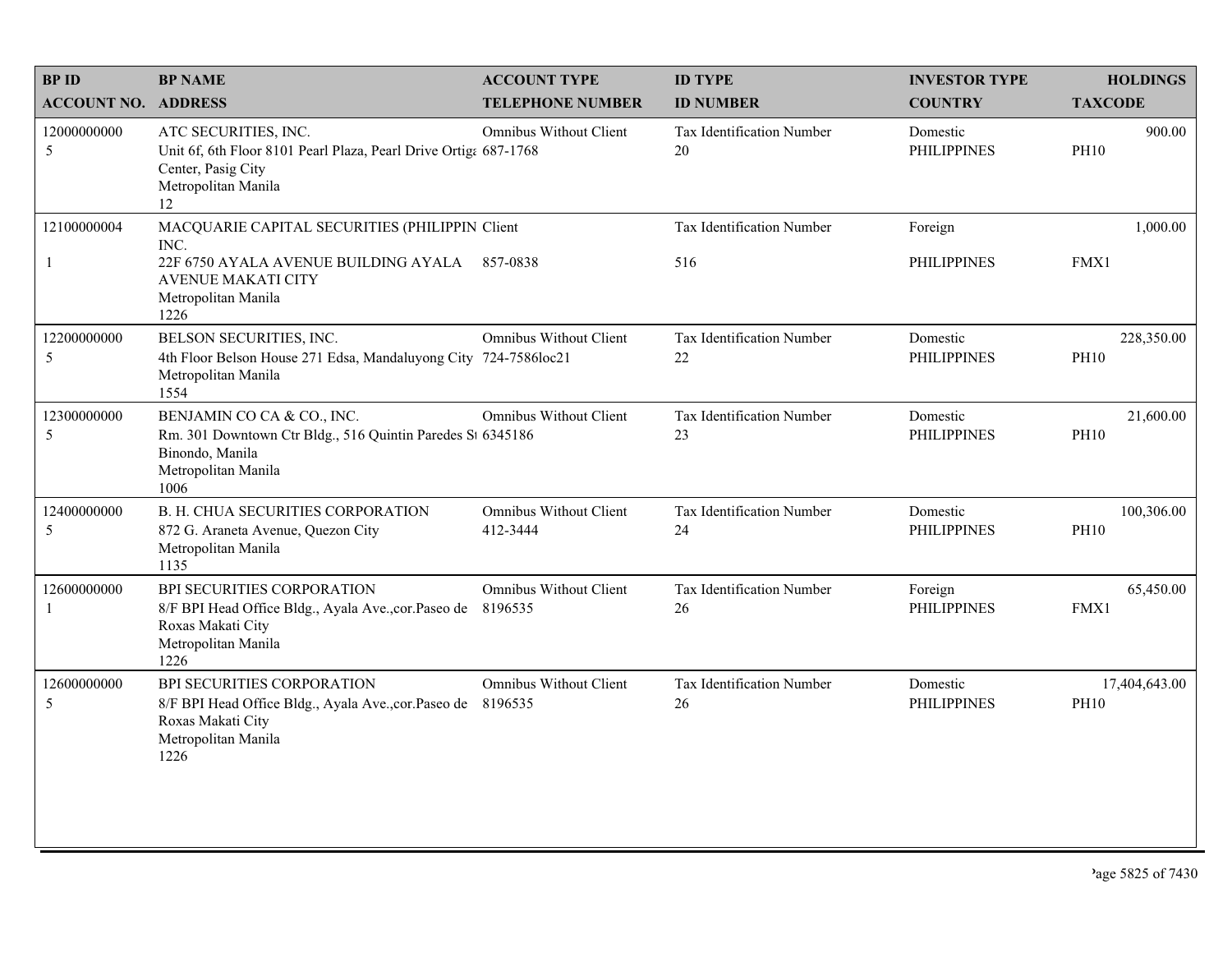| <b>BPID</b>                | <b>BP NAME</b>                                                                                                                                             | <b>ACCOUNT TYPE</b>                      | <b>ID TYPE</b>                         | <b>INVESTOR TYPE</b>           | <b>HOLDINGS</b>             |
|----------------------------|------------------------------------------------------------------------------------------------------------------------------------------------------------|------------------------------------------|----------------------------------------|--------------------------------|-----------------------------|
| <b>ACCOUNT NO. ADDRESS</b> |                                                                                                                                                            | <b>TELEPHONE NUMBER</b>                  | <b>ID NUMBER</b>                       | <b>COUNTRY</b>                 | <b>TAXCODE</b>              |
| 12800000000<br>5           | CAMPOS, LANUZA & COMPANY, INC.<br>Unit 2003B East Tower, PSE Center Exchange Road, 634-6881/87<br>Ortigas Center Pasig City<br>Metropolitan Manila<br>1605 | <b>Omnibus Without Client</b>            | <b>Tax Identification Number</b><br>27 | Domestic<br><b>PHILIPPINES</b> | 1,562,070.00<br><b>PH10</b> |
| 12800000000<br>6           | CAMPOS, LANUZA & COMPANY, INC.<br>Unit 2003B East Tower, PSE Center Exchange Road, 634-6881/87<br>Ortigas Center Pasig City<br>Metropolitan Manila<br>1605 | Settlement                               | Tax Identification Number<br>27        | Domestic<br><b>PHILIPPINES</b> | 9,830.00<br><b>NWT</b>      |
| 12800000000<br>7           | CAMPOS, LANUZA & COMPANY, INC.<br>Unit 2003B East Tower, PSE Center Exchange Road, 634-6881/87<br>Ortigas Center Pasig City<br>Metropolitan Manila<br>1605 | Own                                      | Tax Identification Number<br>27        | Domestic<br><b>PHILIPPINES</b> | 10,800.00<br><b>NWT</b>     |
| 12800000000<br>18          | CAMPOS, LANUZA & COMPANY, INC.<br>Unit 2003B East Tower, PSE Center Exchange Road, 634-6881/87<br>Ortigas Center Pasig City<br>Metropolitan Manila<br>1605 | Settlement                               | Tax Identification Number<br>27        | Foreign<br><b>PHILIPPINES</b>  | 7,200.00<br><b>RA10</b>     |
| 12900000000<br>5           | SINCERE SECURITIES CORPORATION<br>1203-A East Tower, PSE Centre, Exchange Road,<br>Ortigas Center, Pasig City<br>Metropolitan Manila<br>$\theta$           | Omnibus Without Client<br>638-3549       | Tax Identification Number<br>28        | Domestic<br><b>PHILIPPINES</b> | 4,400.00<br><b>PH10</b>     |
| 13000000000<br>5           | <b>CENTURY SECURITIES CORPORATION</b><br>1105 Galleria Corporate Center Ortigas Ave., Quezon 633-7044/47<br>City<br>Metropolitan Manila<br>1600            | <b>Omnibus Without Client</b>            | Tax Identification Number<br>29        | Domestic<br><b>PHILIPPINES</b> | 1,861,800.00<br><b>PH10</b> |
| 13100000000<br>5           | PCIB SECURITIES, INC.<br>8/F PCIB Tower 2, Dela Costa St., Makati City<br>Metropolitan Manila<br>1002                                                      | <b>Omnibus Without Client</b><br>8912028 | Tax Identification Number<br>30        | Domestic<br><b>PHILIPPINES</b> | 474,400.00<br><b>PH10</b>   |
| 13100000000<br>6           | PCIB SECURITIES, INC.<br>8/F PCIB Tower 2, Dela Costa St., Makati City<br>Metropolitan Manila<br>1002                                                      | Settlement<br>8912028                    | Tax Identification Number<br>30        | Domestic<br><b>PHILIPPINES</b> | 11,400.00<br><b>NWT</b>     |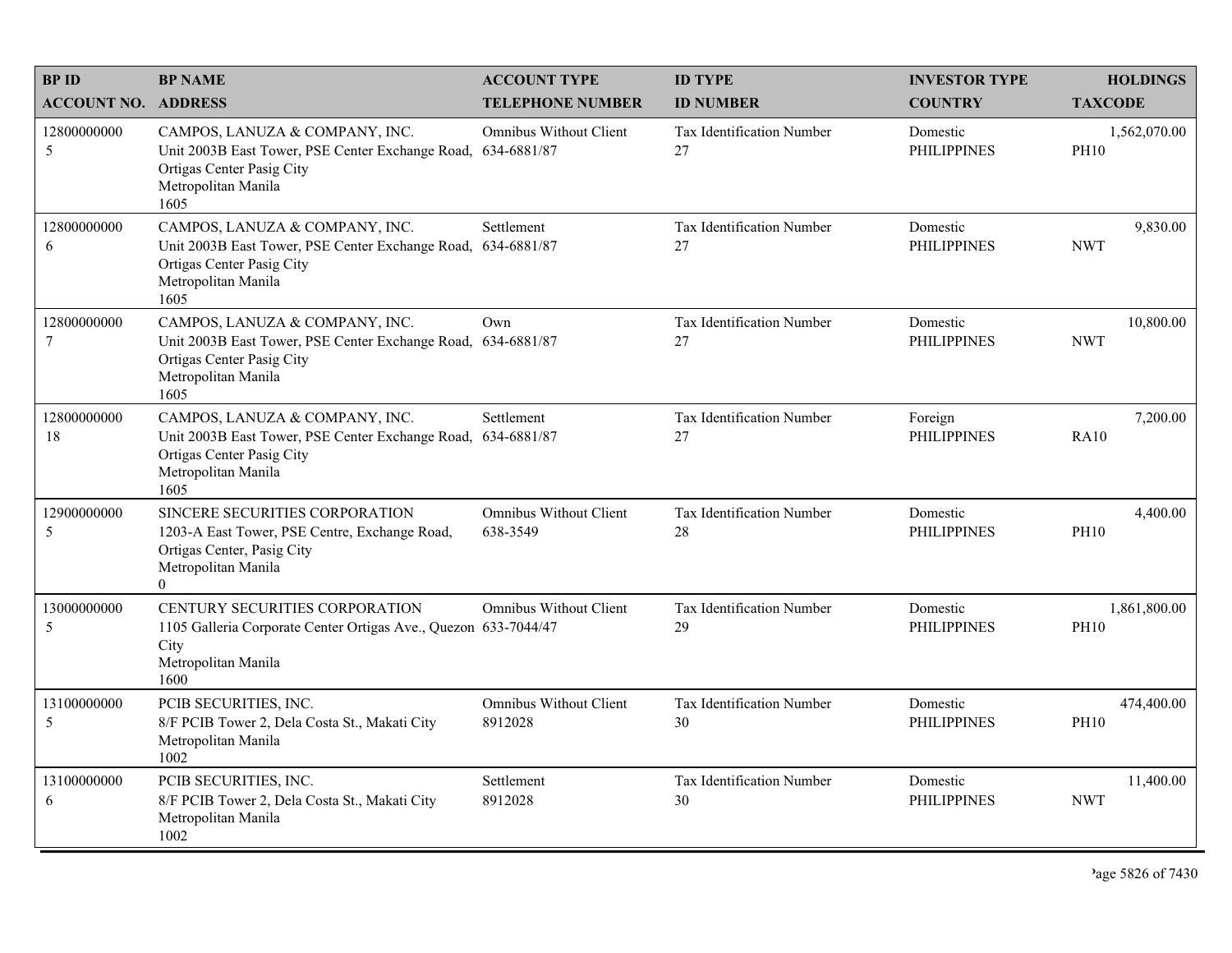| <b>BPID</b>                    | <b>BP NAME</b>                                                                                                                                                | <b>ACCOUNT TYPE</b>                      | <b>ID TYPE</b>                  | <b>INVESTOR TYPE</b>           | <b>HOLDINGS</b>             |
|--------------------------------|---------------------------------------------------------------------------------------------------------------------------------------------------------------|------------------------------------------|---------------------------------|--------------------------------|-----------------------------|
| <b>ACCOUNT NO. ADDRESS</b>     |                                                                                                                                                               | <b>TELEPHONE NUMBER</b>                  | <b>ID NUMBER</b>                | <b>COUNTRY</b>                 | <b>TAXCODE</b>              |
| 13300000000<br>5               | CITISECURITIES, INC.<br>Rm. 2701-B Tektite Tower Center Exchange Rd, Pasi; 635-5735<br>City<br>Metropolitan Manila<br>1600                                    | Omnibus Without Client                   | Tax Identification Number<br>31 | Domestic<br><b>PHILIPPINES</b> | 1,134,800.00<br><b>PH10</b> |
| 13300000000<br>$7\phantom{.0}$ | CITISECURITIES, INC.<br>Rm. 2701-B Tektite Tower Center Exchange Rd, Pasi; 635-5735<br>City<br>Metropolitan Manila<br>1600                                    | Own                                      | Tax Identification Number<br>31 | Domestic<br><b>PHILIPPINES</b> | 127,850.00<br><b>NWT</b>    |
| 13600000000<br>5               | TRITON SECURITIES CORP.<br>26/F LKG Tower, 6801 Ayala Avenue Makati City<br>Metropolitan Manila<br>$\theta$                                                   | <b>Omnibus Without Client</b><br>5238311 | Tax Identification Number<br>34 | Domestic<br><b>PHILIPPINES</b> | 47,050.00<br><b>PH10</b>    |
| 14000000000<br>5               | <b>IGC SECURITIES INC.</b><br>Suite 1006, Tower I & Exchange Plaza Ayala Triangle 816-39-86<br>Ayala Avenue Makati City<br>Metropolitan Manila<br>1200        | <b>Omnibus Without Client</b>            | Tax Identification Number<br>38 | Domestic<br><b>PHILIPPINES</b> | 42,300.00<br><b>PH10</b>    |
| 14000000000<br>$\tau$          | IGC SECURITIES INC.<br>Suite 1006, Tower I & Exchange Plaza Ayala Triangle 816-39-86<br>Ayala Avenue Makati City<br>Metropolitan Manila<br>1200               | Own                                      | Tax Identification Number<br>38 | Domestic<br><b>PHILIPPINES</b> | 22,650.00<br><b>NWT</b>     |
| 14100000000<br>5               | <b>CUALOPING SECURITIES CORPORATION</b><br>Suite 1801 Tytana Centre Condominium Plaza Lorenz 241-0262<br>Ruiz, Binondo, Manila<br>Metropolitan Manila<br>1006 | Omnibus Without Client                   | Tax Identification Number<br>39 | Domestic<br><b>PHILIPPINES</b> | 4,750.00<br><b>PH10</b>     |
| 14300000000<br>5               | DAVID GO SECURITIES CORP.<br>Rm. 309 Federation Center Bldg. Muelle de Binondo, 242-2379<br>Binondo, Manila<br>Metropolitan Manila<br>1006                    | Omnibus Without Client                   | Tax Identification Number<br>41 | Domestic<br><b>PHILIPPINES</b> | 186,017.00<br><b>PH10</b>   |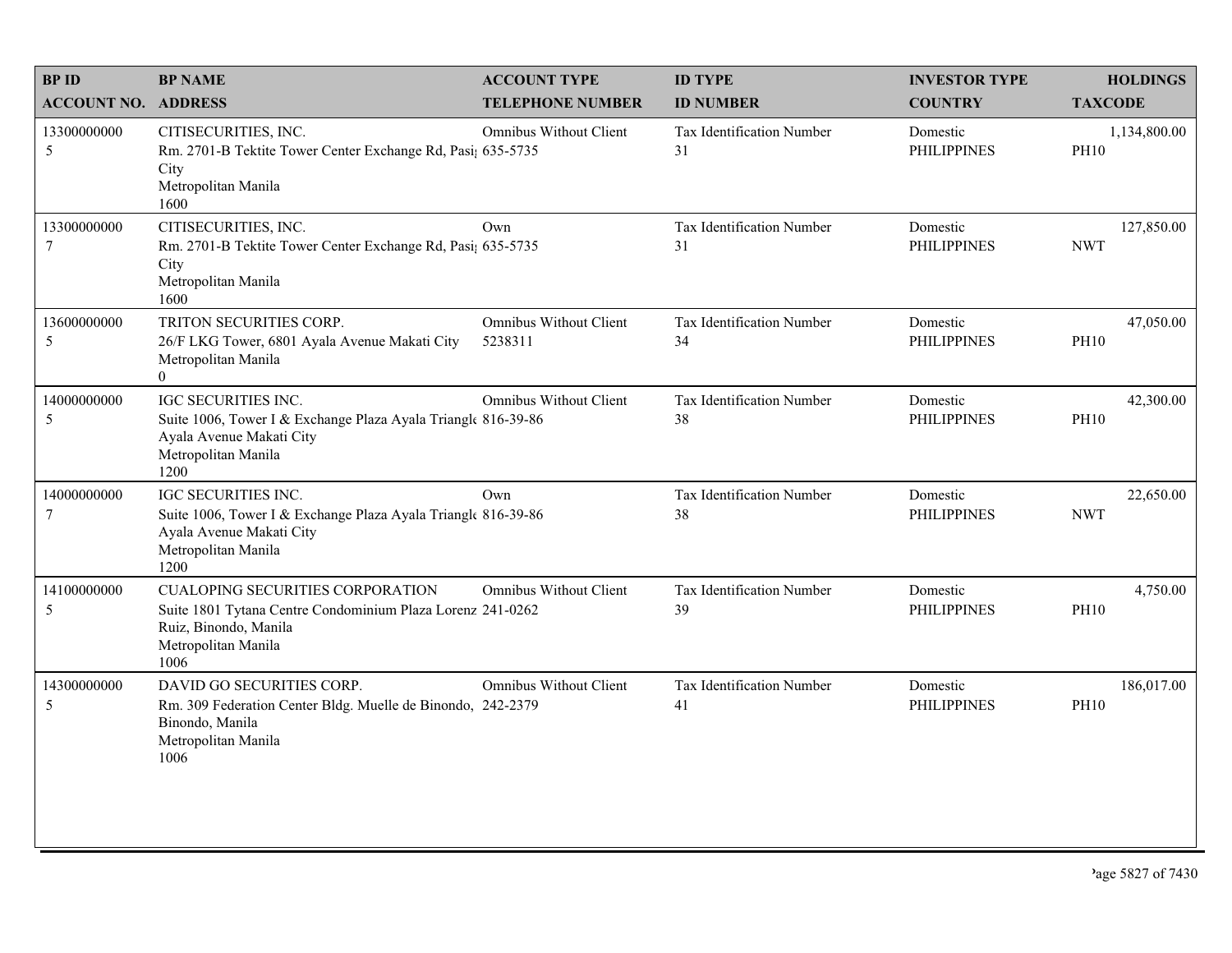| <b>BPID</b>                | <b>BP NAME</b>                                                                                                                                          | <b>ACCOUNT TYPE</b>                          | <b>ID TYPE</b>                  | <b>INVESTOR TYPE</b>           | <b>HOLDINGS</b>           |
|----------------------------|---------------------------------------------------------------------------------------------------------------------------------------------------------|----------------------------------------------|---------------------------------|--------------------------------|---------------------------|
| <b>ACCOUNT NO. ADDRESS</b> |                                                                                                                                                         | <b>TELEPHONE NUMBER</b>                      | <b>ID NUMBER</b>                | <b>COUNTRY</b>                 | <b>TAXCODE</b>            |
| 14300000000<br>7           | DAVID GO SECURITIES CORP.<br>Rm. 309 Federation Center Bldg. Muelle de Binondo, 242-2379<br>Binondo, Manila<br>Metropolitan Manila<br>1006              | Own                                          | Tax Identification Number<br>41 | Domestic<br><b>PHILIPPINES</b> | 30,000.00<br><b>NWT</b>   |
| 14500000000<br>5           | DIVERSIFIED SECURITIES, INC.<br>5/F PDCP Bank Centre, Herrera cor. Alfaro Sts.,<br>Salcedo Village, Makati City<br>Metropolitan Manila<br>1600          | <b>Omnibus Without Client</b><br>634-6630/31 | Tax Identification Number<br>43 | Domestic<br><b>PHILIPPINES</b> | 8,050.00<br><b>PH10</b>   |
| 14500000000<br>14          | DIVERSIFIED SECURITIES, INC.<br>5/F PDCP Bank Centre, Herrera cor. Alfaro Sts.,<br>Salcedo Village, Makati City<br>Metropolitan Manila<br>1600          | Settlement<br>634-6630/31                    | Tax Identification Number<br>43 | Domestic<br><b>PHILIPPINES</b> | 4,800.00<br><b>PH10</b>   |
| 14700000000<br>5           | E. CHUA CHIACO SECURITIES, INC.<br>113 Renta St., Binondo, Manila<br>Metropolitan Manila<br>1006                                                        | <b>Omnibus Without Client</b><br>242-5145    | Tax Identification Number<br>45 | Domestic<br><b>PHILIPPINES</b> | 232,206.00<br><b>PH10</b> |
| 14700000000<br>7           | E. CHUA CHIACO SECURITIES, INC.<br>113 Renta St., Binondo, Manila<br>Metropolitan Manila<br>1006                                                        | Own<br>242-5145                              | Tax Identification Number<br>45 | Domestic<br><b>PHILIPPINES</b> | 2,571.00<br><b>NWT</b>    |
| 14800000000<br>5           | EQUITABLE SECURIITES (PHILS.) INC.<br>3/F Cacho-Gonzalez Bldg, Aguirre cor. Trasierra St,<br>Legaspi Village Makati City<br>Metropolitan Manila<br>1229 | <b>Omnibus Without Client</b><br>810-4801/04 | Tax Identification Number<br>46 | Domestic<br><b>PHILIPPINES</b> | 830.00<br><b>PH10</b>     |
| 14900000000<br>5           | EAST WEST CAPITAL CORPORATION<br>2/F U-Bix Building 1331 Angono St., Makati City<br>Metropolitan Manila<br>1208                                         | <b>Omnibus Without Client</b><br>891-98901   | Tax Identification Number<br>47 | Domestic<br><b>PHILIPPINES</b> | 42,000.00<br><b>PH10</b>  |
| 14900000000<br>6           | EAST WEST CAPITAL CORPORATION<br>2/F U-Bix Building 1331 Angono St., Makati City<br>Metropolitan Manila<br>1208                                         | Settlement<br>891-98901                      | Tax Identification Number<br>47 | Domestic<br><b>PHILIPPINES</b> | 800.00<br><b>NWT</b>      |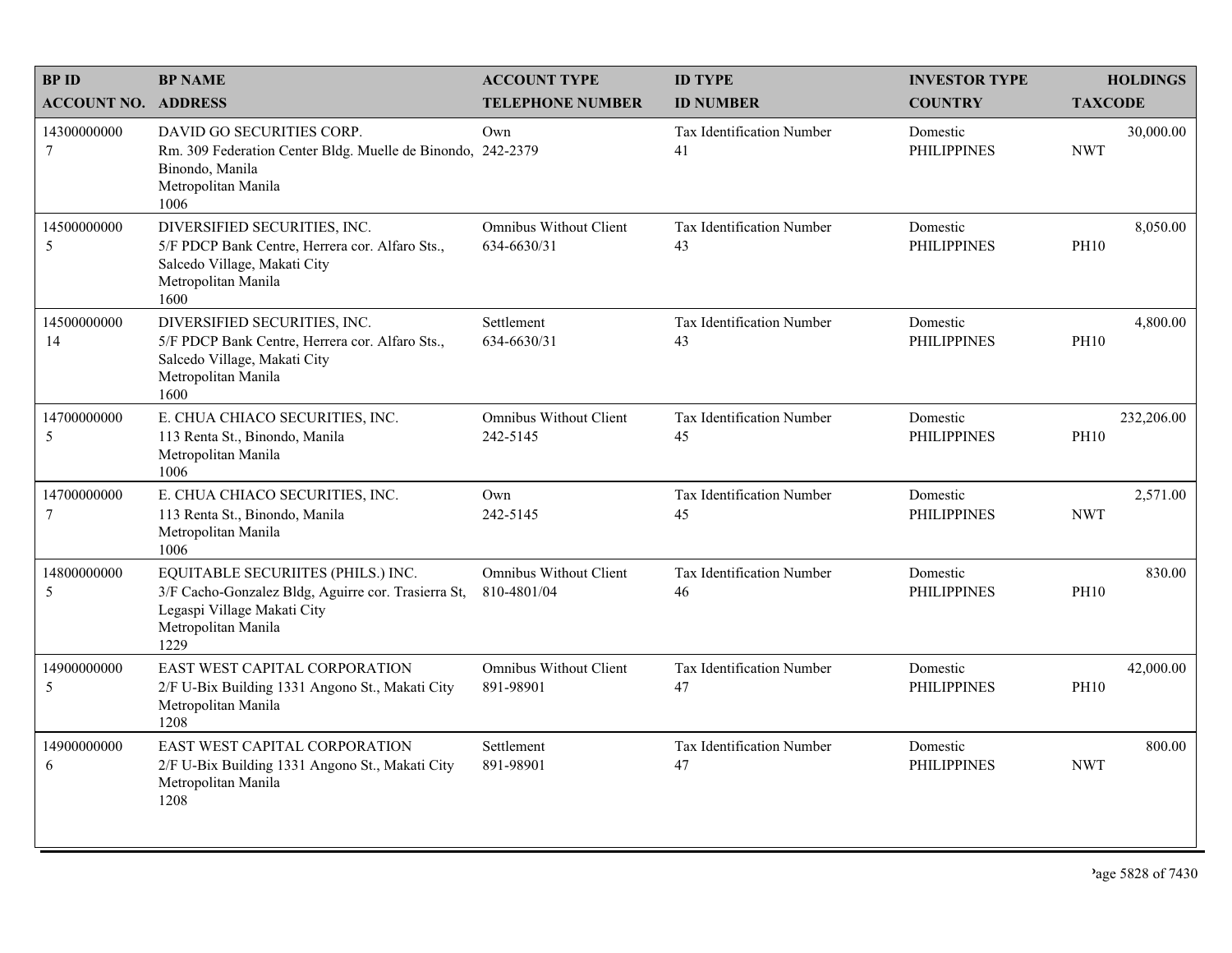| <b>BPID</b>                | <b>BP NAME</b>                                                                                                                                                                                                 | <b>ACCOUNT TYPE</b>                          | <b>ID TYPE</b>                         | <b>INVESTOR TYPE</b>           | <b>HOLDINGS</b>           |
|----------------------------|----------------------------------------------------------------------------------------------------------------------------------------------------------------------------------------------------------------|----------------------------------------------|----------------------------------------|--------------------------------|---------------------------|
| <b>ACCOUNT NO. ADDRESS</b> |                                                                                                                                                                                                                | <b>TELEPHONE NUMBER</b>                      | <b>ID NUMBER</b>                       | <b>COUNTRY</b>                 | <b>TAXCODE</b>            |
| 15000000000                | EASTERN SECURITIES DEVELOPMENT<br><b>CORPORATION</b>                                                                                                                                                           | Omnibus Without Client                       | Tax Identification Number              | Domestic                       | 293,726.00                |
| $\sqrt{5}$                 | 1701 Tytana Ctr. Bldg, Binondo, Manila<br>Metropolitan Manila<br>1006                                                                                                                                          | 242-4006/11                                  | 48                                     | <b>PHILIPPINES</b>             | <b>PH10</b>               |
| 15300000000<br>5           | EQUITIWORLD SECURITIES, INC.<br>807-809 Philippine Stock Exchange Ayala Tower 1,<br>Ayala Avenue Makati City<br>Metropolitan Manila<br>1226                                                                    | <b>Omnibus Without Client</b><br>848-5401/09 | <b>Tax Identification Number</b><br>51 | Domestic<br><b>PHILIPPINES</b> | 41,280.00<br><b>PH10</b>  |
| 15400000000<br>5           | EVERGREEN STOCK BROKERAGE & SEC., INC. Omnibus Without Client<br>Suite 606 - 607, 6th Floor, Tower One Phil. Stock<br>Exchange Plaza, Ayala Triangle, Ayala Ave. Makati<br>City<br>Metropolitan Manila<br>1200 | 891-9451                                     | Tax Identification Number<br>52        | Domestic<br><b>PHILIPPINES</b> | 279,000.00<br><b>PH10</b> |
| 15400000000<br>$\tau$      | EVERGREEN STOCK BROKERAGE & SEC., INC. Own<br>Suite 606 - 607, 6th Floor, Tower One Phil. Stock<br>Exchange Plaza, Ayala Triangle, Ayala Ave. Makati<br>City<br>Metropolitan Manila<br>1200                    | 891-9451                                     | Tax Identification Number<br>52        | Domestic<br><b>PHILIPPINES</b> | 59.00<br><b>NWT</b>       |
| 15700000000<br>5           | FIRST ORIENT SECURITIES, INC.<br>Unit 1201 Ayala Triangle Tower One Ayala Avenue, 891-9240/45<br>Makati City<br>Metropolitan Manila<br>1226                                                                    | <b>Omnibus Without Client</b>                | Tax Identification Number<br>55        | Domestic<br><b>PHILIPPINES</b> | 1,000.00<br><b>PH10</b>   |
| 15900000000<br>5           | FIRST INTEGRATED CAPITAL SECURITIES, INC Omnibus Without Client<br>Units 1211-1212 Tower I & Exchange Plaza, Ayala<br>Ave. Cor. Paseo de Roxas, Makati City<br>Metropolitan Manila<br>1200                     | 759-4320 to 23                               | Tax Identification Number<br>57        | Domestic<br><b>PHILIPPINES</b> | 220,000.00<br><b>PH10</b> |
| 16100000000<br>5           | FRANCISCO ORTIGAS SECURITIES, INC.<br>10/F Ortigas Bldg. Ortigas Ave, Pasig City<br>Metropolitan Manila<br>1600                                                                                                | Omnibus Without Client<br>631-26-74          | Tax Identification Number<br>59        | Domestic<br><b>PHILIPPINES</b> | 66,829.00<br><b>PH10</b>  |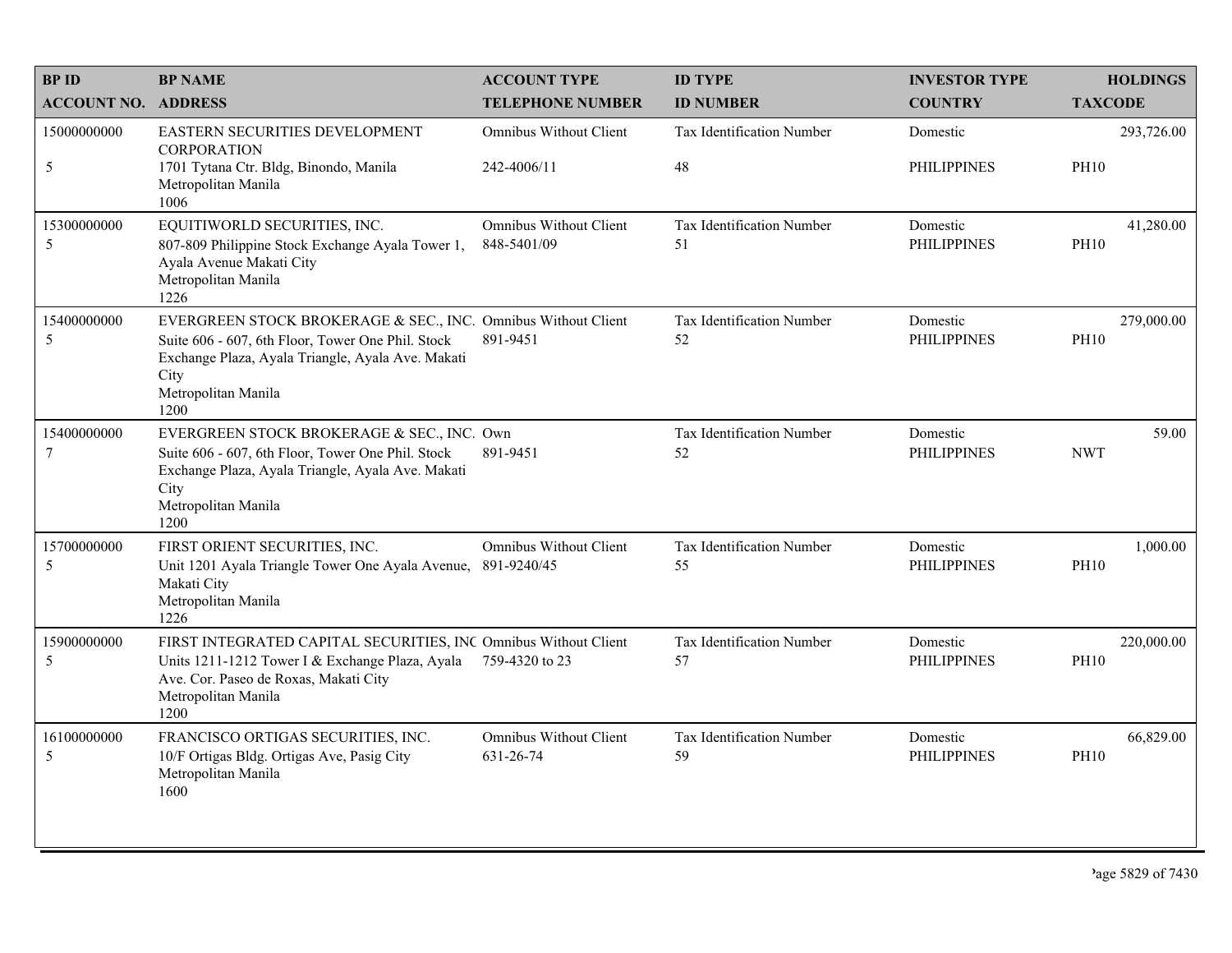| <b>BPID</b>                   | <b>BP NAME</b>                                                                                                                                           | <b>ACCOUNT TYPE</b>                       | <b>ID TYPE</b>                  | <b>INVESTOR TYPE</b>           | <b>HOLDINGS</b>           |
|-------------------------------|----------------------------------------------------------------------------------------------------------------------------------------------------------|-------------------------------------------|---------------------------------|--------------------------------|---------------------------|
| <b>ACCOUNT NO. ADDRESS</b>    |                                                                                                                                                          | <b>TELEPHONE NUMBER</b>                   | <b>ID NUMBER</b>                | <b>COUNTRY</b>                 | <b>TAXCODE</b>            |
| 16200000000<br>1              | F. YAP SECURITIES, INC.<br>Unit 2301 PSE Center (East Tower) Exchange Rd.,<br>Ortigas Center Pasig City<br>Metropolitan Manila<br>1603                   | <b>Omnibus Without Client</b><br>635-4126 | Tax Identification Number<br>60 | Foreign<br><b>PHILIPPINES</b>  | 1,000.00<br>FMX1          |
| 16200000000<br>5              | F. YAP SECURITIES, INC.<br>Unit 2301 PSE Center (East Tower) Exchange Rd.,<br>Ortigas Center Pasig City<br>Metropolitan Manila<br>1603                   | <b>Omnibus Without Client</b><br>635-4126 | Tax Identification Number<br>60 | Domestic<br><b>PHILIPPINES</b> | 17,191.00<br><b>PH10</b>  |
| 16700000000<br>5              | AURORA SECURITIES, INC.<br>UNIT 2405A WEST TOWER PHILIPPINE STOCK 633-5892<br>EXCHANGE CENTRE ORTIGAS, PASIG CITY<br>Metropolitan Manila<br>1605         | <b>Omnibus Without Client</b>             | Tax Identification Number<br>64 | Domestic<br><b>PHILIPPINES</b> | 43,516.00<br><b>PH10</b>  |
| 16800000000<br>5              | GLOBALINKS SECURITIES & STOCKS, INC.<br>#706 Ayala Tower One Ayala Avenue Cor. Paseo de 759-4136<br>Roxas St. Makati City<br>Metropolitan Manila<br>1226 | Omnibus Without Client                    | Tax Identification Number<br>65 | Domestic<br><b>PHILIPPINES</b> | 241,733.00<br><b>PH10</b> |
| 16800000000<br>6              | GLOBALINKS SECURITIES & STOCKS, INC.<br>#706 Ayala Tower One Ayala Avenue Cor. Paseo de 759-4136<br>Roxas St. Makati City<br>Metropolitan Manila<br>1226 | Settlement                                | Tax Identification Number<br>65 | Domestic<br><b>PHILIPPINES</b> | 165,279.00<br><b>NWT</b>  |
| 16800000000<br>$\overline{7}$ | GLOBALINKS SECURITIES & STOCKS, INC.<br>#706 Ayala Tower One Ayala Avenue Cor. Paseo de 759-4136<br>Roxas St. Makati City<br>Metropolitan Manila<br>1226 | Own                                       | Tax Identification Number<br>65 | Domestic<br><b>PHILIPPINES</b> | 40.00<br><b>NWT</b>       |
| 16900000000<br>5              | JSG SECURITIES, INC.<br>4th Floor, A&T Building, 244 Escolta Street, Binondo 2429414<br>Manila<br>Metropolitan Manila<br>1006                            | <b>Omnibus Without Client</b>             | Tax Identification Number<br>66 | Domestic<br><b>PHILIPPINES</b> | 7,000.00<br><b>PH10</b>   |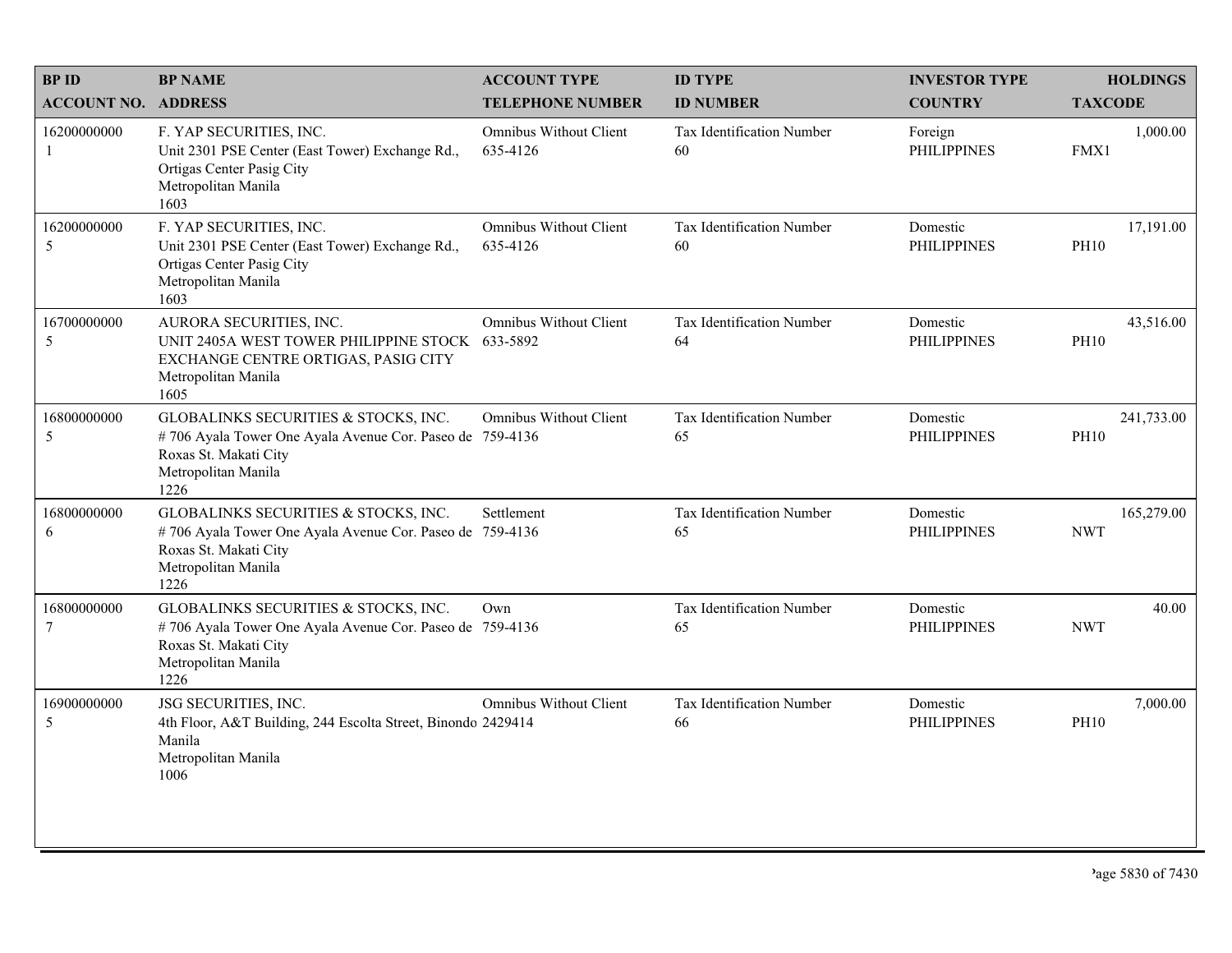| <b>BPID</b>                | <b>BP NAME</b>                                                                                                                                            | <b>ACCOUNT TYPE</b>                       | <b>ID TYPE</b>                  | <b>INVESTOR TYPE</b>           | <b>HOLDINGS</b>          |
|----------------------------|-----------------------------------------------------------------------------------------------------------------------------------------------------------|-------------------------------------------|---------------------------------|--------------------------------|--------------------------|
| <b>ACCOUNT NO. ADDRESS</b> |                                                                                                                                                           | <b>TELEPHONE NUMBER</b>                   | <b>ID NUMBER</b>                | <b>COUNTRY</b>                 | <b>TAXCODE</b>           |
| 16900000000<br>6           | JSG SECURITIES, INC.<br>4th Floor, A&T Building, 244 Escolta Street, Binondo 2429414<br>Manila<br>Metropolitan Manila<br>1006                             | Settlement                                | Tax Identification Number<br>66 | Domestic<br><b>PHILIPPINES</b> | 20,000.00<br><b>NWT</b>  |
| 17000000000<br>5           | GOLDSTAR SECURITIES, INC.<br>2201-B East Tower, PSE Centre Exchange Rd, Ortiga 633-7485/86<br>Center Pasig City<br>Metropolitan Manila<br>1600            | <b>Omnibus Without Client</b>             | Tax Identification Number<br>67 | Domestic<br><b>PHILIPPINES</b> | 42,000.00<br><b>PH10</b> |
| 17000000000<br>14          | GOLDSTAR SECURITIES, INC.<br>2201-B East Tower, PSE Centre Exchange Rd, Ortiga 633-7485/86<br>Center Pasig City<br>Metropolitan Manila<br>1600            | Settlement                                | Tax Identification Number<br>67 | Domestic<br><b>PHILIPPINES</b> | 4,400.00<br><b>PH10</b>  |
| 17200000000<br>5           | <b>GUILD SECURITIES, INC.</b><br>Unit 1215 Tower One & Exchange Plaza Ayala Ave., 8919232<br>Makati City<br>Metropolitan Manila<br>1226                   | <b>Omnibus Without Client</b>             | Tax Identification Number<br>69 | Domestic<br><b>PHILIPPINES</b> | 72,773.00<br><b>PH10</b> |
| 17200000000<br>6           | <b>GUILD SECURITIES, INC.</b><br>Unit 1215 Tower One & Exchange Plaza Ayala Ave., 8919232<br>Makati City<br>Metropolitan Manila<br>1226                   | Settlement                                | Tax Identification Number<br>69 | Domestic<br><b>PHILIPPINES</b> | 500.00<br><b>NWT</b>     |
| 17400000000<br>5           | HDI SECURITIES, INC.<br>UNIT 2305-B 23/F ORIENT SQUARE BLDG., F.<br>ORTIGAS, JR. ROAD, ORTIGAS CENTRE, PASIG<br>CITY, 1605<br>Metropolitan Manila<br>1605 | <b>Omnibus Without Client</b><br>891-9598 | Tax Identification Number<br>71 | Domestic<br><b>PHILIPPINES</b> | 11,250.00<br><b>PH10</b> |
| 17500000000<br>5           | H. E. BENNETT SECURITIES, INC.<br>Rm. 1704 World Trade Exchange Bldg., 215 Juan Lur 242-5733<br>St., Binondo, Manila<br>Metropolitan Manila<br>1006       | <b>Omnibus Without Client</b>             | Tax Identification Number<br>72 | Domestic<br><b>PHILIPPINES</b> | 47,000.00<br><b>PH10</b> |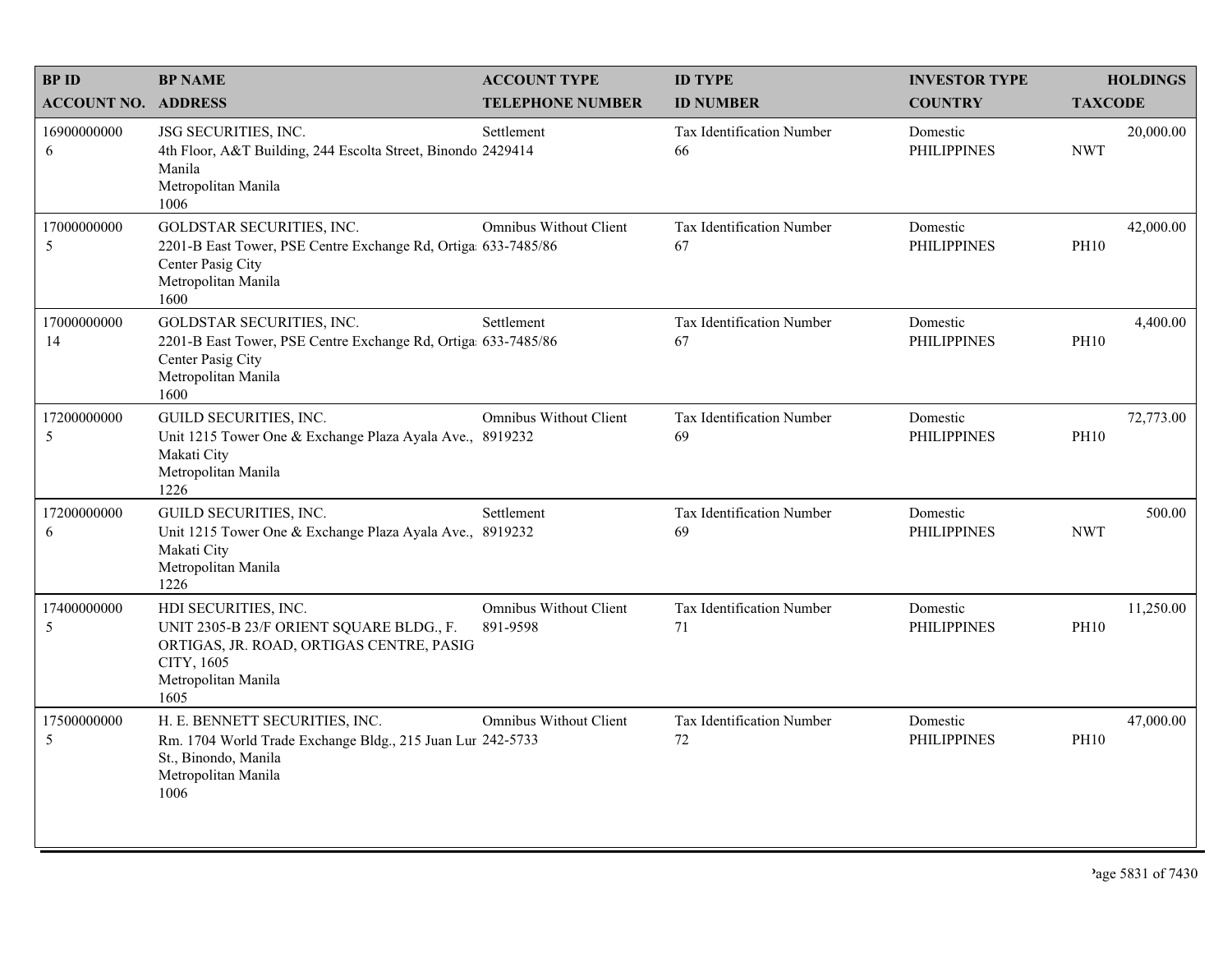| <b>BPID</b>                    | <b>BP NAME</b>                                                                                                                                                    | <b>ACCOUNT TYPE</b>                            | <b>ID TYPE</b>                  | <b>INVESTOR TYPE</b>           | <b>HOLDINGS</b>             |
|--------------------------------|-------------------------------------------------------------------------------------------------------------------------------------------------------------------|------------------------------------------------|---------------------------------|--------------------------------|-----------------------------|
| <b>ACCOUNT NO. ADDRESS</b>     |                                                                                                                                                                   | <b>TELEPHONE NUMBER</b>                        | <b>ID NUMBER</b>                | <b>COUNTRY</b>                 | <b>TAXCODE</b>              |
| 17800000000<br>5               | HK SECURITIES, INC.<br>Suite 102 Columbia Tower, Ortigas Ave.,<br>Mandaluyong City<br>Metropolitan Manila<br>1600                                                 | <b>Omnibus Without Client</b><br>6336991 to 96 | Tax Identification Number<br>75 | Domestic<br><b>PHILIPPINES</b> | 100.00<br><b>PH10</b>       |
| 17900000000<br>5               | I. ACKERMAN & CO., INC.<br>Suite 705, Tower I Bldg. PSE Plaza, Ayala Triangle<br>Ayala Ave., Makati City<br>Metropolitan Manila<br>1226                           | <b>Omnibus Without Client</b><br>891-9071      | Tax Identification Number<br>76 | Domestic<br><b>PHILIPPINES</b> | 343,353.00<br><b>PH10</b>   |
| 17900000000<br>6               | I. ACKERMAN & CO., INC.<br>Suite 705, Tower I Bldg. PSE Plaza, Ayala Triangle<br>Ayala Ave., Makati City<br>Metropolitan Manila<br>1226                           | Settlement<br>891-9071                         | Tax Identification Number<br>76 | Domestic<br><b>PHILIPPINES</b> | 1,500.00<br><b>NWT</b>      |
| 18000000000<br>5               | I. B. GIMENEZ SECURITIES, INC.<br>NO. 42 3/F NEW ROSARIO ORTIGAS ARCADE,<br>ROSARIO ORTIGAS EXTENSION, PASIG CITY<br>Metropolitan Manila<br>1600                  | <b>Omnibus Without Client</b><br>634-2344/48   | Tax Identification Number<br>77 | Domestic<br><b>PHILIPPINES</b> | 1,113,000.00<br><b>PH10</b> |
| 18000000000<br>$7\phantom{.0}$ | I. B. GIMENEZ SECURITIES, INC.<br>NO. 42 3/F NEW ROSARIO ORTIGAS ARCADE,<br>ROSARIO ORTIGAS EXTENSION, PASIG CITY<br>Metropolitan Manila<br>1600                  | Own<br>634-2344/48                             | Tax Identification Number<br>77 | Domestic<br><b>PHILIPPINES</b> | 49,100.00<br><b>NWT</b>     |
| 18100000000<br>$\mathfrak{S}$  | INVESTORS SECURITIES, INC,<br>Unit 604-605 Tower One & Exchange Plaza Ayala<br>Triangle, Ayala Ave. cor Paseo de Roxas Makati City<br>Metropolitan Manila<br>1200 | <b>Omnibus Without Client</b><br>8431210       | Tax Identification Number<br>78 | Domestic<br><b>PHILIPPINES</b> | 177,800.00<br><b>PH10</b>   |
| 18200000000<br>5               | IMPERIAL, DE GUZMAN, ABALOS & CO., INC.<br>Ground Floor, EDSA Central Square Shaw Boulevard 6332686<br>Mandaluyong City<br>Metropolitan Manila<br>1552            | <b>Omnibus Without Client</b>                  | Tax Identification Number<br>79 | Domestic<br><b>PHILIPPINES</b> | 346,042.00<br><b>PH10</b>   |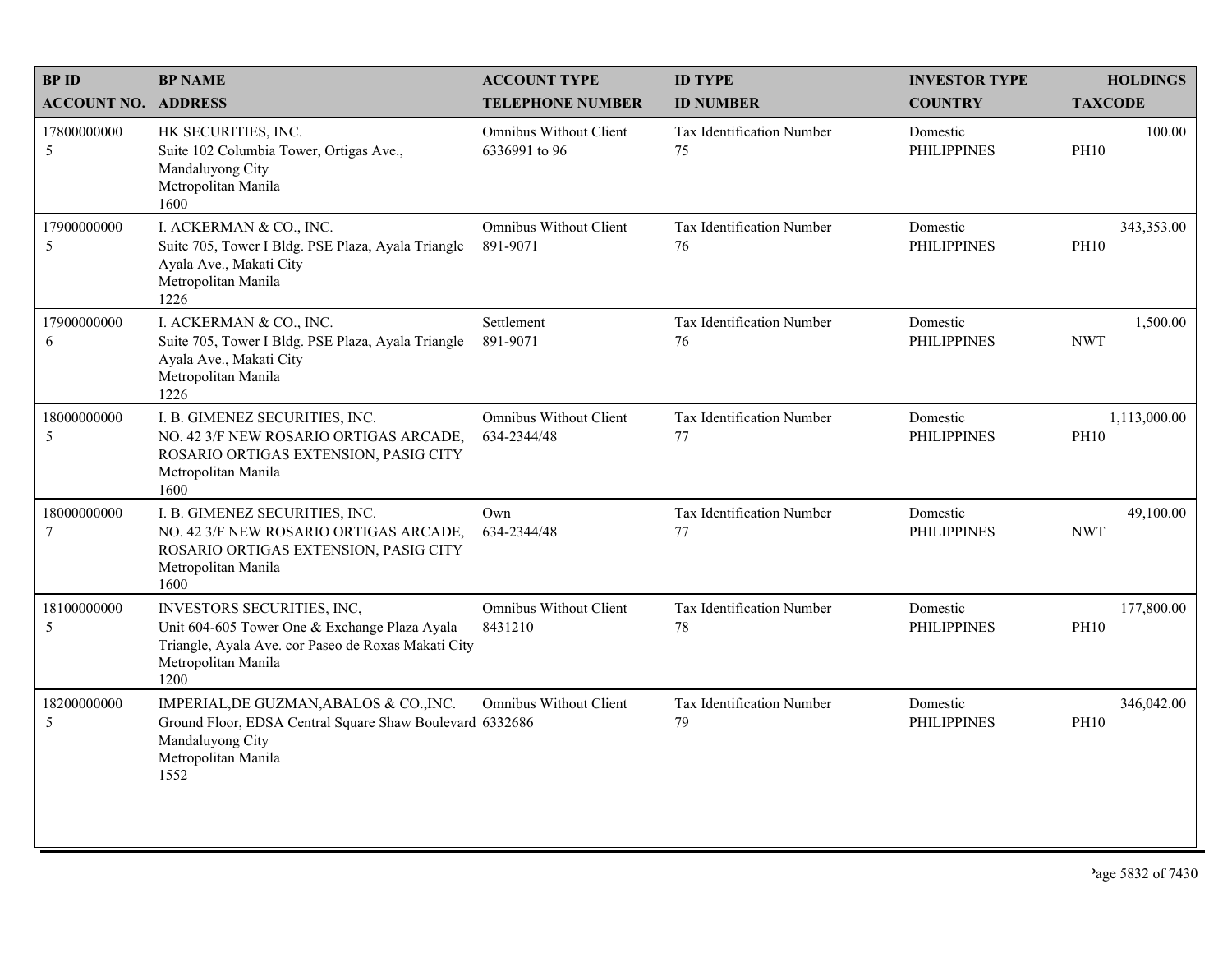| <b>BPID</b>                | <b>BP NAME</b>                                                                                                                                     | <b>ACCOUNT TYPE</b>               | <b>ID TYPE</b>                         | <b>INVESTOR TYPE</b>           | <b>HOLDINGS</b>          |
|----------------------------|----------------------------------------------------------------------------------------------------------------------------------------------------|-----------------------------------|----------------------------------------|--------------------------------|--------------------------|
| <b>ACCOUNT NO. ADDRESS</b> |                                                                                                                                                    | <b>TELEPHONE NUMBER</b>           | <b>ID NUMBER</b>                       | <b>COUNTRY</b>                 | <b>TAXCODE</b>           |
| 18300000000<br>5           | INTRA-INVEST SECURITIES, INC.<br>11/F ACT Tower, 135 Sen. Gil Puyat Ave., Salcedo<br>Vill., Makati City<br>Metropolitan Manila<br>1200             | Omnibus Without Client<br>8106934 | <b>Tax Identification Number</b><br>80 | Domestic<br><b>PHILIPPINES</b> | 30,426.00<br><b>PH10</b> |
| 18700000000<br>5           | ASIAN CAPITAL EQUITIES, INC.<br>6/F Tower 1 & Exchange Plaza Ayala Ave., cor Paseo 8485126<br>de Roxas, Makati City<br>Metropolitan Manila<br>1226 | <b>Omnibus Without Client</b>     | Tax Identification Number<br>84        | Domestic<br><b>PHILIPPINES</b> | 200.00<br><b>PH10</b>    |
| 18800000000<br>5           | J.M. BARCELON & CO., INC.<br>#5 PENNSYLVANNIA STREET, BRGY. MARIAN/ 661-8396<br>NEW MANILA, QUEZON CITY<br>Metropolitan Manila<br>1100             | <b>Omnibus Without Client</b>     | Tax Identification Number<br>85        | Domestic<br><b>PHILIPPINES</b> | 28,500.00<br><b>PH10</b> |
| 18800000000<br>6           | J.M. BARCELON & CO., INC.<br>#5 PENNSYLVANNIA STREET, BRGY. MARIAN/ 661-8396<br>NEW MANILA, QUEZON CITY<br>Metropolitan Manila<br>1100             | Settlement                        | Tax Identification Number<br>85        | Domestic<br><b>PHILIPPINES</b> | 600.00<br><b>NWT</b>     |
| 19200000000<br>6           | STRATEGIC EQUITIES CORP.<br>Unit 610-611 PSE Plaza, Tower I, Ayala Triangle,<br>Ayala Ave., Makati City<br>Metropolitan Manila<br>1226             | Settlement<br>759-4055            | Tax Identification Number<br>89        | Domestic<br><b>PHILIPPINES</b> | 10,000.00<br><b>NWT</b>  |
| 19300000000<br>5           | LARRGO SECURITIES CO., INC.<br>Rm. 202 2/F Rufino Building, Ayala Avenue, Makati 8101353<br>City<br>Metropolitan Manila<br>1226                    | Omnibus Without Client            | <b>Tax Identification Number</b><br>90 | Domestic<br><b>PHILIPPINES</b> | 1,400.00<br><b>PH10</b>  |
| 19700000000<br>5           | LOPEZ, LOCSIN, LEDESMA & CO., INC.<br>405 URBAN BUILDING, SEN. GIL. PUYAT AVEN 8127482<br><b>MAKATI CITY</b><br>Metropolitan Manila<br>1226        | <b>Omnibus Without Client</b>     | Tax Identification Number<br>94        | Domestic<br><b>PHILIPPINES</b> | 3,188.00<br><b>PH10</b>  |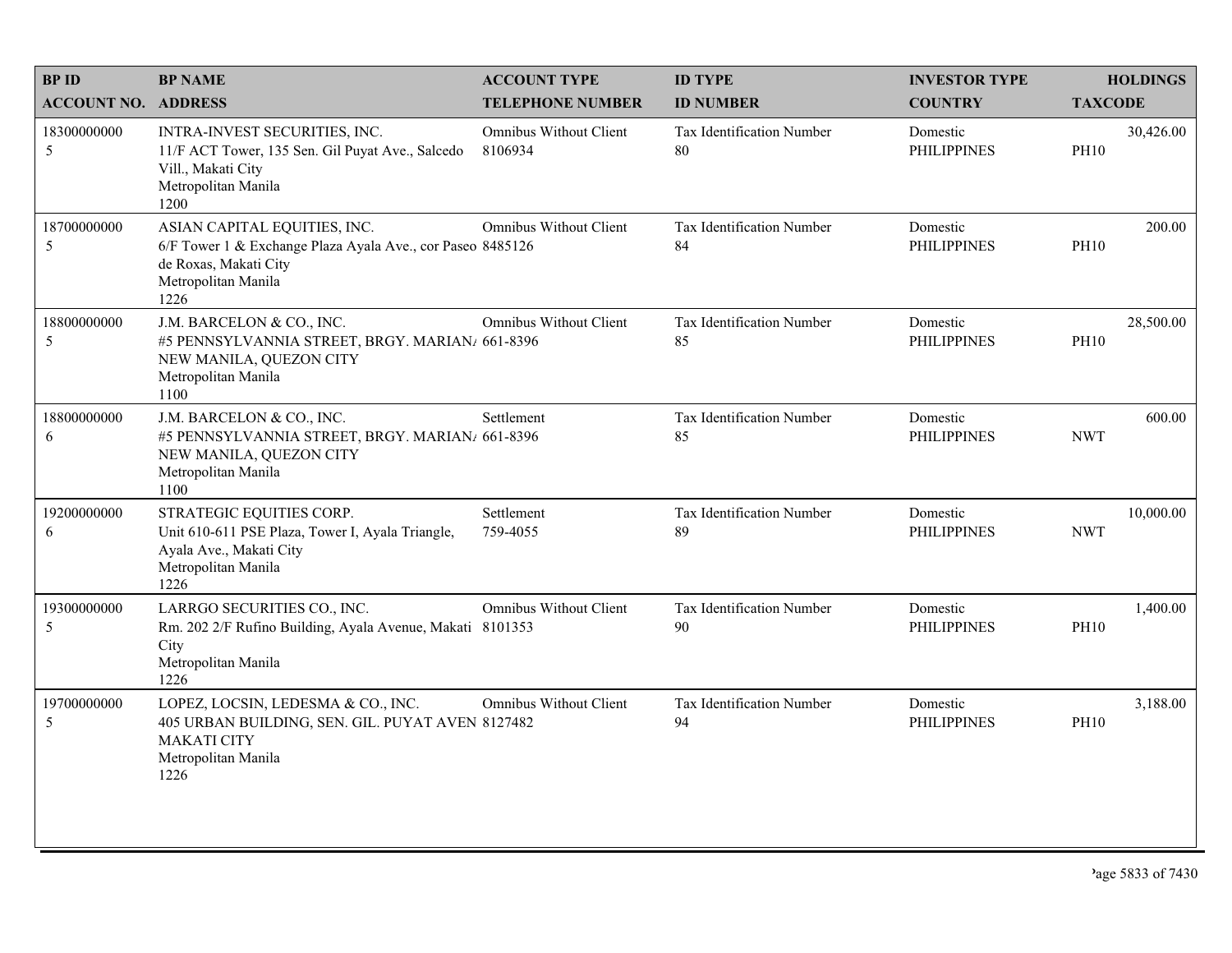| <b>BPID</b>                | <b>BP NAME</b>                                                                                                                                       | <b>ACCOUNT TYPE</b>                          | <b>ID TYPE</b>                   | <b>INVESTOR TYPE</b>           | <b>HOLDINGS</b>             |
|----------------------------|------------------------------------------------------------------------------------------------------------------------------------------------------|----------------------------------------------|----------------------------------|--------------------------------|-----------------------------|
| <b>ACCOUNT NO. ADDRESS</b> |                                                                                                                                                      | <b>TELEPHONE NUMBER</b>                      | <b>ID NUMBER</b>                 | <b>COUNTRY</b>                 | <b>TAXCODE</b>              |
| 19700000000<br>6           | LOPEZ, LOCSIN, LEDESMA & CO., INC.<br>405 URBAN BUILDING, SEN. GIL. PUYAT AVEN 8127482<br><b>MAKATI CITY</b><br>Metropolitan Manila<br>1226          | Settlement                                   | Tax Identification Number<br>94  | Domestic<br><b>PHILIPPINES</b> | 22,572.00<br><b>NWT</b>     |
| 19800000000<br>5           | LUCKY SECURITIES, INC.<br>Unit 1402-B PSE Center Exchange Road, Ortigas<br>Center Pasig City<br>Metropolitan Manila<br>1600                          | Omnibus Without Client<br>6346747/60         | Tax Identification Number<br>95  | Domestic<br><b>PHILIPPINES</b> | 505,300.00<br><b>NWT</b>    |
| 19900000000<br>5           | LUYS SECURITIES COMPANY, INC.<br>28/F LKG Tower 6801 Ayala Ave. Makati City<br>Metropolitan Manila<br>1200                                           | Omnibus Without Client<br>5231040            | Tax Identification Number<br>96  | Domestic<br><b>PHILIPPINES</b> | 64,839.00<br><b>PH10</b>    |
| 20000000000<br>5           | MANDARIN SECURITIES CORPORATION<br>28/F LKG Tower 6801 Ayala Ave. Makati City<br>Metropolitan Manila<br>1200                                         | <b>Omnibus Without Client</b><br>523-8311/16 | Tax Identification Number<br>97  | Domestic<br><b>PHILIPPINES</b> | 41,136.00<br><b>PH10</b>    |
| 20300000000<br>1           | COL Financial Group, Inc.<br>2401-B EAST TOWER, PSE CENTRE EXCHANGE 635-5735<br>ROAD, ORTIGAS CENTER PASIG CITY<br>Metropolitan Manila<br>1605       | <b>Omnibus Without Client</b>                | Tax Identification Number<br>100 | Foreign<br><b>PHILIPPINES</b>  | 50,150.00<br>FMX1           |
| 20300000000<br>5           | COL Financial Group, Inc.<br>2401-B EAST TOWER, PSE CENTRE EXCHANGE 635-5735<br>ROAD, ORTIGAS CENTER PASIG CITY<br>Metropolitan Manila<br>1605       | Omnibus Without Client                       | Tax Identification Number<br>100 | Domestic<br><b>PHILIPPINES</b> | 2,885,971.00<br><b>PH10</b> |
| 20400000000<br>14          | DA MARKET SECURITIES, INC.<br>Unit 2402-B West Tower, PSE Center Exchange Road 637-42-42<br>Ortigas Center Pasig City<br>Metropolitan Manila<br>1600 | Settlement                                   | Tax Identification Number<br>101 | Domestic<br><b>PHILIPPINES</b> | 7,100.00<br><b>PH10</b>     |
|                            |                                                                                                                                                      |                                              |                                  |                                |                             |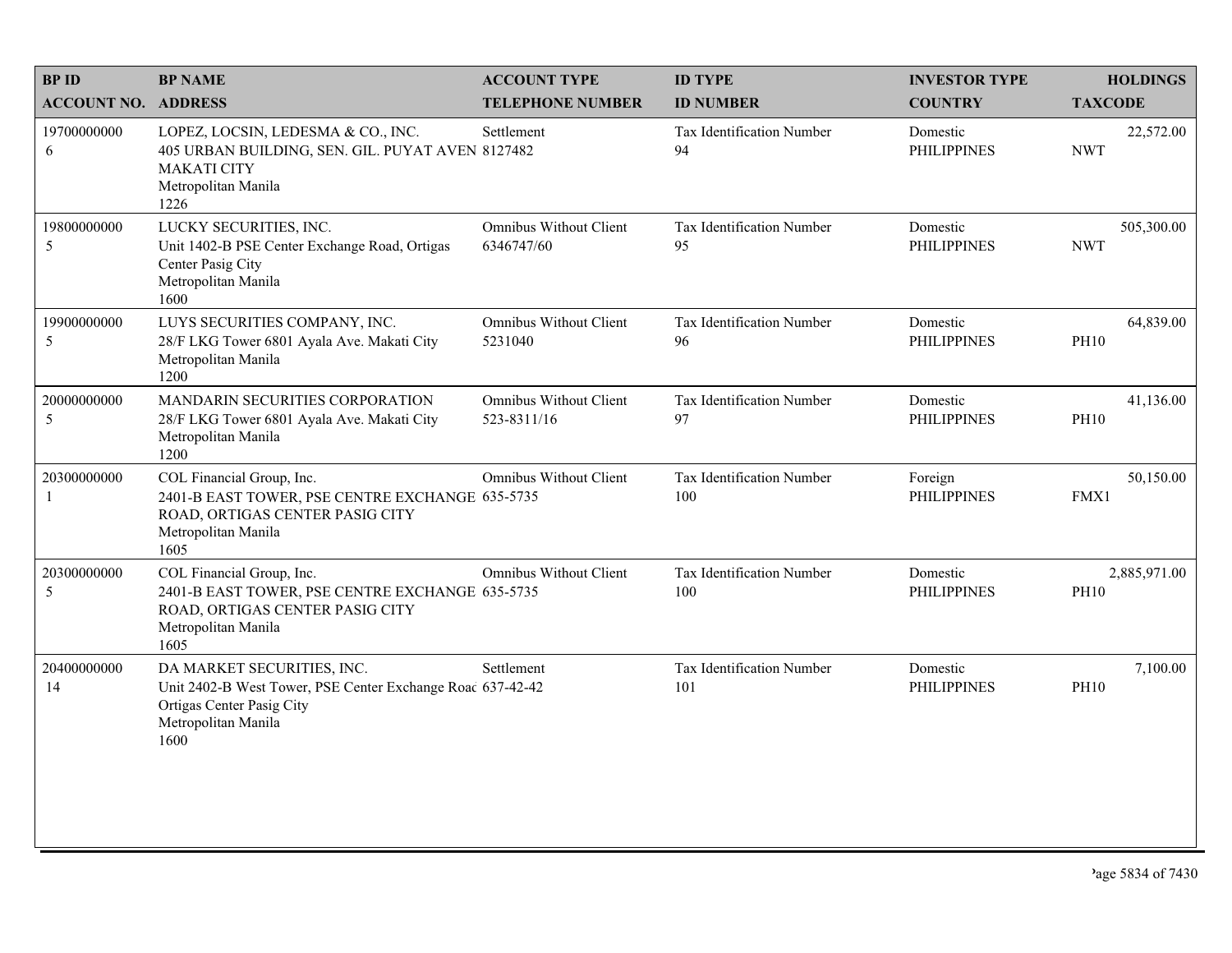| <b>BPID</b>                   | <b>BP NAME</b>                                                                                                                              | <b>ACCOUNT TYPE</b>                       | <b>ID TYPE</b>                   | <b>INVESTOR TYPE</b>           | <b>HOLDINGS</b>           |
|-------------------------------|---------------------------------------------------------------------------------------------------------------------------------------------|-------------------------------------------|----------------------------------|--------------------------------|---------------------------|
| <b>ACCOUNT NO. ADDRESS</b>    |                                                                                                                                             | <b>TELEPHONE NUMBER</b>                   | <b>ID NUMBER</b>                 | <b>COUNTRY</b>                 | <b>TAXCODE</b>            |
| 20500000000<br>5              | MERCANTILE SECURITIES CORP.<br>3RD FLOOR GOODWILL BUILDING<br>393 SE. GIL PUYAT AVENUE<br><b>MAKATI CITY</b><br>Metropolitan Manila<br>1226 | <b>Omnibus Without Client</b><br>898-2984 | Tax Identification Number<br>102 | Domestic<br><b>PHILIPPINES</b> | 17,525.00<br><b>PH10</b>  |
| 20600000000<br>5              | MERIDIAN SECURITIES, INC.<br>Suite 2702B&C Tektite Tower I Ortigas Centre, Pasig 634-6931/36<br>City<br>Metropolitan Manila<br>1600         | <b>Omnibus Without Client</b>             | Tax Identification Number<br>103 | Domestic<br><b>PHILIPPINES</b> | 3,500.00<br><b>PH10</b>   |
| 20800000000<br>5              | MDR SECURITIES, INC.<br>Unit 1806, 8/F Medical Plaza Ortigas Bldg., Pasig Cit 891-9225<br>Metropolitan Manila<br>1226                       | Omnibus Without Client                    | Tax Identification Number<br>105 | Domestic<br><b>PHILIPPINES</b> | 50,200.00<br><b>PH10</b>  |
| 20900000000<br>$\overline{4}$ | DEUTSCHE REGIS PARTNERS, INC.<br>23/F Tower I, Ayala Triangle, Makati City<br>Metropolitan Manila<br>1226                                   | Settlement<br>894-6620                    | Tax Identification Number<br>106 | Foreign<br><b>PHILIPPINES</b>  | 14,074.00<br><b>RA02</b>  |
| 20900000000<br>14             | DEUTSCHE REGIS PARTNERS, INC.<br>23/F Tower I, Ayala Triangle, Makati City<br>Metropolitan Manila<br>1226                                   | Settlement<br>894-6620                    | Tax Identification Number<br>106 | Domestic<br><b>PHILIPPINES</b> | 37,000.00<br><b>PH10</b>  |
| 20900000001<br>-1             | DEUTSCHE REGIS PARTNERS, INC.<br>23/F Tower I, Ayala Triangle, Makati City<br>Metropolitan Manila<br>1226                                   | Client<br>894-6620                        | Tax Identification Number<br>381 | Domestic<br><b>PHILIPPINES</b> | 757,900.00<br><b>NWT</b>  |
| 21000000000<br>5              | MOUNT PEAK SECURITIES, INC.<br>#748 C.K. Bldg., Juan Luna St., Binondo, Manila<br>Metropolitan Manila<br>1006                               | <b>Omnibus Without Client</b><br>241-8043 | Tax Identification Number<br>107 | Domestic<br><b>PHILIPPINES</b> | 128,150.00<br><b>PH10</b> |
| 21100000000<br>5              | NEW WORLD SECURITIES CO., INC.<br>Rm. 202 Fil-Am Resources Bldg. 231 Juan Luna St.<br>Binondo, Manila<br>Metropolitan Manila<br>1006        | <b>Omnibus Without Client</b><br>2421767  | Tax Identification Number<br>108 | Domestic<br><b>PHILIPPINES</b> | 19,050.00<br><b>PH10</b>  |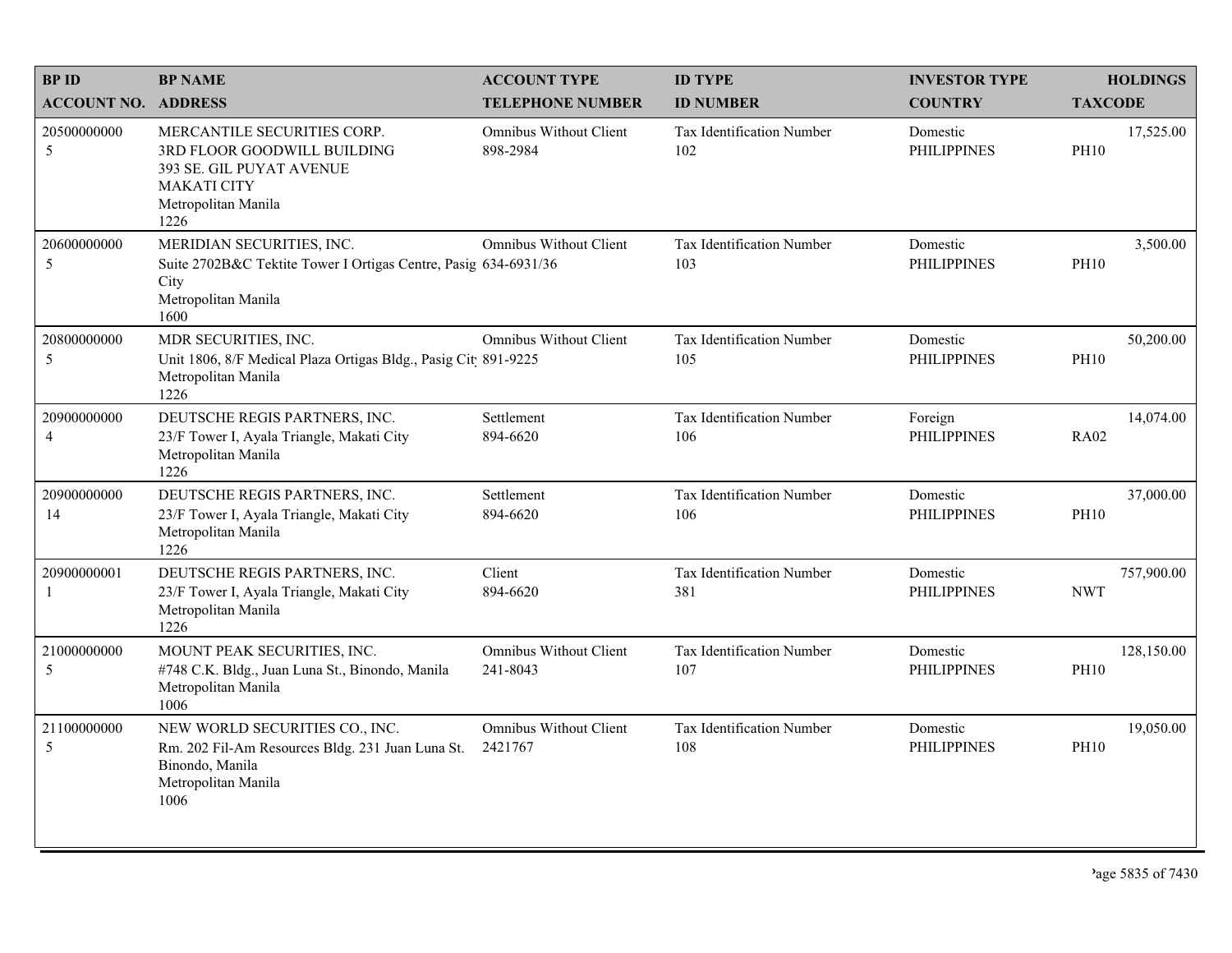| <b>BPID</b>                   | <b>BP NAME</b>                                                                                                                                                              | <b>ACCOUNT TYPE</b>                          | <b>ID TYPE</b>                   | <b>INVESTOR TYPE</b>           | <b>HOLDINGS</b>           |
|-------------------------------|-----------------------------------------------------------------------------------------------------------------------------------------------------------------------------|----------------------------------------------|----------------------------------|--------------------------------|---------------------------|
| <b>ACCOUNT NO. ADDRESS</b>    |                                                                                                                                                                             | <b>TELEPHONE NUMBER</b>                      | <b>ID NUMBER</b>                 | <b>COUNTRY</b>                 | <b>TAXCODE</b>            |
| 21100000000<br>7              | NEW WORLD SECURITIES CO., INC.<br>Rm. 202 Fil-Am Resources Bldg. 231 Juan Luna St.<br>Binondo, Manila<br>Metropolitan Manila<br>1006                                        | Own<br>2421767                               | Tax Identification Number<br>108 | Domestic<br><b>PHILIPPINES</b> | 9,900.00<br><b>NWT</b>    |
| 21300000000<br>5              | NIEVES SECURITIES, INC.<br>UNIT 106, G/F TYTANA PLAZA V. TYTANA COR 4777888<br>INSULAR STS. PLAZA LORENZO RUIZ, BINONE<br><b>MANILA CITY</b><br>Metropolitan Manila<br>1006 | <b>Omnibus Without Client</b>                | Tax Identification Number<br>110 | Domestic<br><b>PHILIPPINES</b> | 27,800.00<br><b>PH10</b>  |
| 21500000000<br>5              | OPTIMUM SECURITIES CORPORATION<br>No. 11 E. O. Bldg., United St. cor. 2nd St. Bo.<br>Kapitolyo, Pasig City<br>Metropolitan Manila<br>1650                                   | <b>Omnibus Without Client</b><br>631-7831/36 | Tax Identification Number<br>112 | Domestic<br><b>PHILIPPINES</b> | 65,920.00<br><b>PH10</b>  |
| 21700000000<br>1              | RCBC SECURITIES, INC.<br>Unit 1008 Tower I & Exchange Plaza Ayala Avenue, 8485183<br>Makati City<br>Metropolitan Manila<br>1200                                             | Omnibus Without Client                       | Tax Identification Number<br>113 | Foreign<br><b>PHILIPPINES</b>  | 92,000.00<br>FMX1         |
| 21700000000<br>$\overline{c}$ | RCBC SECURITIES, INC.<br>Unit 1008 Tower I & Exchange Plaza Ayala Avenue,<br>Makati City<br>Metropolitan Manila<br>1200                                                     | Settlement<br>8485183                        | Tax Identification Number<br>113 | Foreign<br><b>PHILIPPINES</b>  | 16,156.00<br>FMX1         |
| 21700000000<br>5              | RCBC SECURITIES, INC.<br>Unit 1008 Tower I & Exchange Plaza Ayala Avenue, 8485183<br>Makati City<br>Metropolitan Manila<br>1200                                             | <b>Omnibus Without Client</b>                | Tax Identification Number<br>113 | Domestic<br><b>PHILIPPINES</b> | 112,600.00<br><b>PH10</b> |
| 21700000000<br>18             | RCBC SECURITIES, INC.<br>Unit 1008 Tower I & Exchange Plaza Ayala Avenue, 8485183<br>Makati City<br>Metropolitan Manila<br>1200                                             | Settlement                                   | Tax Identification Number<br>113 | Foreign<br><b>PHILIPPINES</b>  | 3,263.00<br><b>RA10</b>   |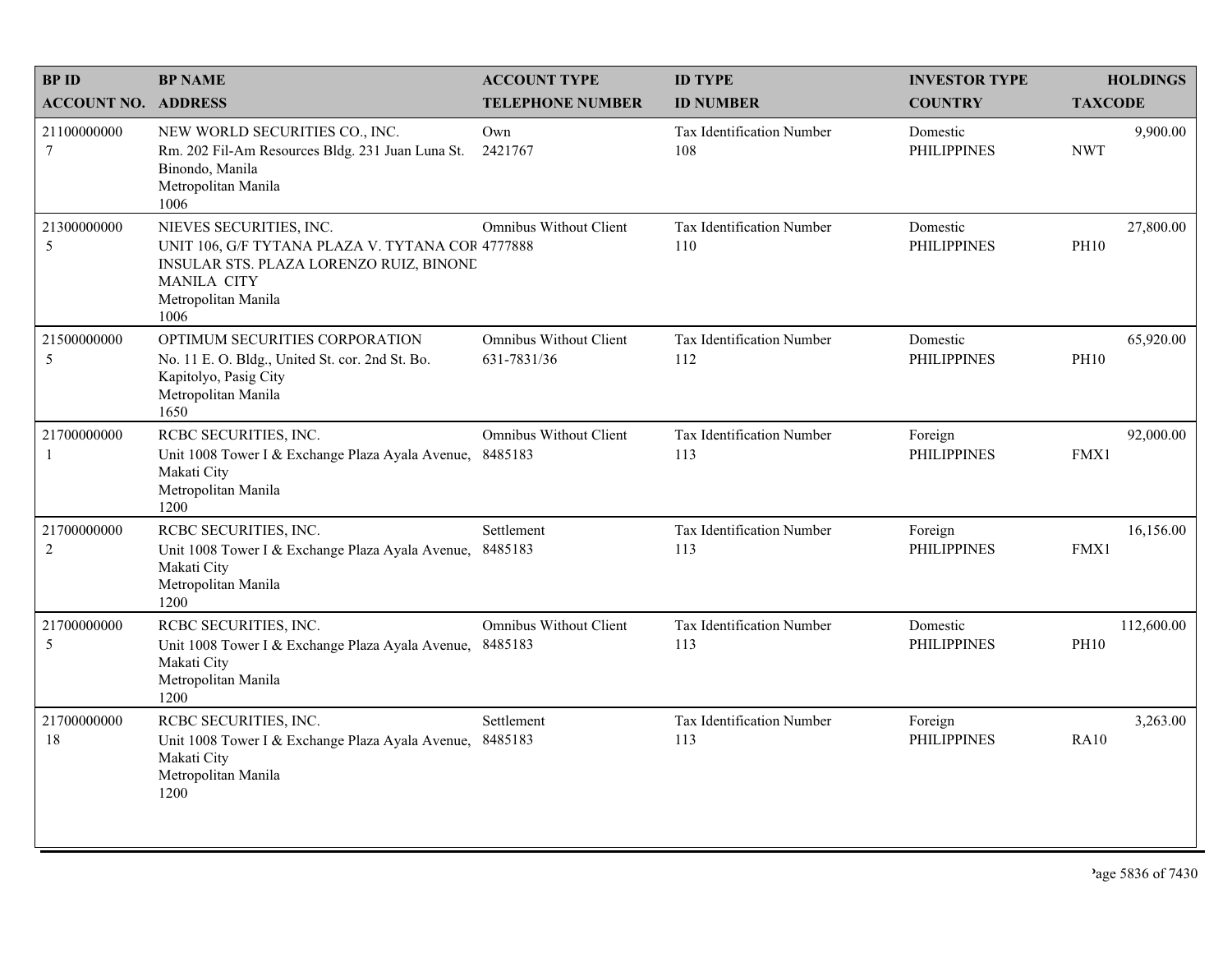| <b>BPID</b>                   | <b>BP NAME</b>                                                                                                                                      | <b>ACCOUNT TYPE</b>                       | <b>ID TYPE</b>                   | <b>INVESTOR TYPE</b>           | <b>HOLDINGS</b>            |
|-------------------------------|-----------------------------------------------------------------------------------------------------------------------------------------------------|-------------------------------------------|----------------------------------|--------------------------------|----------------------------|
| <b>ACCOUNT NO. ADDRESS</b>    |                                                                                                                                                     | <b>TELEPHONE NUMBER</b>                   | <b>ID NUMBER</b>                 | <b>COUNTRY</b>                 | <b>TAXCODE</b>             |
| 21700000000<br>28             | RCBC SECURITIES, INC.<br>Unit 1008 Tower I & Exchange Plaza Ayala Avenue,<br>Makati City<br>Metropolitan Manila<br>1200                             | Settlement<br>8485183                     | Tax Identification Number<br>113 | Foreign<br><b>PHILIPPINES</b>  | 200.00<br>JA03             |
| 21800000000<br>5              | PAN ASIA SECURITIES CORP.<br>910 Tower One & Exchange Plaza Ayala Avenue,<br>Makati City<br>Metropolitan Manila<br>1200                             | <b>Omnibus Without Client</b><br>8919173  | Tax Identification Number<br>114 | Domestic<br><b>PHILIPPINES</b> | 11,750.00<br><b>PH10</b>   |
| 21900000000<br>5              | PAPA SECURITIES CORPORATION<br>6/F, S & L Building Dela Rosa cor. Esteban Sts.<br>Legaspi Village, Makati City<br>Metropolitan Manila<br>1200       | <b>Omnibus Without Client</b><br>817-8433 | Tax Identification Number<br>115 | Domestic<br><b>PHILIPPINES</b> | 592,665.00<br><b>PH10</b>  |
| 21900000000<br>6              | PAPA SECURITIES CORPORATION<br>6/F, S & L Building Dela Rosa cor. Esteban Sts.<br>Legaspi Village, Makati City<br>Metropolitan Manila<br>1200       | Settlement<br>817-8433                    | Tax Identification Number<br>115 | Domestic<br><b>PHILIPPINES</b> | 42,000.00<br><b>NWT</b>    |
| 22000000000<br>2              | MAYBANK ATR KIM ENG SECURITIES, INC.<br>17/F Tower One & Exchange Plaza, Ayala Triangle,<br>Ayala Avenue Makati City<br>Metropolitan Manila<br>1226 | Settlement<br>849-8855                    | Tax Identification Number<br>116 | Foreign<br><b>PHILIPPINES</b>  | 83,081.00<br>FMX1          |
| 22000000000<br>$\overline{4}$ | MAYBANK ATR KIM ENG SECURITIES, INC.<br>17/F Tower One & Exchange Plaza, Ayala Triangle,<br>Ayala Avenue Makati City<br>Metropolitan Manila<br>1226 | Settlement<br>849-8855                    | Tax Identification Number<br>116 | Foreign<br><b>PHILIPPINES</b>  | 24.00<br><b>RA02</b>       |
| 22000000000<br>6              | MAYBANK ATR KIM ENG SECURITIES, INC.<br>17/F Tower One & Exchange Plaza, Ayala Triangle,<br>Ayala Avenue Makati City<br>Metropolitan Manila<br>1226 | Settlement<br>849-8855                    | Tax Identification Number<br>116 | Domestic<br><b>PHILIPPINES</b> | 3,005,645.00<br><b>NWT</b> |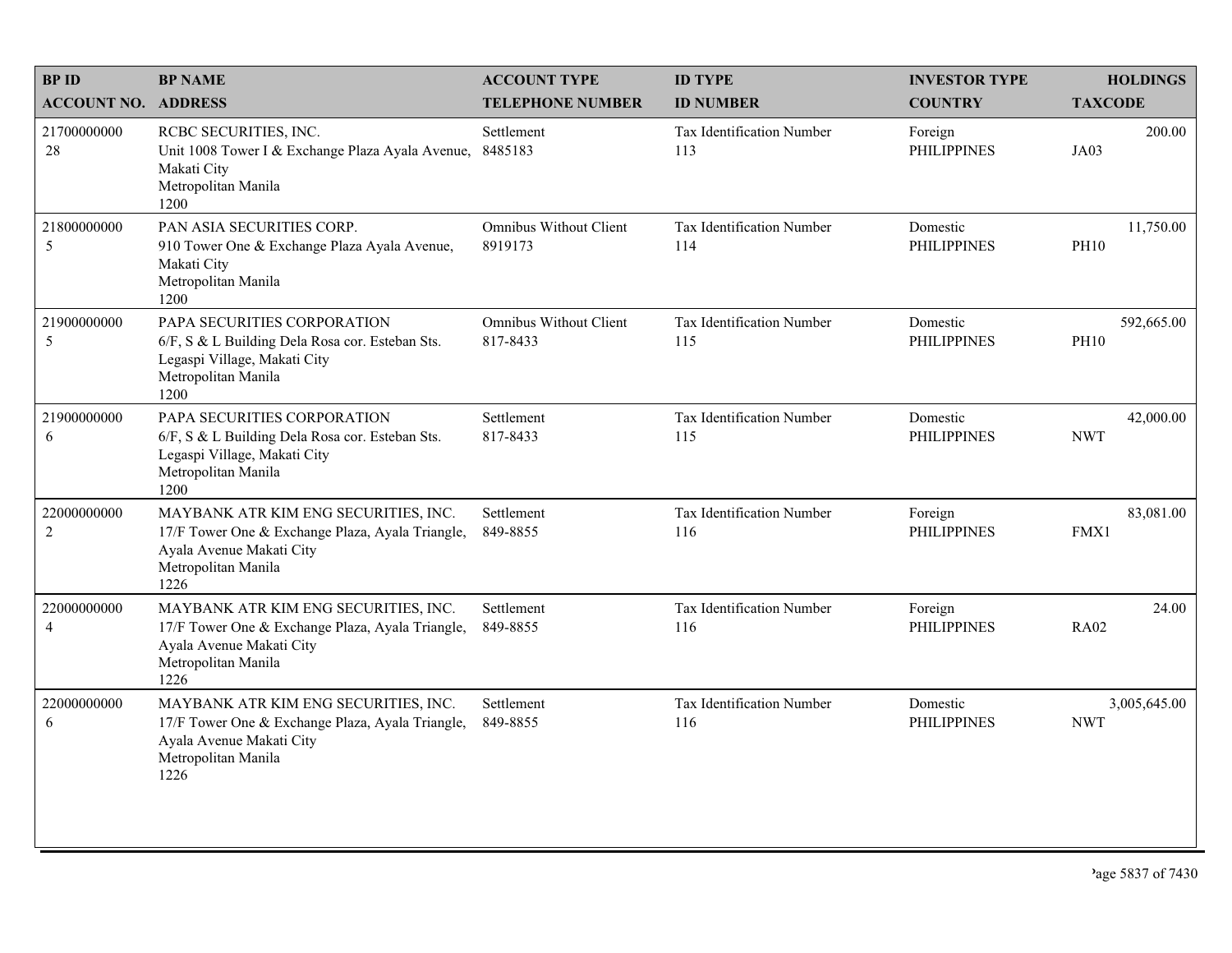| <b>BPID</b>                | <b>BP NAME</b>                                                                                                                                             | <b>ACCOUNT TYPE</b>                | <b>ID TYPE</b>                              | <b>INVESTOR TYPE</b>           | <b>HOLDINGS</b>               |
|----------------------------|------------------------------------------------------------------------------------------------------------------------------------------------------------|------------------------------------|---------------------------------------------|--------------------------------|-------------------------------|
| <b>ACCOUNT NO. ADDRESS</b> |                                                                                                                                                            | <b>TELEPHONE NUMBER</b>            | <b>ID NUMBER</b>                            | <b>COUNTRY</b>                 | <b>TAXCODE</b>                |
| 22000000000<br>14          | MAYBANK ATR KIM ENG SECURITIES, INC.<br>17/F Tower One & Exchange Plaza, Ayala Triangle,<br>Ayala Avenue Makati City<br>Metropolitan Manila<br>1226        | Settlement<br>849-8855             | <b>Tax Identification Number</b><br>116     | Domestic<br><b>PHILIPPINES</b> | 162,645,009.00<br><b>PH10</b> |
| 22000000000<br>18          | MAYBANK ATR KIM ENG SECURITIES, INC.<br>17/F Tower One & Exchange Plaza, Ayala Triangle,<br>Ayala Avenue Makati City<br>Metropolitan Manila<br>1226        | Settlement<br>849-8855             | <b>Tax Identification Number</b><br>116     | Foreign<br><b>PHILIPPINES</b>  | 15,000.00<br><b>RA10</b>      |
| 22000000011                | ATR KIMENG CAPITAL PARTNERS, INC. AS                                                                                                                       | Client                             | Tax Identification Number                   | Domestic                       | 8,108,764.00                  |
| $\mathbf{1}$               | INVESTMENT MANAGER FOR<br>IMA. 10-IM-08<br>17/F TOWER ONE & EXCHANGE PLAZA, AYAL/<br>AVENUE, MAKATI CITY<br>Metropolitan Manila<br>1226                    | 848-1381                           | 000-166-719                                 | <b>PHILIPPINES</b>             | <b>NWT</b>                    |
| 2200000FTXN<br>-1          | ATR KIMENG SEC. INC.<br>17/F Tower One & Exchange Plaza, Ayala Triangle,<br>Ayala Avenue Makati City<br>Metropolitan Manila                                | Client<br>849-8855                 | <b>Tax Identification Number</b><br>116 XXX | Foreign<br><b>PHILIPPINES</b>  | 211,500.00<br><b>FTXN</b>     |
| 22300000000<br>5           | PLATINUM SECURITIES, INC.<br>Unit 801, Antel Corporate Ctr., 121 Valero St., Salced 887-11-78<br>Village Makati City<br>Metropolitan Manila<br>1200        | <b>Omnibus Without Client</b>      | Tax Identification Number<br>119            | Domestic<br><b>PHILIPPINES</b> | 3,000.00<br><b>PH10</b>       |
| 22400000000<br>5           | PNB SECURITIES, INC.<br>3/F PNB Financial Center Roxas Blvd., Pasay City<br>Metropolitan Manila<br>1300                                                    | Omnibus Without Client<br>526-3466 | Tax Identification Number<br>120            | Domestic<br><b>PHILIPPINES</b> | 148,320.00<br><b>PH10</b>     |
| 22500000000<br>5           | PREMIUM SECURITIES, INC.<br>Unit 1415, Tower 1 & Exchange Plaza Ayala Avenue 848-5915/17<br>cor. Paseo de Roxas Makati City<br>Metropolitan Manila<br>1259 | <b>Omnibus Without Client</b>      | Tax Identification Number<br>121            | Domestic<br><b>PHILIPPINES</b> | 139,250.00<br><b>PH10</b>     |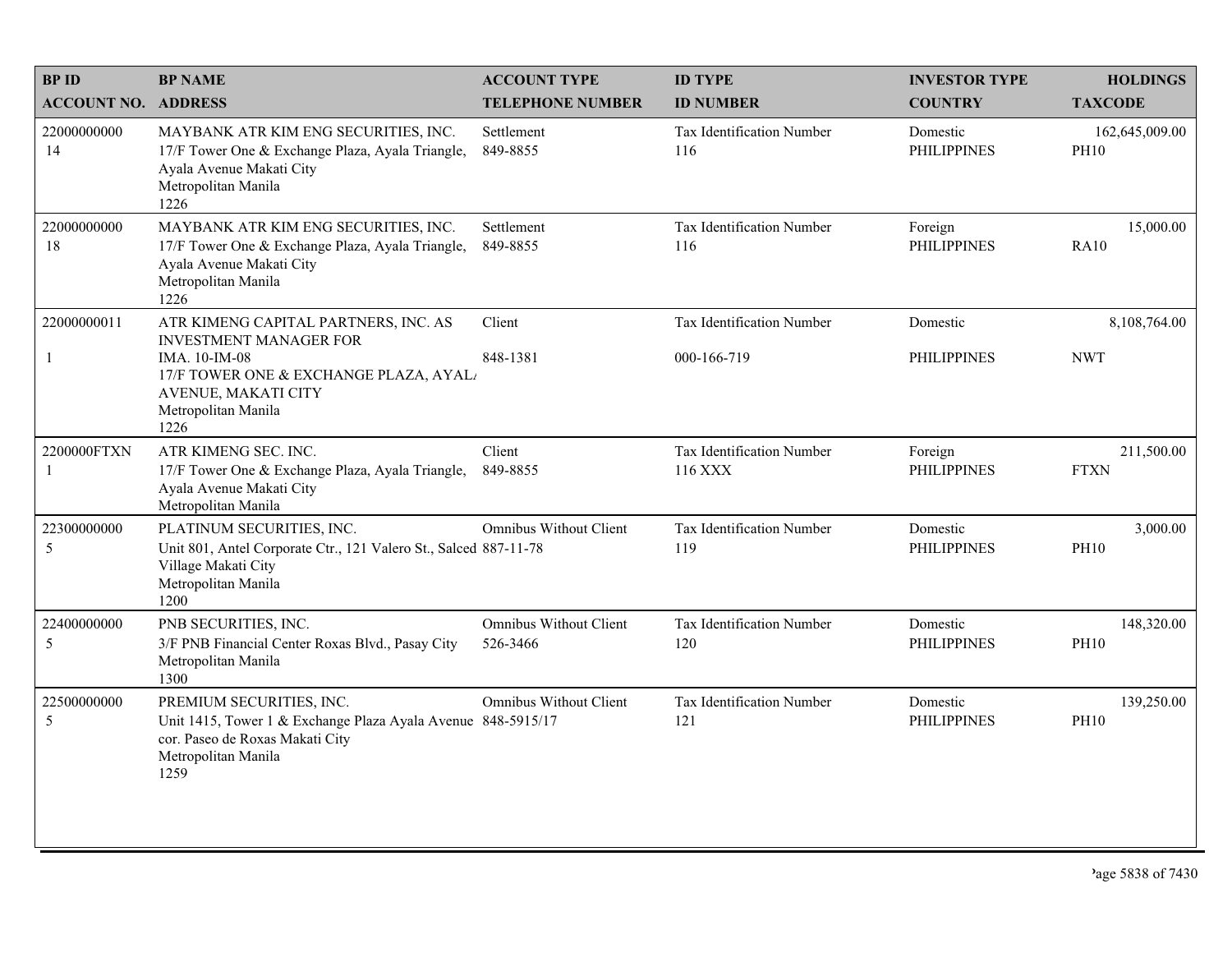| <b>BP ID</b>               | <b>BP NAME</b>                                                                                                                                                             | <b>ACCOUNT TYPE</b>                        | <b>ID TYPE</b>                   | <b>INVESTOR TYPE</b>           | <b>HOLDINGS</b>          |
|----------------------------|----------------------------------------------------------------------------------------------------------------------------------------------------------------------------|--------------------------------------------|----------------------------------|--------------------------------|--------------------------|
| <b>ACCOUNT NO. ADDRESS</b> |                                                                                                                                                                            | <b>TELEPHONE NUMBER</b>                    | <b>ID NUMBER</b>                 | <b>COUNTRY</b>                 | <b>TAXCODE</b>           |
| 22500000000<br>16          | PREMIUM SECURITIES, INC.<br>Unit 1415, Tower 1 & Exchange Plaza Ayala Avenue 848-5915/17<br>cor. Paseo de Roxas Makati City<br>Metropolitan Manila<br>1259                 | Settlement                                 | Tax Identification Number<br>121 | Foreign<br><b>PHILIPPINES</b>  | 75,000.00<br><b>RA02</b> |
| 22800000000<br>5           | PRYCE SECURITIES, INC.<br>15/F PRYCE CENTER BUILDING, 1179 CHINO R(816-2426/27<br><b>AVENUE</b><br>BAGTIKAN, MAKATI CITY<br>Metropolitan Manila<br>1226                    | <b>Omnibus Without Client</b>              | Tax Identification Number<br>124 | Domestic<br><b>PHILIPPINES</b> | 557.00<br><b>PH10</b>    |
| 22900000000<br>5           | SALISBURY BKT SECURITIES CORPORATION<br>Unit 207 Cityland Condominium 10 - Tower 2 6817<br>H.V. De La Costa St. cor. Ayala Ave. Makati City<br>Metropolitan Manila<br>1200 | <b>Omnibus Without Client</b><br>892-88-34 | Tax Identification Number<br>125 | Domestic<br><b>PHILIPPINES</b> | 1,500.00<br><b>PH10</b>  |
| 23000000000                | <b>QUALITY INVESTMENTS &amp; SECURITIES</b><br><b>CORPORATION</b>                                                                                                          | <b>Omnibus Without Client</b>              | Tax Identification Number        | Domestic                       | 1,982,535.00             |
| 5                          | Suite 1602 Tytana Plaza Oriente St, Binondo Manila 241-0547<br>Metropolitan Manila<br>1006                                                                                 |                                            | 126                              | <b>PHILIPPINES</b>             | <b>PH10</b>              |
| 23000000000                | <b>QUALITY INVESTMENTS &amp; SECURITIES</b><br><b>CORPORATION</b>                                                                                                          | Settlement                                 | Tax Identification Number        | Domestic                       | 3,350.00                 |
| 6                          | Suite 1602 Tytana Plaza Oriente St, Binondo Manila<br>Metropolitan Manila<br>1006                                                                                          | 241-0547                                   | 126                              | <b>PHILIPPINES</b>             | <b>NWT</b>               |
| 23000000000                | <b>QUALITY INVESTMENTS &amp; SECURITIES</b><br><b>CORPORATION</b>                                                                                                          | Settlement                                 | Tax Identification Number        | Foreign                        | 91,863.00                |
| 18                         | Suite 1602 Tytana Plaza Oriente St, Binondo Manila 241-0547<br>Metropolitan Manila<br>1006                                                                                 |                                            | 126                              | <b>PHILIPPINES</b>             | <b>RA10</b>              |
| 23000000000                | <b>QUALITY INVESTMENTS &amp; SECURITIES</b><br><b>CORPORATION</b>                                                                                                          | Settlement                                 | Tax Identification Number        | Foreign                        | 1,400.00                 |
| 20                         | Suite 1602 Tytana Plaza Oriente St, Binondo Manila 241-0547<br>Metropolitan Manila<br>1006                                                                                 |                                            | 126                              | <b>PHILIPPINES</b>             | <b>FTXN</b>              |
|                            |                                                                                                                                                                            |                                            |                                  |                                |                          |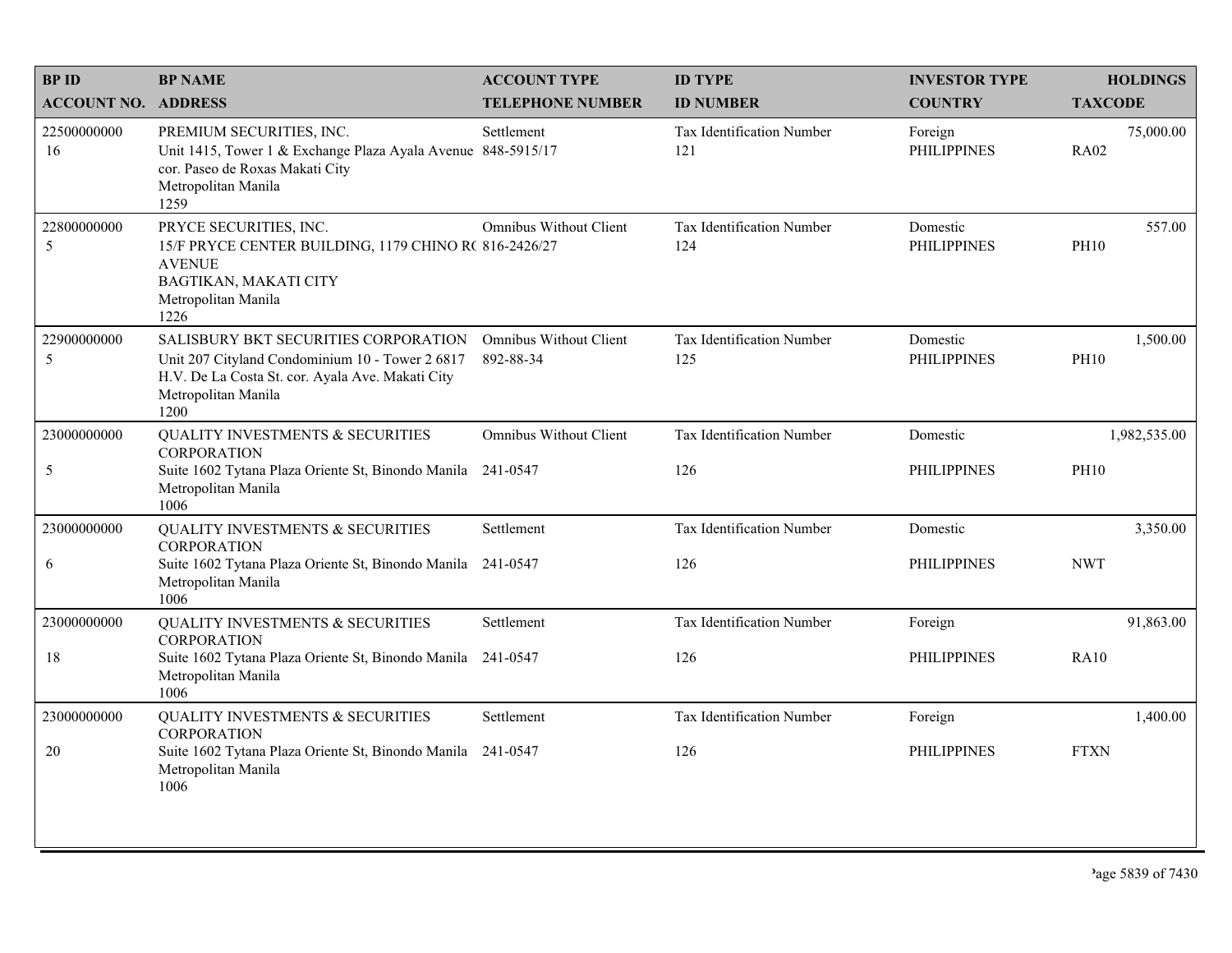| <b>BPID</b>                   | <b>BP NAME</b>                                                                                                                                                                          | <b>ACCOUNT TYPE</b>                      | <b>ID TYPE</b>                   | <b>INVESTOR TYPE</b>           | <b>HOLDINGS</b>           |
|-------------------------------|-----------------------------------------------------------------------------------------------------------------------------------------------------------------------------------------|------------------------------------------|----------------------------------|--------------------------------|---------------------------|
| <b>ACCOUNT NO. ADDRESS</b>    |                                                                                                                                                                                         | <b>TELEPHONE NUMBER</b>                  | <b>ID NUMBER</b>                 | <b>COUNTRY</b>                 | <b>TAXCODE</b>            |
| 23100000000<br>5              | R & L INVESTMENTS, INC.<br>675 Lee St., Mandaluyong City<br>Metropolitan Manila<br>1501                                                                                                 | Omnibus Without Client<br>7247210/705207 | Tax Identification Number<br>127 | Domestic<br><b>PHILIPPINES</b> | 40,400.00<br><b>PH10</b>  |
| 23300000000<br>5              | R. COYIUTO SECURITIES, INC.<br>5/F Corinthian Plaza, Paseo de Roxas, Legaspi Village 811-3064<br>Makati City<br>Metropolitan Manila<br>$\theta$                                         | Omnibus Without Client                   | Tax Identification Number<br>129 | Domestic<br><b>PHILIPPINES</b> | 611,200.00<br><b>PH10</b> |
| 23300000000<br>6              | R. COYIUTO SECURITIES, INC.<br>5/F Corinthian Plaza, Paseo de Roxas, Legaspi Village 811-3064<br>Makati City<br>Metropolitan Manila<br>$\theta$                                         | Settlement                               | Tax Identification Number<br>129 | Domestic<br><b>PHILIPPINES</b> | 2,800.00<br><b>NWT</b>    |
| 23300000000<br>$\overline{7}$ | R. COYIUTO SECURITIES, INC.<br>5/F Corinthian Plaza, Paseo de Roxas, Legaspi Village 811-3064<br>Makati City<br>Metropolitan Manila<br>$\Omega$                                         | Own                                      | Tax Identification Number<br>129 | Domestic<br><b>PHILIPPINES</b> | 1,200.00<br><b>NWT</b>    |
| 23500000000<br>5              | REGINA CAPITAL DEVELOPMENT CORPORATI Omnibus Without Client<br>Unit 806 Tower 1 & Exchange Plaza Ayala Triangle, 848-5482/84<br>Ayala Avenue Makati City<br>Metropolitan Manila<br>1226 |                                          | Tax Identification Number<br>131 | Domestic<br><b>PHILIPPINES</b> | 174,762.00<br><b>PH10</b> |
| 23500000000<br>6              | REGINA CAPITAL DEVELOPMENT CORPORATI Settlement<br>Unit 806 Tower 1 & Exchange Plaza Ayala Triangle, 848-5482/84<br>Ayala Avenue Makati City<br>Metropolitan Manila<br>1226             |                                          | Tax Identification Number<br>131 | Domestic<br><b>PHILIPPINES</b> | 7,550.00<br><b>NWT</b>    |
| 23600000000<br>5              | R. NUBLA SECURITIES, INC.<br>Room 604, Fil-Am Resources Bldg., 231 Juan Luna S 242-1596<br>Binondo, Manila<br>Metropolitan Manila<br>1006                                               | Omnibus Without Client                   | Tax Identification Number<br>132 | Domestic<br><b>PHILIPPINES</b> | 611,257.00<br><b>PH10</b> |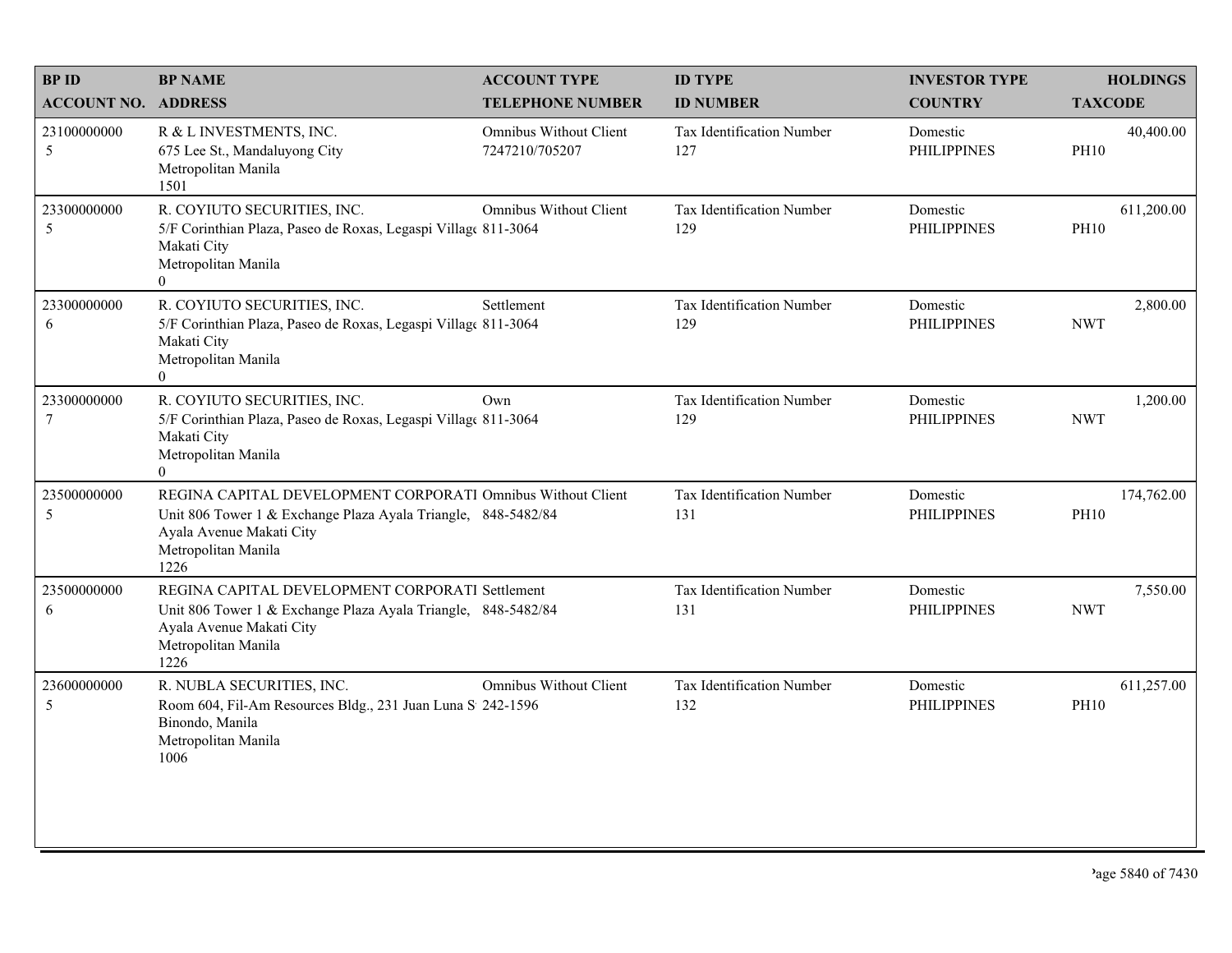| <b>BPID</b>                 | <b>BP NAME</b>                                                                                                                                                                             | <b>ACCOUNT TYPE</b>                       | <b>ID TYPE</b>                           | <b>INVESTOR TYPE</b>           | <b>HOLDINGS</b>           |
|-----------------------------|--------------------------------------------------------------------------------------------------------------------------------------------------------------------------------------------|-------------------------------------------|------------------------------------------|--------------------------------|---------------------------|
| <b>ACCOUNT NO. ADDRESS</b>  |                                                                                                                                                                                            | <b>TELEPHONE NUMBER</b>                   | <b>ID NUMBER</b>                         | <b>COUNTRY</b>                 | <b>TAXCODE</b>            |
| 23600000000<br>7            | R. NUBLA SECURITIES, INC.<br>Room 604, Fil-Am Resources Bldg., 231 Juan Luna S 242-1596<br>Binondo, Manila<br>Metropolitan Manila<br>1006                                                  | Own                                       | <b>Tax Identification Number</b><br>132  | Domestic<br><b>PHILIPPINES</b> | 10,000.00<br><b>NWT</b>   |
| 23700000000<br>5            | AAA SOUTHEAST EQUITIES, INCORPORATED Omnibus Without Client<br>Ground Floor, Fortune Life Building #162 Legaspi St. 816-2918<br>Legaspi Village Makati City<br>Metropolitan Manila<br>1229 |                                           | Tax Identification Number<br>133         | Domestic<br><b>PHILIPPINES</b> | 1,314.00<br><b>PH10</b>   |
| 23700000002<br>$\mathbf{1}$ | FORTUNE GENERAL INSURANCE CORPORATIC Client<br>4TH/F CITYSTATE CENTRE, 709 SHAW<br><b>BOULEVARD, PASIG CITY</b><br>Metropolitan Manila<br>1600                                             | 706-3959                                  | <b>Tax Identification Number</b><br>220. | Domestic<br><b>PHILIPPINES</b> | 1,800.00<br><b>NWT</b>    |
| 23700000003<br>$\mathbf{1}$ | FORTUNE LIFE INSURANCE CO., INC.<br>162 LEGAZPI ST., LEGAZPI VILLAGE MAKATI 812-2702<br><b>CITY</b><br>Metropolitan Manila<br>1229                                                         | Client                                    | Tax Identification Number<br>220^        | Domestic<br><b>PHILIPPINES</b> | 400.00<br><b>NWT</b>      |
| 23800000000<br>5            | R. S. LIM & CO., INC.<br>1509 Galvani Street San Isidro, Makati City<br>Metropolitan Manila<br>1234                                                                                        | <b>Omnibus Without Client</b><br>8919670  | Tax Identification Number<br>134         | Domestic<br><b>PHILIPPINES</b> | 884,765.00<br><b>PH10</b> |
| 23800000000<br>6            | R. S. LIM & CO., INC.<br>1509 Galvani Street San Isidro, Makati City<br>Metropolitan Manila<br>1234                                                                                        | Settlement<br>8919670                     | Tax Identification Number<br>134         | Domestic<br><b>PHILIPPINES</b> | 900.00<br><b>NWT</b>      |
| 23900000000<br>5            | RTG & COMPANY, INC.<br>Unit 602 Tower 1 & Exchange Plaza Ayala Triangle,<br>Makati City<br>Metropolitan Manila<br>1200                                                                     | <b>Omnibus Without Client</b><br>8919482  | Tax Identification Number<br>135         | Domestic<br><b>PHILIPPINES</b> | 23,100.00<br><b>PH10</b>  |
| 24000000000<br>5            | S.J. ROXAS & CO., INC.<br>Unit 612 Tower One, & Exchange Plaza, Ayala<br>Triangle, Ayala Avenue, Makati City<br>Metropolitan Manila<br>$\overline{0}$                                      | <b>Omnibus Without Client</b><br>848-5065 | Tax Identification Number<br>136         | Domestic<br><b>PHILIPPINES</b> | 14,039.00<br><b>PH10</b>  |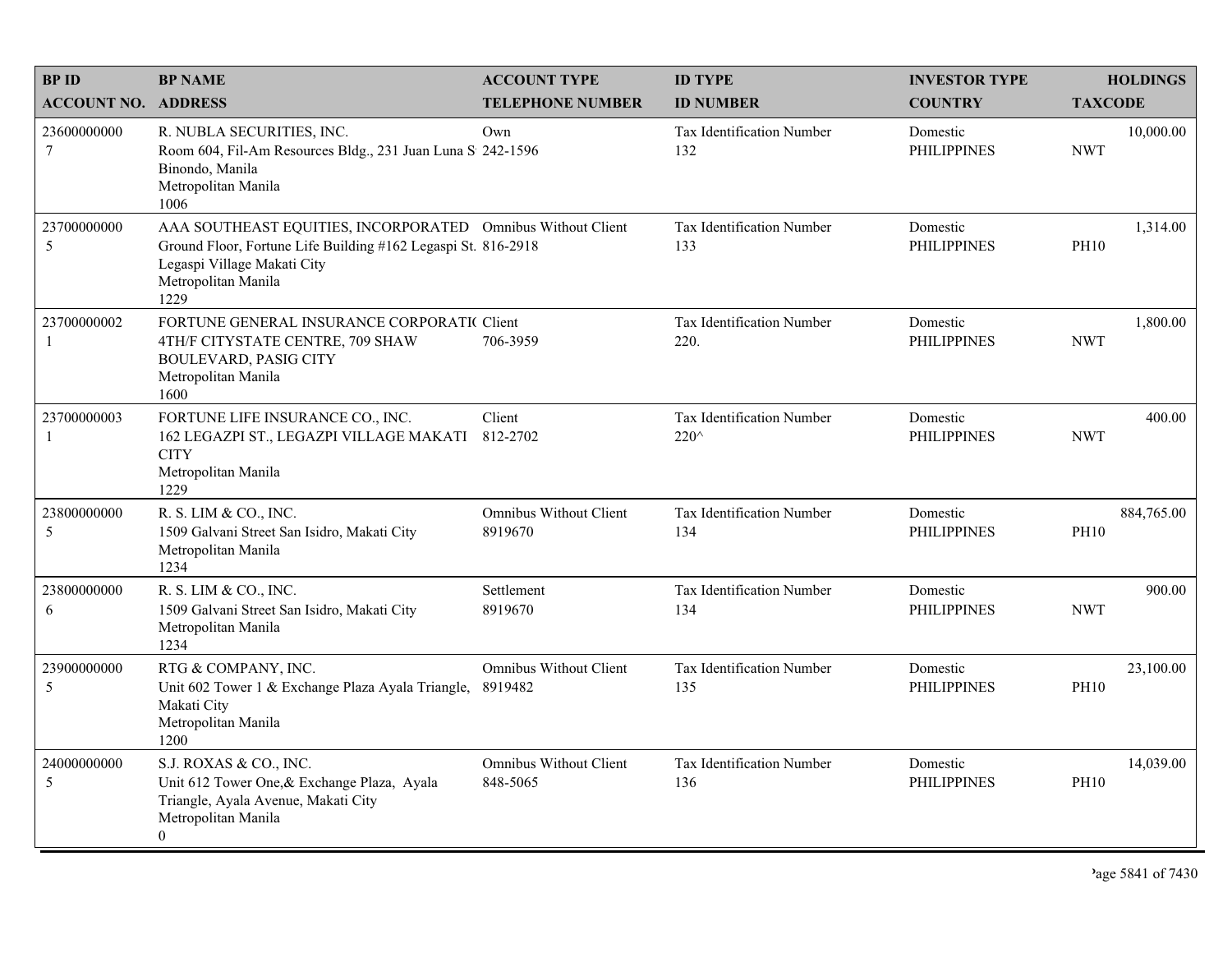| <b>BPID</b>                   | <b>BP NAME</b>                                                                                                                                        | <b>ACCOUNT TYPE</b>                            | <b>ID TYPE</b>                          | <b>INVESTOR TYPE</b>           | <b>HOLDINGS</b>           |
|-------------------------------|-------------------------------------------------------------------------------------------------------------------------------------------------------|------------------------------------------------|-----------------------------------------|--------------------------------|---------------------------|
| <b>ACCOUNT NO. ADDRESS</b>    |                                                                                                                                                       | <b>TELEPHONE NUMBER</b>                        | <b>ID NUMBER</b>                        | <b>COUNTRY</b>                 | <b>TAXCODE</b>            |
| 24000000000<br>6              | S.J. ROXAS & CO., INC.<br>Unit 612 Tower One, & Exchange Plaza, Ayala<br>Triangle, Ayala Avenue, Makati City<br>Metropolitan Manila<br>$\overline{0}$ | Settlement<br>848-5065                         | <b>Tax Identification Number</b><br>136 | Domestic<br><b>PHILIPPINES</b> | 1,800.00<br><b>NWT</b>    |
| 24000000002<br>$\mathbf{1}$   | S.J. ROXAS & CO., INC.<br>Unit 612 Tower One, Ayala Triangle, Ayala Avenue, 8485065 TO 69<br>Makati City<br>Metropolitan Manila<br>$\overline{0}$     | Client                                         | Tax Identification Number<br>546        | Domestic<br><b>PHILIPPINES</b> | 1,370.00<br><b>NWT</b>    |
| 24200000000<br>5              | SECURITIES SPECIALISTS, INC.<br>Unit 903 National Life Insurance Building,<br>6762 Ayala Avenue, Makati City<br>Metropolitan Manila<br>1000           | <b>Omnibus Without Client</b><br>523-5595      | Tax Identification Number<br>138        | Domestic<br><b>PHILIPPINES</b> | 30,050.00<br><b>PH10</b>  |
| 24300000000<br>5              | FIDELITY SECURITIES, INC.<br>2103-B PSE Centre, Exchange Road, Ortigas, Pasig<br>City<br>Metropolitan Manila<br>1600                                  | Omnibus Without Client<br>6345038              | Tax Identification Number<br>139        | Domestic<br><b>PHILIPPINES</b> | 15,200.00<br><b>PH10</b>  |
| 24600000000<br>5              | SUMMIT SECURITIES, INC.<br>Unit 2102 B/C PSE Center Tektite Tower East<br>Exchange Road, Ortigas Center Pasig City<br>Metropolitan Manila<br>1600     | <b>Omnibus Without Client</b><br>6311032 to 37 | Tax Identification Number<br>141        | Domestic<br><b>PHILIPPINES</b> | 181,950.00<br><b>PH10</b> |
| 24600000000<br>6              | SUMMIT SECURITIES, INC.<br>Unit 2102 B/C PSE Center Tektite Tower East<br>Exchange Road, Ortigas Center Pasig City<br>Metropolitan Manila<br>1600     | Settlement<br>6311032 to 37                    | Tax Identification Number<br>141        | Domestic<br><b>PHILIPPINES</b> | 10,000.00<br><b>NWT</b>   |
| 24600000000<br>$\overline{7}$ | SUMMIT SECURITIES, INC.<br>Unit 2102 B/C PSE Center Tektite Tower East<br>Exchange Road, Ortigas Center Pasig City<br>Metropolitan Manila<br>1600     | Own<br>6311032 to 37                           | Tax Identification Number<br>141        | Domestic<br><b>PHILIPPINES</b> | 30.00<br><b>NWT</b>       |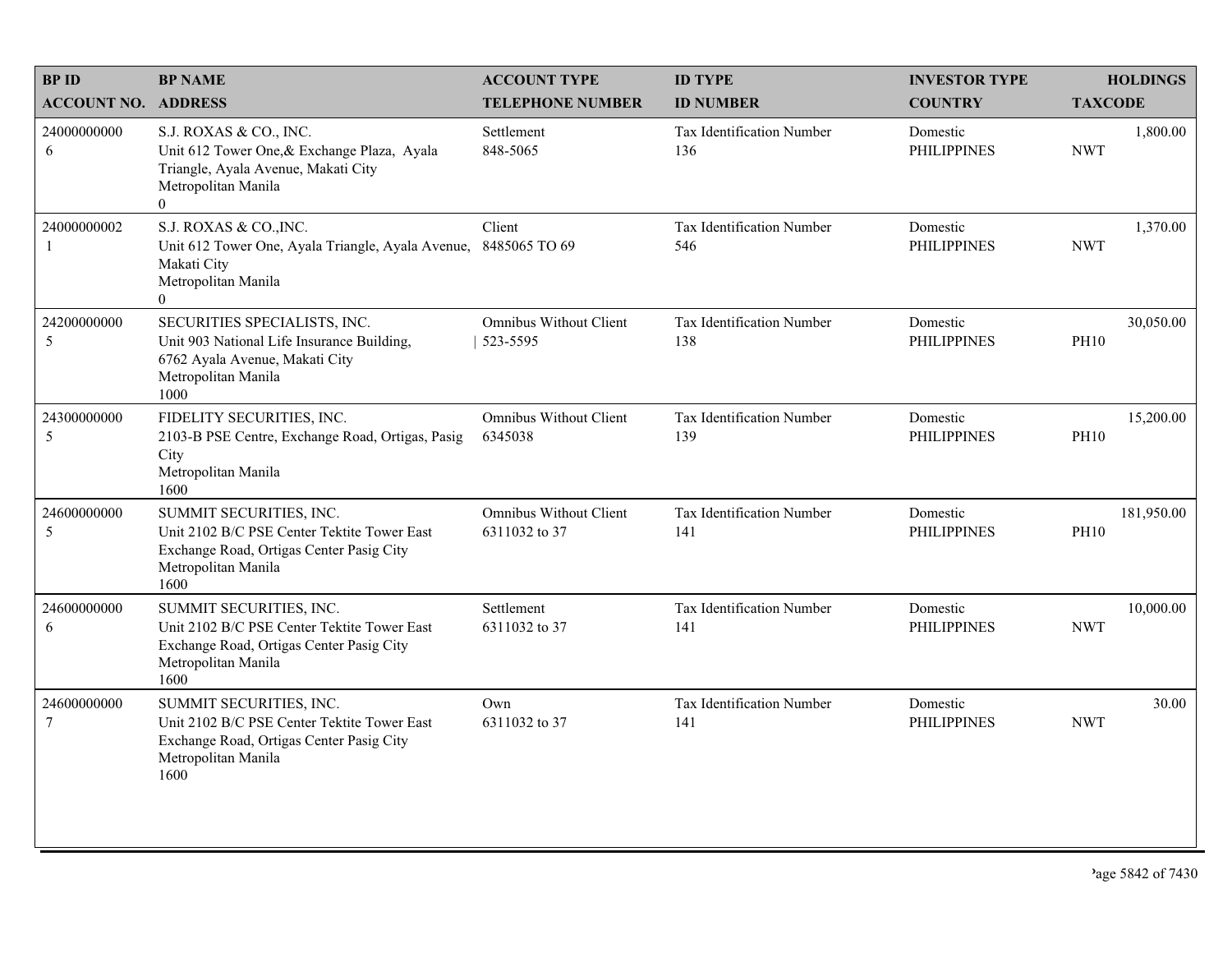| <b>BPID</b>                    | <b>BP NAME</b>                                                                                                                                                             | <b>ACCOUNT TYPE</b>               | <b>ID TYPE</b>                   | <b>INVESTOR TYPE</b>           | <b>HOLDINGS</b>           |
|--------------------------------|----------------------------------------------------------------------------------------------------------------------------------------------------------------------------|-----------------------------------|----------------------------------|--------------------------------|---------------------------|
| <b>ACCOUNT NO. ADDRESS</b>     |                                                                                                                                                                            | <b>TELEPHONE NUMBER</b>           | <b>ID NUMBER</b>                 | <b>COUNTRY</b>                 | <b>TAXCODE</b>            |
| 24700000000<br>5               | STANDARD SECURITIES CORPORATION<br>#34 Jefferson St., GHW, San Juan Metro Manila<br>Metropolitan Manila<br>$00\,$                                                          | Omnibus Without Client<br>8486149 | Tax Identification Number<br>142 | Domestic<br><b>PHILIPPINES</b> | 863,733.00<br><b>PH10</b> |
| 24900000000<br>5               | SUPREME STOCKBROKERS, INC<br>UNIT G. GARDEN LEVEL, CORINTHIAN PLAZA 5764384<br>PASEO DE ROXAS AVENUE, LEGASPI VILLAGI<br><b>MAKATI CITY</b><br>Metropolitan Manila<br>1226 | Omnibus Without Client            | Tax Identification Number<br>144 | Domestic<br><b>PHILIPPINES</b> | 6,000.00<br><b>PH10</b>   |
| 25100000000<br>5               | TANSENGCO & CO., INC.<br>U-2308 World Trade Exchange Condominium 215 Ju: 241-7155<br>Luna St., Binondo, Manila<br>Metropolitan Manila<br>1006                              | <b>Omnibus Without Client</b>     | Tax Identification Number<br>146 | Domestic<br><b>PHILIPPINES</b> | 253,294.00<br><b>PH10</b> |
| 25200000000                    | THE FIRST RESOURCES MANAGEMENT &<br><b>SECURITIES CORP.</b>                                                                                                                | <b>Omnibus Without Client</b>     | Tax Identification Number        | Domestic                       | 183,000.00                |
| 5                              | Rms. 801-802, PSE Tower 1 Ayala Ave., cor. Paseo d 8486311 to 18<br>Roxas, Ayala Triangle, Makati City<br>Metropolitan Manila<br>1200                                      |                                   | 147                              | <b>PHILIPPINES</b>             | <b>PH10</b>               |
| 25300000000<br>5               | TOWER SECURITIES, INC.<br>1802-C Tektite Tower I Exchange Road, Ortigas Cent 6354448<br>Pasig City<br>Metropolitan Manila<br>1600                                          | <b>Omnibus Without Client</b>     | Tax Identification Number<br>148 | Domestic<br><b>PHILIPPINES</b> | 457,131.00<br><b>PH10</b> |
| 25300000000<br>6               | TOWER SECURITIES, INC.<br>1802-C Tektite Tower I Exchange Road, Ortigas Cent 6354448<br>Pasig City<br>Metropolitan Manila<br>1600                                          | Settlement                        | Tax Identification Number<br>148 | Domestic<br><b>PHILIPPINES</b> | 58,100.00<br><b>NWT</b>   |
| 25300000000<br>$7\phantom{.0}$ | TOWER SECURITIES, INC.<br>1802-C Tektite Tower I Exchange Road, Ortigas Cent 6354448<br>Pasig City<br>Metropolitan Manila<br>1600                                          | Own                               | Tax Identification Number<br>148 | Domestic<br><b>PHILIPPINES</b> | 1,500.00<br><b>NWT</b>    |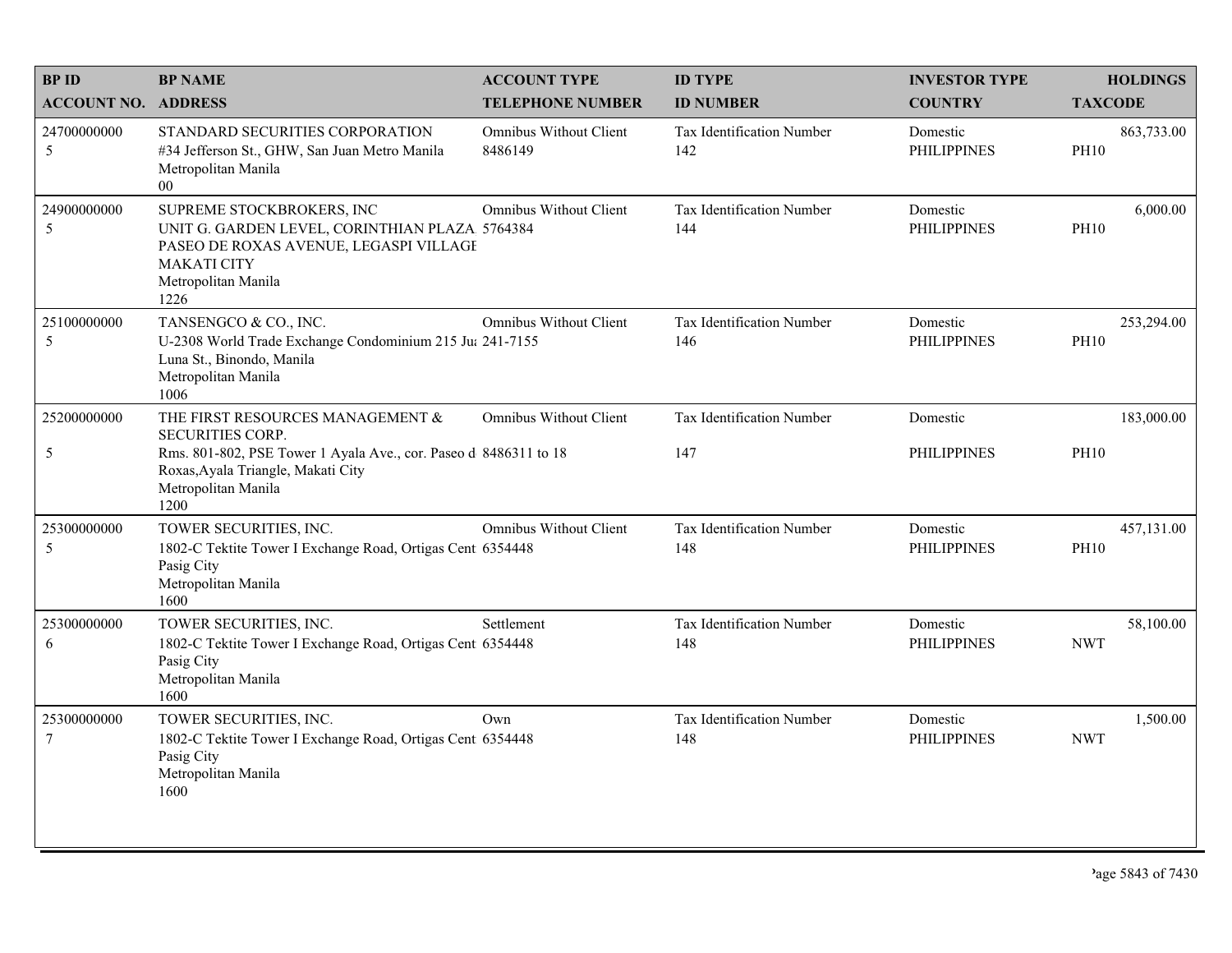| <b>BPID</b>                   | <b>BP NAME</b>                                                                                                                                                                                          | <b>ACCOUNT TYPE</b>                       | <b>ID TYPE</b>                          | <b>INVESTOR TYPE</b>           | <b>HOLDINGS</b>           |
|-------------------------------|---------------------------------------------------------------------------------------------------------------------------------------------------------------------------------------------------------|-------------------------------------------|-----------------------------------------|--------------------------------|---------------------------|
| <b>ACCOUNT NO. ADDRESS</b>    |                                                                                                                                                                                                         | <b>TELEPHONE NUMBER</b>                   | <b>ID NUMBER</b>                        | <b>COUNTRY</b>                 | <b>TAXCODE</b>            |
| 25400000000<br>5              | TRANS-ASIA SECURITIES, INC.<br>Rm. 601-S, State Centre 333 Juan Luna St., Binondo, 242-28-23<br>Manila<br>Metropolitan Manila<br>1006                                                                   | Omnibus Without Client                    | Tax Identification Number<br>149        | Domestic<br><b>PHILIPPINES</b> | 809.00<br><b>PH10</b>     |
| 25600000000<br>5              | TRENDLINE SECURITIES CORPORATION<br>Rm. 503 Tytana Plaza Lorenzo Ruiz St., Binondo,<br>Manila<br>Metropolitan Manila<br>1006                                                                            | <b>Omnibus Without Client</b><br>241-0387 | Tax Identification Number<br>151        | Domestic<br><b>PHILIPPINES</b> | 92,800.00<br><b>PH10</b>  |
| 25700000000<br>5              | TRI-STATE SECURITIES, INC.<br>Unit 1007, 10/F Ayala Triangle Tower I, Ayala<br>Avenue, Makati City<br>Metropolitan Manila<br>1226                                                                       | <b>Omnibus Without Client</b><br>8485042  | Tax Identification Number<br>152        | Domestic<br><b>PHILIPPINES</b> | 64,029.00<br><b>PH10</b>  |
| 25900000000<br>5              | UCPB SECURITIES, INC.<br>Suite 1612, 16/F Ayala Tower I Exchange Plaza, Ayal 8485678<br>Ave. cor. Paseo de Roxas Makati City<br>Metropolitan Manila<br>1226                                             | Omnibus Without Client                    | Tax Identification Number<br>154        | Domestic<br><b>PHILIPPINES</b> | 259,850.00<br><b>PH10</b> |
| 25900000000<br>6              | UCPB SECURITIES, INC.<br>Suite 1612, 16/F Ayala Tower I Exchange Plaza, Ayal 8485678<br>Ave. cor. Paseo de Roxas Makati City<br>Metropolitan Manila<br>1226                                             | Settlement                                | <b>Tax Identification Number</b><br>154 | Domestic<br><b>PHILIPPINES</b> | 185,850.00<br><b>NWT</b>  |
| 26000000000<br>$\overline{2}$ | UOB KAY HIAN SECURITIES (PHILS.), INC.<br>UOB Kay Hian Securities (Phils.), Inc. Unit 404 LV<br>Locsin Bldg. 6752 Ayala Avenue, cor. Makati<br>Avenue, 1226, Makati City<br>Metropolitan Manila<br>1200 | Settlement<br>887-7973                    | Tax Identification Number<br>155        | Foreign<br><b>PHILIPPINES</b>  | 277,000.00<br>FMX1        |
| 26100000003<br>-1             | E.SECURITIES, INC. ITF VARIOUS CLIENTS<br>11/F Exportbank Plaza Chino Roces cor Sen. Gil J.<br>Puyat Ave, Makati City<br>Metropolitan Manila<br>1251                                                    | Client<br>878-0775                        | Tax Identification Number<br>369        | Domestic<br><b>PHILIPPINES</b> | 1,400.00<br><b>NWT</b>    |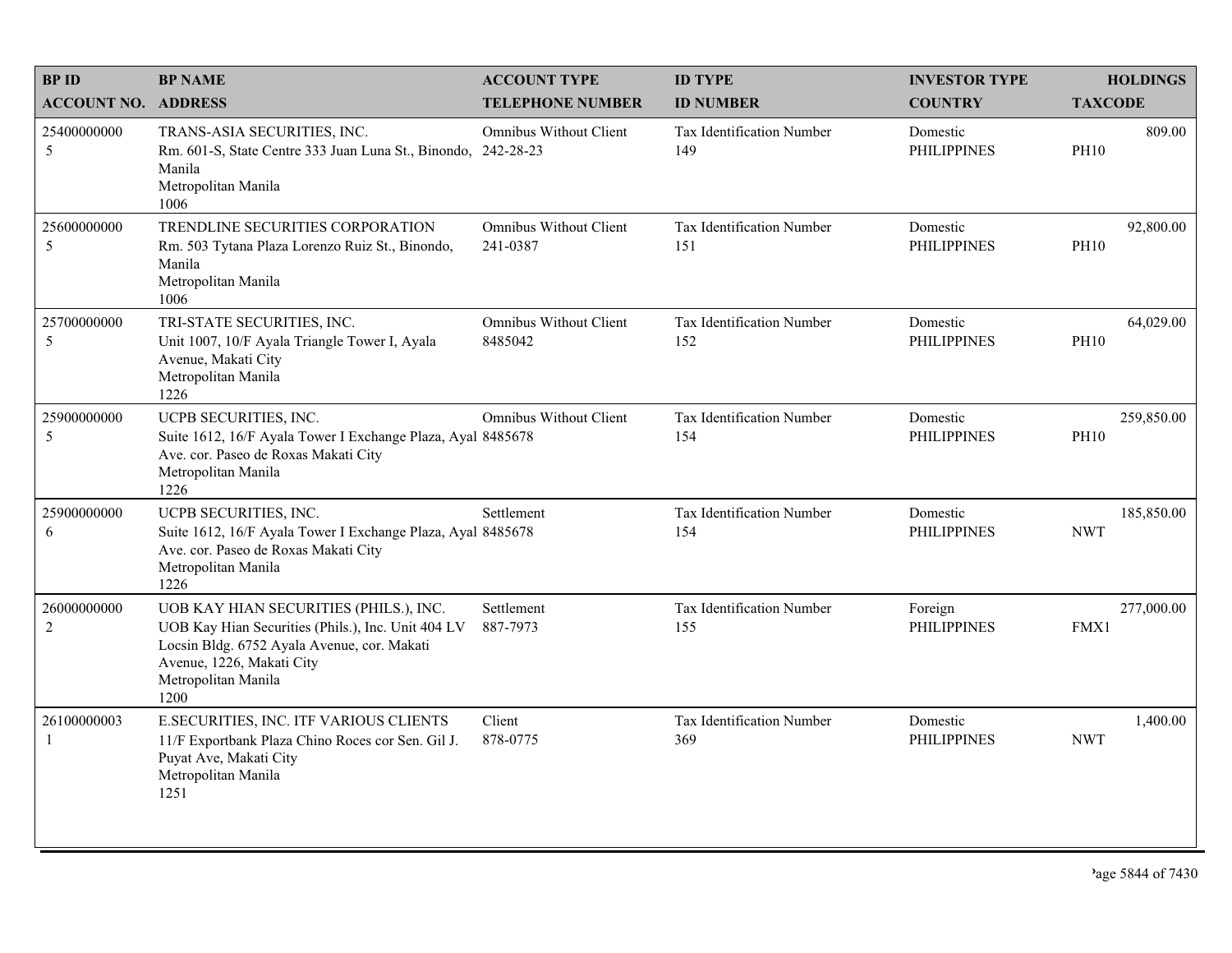| <b>BPID</b>                   | <b>BP NAME</b>                                                                                                                                                                               | <b>ACCOUNT TYPE</b>     | <b>ID TYPE</b>                   | <b>INVESTOR TYPE</b>           | <b>HOLDINGS</b>             |
|-------------------------------|----------------------------------------------------------------------------------------------------------------------------------------------------------------------------------------------|-------------------------|----------------------------------|--------------------------------|-----------------------------|
| <b>ACCOUNT NO. ADDRESS</b>    |                                                                                                                                                                                              | <b>TELEPHONE NUMBER</b> | <b>ID NUMBER</b>                 | <b>COUNTRY</b>                 | <b>TAXCODE</b>              |
| 26100000004<br>-1             | E.SECURITIES, INC. ITF VARIOUS CLIENTS<br>11/F Exportbank Plaza Chino Roces cor Sen. Gil J.<br>Puyat Ave, Makati City<br>Metropolitan Manila<br>1251                                         | Client                  | Tax Identification Number<br>560 | Domestic<br><b>PHILIPPINES</b> | 48,800.00<br><b>PH10</b>    |
| 26300000000<br>$\overline{2}$ | VENTURE SECURITIES, INC.<br>Unit 811 Tower One & Exchange Plaza Ayala Triangl 8486505<br>Ayala Ave. cor. Paseo de Roxas Makati City<br>Metropolitan Manila<br>1226                           | Settlement              | Tax Identification Number<br>158 | Foreign<br><b>PHILIPPINES</b>  | 500.00<br>FMX1              |
| 26300000000<br>6              | VENTURE SECURITIES, INC.<br>Unit 811 Tower One & Exchange Plaza Ayala Triangl 8486505<br>Ayala Ave. cor. Paseo de Roxas Makati City<br>Metropolitan Manila<br>1226                           | Settlement              | Tax Identification Number<br>158 | Domestic<br><b>PHILIPPINES</b> | 37,570.00<br><b>NWT</b>     |
| 26300000000<br>$\,$ 8 $\,$    | VENTURE SECURITIES, INC.<br>Unit 811 Tower One & Exchange Plaza Ayala Triangl 8486505<br>Ayala Ave. cor. Paseo de Roxas Makati City<br>Metropolitan Manila<br>1226                           | Settlement              | Tax Identification Number<br>158 | Domestic<br><b>PHILIPPINES</b> | 500.00<br><b>NWT</b>        |
| 26700000000<br>2              | FIRST METRO SECURITIES BROKERAGE CORP. Settlement<br>Unit 1515, 15/F Ayala Tower One Ayala Triangle,<br>Ayala Ave. cor Paseo de Roxas Makati City<br>Metropolitan Manila<br>1226             | 759-4133/34             | Tax Identification Number<br>162 | Foreign<br><b>PHILIPPINES</b>  | 4,000.00<br>FMX1            |
| 26700000000<br>5              | FIRST METRO SECURITIES BROKERAGE CORP. Omnibus Without Client<br>Unit 1515, 15/F Ayala Tower One Ayala Triangle,<br>Ayala Ave. cor Paseo de Roxas Makati City<br>Metropolitan Manila<br>1226 | 759-4133/34             | Tax Identification Number<br>162 | Domestic<br><b>PHILIPPINES</b> | 4,252,309.00<br><b>PH10</b> |
| 26700000000<br>6              | FIRST METRO SECURITIES BROKERAGE CORP. Settlement<br>Unit 1515, 15/F Ayala Tower One Ayala Triangle,<br>Ayala Ave. cor Paseo de Roxas Makati City<br>Metropolitan Manila<br>1226             | 759-4133/34             | Tax Identification Number<br>162 | Domestic<br><b>PHILIPPINES</b> | 742,800.00<br><b>NWT</b>    |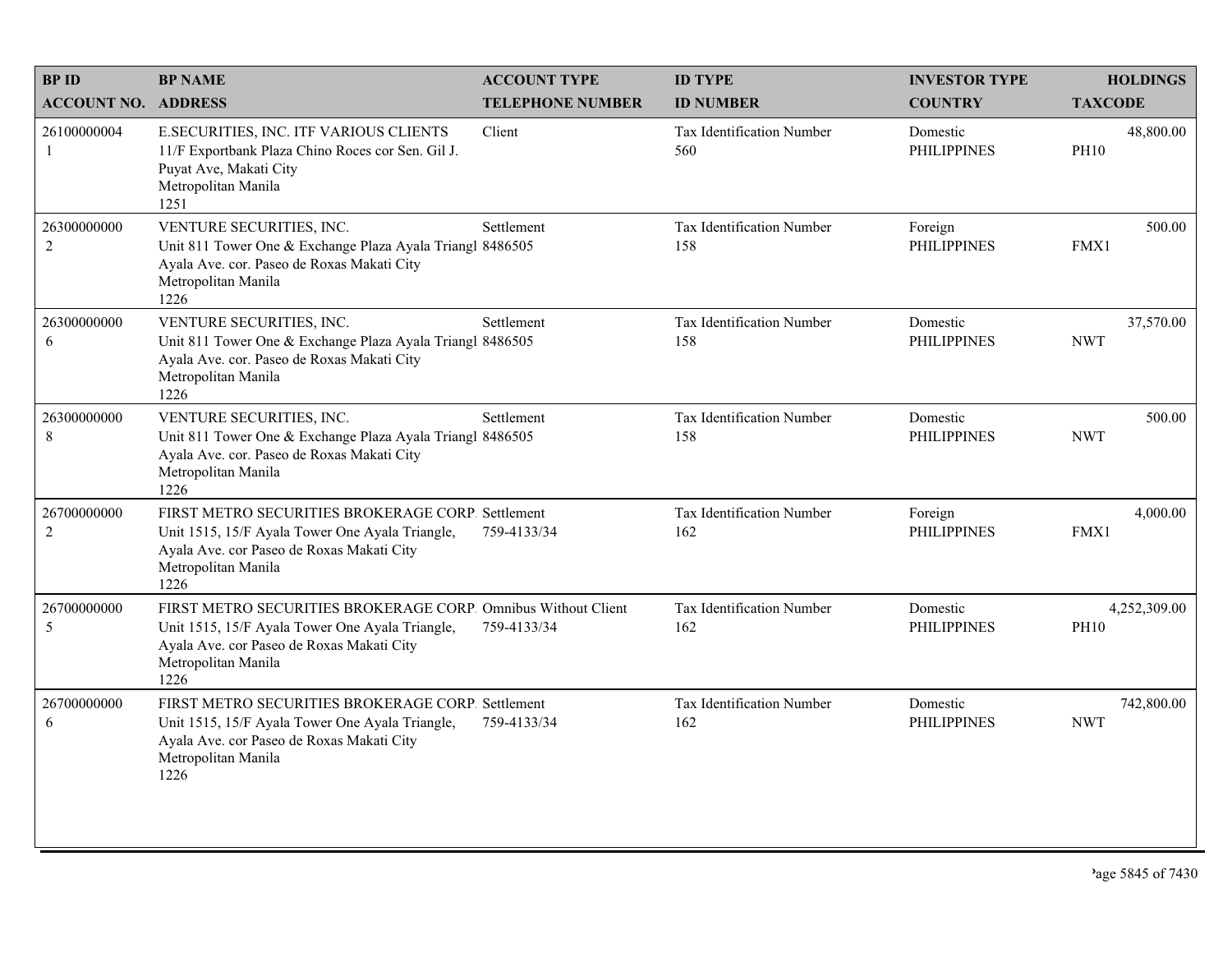| <b>BPID</b>                   | <b>BP NAME</b>                                                                                                                                                                   | <b>ACCOUNT TYPE</b>                      | <b>ID TYPE</b>                          | <b>INVESTOR TYPE</b>           | <b>HOLDINGS</b>             |
|-------------------------------|----------------------------------------------------------------------------------------------------------------------------------------------------------------------------------|------------------------------------------|-----------------------------------------|--------------------------------|-----------------------------|
| <b>ACCOUNT NO. ADDRESS</b>    |                                                                                                                                                                                  | <b>TELEPHONE NUMBER</b>                  | <b>ID NUMBER</b>                        | <b>COUNTRY</b>                 | <b>TAXCODE</b>              |
| 26700000000<br>18             | FIRST METRO SECURITIES BROKERAGE CORP. Settlement<br>Unit 1515, 15/F Ayala Tower One Ayala Triangle,<br>Ayala Ave. cor Paseo de Roxas Makati City<br>Metropolitan Manila<br>1226 | 759-4133/34                              | <b>Tax Identification Number</b><br>162 | Foreign<br><b>PHILIPPINES</b>  | 11,000.00<br><b>RA10</b>    |
| 26900000000<br>5              | WEALTH SECURITIES, INC.<br>2103 PSE Centre, Exchange Road Ortigas Centre, Pas 634-5038<br>City<br>Metropolitan Manila<br>1600                                                    | Omnibus Without Client                   | Tax Identification Number<br>164        | Domestic<br><b>PHILIPPINES</b> | 2,440,537.00<br><b>PH10</b> |
| 26900000000<br>$\overline{7}$ | WEALTH SECURITIES, INC.<br>2103 PSE Centre, Exchange Road Ortigas Centre, Pas 634-5038<br>City<br>Metropolitan Manila<br>1600                                                    | Own                                      | Tax Identification Number<br>164        | Domestic<br><b>PHILIPPINES</b> | 762.00<br><b>NWT</b>        |
| 26900000002<br>$\mathbf{1}$   | WEALTH SECURITIES, INC.<br>2103 PSE Centre, Exchange Road Ortigas Centre, Pas 689-8080<br>City<br>Metropolitan Manila<br>1600                                                    | Client                                   | Tax Identification Number<br>320        | Domestic<br><b>PHILIPPINES</b> | 6,652,250.00<br><b>NWT</b>  |
| 26900000003<br>1              | WEALTH SECURITIES, INC.<br>2103 PSE Centre, Exchange Road Ortigas Centre, Pas 689-8080<br>City<br>Metropolitan Manila<br>1600                                                    | Client                                   | Tax Identification Number<br>321        | Domestic<br><b>PHILIPPINES</b> | 77,400.00<br><b>NWT</b>     |
| 27200000000<br>5              | BERNAD SECURITIES, INC.<br>3/F 1033 M.H. del Pilar St. Ermita, Manila<br>Metropolitan Manila<br>1000                                                                             | <b>Omnibus Without Client</b><br>5245186 | Tax Identification Number<br>167        | Domestic<br><b>PHILIPPINES</b> | 617.00<br><b>PH10</b>       |
| 27300000000<br>5              | WONG SECURITIES CORPORATION<br>1402-B A. Mabini St., cor. Sta. Monica St., Ermita,<br>Manila<br>Metropolitan Manila<br>1000                                                      | <b>Omnibus Without Client</b><br>5217794 | Tax Identification Number<br>168        | Domestic<br><b>PHILIPPINES</b> | 7,000.00<br><b>PH10</b>     |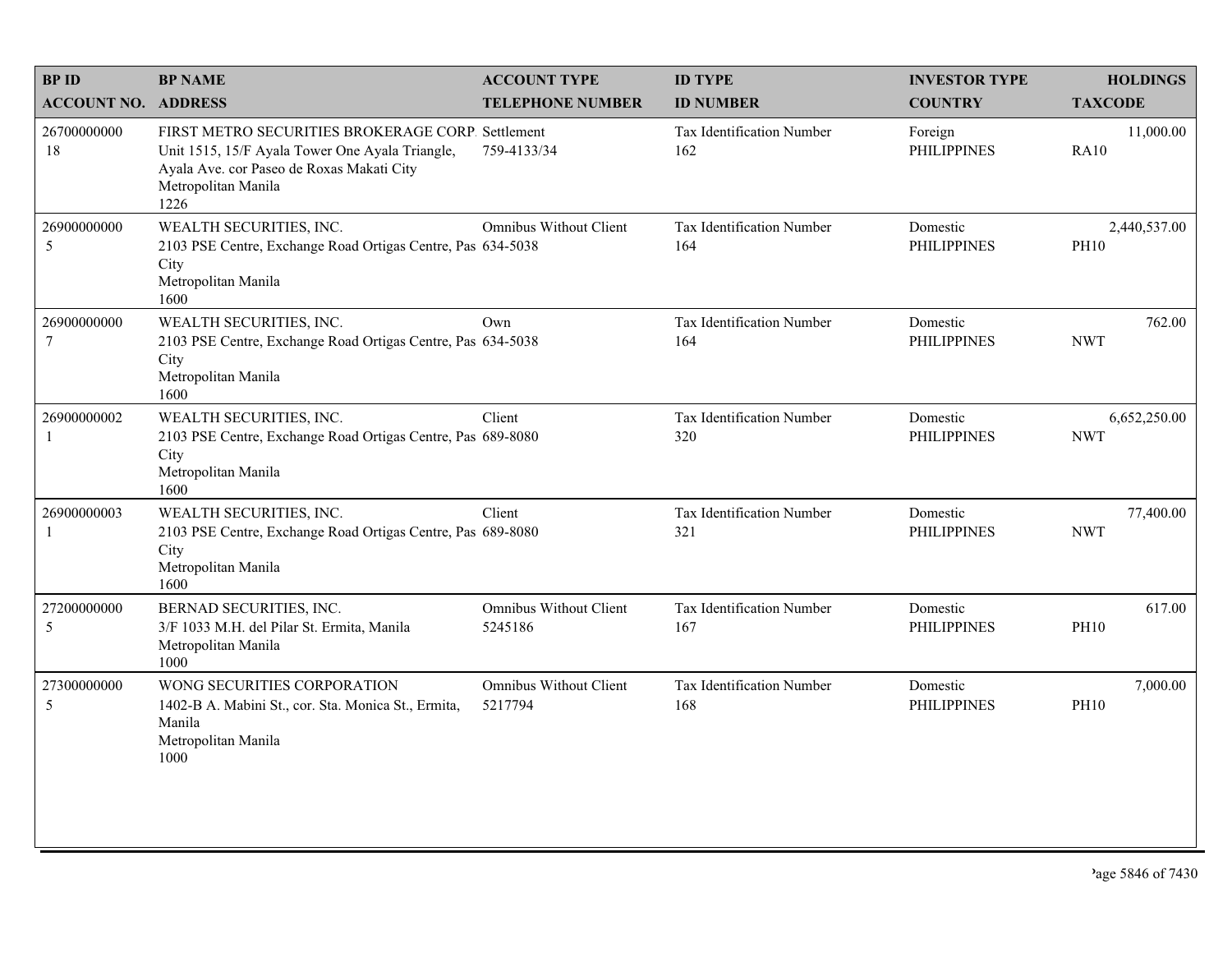| <b>BPID</b>                | <b>BP NAME</b>                                                                                                                                                               | <b>ACCOUNT TYPE</b>                            | <b>ID TYPE</b>                   | <b>INVESTOR TYPE</b>           | <b>HOLDINGS</b>             |
|----------------------------|------------------------------------------------------------------------------------------------------------------------------------------------------------------------------|------------------------------------------------|----------------------------------|--------------------------------|-----------------------------|
| <b>ACCOUNT NO. ADDRESS</b> |                                                                                                                                                                              | <b>TELEPHONE NUMBER</b>                        | <b>ID NUMBER</b>                 | <b>COUNTRY</b>                 | <b>TAXCODE</b>              |
| 27300000000<br>18          | WONG SECURITIES CORPORATION<br>1402-B A. Mabini St., cor. Sta. Monica St., Ermita,<br>Manila<br>Metropolitan Manila<br>1000                                                  | Settlement<br>5217794                          | Tax Identification Number<br>168 | Foreign<br><b>PHILIPPINES</b>  | 25,000.00<br><b>RA10</b>    |
| 27500000000<br>5           | YAO & ZIALCITA, INC.<br>Yao & Zialcita, Inc., 5G Vernida I Condominium, 120 5274019 to 21<br>Amorsolo St., Legaspi Village, Makati City<br>Metropolitan Manila               | <b>Omnibus Without Client</b>                  | Tax Identification Number<br>170 | Domestic<br><b>PHILIPPINES</b> | 295,695.00<br><b>PH10</b>   |
| 27800000000<br>5           | YU & COMPANY, INC.<br>Unit E 1606-B Tektite Tower 1 Exhange Road, Ortiga 634-6248<br>Center Pasig City<br>Metropolitan Manila<br>1600                                        | <b>Omnibus Without Client</b>                  | Tax Identification Number<br>173 | Domestic<br><b>PHILIPPINES</b> | 38,800.00<br><b>PH10</b>    |
| 27900000000<br>-1          | <b>BDO SECURITIES CORPORATION</b><br>27/F Tower I & Exchange Plaza Ayala Ave., Makati 759-41-44<br>City<br>Metropolitan Manila<br>1226                                       | <b>Omnibus Without Client</b>                  | Tax Identification Number<br>174 | Foreign<br><b>PHILIPPINES</b>  | 30,435.00<br>FMX1           |
| 27900000000<br>5           | <b>BDO SECURITIES CORPORATION</b><br>27/F Tower I & Exchange Plaza Ayala Ave., Makati<br>City<br>Metropolitan Manila<br>1226                                                 | <b>Omnibus Without Client</b><br>759-41-44     | Tax Identification Number<br>174 | Domestic<br><b>PHILIPPINES</b> | 2,402,550.00<br><b>PH10</b> |
| 28200000000<br>6           | PCCI SECURITIES BROKERS CORP.<br>3/F PCCI Corporate Centre 118 Alfaro St, Salcedo<br>Village Makati City<br>Metropolitan Manila<br>1227                                      | Settlement<br>893-3920                         | Tax Identification Number<br>177 | Domestic<br><b>PHILIPPINES</b> | 43,750.00<br><b>NWT</b>     |
| 28300000000<br>5           | EAGLE EQUITIES, INC.<br>179 Kaimito St. Valle Verde II, Pasig City<br>Metropolitan Manila<br>1600                                                                            | <b>Omnibus Without Client</b><br>6363637 to 39 | Tax Identification Number<br>178 | Domestic<br><b>PHILIPPINES</b> | 51,500.00<br><b>PH10</b>    |
| 28500000000<br>5           | GOLDEN TOWER SECURITIES & HOLDINGS, IN Omnibus Without Client<br>4-B Vernida I Condominium, 120 Amorsolo St.,<br>Legaspi Village, Makati City<br>Metropolitan Manila<br>1229 | 8132839                                        | Tax Identification Number<br>179 | Domestic<br><b>PHILIPPINES</b> | 48,200.00<br><b>PH10</b>    |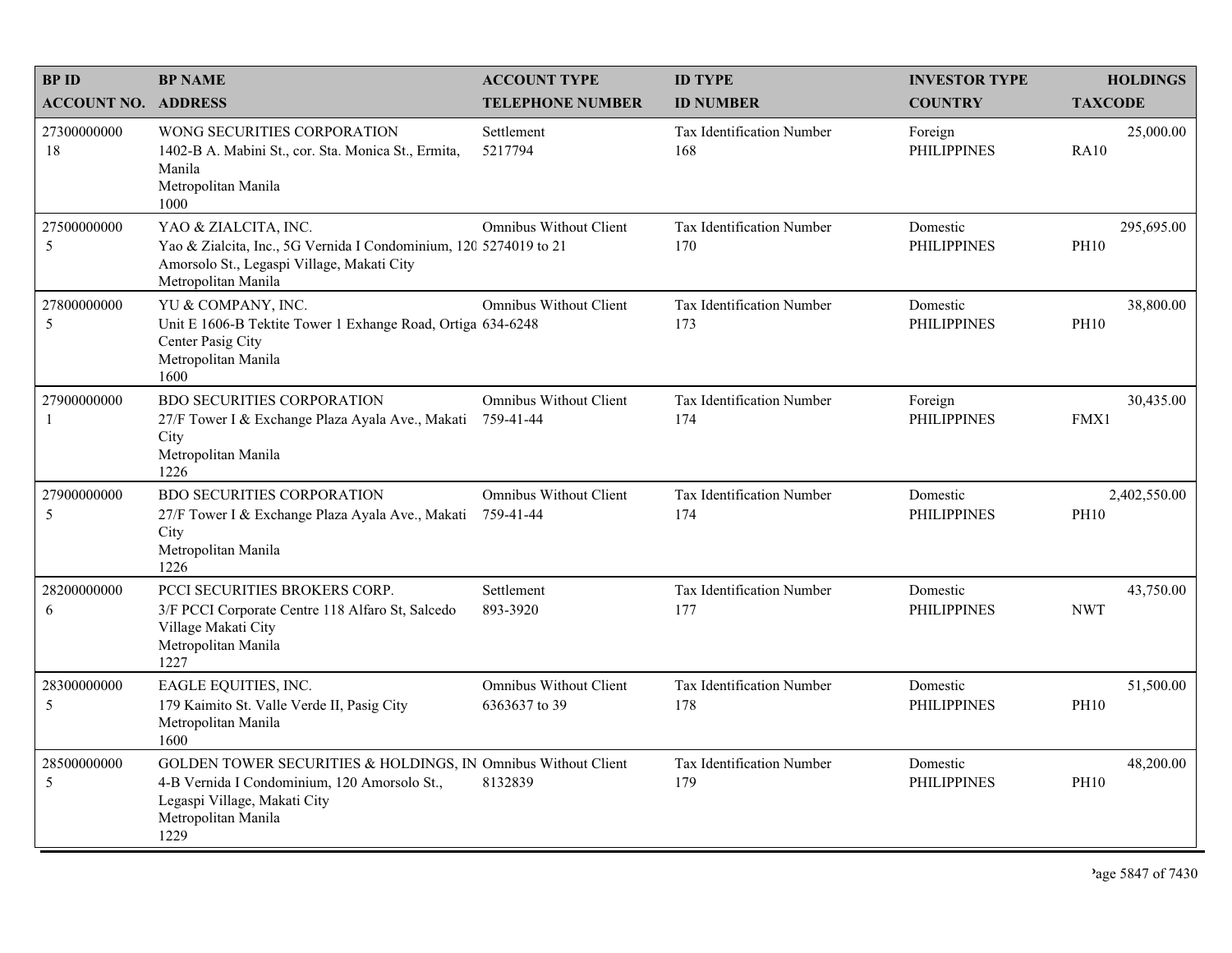| <b>BPID</b>                   | <b>BP NAME</b>                                                                                                                                                     | <b>ACCOUNT TYPE</b>                      | <b>ID TYPE</b>                          | <b>INVESTOR TYPE</b>           | <b>HOLDINGS</b>           |
|-------------------------------|--------------------------------------------------------------------------------------------------------------------------------------------------------------------|------------------------------------------|-----------------------------------------|--------------------------------|---------------------------|
| <b>ACCOUNT NO. ADDRESS</b>    |                                                                                                                                                                    | <b>TELEPHONE NUMBER</b>                  | <b>ID NUMBER</b>                        | <b>COUNTRY</b>                 | <b>TAXCODE</b>            |
| 28600000000<br>-1             | SOLAR SECURITIES, INC.<br>Unit 3002-A East Tower, Phil. Stock Exchange Centre 6366301<br>Exchange Road, Ortigas Complex, Pasig City<br>Metropolitan Manila<br>1605 | <b>Omnibus Without Client</b>            | Tax Identification Number<br>180        | Foreign<br><b>PHILIPPINES</b>  | 500.00<br><b>RA10</b>     |
| 28600000000<br>5              | SOLAR SECURITIES, INC.<br>Unit 3002-A East Tower, Phil. Stock Exchange Centre 6366301<br>Exchange Road, Ortigas Complex, Pasig City<br>Metropolitan Manila<br>1605 | <b>Omnibus Without Client</b>            | <b>Tax Identification Number</b><br>180 | Domestic<br><b>PHILIPPINES</b> | 439,050.00<br><b>PH10</b> |
| 28800000000<br>5              | G.D. TAN & COMPANY, INC.<br>Unit 2203-A East Tower, PSE Center Exchange Road 6339989<br>Ortigas Center, Pasig City<br>Metropolitan Manila<br>1600                  | <b>Omnibus Without Client</b>            | Tax Identification Number<br>181        | Domestic<br><b>PHILIPPINES</b> | 8,289.00<br><b>PH10</b>   |
| 28800000000<br>6              | G.D. TAN & COMPANY, INC.<br>Unit 2203-A East Tower, PSE Center Exchange Road 6339989<br>Ortigas Center, Pasig City<br>Metropolitan Manila<br>1600                  | Settlement                               | Tax Identification Number<br>181        | Domestic<br><b>PHILIPPINES</b> | 33,884.00<br><b>NWT</b>   |
| 28800000000<br>18             | G.D. TAN & COMPANY, INC.<br>Unit 2203-A East Tower, PSE Center Exchange Road, 6339989<br>Ortigas Center, Pasig City<br>Metropolitan Manila<br>1600                 | Settlement                               | Tax Identification Number<br>181        | Foreign<br><b>PHILIPPINES</b>  | 10,500.00<br>RA10         |
| 32300000000<br>$\overline{4}$ | CLSA PHILIPPINES, INC.<br>Trafalgar Plaza, Unit 17-D, 105 H.V. dela Costa St.,<br>Salcedo Vill., Makati City<br>Metropolitan Manila<br>1227                        | Settlement<br>848-3699                   | Tax Identification Number<br>183        | Foreign<br><b>PHILIPPINES</b>  | 409.00<br><b>RA02</b>     |
| 32800000000<br>5              | DW CAPITAL INC.<br>UNIT 1610-1611 TOWER ONE & EXCHANGE<br>PLAZA, AYALA TRIANGLE, AYALA AVENUE,<br><b>MAKATI CITY 1226</b><br>Metropolitan Manila<br>$\overline{0}$ | <b>Omnibus Without Client</b><br>8369633 | Tax Identification Number<br>184        | Domestic<br><b>PHILIPPINES</b> | 46,945.00<br><b>PH10</b>  |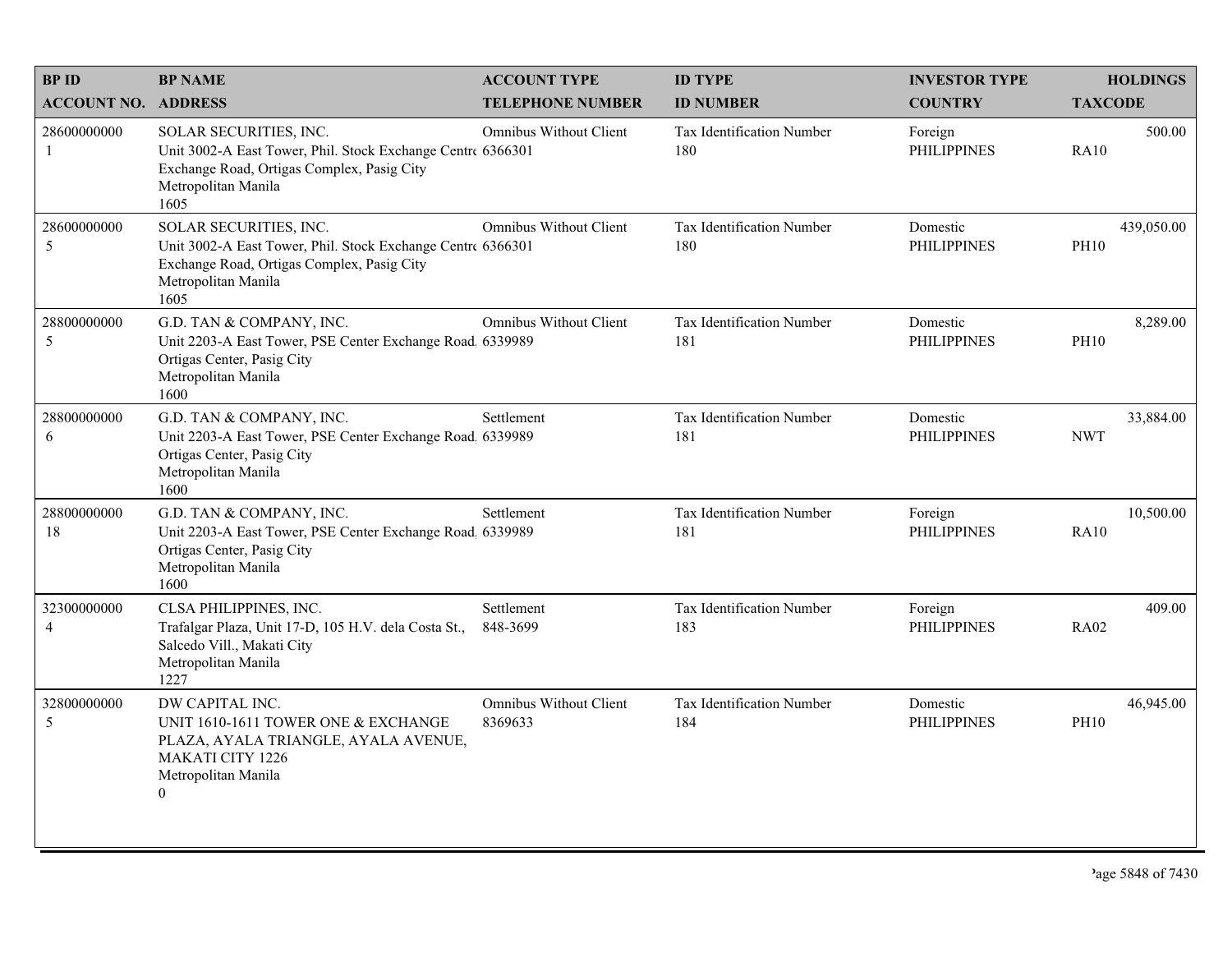| <b>BPID</b>                | <b>BP NAME</b>                                                                                                                                      | <b>ACCOUNT TYPE</b>           | <b>ID TYPE</b>                   | <b>INVESTOR TYPE</b>           | <b>HOLDINGS</b>           |
|----------------------------|-----------------------------------------------------------------------------------------------------------------------------------------------------|-------------------------------|----------------------------------|--------------------------------|---------------------------|
| <b>ACCOUNT NO. ADDRESS</b> |                                                                                                                                                     | <b>TELEPHONE NUMBER</b>       | <b>ID NUMBER</b>                 | <b>COUNTRY</b>                 | <b>TAXCODE</b>            |
| 33800000000<br>8           | PHILIPPINE EQUITY PARTNERS, INC.<br>Unit 19C Citibank Tower Citibank Plaza 8741 Paseo (8145788)<br>Roxas Makati City<br>Metropolitan Manila<br>1226 | Settlement                    | Tax Identification Number<br>186 | Domestic<br><b>PHILIPPINES</b> | 416.00<br><b>NWT</b>      |
| 34500000000                | UNICAPITAL SECURITIES INC.<br>4F Majalco Bldg Benavidez cor Trasierra Sts Legaspi 750-2030<br>Vill., Makati City<br>Metropolitan Manila<br>1200     | <b>Omnibus Without Client</b> | Tax Identification Number<br>187 | Foreign<br><b>PHILIPPINES</b>  | 1,800.00<br>FMX1          |
| 34500000000<br>5           | UNICAPITAL SECURITIES INC.<br>4F Majalco Bldg Benavidez cor Trasierra Sts Legaspi 750-2030<br>Vill., Makati City<br>Metropolitan Manila<br>1200     | Omnibus Without Client        | Tax Identification Number<br>187 | Domestic<br><b>PHILIPPINES</b> | 546,650.00<br><b>PH10</b> |
| 34500000000<br>6           | UNICAPITAL SECURITIES INC.<br>4F Majalco Bldg Benavidez cor Trasierra Sts Legaspi 750-2030<br>Vill., Makati City<br>Metropolitan Manila<br>1200     | Settlement                    | Tax Identification Number<br>187 | Domestic<br><b>PHILIPPINES</b> | 268,800.00<br><b>NWT</b>  |
| 34500000004<br>-1          | UNICAPITAL SECURITIES INC.<br>4F Majalco Bldg Benavidez cor Trasierra Sts Legaspi 8122514<br>Vill., Makati City<br>Metropolitan Manila<br>1200      | Client                        | Tax Identification Number<br>419 | Domestic<br><b>PHILIPPINES</b> | 180,900.00<br><b>NWT</b>  |
| 38800000000<br>5           | ARMSTRONG SECURITIES, INC.<br>Unit 2205-A, 22/F PSE Centre Exchange Road, Ortiga 6346337 to 39<br>Centre, Pasig City<br>Metropolitan Manila<br>1600 | <b>Omnibus Without Client</b> | Tax Identification Number<br>191 | Domestic<br><b>PHILIPPINES</b> | 500.00<br><b>PH10</b>     |
| 38900000000<br>5           | KING'S POWER SECURITIES, INC.<br>RM 1602 FEDERAL TOWER DASMARINAS ST.,<br><b>BINONDO, MANILA</b><br>Metropolitan Manila<br>$\theta$                 | <b>Omnibus Without Client</b> | Tax Identification Number<br>192 | Domestic<br><b>PHILIPPINES</b> | 7,500.00<br><b>PH10</b>   |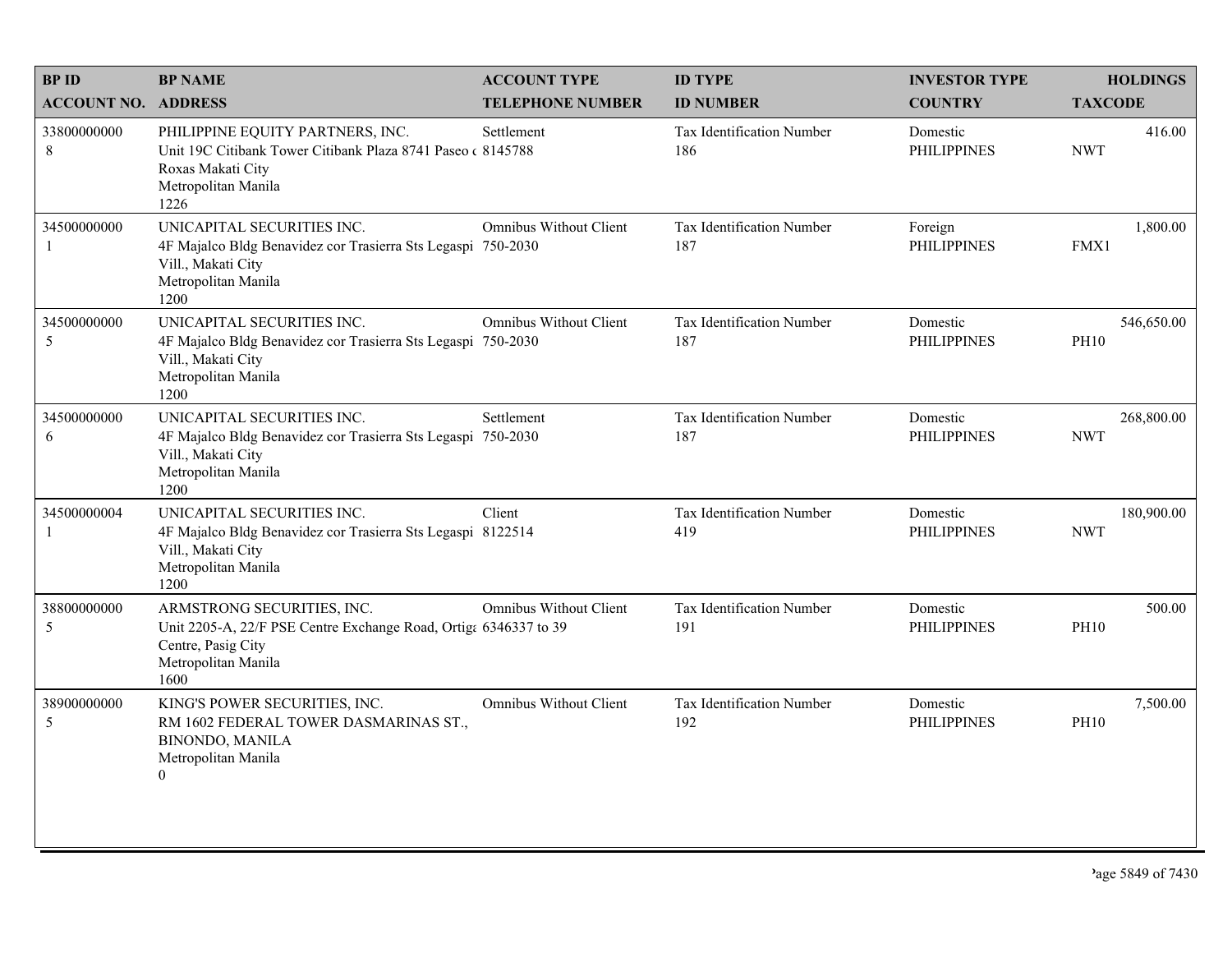| <b>BPID</b>                   | <b>BP NAME</b>                                                                                                                                                                | <b>ACCOUNT TYPE</b>     | <b>ID TYPE</b>                           | <b>INVESTOR TYPE</b>           | <b>HOLDINGS</b>             |
|-------------------------------|-------------------------------------------------------------------------------------------------------------------------------------------------------------------------------|-------------------------|------------------------------------------|--------------------------------|-----------------------------|
| <b>ACCOUNT NO. ADDRESS</b>    |                                                                                                                                                                               | <b>TELEPHONE NUMBER</b> | <b>ID NUMBER</b>                         | <b>COUNTRY</b>                 | <b>TAXCODE</b>              |
| BCDO2000000<br>-1             | <b>BANCO DE ORO - TRUST BANKING GROUP</b><br>17/F, South Tower, BDO Corporate Centre cor H.V.<br>Dela Costa and Makati Avenue Makati City City<br>Metropolitan Manila<br>1200 | Own<br>634 4660         | <b>Tax Identification Number</b><br>962  | Domestic<br><b>PHILIPPINES</b> | 11,499,880.00<br><b>NWT</b> |
| BCDO2000003                   | BANCO DE ORO - TRUST BANKING GROUP<br>17/F, South Tower, BDO Corporate Centre cor H.V.<br>Dela Costa and Makati Avenue Makati City City<br>Metropolitan Manila<br>1200        | Client<br>634 4660      | Tax Identification Number<br>1244        | Domestic<br><b>PHILIPPINES</b> | 23,900.00<br><b>NWT</b>     |
| BCDO2000005                   | <b>GENERALI PILIPINAS LIFE ASSURANCE</b><br><b>COMPANY - GF</b>                                                                                                               | Client                  | Tax Identification Number                | Domestic                       | 1,812,000.00                |
| -1                            | 17/F, South Tower, BDO Corporate Centre cor H.V.<br>Dela Costa and Makati Avenue Makati City City<br>Metropolitan Manila<br>1200                                              | 634 4660                | 1242                                     | <b>PHILIPPINES</b>             | <b>NWT</b>                  |
| BCDO2000007<br>$\mathbf{1}$   | <b>BANCO DE ORO - TRUST BANKING GROUP</b><br>17/F, South Tower, BDO Corporate Centre cor H.V.<br>Dela Costa and Makati Avenue Makati City City<br>Metropolitan Manila<br>1200 | Client<br>634 4660      | <b>Tax Identification Number</b><br>1224 | Domestic<br><b>PHILIPPINES</b> | 2,066,300.00<br><b>NWT</b>  |
| BCDO2000009<br>$\overline{1}$ | BANCO DE ORO - TRUST BANKING GROUP<br>17/F, South Tower, BDO Corporate Centre cor H.V.<br>Dela Costa and Makati Avenue Makati City City<br>Metropolitan Manila<br>1200        | Client<br>634 4660      | Tax Identification Number<br>1222        | Domestic<br><b>PHILIPPINES</b> | 1,883,650.00<br><b>NWT</b>  |
| BCDO2000010<br>-1             | BANCO DE ORO - TRUST BANKING GROUP<br>17/F, South Tower, BDO Corporate Centre cor H.V.<br>Dela Costa and Makati Avenue Makati City City<br>Metropolitan Manila<br>1200        | Client<br>634 4660      | Tax Identification Number<br>1221        | Domestic<br><b>PHILIPPINES</b> | 6,723,800.00<br><b>NWT</b>  |
| BCDO2000014<br>$\mathbf{1}$   | BANCO DE ORO - TRUST BANKING GROUP<br>17/F, South Tower, BDO Corporate Centre cor H.V.<br>Dela Costa and Makati Avenue Makati City City<br>Metropolitan Manila<br>1200        | Client<br>634 4660      | Tax Identification Number<br>1226        | Domestic<br><b>PHILIPPINES</b> | 40,100.00<br><b>NWT</b>     |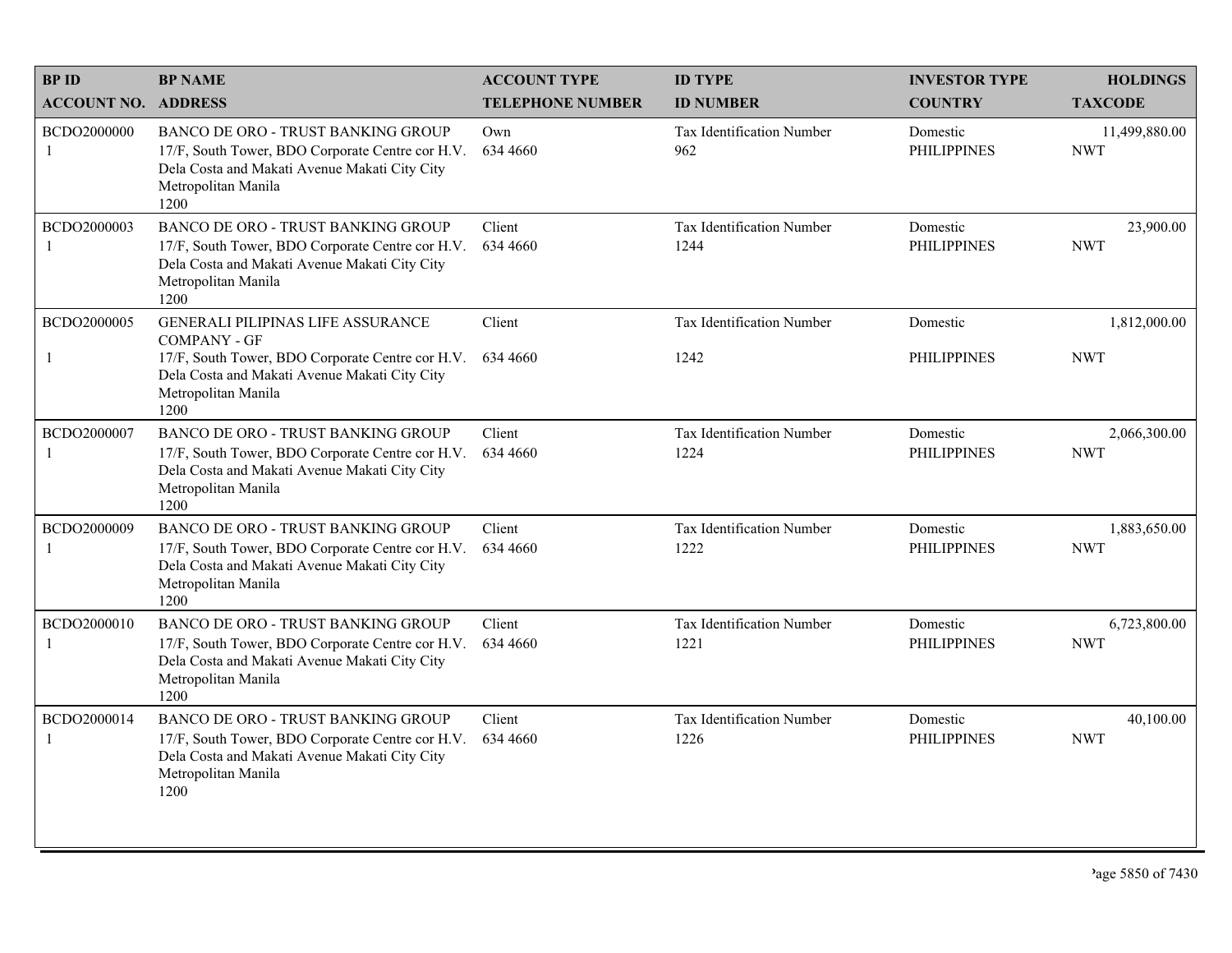| <b>BPID</b>                 | <b>BP NAME</b>                                                                                                                                                                              | <b>ACCOUNT TYPE</b>     | <b>ID TYPE</b>                    | <b>INVESTOR TYPE</b>           | <b>HOLDINGS</b>          |
|-----------------------------|---------------------------------------------------------------------------------------------------------------------------------------------------------------------------------------------|-------------------------|-----------------------------------|--------------------------------|--------------------------|
| <b>ACCOUNT NO. ADDRESS</b>  |                                                                                                                                                                                             | <b>TELEPHONE NUMBER</b> | <b>ID NUMBER</b>                  | <b>COUNTRY</b>                 | <b>TAXCODE</b>           |
| BCDO2000015<br>-1           | <b>BANCO DE ORO - TRUST BANKING GROUP</b><br>17/F, South Tower, BDO Corporate Centre cor H.V.<br>Dela Costa and Makati Avenue Makati City City<br>Metropolitan Manila<br>1200               | Client<br>634 4660      | Tax Identification Number<br>1227 | Domestic<br><b>PHILIPPINES</b> | 38,000.00<br><b>NWT</b>  |
| BCDO2000017<br>-1           | CLIMBS LIFE AND GENERAL INSURANCE<br><b>COOPERATIVE</b><br>17/F, South Tower, BDO Corporate Centre cor H.V.<br>Dela Costa and Makati Avenue Makati City City<br>Metropolitan Manila<br>1200 | Client<br>634 4660      | Tax Identification Number<br>1314 | Domestic<br><b>PHILIPPINES</b> | 19,000.00<br><b>NWT</b>  |
| BCDO2000026<br>-1           | <b>BANCO DE ORO - TRUST BANKING GROUP</b><br>17/F, South Tower, BDO Corporate Centre cor H.V.<br>Dela Costa and Makati Avenue Makati City City<br>Metropolitan Manila<br>1200               | Client<br>634 4660      | Tax Identification Number<br>1236 | Domestic<br><b>PHILIPPINES</b> | 536,950.00<br><b>NWT</b> |
| BCDO2000027<br>$\mathbf{1}$ | <b>BANCO DE ORO - TRUST BANKING GROUP</b><br>17/F, South Tower, BDO Corporate Centre cor H.V.<br>Dela Costa and Makati Avenue Makati City City<br>Metropolitan Manila<br>1200               | Client<br>634 4660      | Tax Identification Number<br>1316 | Domestic<br><b>PHILIPPINES</b> | 42,700.00<br><b>NWT</b>  |
| BCDO2000028<br>-1           | BANCO DE ORO - TRUST BANKING GROUP<br>17/F, South Tower, BDO Corporate Centre cor H.V.<br>Dela Costa and Makati Avenue Makati City City<br>Metropolitan Manila<br>1200                      | Client<br>634 4660      | Tax Identification Number<br>1237 | Domestic<br><b>PHILIPPINES</b> | 22,350.00<br><b>NWT</b>  |
| BCDO2000031<br>-1           | <b>BANCO DE ORO - TRUST BANKING GROUP</b><br>17/F, South Tower, BDO Corporate Centre cor H.V.<br>Dela Costa and Makati Avenue Makati City City<br>Metropolitan Manila<br>1200               | Client<br>634 4660      | Tax Identification Number<br>1239 | Domestic<br><b>PHILIPPINES</b> | 234,100.00<br><b>NWT</b> |
| BCDO2000032<br>$\mathbf{1}$ | BANCO DE ORO - TRUST BANKING GROUP<br>17/F, South Tower, BDO Corporate Centre cor H.V.<br>Dela Costa and Makati Avenue Makati City City<br>Metropolitan Manila<br>1200                      | Client<br>634 4660      | Tax Identification Number<br>1317 | Domestic<br><b>PHILIPPINES</b> | 338,600.00<br><b>NWT</b> |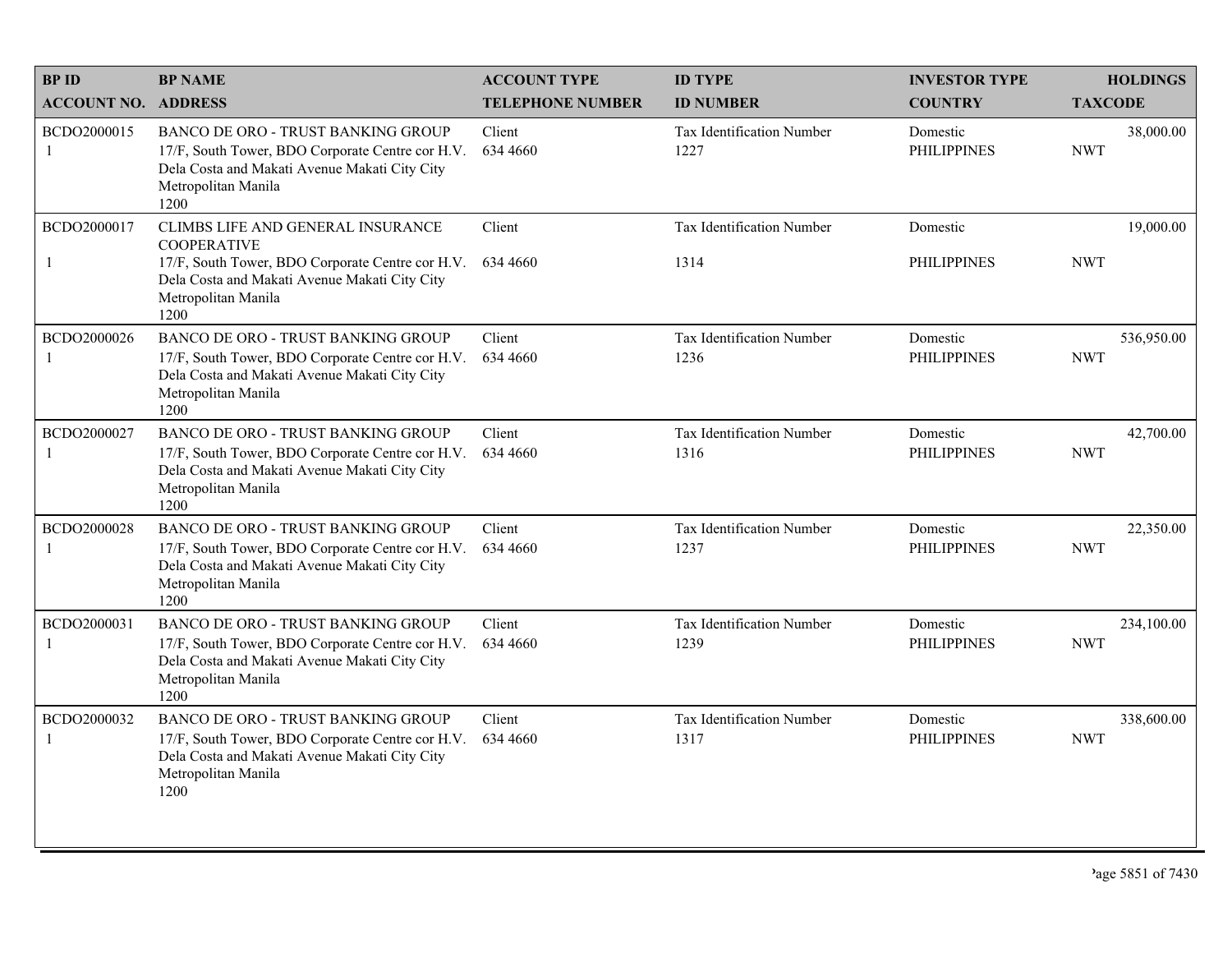| <b>BPID</b>                | <b>BP NAME</b>                                                                                                                                                                | <b>ACCOUNT TYPE</b>     | <b>ID TYPE</b>                                        | <b>INVESTOR TYPE</b>           | <b>HOLDINGS</b>            |
|----------------------------|-------------------------------------------------------------------------------------------------------------------------------------------------------------------------------|-------------------------|-------------------------------------------------------|--------------------------------|----------------------------|
| <b>ACCOUNT NO. ADDRESS</b> |                                                                                                                                                                               | <b>TELEPHONE NUMBER</b> | <b>ID NUMBER</b>                                      | <b>COUNTRY</b>                 | <b>TAXCODE</b>             |
| BCDO2000033<br>-1          | <b>BANCO DE ORO - TRUST BANKING GROUP</b><br>17/F, South Tower, BDO Corporate Centre cor H.V.<br>Dela Costa and Makati Avenue Makati City City<br>Metropolitan Manila<br>1200 | Client<br>634 4660      | Tax Identification Number<br>1246                     | Domestic<br><b>PHILIPPINES</b> | 8,487,000.00<br><b>NWT</b> |
| BCDO2000037<br>-1          | <b>BDO TRUST BANKING GROUP</b><br>16/F SOUTH TOWER, BDO CORPORATE CENTEI 8407000<br>7899 MAKATI AVE., MAKATI CITY<br>Metropolitan Manila                                      | Client                  | <b>Commercial Registration Number</b><br>1246         | Domestic<br><b>PHILIPPINES</b> | 28,800.00<br><b>NWT</b>    |
| BCDO2000051<br>-1          | <b>BDO TRUST BANKING GROUP</b><br>16F SOUTH TOWER, BDO CORPORATE CENTER 8407000<br>7899 MAKATI AVE., MAKATI CITY<br>Metropolitan Manila                                       | Client                  | Tax Identification Number<br>$1246***$                | Domestic<br><b>PHILIPPINES</b> | 212,300.00<br><b>NWT</b>   |
| BCDO2000052<br>-1          | <b>BDO TRUST BANKING GROUP</b><br>16F SOUTH TOWER, BDO CORPORATE CENTER 8407000<br>7899 MAKATI AVE., MAKATI CITY<br>Metropolitan Manila                                       | Client                  | Tax Identification Number<br>$1246*****$              | Domestic<br><b>PHILIPPINES</b> | 22,100.00<br><b>NWT</b>    |
| BCDO2000053<br>-1          | <b>BDO TRUST BANKING GROUP</b><br>16F SOUTH TOWER, BDO CORPORATE CENTER 8407000<br>7899 MAKATI AVE., MAKATI CITY<br>Metropolitan Manila                                       | Client                  | Tax Identification Number<br>1246 ******              | Domestic<br><b>PHILIPPINES</b> | 208,910.00<br><b>NWT</b>   |
| BCDO2000063<br>-1          | FEDERAL PHOENIX ASSURANCE CO., INC.<br>16F SOUTH TOWER, BDO CORPORATE CENTER 8407000<br>7899 MAKATI AVE., MAKATI CITY<br>Metropolitan Manila<br>0726                          | Client                  | Tax Identification Number<br>962!                     | Domestic<br><b>PHILIPPINES</b> | 240,220.00<br><b>NWT</b>   |
| BCDO2000064<br>-1          | <b>BDO TRUST BANKING GROUP</b><br>16F SOUTH TOWER, BDO CORPORATE CENTER 8407000<br>7899 MAKATI AVE., MAKATI CITY<br>Metropolitan Manila<br>0726                               | Client                  | Certificate Of Incorporation<br>962'                  | Domestic<br><b>PHILIPPINES</b> | 155,900.00<br><b>NWT</b>   |
| BCDO2000065<br>-1          | <b>BDO TRUST BANKING GROUP</b><br>16F SOUTH TOWER, BDO CORPORATE CENTER 8407000<br>7899 MAKATI AVE., MAKATI CITY<br>Metropolitan Manila<br>0726                               | Client                  | Certificate Of Incorporation<br>IMA#201-78059-0 NO ID | Domestic<br><b>PHILIPPINES</b> | 78,200.00<br><b>NWT</b>    |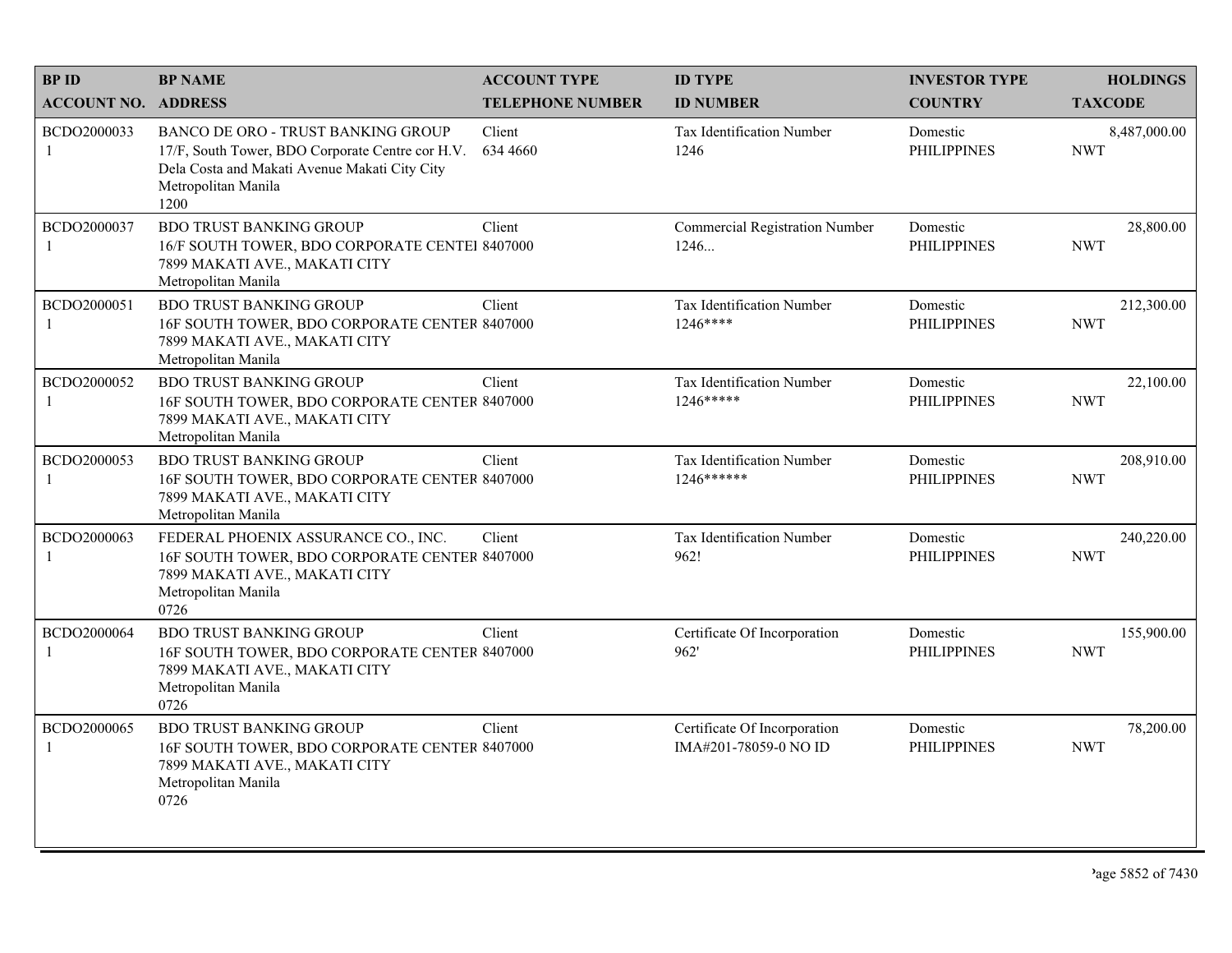| <b>BPID</b>                   | <b>BP NAME</b>                                                                                                                                   | <b>ACCOUNT TYPE</b>     | <b>ID TYPE</b>                                          | <b>INVESTOR TYPE</b>           | <b>HOLDINGS</b>          |
|-------------------------------|--------------------------------------------------------------------------------------------------------------------------------------------------|-------------------------|---------------------------------------------------------|--------------------------------|--------------------------|
| <b>ACCOUNT NO. ADDRESS</b>    |                                                                                                                                                  | <b>TELEPHONE NUMBER</b> | <b>ID NUMBER</b>                                        | <b>COUNTRY</b>                 | <b>TAXCODE</b>           |
| BCDO2000066<br>1              | <b>BDO TRUST BANKING GROUP</b><br>16F SOUTH TOWER, BDO CORPORATE CENTER 840-7000<br>7899 MAKATI AVE., MAKATI CITY<br>Metropolitan Manila<br>0726 | Client                  | Certificate Of Incorporation<br>IMA#201-78064-0 - NO ID | Domestic<br><b>PHILIPPINES</b> | 141,700.00<br><b>NWT</b> |
| BCDO2000067                   | IMA#201-78065-7<br>16F SOUTH TOWER, BDO CORPORATE CENTER 840-7000<br>7899 MAKATI AVE., MAKATI CITY<br>Metropolitan Manila<br>0726                | Client                  | Tax Identification Number<br>002-856-707-000            | Domestic<br><b>PHILIPPINES</b> | 3,000.00<br><b>NWT</b>   |
| BCDO2000068                   | IMA#208-78180-7<br>16F SOUTH TOWER, BDO CORPORATE CENTER 840-7000<br>7899 MAKATI AVE., MAKATI CITY<br>Metropolitan Manila<br>0726                | Client                  | Tax Identification Number<br>002-856-707-000*           | Domestic<br><b>PHILIPPINES</b> | 3,700.00<br><b>NWT</b>   |
| BCDO2000069<br>$\overline{2}$ | IMA# 201-78068<br>16F SOUTH TOWER, BDO CORPORATE CENTER 840-7000<br>7899 MAKATI AVE., MAKATI CITY<br>Metropolitan Manila<br>0726                 | Client                  | Tax Identification Number<br>002-856-707-000***         | Domestic<br><b>PHILIPPINES</b> | 3,740.00<br><b>NWT</b>   |
| BCDO2000070                   | IMA# 201-78069<br>16F SOUTH TOWER, BDO CORPORATE CENTER 8407000<br>7899 MAKATI AVE., MAKATI CITY<br>Metropolitan Manila<br>0726                  | Client                  | Tax Identification Number<br>002-856-707-.000           | Domestic<br><b>PHILIPPINES</b> | 150.00<br><b>NWT</b>     |
| BCDO2000071<br>1              | IMA#201-78074<br>16/F SOUTH TOWER, BDO CORPORATE CENTRI 840-7000<br>7899 MAKATI AVENUE, MAKATI CITY<br>Metropolitan Manila<br>0726               | Client                  | Tax Identification Number<br>002-856-707-000?           | Domestic<br><b>PHILIPPINES</b> | 291,000.00<br><b>NWT</b> |
| BCDO2000072                   | IMA#201-78037<br>16/FLR SOUTH TOWER, BDO CORPORATE<br>CENTRE, 7899 MAKATI AVENUE, MAKATI CITY<br>Metropolitan Manila<br>0726                     | Client<br>840-7000      | Tax Identification Number<br>002-856-707*-000           | Domestic<br><b>PHILIPPINES</b> | 17,400.00<br><b>NWT</b>  |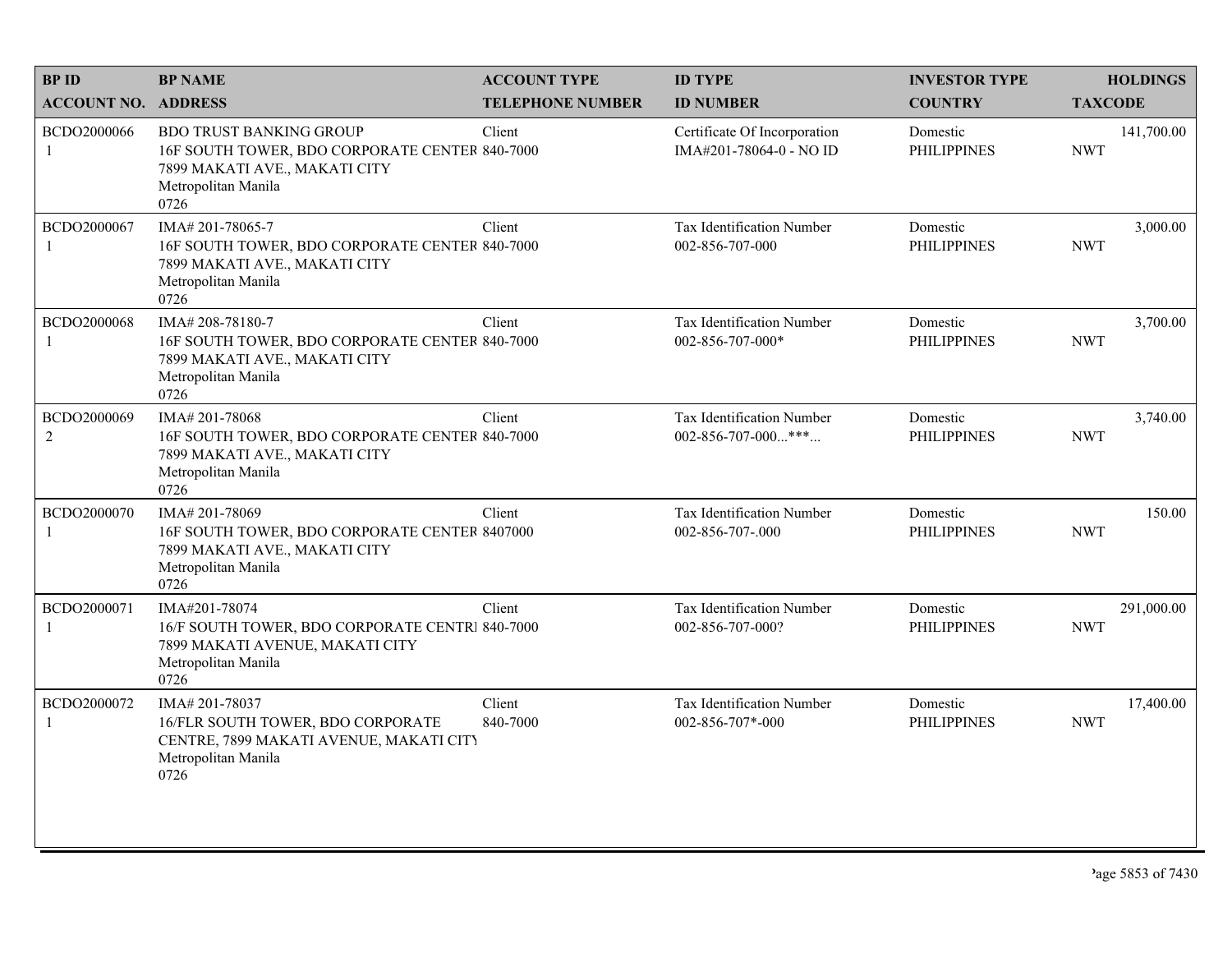| <b>BPID</b>                   | <b>BP NAME</b>                                                                                                                                                     | <b>ACCOUNT TYPE</b>     | <b>ID TYPE</b>                                               | <b>INVESTOR TYPE</b>           | <b>HOLDINGS</b>           |
|-------------------------------|--------------------------------------------------------------------------------------------------------------------------------------------------------------------|-------------------------|--------------------------------------------------------------|--------------------------------|---------------------------|
| <b>ACCOUNT NO. ADDRESS</b>    |                                                                                                                                                                    | <b>TELEPHONE NUMBER</b> | <b>ID NUMBER</b>                                             | <b>COUNTRY</b>                 | <b>TAXCODE</b>            |
| BCDO2000078<br>1              | IMA#201-78076<br>16F SOUTH TOWER, BDO CORPORATE CENTER 840-7000<br>7899 MAKATI AVE., MAKATI CITY<br>Metropolitan Manila                                            | Client                  | <b>Tax Identification Number</b><br>002-856-707-000TINNUMBER | Domestic<br><b>PHILIPPINES</b> | 14,100.00<br><b>NWT</b>   |
| BCDO2000085                   | IMA# 208-50271<br>16/F SOUTH TOWER, BDO CORPORATE CENTEI 840-7000<br>7899 MAKATI AVE., MAKATI CITY<br>Metropolitan Manila<br>0726                                  | Client                  | Tax Identification Number<br>002-856-707-000tg               | Domestic<br><b>PHILIPPINES</b> | 21,500.00<br><b>NWT</b>   |
| BCDO2000086                   | IMA#201-78082<br>16F SOUTH TOWER, BDO CORPORATE CENTER 840-7000<br>7899 MAKATI AVE., MAKATI CITY<br>Metropolitan Manila<br>0726                                    | Client                  | Tax Identification Number<br>002-856-707-000.fo              | Domestic<br><b>PHILIPPINES</b> | 284,300.00<br><b>NWT</b>  |
| BCDO2000089                   | IMA# 201-78086-3<br>16F SOUTH TOWER, BDO CORPORATE CENTER 840-7000<br>7899 MAKATI AVE., MAKATI CITY<br>Metropolitan Manila<br>STMT-E                               | Client                  | Tax Identification Number<br>002-856-707-000.FR              | Domestic<br><b>PHILIPPINES</b> | 68,500.00<br><b>NWT</b>   |
| BCDO2000090                   | IMA#201-78090-5<br>16F SOUTH TOWER, BDO CORPORATE CENTER 840-7000<br>7899 MAKATI AVE., MAKATI CITY<br>Metropolitan Manila<br>STMT-E                                | Client                  | Tax Identification Number<br>002-856-707-000.GB              | Domestic<br><b>PHILIPPINES</b> | 12,400.00<br><b>NWT</b>   |
| CHBC1000004<br>$\overline{2}$ | CHINA BANKING CORPORATION TRUST GROU Client<br>8/F CBC BUILDING, 8745 PASEO DE ROXAS COI 817-7981<br><b>VILLAR STS. MAKATI CITY</b><br>Metropolitan Manila<br>1216 |                         | Certificate Of Incorporation<br>1216                         | Domestic<br><b>PHILIPPINES</b> | 1,300.00<br><b>NWT</b>    |
| CHBC1000010<br>$\sqrt{2}$     | CHINA BANKING CORPORATION<br>8/F CBC BLDG., 8745 PASEO DE ROXAS COR.<br>VILLAR STS., MAKATI CITY<br>Metropolitan Manila                                            | Client<br>8855854       | Passport<br><b>BALANCED FUND NO ID</b>                       | Domestic<br><b>PHILIPPINES</b> | 110,000.00<br><b>PH10</b> |
| CITI1000000<br>-1             | CITIBANK N.A.<br>11/F Citibank Tower Villar corner Valero Sts. Makati 8947841<br>City, MM<br>Metropolitan Manila<br>1200                                           | Own                     | <b>Tax Identification Number</b><br>946                      | Foreign<br><b>PHILIPPINES</b>  | 79,412,810.00<br>FMX1     |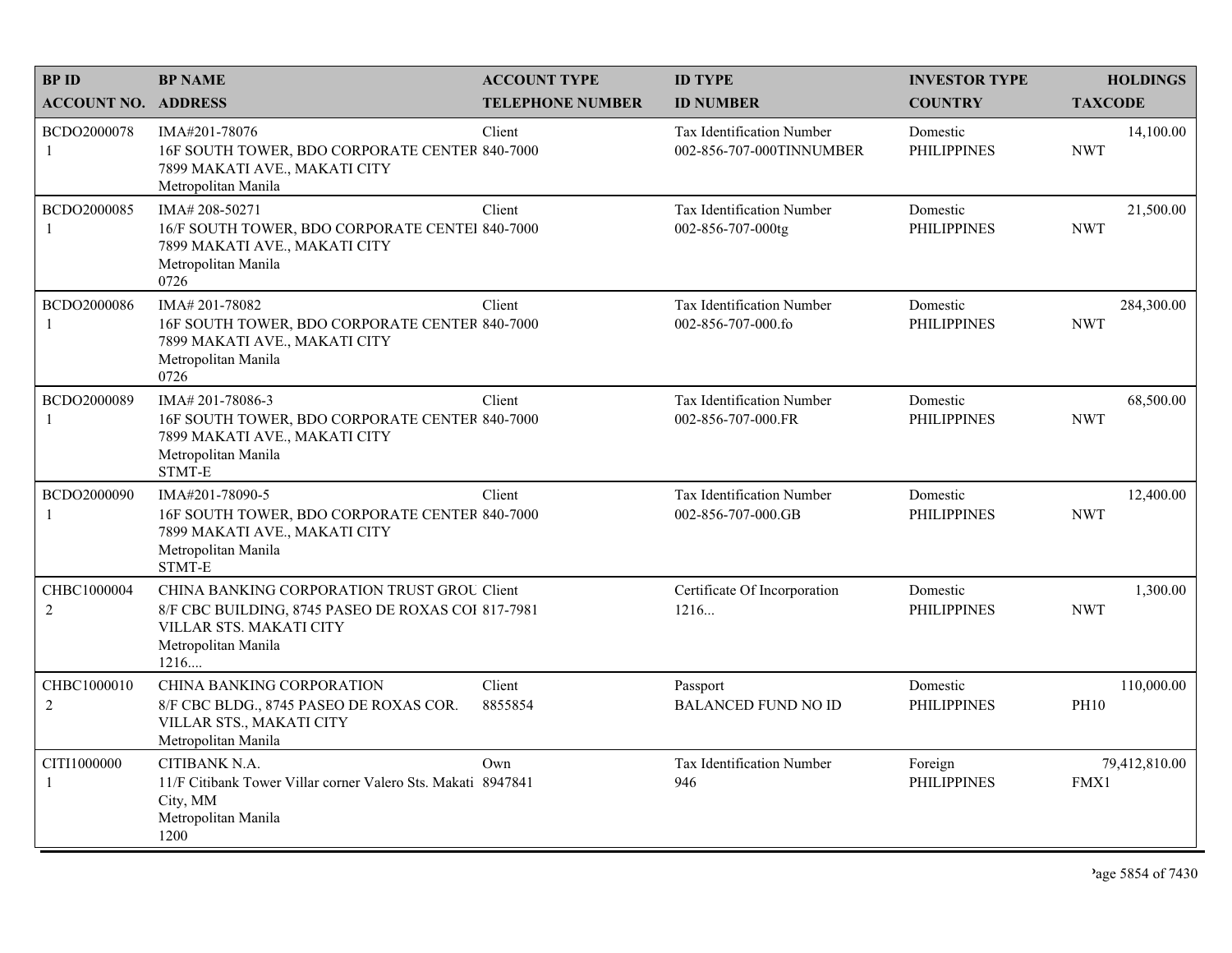| <b>BPID</b>                 | <b>BP NAME</b>                                                                                                           | <b>ACCOUNT TYPE</b>     | <b>ID TYPE</b>                           | <b>INVESTOR TYPE</b>           | <b>HOLDINGS</b>              |
|-----------------------------|--------------------------------------------------------------------------------------------------------------------------|-------------------------|------------------------------------------|--------------------------------|------------------------------|
| <b>ACCOUNT NO. ADDRESS</b>  |                                                                                                                          | <b>TELEPHONE NUMBER</b> | <b>ID NUMBER</b>                         | <b>COUNTRY</b>                 | <b>TAXCODE</b>               |
| CITI1000001<br>-1           | CITIBANK N.A.<br>11/F Citibank Tower Villar corner Valero Sts. Makati 8947841<br>City, MM<br>Metropolitan Manila<br>1200 | Client                  | <b>Tax Identification Number</b><br>1098 | Domestic<br><b>PHILIPPINES</b> | 16,412,097.00<br><b>NWT</b>  |
| CITI1000003<br>$\mathbf{1}$ | CITIBANK N.A.<br>11/F Citibank Tower Villar corner Valero Sts. Makati 8947841<br>City, MM<br>Metropolitan Manila<br>1200 | Client                  | Tax Identification Number<br>1102        | Domestic<br><b>PHILIPPINES</b> | 1,349,000.00<br><b>NWT</b>   |
| CITI1000004<br>$\mathbf{1}$ | CITIBANK N.A.<br>11/F Citibank Tower Villar corner Valero Sts. Makati 8947841<br>City, MM<br>Metropolitan Manila<br>1200 | Client                  | Tax Identification Number<br>1101        | Foreign<br><b>PHILIPPINES</b>  | 15,056,440.00<br><b>RA02</b> |
| CITI1000006                 | CITIBANK FAO PHILIPPINE AXA WEALTH<br><b>BALANCED</b>                                                                    | Client                  | Tax Identification Number                | Domestic                       | 2,458,985.00                 |
| -1                          | 11/F Citibank Tower Villar corner Valero Sts. Makati 8947841<br>City, MM<br>Metropolitan Manila<br>1200                  |                         | 1295                                     | <b>PHILIPPINES</b>             | <b>NWT</b>                   |
| CITI1000007                 | CITIBANK FAO PHILIPPINE AXA WEALTH<br><b>EQUITY</b>                                                                      | Client                  | Tax Identification Number                | Domestic                       | 3,307,256.00                 |
| $\mathbf{1}$                | 11/F Citibank Tower Villar corner Valero Sts. Makati 8947841<br>City, MM<br>Metropolitan Manila<br>1200                  |                         | 1103                                     | <b>PHILIPPINES</b>             | <b>NWT</b>                   |
| CITI1000008                 | CITIBANK FAO PHILIPPINE AXA LOCKED AND Client<br><b>LOADED-EQUITIES</b>                                                  |                         | Tax Identification Number                | Domestic                       | 131,018.00                   |
| $\mathbf{1}$                | 11/F Citibank Tower Villar corner Valero Sts. Makati 8947841<br>City, MM<br>Metropolitan Manila<br>1200                  |                         | 1105                                     | <b>PHILIPPINES</b>             | <b>NWT</b>                   |
| CITI1000010<br>$\mathbf{1}$ | CITIBANK N.A.<br>11/F Citibank Tower Villar corner Valero Sts. Makati 8947841<br>City, MM<br>Metropolitan Manila<br>1200 | Client                  | Tax Identification Number<br>1100        | Domestic<br><b>PHILIPPINES</b> | 30,854,519.00<br><b>NWT</b>  |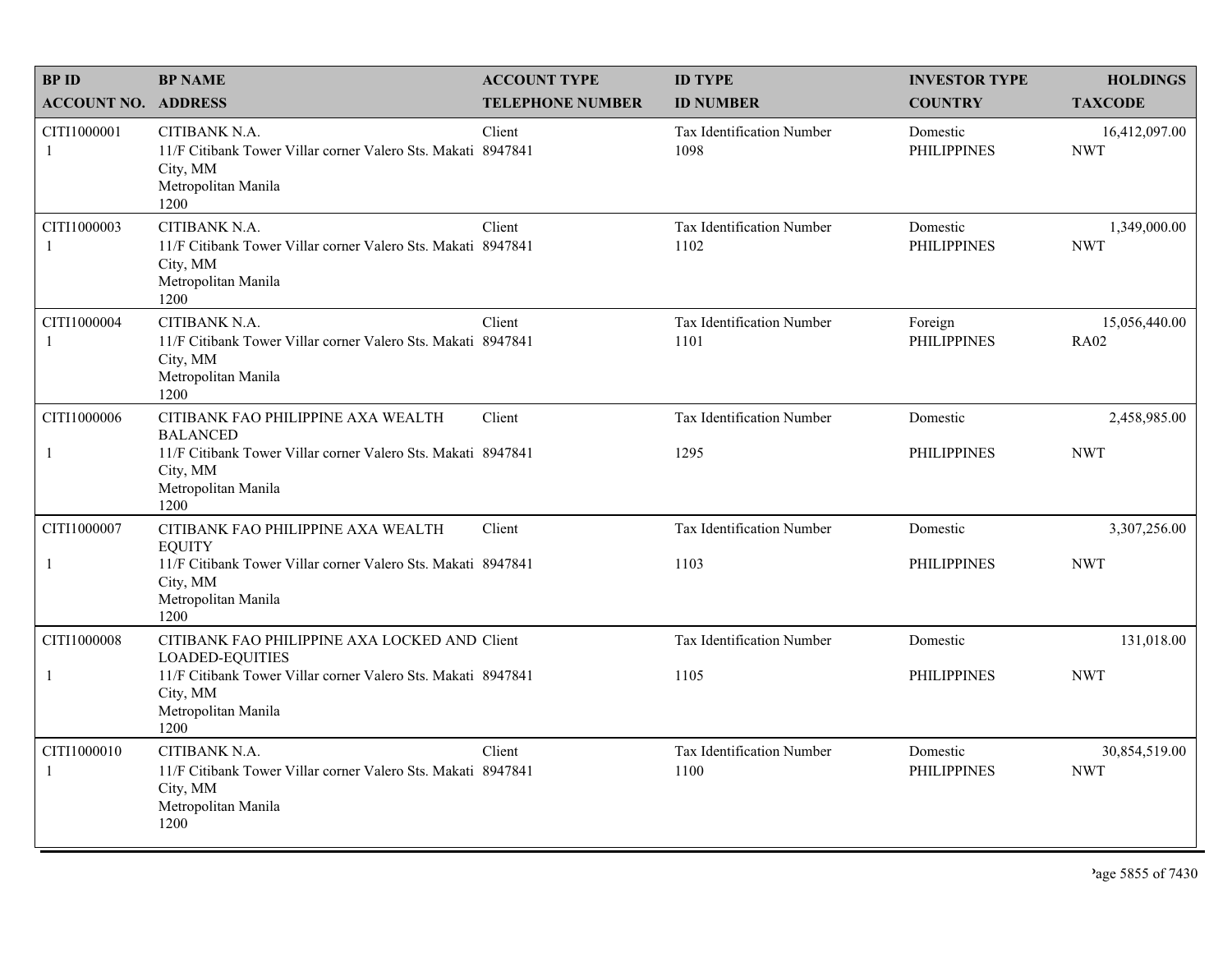| <b>BPID</b>                 | <b>BP NAME</b>                                                                                                                         | <b>ACCOUNT TYPE</b>     | <b>ID TYPE</b>                          | <b>INVESTOR TYPE</b>           | <b>HOLDINGS</b>            |
|-----------------------------|----------------------------------------------------------------------------------------------------------------------------------------|-------------------------|-----------------------------------------|--------------------------------|----------------------------|
| <b>ACCOUNT NO. ADDRESS</b>  |                                                                                                                                        | <b>TELEPHONE NUMBER</b> | <b>ID NUMBER</b>                        | <b>COUNTRY</b>                 | <b>TAXCODE</b>             |
| CITI1000011<br>-1           | CITIBANK FAO PHILIPPINE AXA OPPORTUNIT' Client<br>2/F CITI TOWER, PASEO DE ROXAS, MAKATI<br><b>CITY</b><br>Metropolitan Manila<br>1226 | 894-7714                | Tax Identification Number<br>1100*      | Domestic<br><b>PHILIPPINES</b> | 498,564.00<br><b>NWT</b>   |
| CITI1000012<br>-1           | CITIBANK FAO AIU INSURANCE PHILS<br><b>COMPANY</b><br>2/F, CITI TOWER, PASEO DE ROXAS, MAKATI<br><b>CITY</b>                           | Client<br>894-7498      | Tax Identification Number<br>$1100**$   | Domestic<br><b>PHILIPPINES</b> | 153,700.00<br><b>NWT</b>   |
|                             | Metropolitan Manila<br>1226                                                                                                            |                         |                                         |                                |                            |
| CITI1000014                 | CITIBANK FAO PHILIPPINE AXA LIFE<br><b>INSURANCE CORP.</b>                                                                             | Client                  | Certificate Of Incorporation            | Domestic                       | 460,941.00                 |
| $\mathbf{1}$                | 2ND CITIBANK TOWER 8741 PASEO DE ROXAS 894-7200<br><b>MAKATI CITY</b><br>Metropolitan Manila                                           |                         | CITI1000014                             | <b>PHILIPPINES</b>             | <b>NWT</b>                 |
| CITI1000015                 | CITIBANK FAO PHILIPPINE AXA CHINESE<br><b>TYCOON</b>                                                                                   | Client                  | Certificate Of Incorporation            | Domestic                       | 600,000.00                 |
| $\mathbf{1}$                | 2ND FLOOR CITIBANK TOWER SECURITIES AN 894-7200<br>FUNDS SERVICES MAKATI CITY<br>Metropolitan Manila<br>1226                           |                         | ID2                                     | <b>PHILIPPINES</b>             | <b>NWT</b>                 |
| DEUB1000000<br>$\mathbf{1}$ | DEUTSCHE BANK MANILA-CLIENTS A/C<br>26/F Ayala Tower One Ayala Triangle, Makati City<br>Metropolitan Manila<br>1226                    | Own<br>8946970          | <b>Tax Identification Number</b><br>948 | Foreign<br><b>PHILIPPINES</b>  | 159,491,898.00<br>FMX1     |
| DEUB2000000<br>-1           | DEUTSCHE BANK MANILA-CLIENTS A/C<br>26/F ayala Tower One, Ayala Triangle, Makati City<br>Metropolitan Manila<br>1226                   | Own<br>894-6970         | Tax Identification Number<br>949        | Domestic<br><b>PHILIPPINES</b> | 2,105,352.00<br><b>NWT</b> |
| DEUB2000003<br>-1           | DEUTSCHE BANK MANILA-CLIENTS A/C<br>26/F ayala Tower One, Ayala Triangle, Makati City<br>Metropolitan Manila<br>1226                   | Client<br>894-6970      | Tax Identification Number<br>1088       | Domestic<br><b>PHILIPPINES</b> | 1,190,595.00<br><b>NWT</b> |
| DEUB2000005<br>$\mathbf{1}$ | DEUTSCHE BANK MANILA-CLIENTS A/C<br>26/F ayala Tower One, Ayala Triangle, Makati City<br>Metropolitan Manila<br>1226                   | Client<br>894-6970      | Tax Identification Number<br>1087       | Domestic<br><b>PHILIPPINES</b> | 8,654,976.00<br><b>NWT</b> |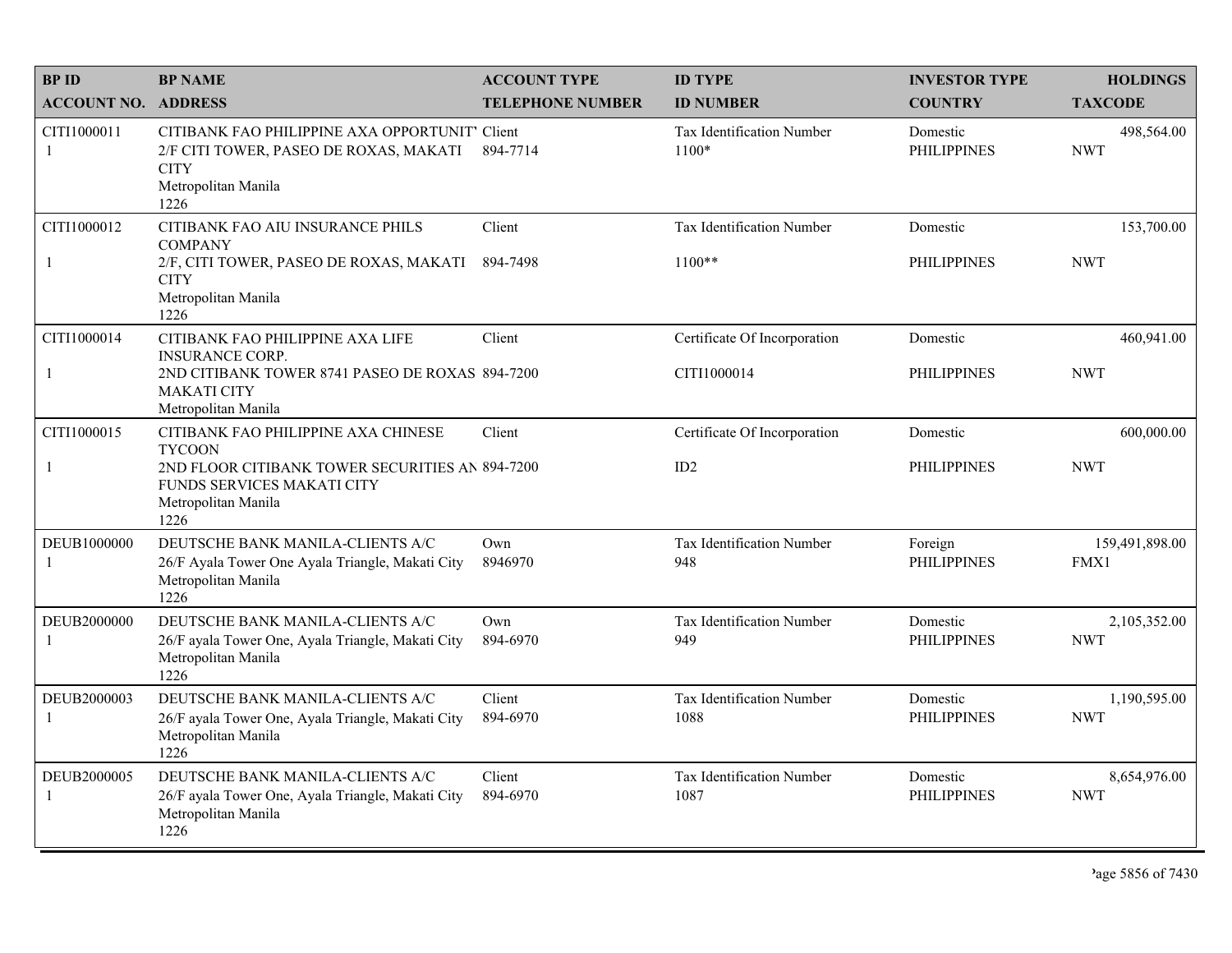| <b>BPID</b>                 | <b>BP NAME</b>                                                                                                                                                                                                                           | <b>ACCOUNT TYPE</b>     | <b>ID TYPE</b>                                  | <b>INVESTOR TYPE</b>           | <b>HOLDINGS</b>             |
|-----------------------------|------------------------------------------------------------------------------------------------------------------------------------------------------------------------------------------------------------------------------------------|-------------------------|-------------------------------------------------|--------------------------------|-----------------------------|
| <b>ACCOUNT NO. ADDRESS</b>  |                                                                                                                                                                                                                                          | <b>TELEPHONE NUMBER</b> | <b>ID NUMBER</b>                                | <b>COUNTRY</b>                 | <b>TAXCODE</b>              |
| DEUB2000006<br>1            | DEUTSCHE BANK MANILA-CLIENTS A/C<br>26/F ayala Tower One, Ayala Triangle, Makati City<br>Metropolitan Manila<br>1226                                                                                                                     | Client<br>894-6970      | Tax Identification Number<br>1290               | Domestic<br><b>PHILIPPINES</b> | 22,325.00<br><b>PH10</b>    |
| DEUB2000007<br>$\mathbf{1}$ | DEUTSCHE BANK AG MANILA BRANCH A/C<br><b>CLIENTS DEUB20</b><br>23F AYALA TOWER ONE AYALA AVE. MAKAT. 8946989<br><b>CITY</b><br>Metropolitan Manila                                                                                       | Client                  | Certificate Of Incorporation<br>000-449-586-000 | Domestic<br><b>PHILIPPINES</b> | 83,000.00<br><b>PH10</b>    |
| GSIS1000000<br>1            | GOVERNMENT SERVICE INSURANCE SYSTEM Own<br>GSIS Hqs., Financial Center Roxas Blvd., Pasay City 891-6346<br>Metropolitan Manila<br>$\overline{0}$                                                                                         |                         | Tax Identification Number<br>974                | Domestic<br><b>PHILIPPINES</b> | 41,475,344.00<br><b>NWT</b> |
| HSBC1000000                 | THE HONGKONG AND SHANGHAI BANKING<br>CORP. LTD. - CLIENTS' ACCT.<br>HSBC Securities Services 12th Floor, The Enterprise 8145200<br>Center, Tower I 6766 Ayala Avenue corner Paseo de<br>Roxas Makati City<br>Metropolitan Manila<br>1200 | Own                     | Tax Identification Number<br>951                | Foreign<br><b>PHILIPPINES</b>  | 692,858,657.00<br>FMX1      |
| HSBC1000016<br>1            | THE HONGKONG AND SHANGHAI BANKING<br>CORP. LTD. - CLIENTS' ACCT.<br>HSBC Securities Services 12th Floor, The Enterprise 8145200<br>Center, Tower I 6766 Ayala Avenue corner Paseo de<br>Roxas Makati City<br>Metropolitan Manila<br>1200 | Client                  | Tax Identification Number<br>1085               | Foreign<br><b>PHILIPPINES</b>  | 1,000,000.00<br><b>HK18</b> |
| HSBC1000049                 | THE HONGKONG AND SHANGHAI BANKING<br>CORP. LTD.-CLIENTS ACCT.<br>HSBC CENTRE, 3058 FIFTH AVE. WEST,<br>BONIFACIO GLOBAL CITY, TAGUIG CITY<br>Metropolitan Manila                                                                         | Client<br>8305300       | Certificate Of Incorporation<br>$1069**$        | Foreign<br><b>PHILIPPINES</b>  | 350,000.00<br><b>FTXN</b>   |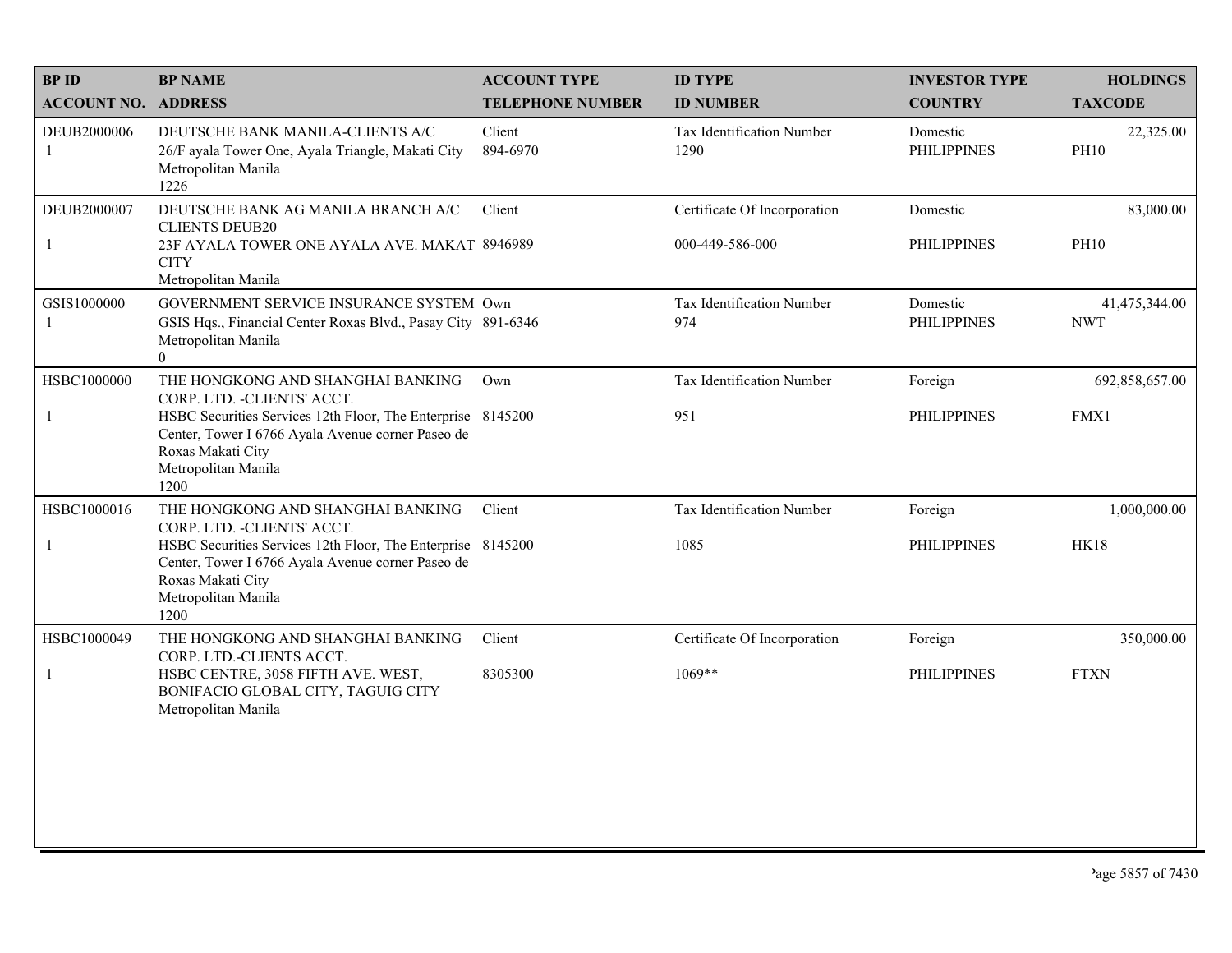| <b>BPID</b>                 | <b>BP NAME</b>                                                                                                                                                                                                                            | <b>ACCOUNT TYPE</b>     | <b>ID TYPE</b>                               | <b>INVESTOR TYPE</b>           | <b>HOLDINGS</b>             |
|-----------------------------|-------------------------------------------------------------------------------------------------------------------------------------------------------------------------------------------------------------------------------------------|-------------------------|----------------------------------------------|--------------------------------|-----------------------------|
| <b>ACCOUNT NO. ADDRESS</b>  |                                                                                                                                                                                                                                           | <b>TELEPHONE NUMBER</b> | <b>ID NUMBER</b>                             | <b>COUNTRY</b>                 | <b>TAXCODE</b>              |
| HSBC2000000<br>$\mathbf{1}$ | THE HONGKONG AND SHANGHAI BANKING<br>CORP. LTD. - CLIENTS' ACCT.<br>HSBC Securities Services 12th Floor, The Enterprise 814-5200<br>Center, Tower I 6766 Ayala Avenue corner Paseo de<br>Roxas Makati City<br>Metropolitan Manila<br>1200 | Own                     | Tax Identification Number<br>952             | Domestic<br><b>PHILIPPINES</b> | 28,264,006.00<br><b>NWT</b> |
| HSBC2000002<br>$\mathbf{1}$ | THE HONGKONG AND SHANGHAI BANKING<br>CORP. LTD. - CLIENTS' ACCT.<br>HSBC Securities Services 12th Floor, The Enterprise 814-5200<br>Center, Tower I 6766 Ayala Avenue corner Paseo de<br>Roxas Makati City<br>Metropolitan Manila<br>1200 | Client                  | Tax Identification Number<br>1055            | Domestic<br><b>PHILIPPINES</b> | 4,822,555.00<br><b>PH10</b> |
| HSBC2000005<br>$\mathbf{1}$ | INSULAR LIFE ASSURANCE CO., LTD - VUL-EF Client<br>HSBC Securities Services 7th Floor, HSBC Centre,<br>3058 Fifth Avenue West, Bonifacio Global City,<br><b>Taguig City</b><br>Metropolitan Manila                                        | 581-8203                | <b>Tax Identification Number</b><br>$1054 -$ | Domestic<br><b>PHILIPPINES</b> | 4,941,000.00<br><b>NWT</b>  |
| HSBC2000006<br>-1           | ING BANK, N.V. MNL (TRUST DEPT.) FOR THE Client<br>ACCT OF PNB LIFE INS, INC.<br>20/F TOWER ONE, AYALA TRIANGLE AYALA 902-7000<br>AVENUE, MAKATI CITY<br>Metropolitan Manila<br>1226                                                      |                         | Tax Identification Number<br>$1054*$         | Domestic<br><b>PHILIPPINES</b> | 795,301.00<br><b>NWT</b>    |
| HSBC2000007<br>-1           | THE INSULAR LIFE ASSURANCE COMPANY, L1 Client<br>IL COPORATE CENTRE, INSULAR LIFE DRIVE, 582-1875<br>FILINVEST CORPORATE CITY, ALABANG<br><b>MUNTINLUPA CITY</b><br>Metropolitan Manila<br>1226                                           |                         | Certificate Of Incorporation<br>1054.        | Domestic<br><b>PHILIPPINES</b> | 3,003,700.00<br><b>NWT</b>  |
| HSBC2000008<br>-1           | THE INSULAR LIFE ASSURANCE COMPANY, L1 Client<br>IL CORPORATE CENTRE, INSULAR LIFE DRIVE 7711915<br>FILINVEST CORPORATE CITY, ALABANG<br>MUNTINLUPA CITY<br>Metropolitan Manila<br>STMT-D                                                 |                         | Certificate Of Incorporation<br>1054         | Domestic<br><b>PHILIPPINES</b> | 1,634,400.00<br><b>NWT</b>  |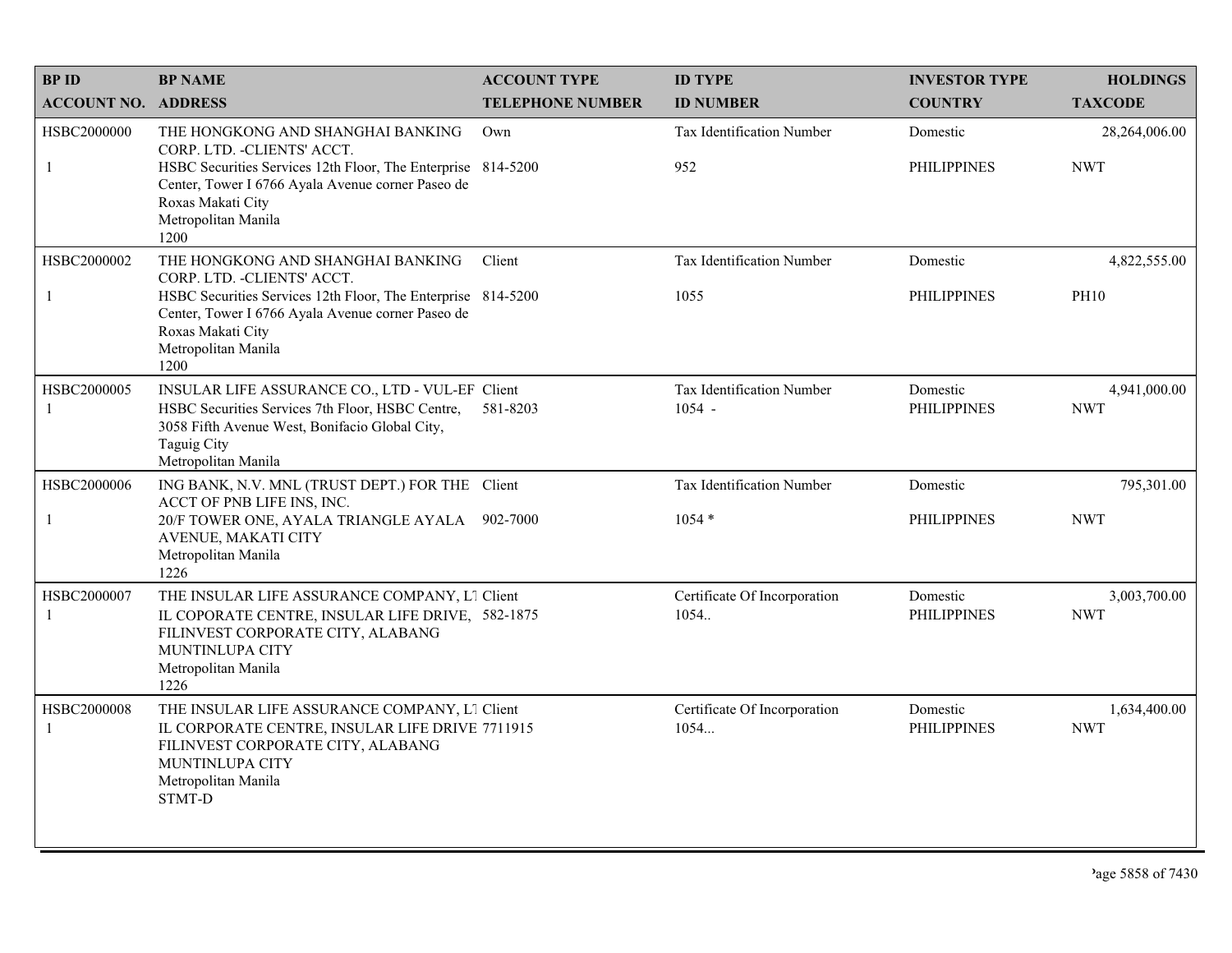| <b>BPID</b>                 | <b>BP NAME</b>                                                                                                                                                        | <b>ACCOUNT TYPE</b>     | <b>ID TYPE</b>                                | <b>INVESTOR TYPE</b>           | <b>HOLDINGS</b>            |
|-----------------------------|-----------------------------------------------------------------------------------------------------------------------------------------------------------------------|-------------------------|-----------------------------------------------|--------------------------------|----------------------------|
| <b>ACCOUNT NO. ADDRESS</b>  |                                                                                                                                                                       | <b>TELEPHONE NUMBER</b> | <b>ID NUMBER</b>                              | <b>COUNTRY</b>                 | <b>TAXCODE</b>             |
| HSBC2000009                 | THE MANUFACTURERS LIFE INSURANCE CO. Client<br>(PHILS.), INC.                                                                                                         |                         | Certificate Of Incorporation                  | Domestic                       | 2,117,500.00               |
| 1                           | 16/F LKG TOWER, 6801 AYALA AVENUE, MAK/ 884-5409<br><b>CITY</b><br>Metropolitan Manila<br>STMT-D                                                                      |                         | $NOID*$                                       | <b>PHILIPPINES</b>             | <b>NWT</b>                 |
| HSBC2000010<br>$\mathbf{1}$ | MANULIFE CHINABANK LIFE ASSURANCE CO. Client<br>24/F LKG TOWER, 6801 AYALA AVENUE, MAK/ 884-5409<br><b>CITY</b><br>Metropolitan Manila<br>STMT-D                      |                         | Certificate Of Incorporation<br>NO ID         | Domestic<br><b>PHILIPPINES</b> | 1,985,550.00<br><b>NWT</b> |
| HSBC2000011<br>-1           | SUN LIFE GREPA FINANCIAL, INC.<br>5/FLR SUNLIFE CENTRE 5TH AVENUE COR RIZ 555-8888<br>DRIVE, BONIFACIO GLOBAL CITY, TAGUIG CIT<br>Metropolitan Manila<br>1634         | Client                  | Tax Identification Number<br>000-460-716-000  | Domestic<br><b>PHILIPPINES</b> | 2,922,600.00<br><b>NWT</b> |
| HSBC3000000                 | THE HONGKONG & SHANGHAI BANKING COR Own<br>LTD. - OWN ACCOUNT                                                                                                         |                         | Tax Identification Number                     | Foreign                        | 2.00                       |
| -1                          | HSBC Securities Services 12th Floor, The Enterprise 636-7370<br>Center, Tower I 6766 Ayala Avenue corner Paseo de<br>Roxas Makati City<br>Metropolitan Manila<br>1200 |                         | 953                                           | <b>PHILIPPINES</b>             | <b>RA02</b>                |
| LBPI1000000<br>$\mathbf{1}$ | <b>LAND BANK OF THE PHILIPPINES</b><br>Land Bank Plaza 1598 M.H. del Pilar cor Quintos Sts. 8445402<br>Malate Manila<br>Metropolitan Manila<br>1200                   | Own                     | Tax Identification Number<br>976              | Domestic<br><b>PHILIPPINES</b> | 596,100.00<br><b>NWT</b>   |
| LBPT1000000                 | LAND BANK OF THE PHILIPPINES-TRUST<br><b>BANKING GROUP</b>                                                                                                            | Own                     | Tax Identification Number                     | Domestic                       | 8,150.00                   |
| $\mathbf{1}$                | LBP PLAZA 1598 M.H. DEL PILAR COR DR. J.<br>QUINTOS STS., MALATE MANILA<br>Metropolitan Manila<br>1004                                                                | 405-7550                | 000-470-394-000                               | <b>PHILIPPINES</b>             | <b>NWT</b>                 |
| LBPT1000009<br>-1           | LBP-TBG AS AGENT FOR 28568 TA 01<br>LAND BANK OF THE PHILIPPINES COR. DR. J.<br>QUINTOS STS., MALATE, MANILA<br>Metropolitan Manila                                   | Client<br>405-7554      | Tax Identification Number<br>004-628-891-000* | Domestic<br><b>PHILIPPINES</b> | 29,950.00<br><b>NWT</b>    |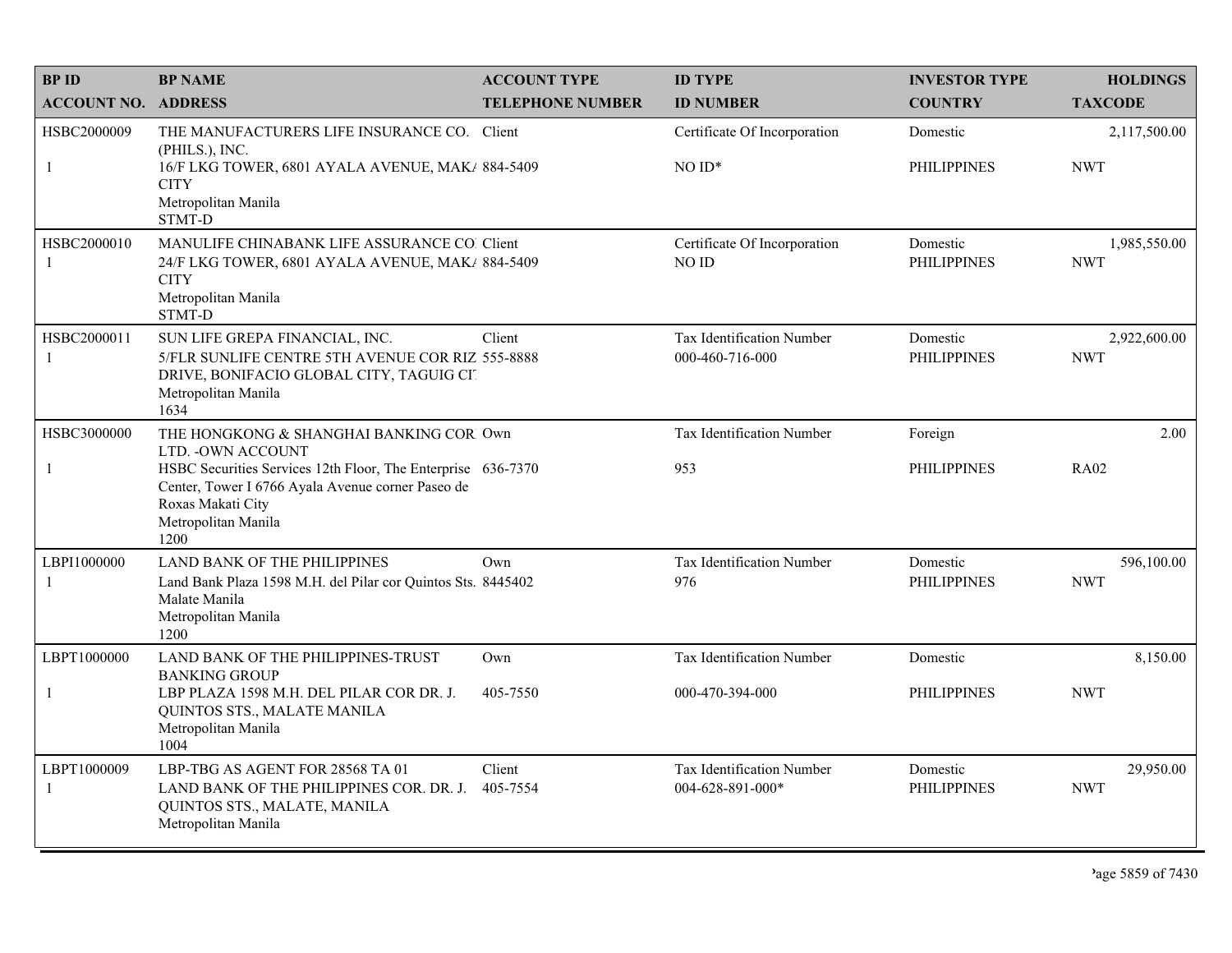| <b>BPID</b>                | <b>BP NAME</b>                                                                                                                                                                                      | <b>ACCOUNT TYPE</b>     | <b>ID TYPE</b>                               | <b>INVESTOR TYPE</b>           | <b>HOLDINGS</b>            |
|----------------------------|-----------------------------------------------------------------------------------------------------------------------------------------------------------------------------------------------------|-------------------------|----------------------------------------------|--------------------------------|----------------------------|
| <b>ACCOUNT NO. ADDRESS</b> |                                                                                                                                                                                                     | <b>TELEPHONE NUMBER</b> | <b>ID NUMBER</b>                             | <b>COUNTRY</b>                 | <b>TAXCODE</b>             |
| LBPT1000013<br>1           | LBP-TBG AS AGENT FOR 22594 TA 01<br>LANDBANK PLAZA M.H. DEL PILAR COR DR. J. 405-7554<br>QUINTOS STS. MALATE MANILA<br>Metropolitan Manila<br>1004                                                  | Client                  | Tax Identification Number<br>000-839-862-000 | Domestic<br><b>PHILIPPINES</b> | 78,600.00<br><b>NWT</b>    |
| NRCP1000000<br>-1          | NATIONAL REINSURANCE CORPORATION OF Own<br>THE PHILIPPINES<br>18th Floor, Philippine AXA Life Centre, Sen. Gil Puy 887-4570<br>Ave., corner Tindalo St., Makati City<br>Metropolitan Manila<br>1200 |                         | Tax Identification Number<br>1006            | Domestic<br><b>PHILIPPINES</b> | 100,000.00<br><b>NWT</b>   |
| OOVV1000000<br>1           | UCPB GENERAL INSURANCE CO., INC.<br>25th Floor, LKG Tower Ayala Avenue, Makati City<br>Metropolitan Manila<br>1226                                                                                  | Own<br>884-1225         | Tax Identification Number<br>1007            | Domestic<br><b>PHILIPPINES</b> | 50,000.00<br><b>NWT</b>    |
| PABC1000000                | AB CAPITAL & INVESTMENT CORP. - TRUST & Own<br><b>INVESTMENT DIV.</b>                                                                                                                               |                         | Tax Identification Number                    | Domestic                       | 200,962.00                 |
| 1                          | G/F, Asianbank Centre Bldg., Sen. Gil Puyat Extensio 8930373<br>cor. Tordesillas St., Salcedo Village Makati City<br>Metropolitan Manila<br>$\overline{0}$                                          |                         | 899                                          | <b>PHILIPPINES</b>             | <b>NWT</b>                 |
| PCPL1000002                | UNITED COCONUT PLANTERS LIFE ASSURAN( Client<br><b>CORPORATION</b>                                                                                                                                  |                         | Tax Identification Number                    | Domestic                       | 20,000.00                  |
|                            | 6774 Cocolife Building, Ayala Avenue, Makati City 812-9070<br>Metropolitan Manila<br>1200                                                                                                           |                         | 1128                                         | <b>PHILIPPINES</b>             | <b>NWT</b>                 |
| PNBC2000000                | <b>PNB-TBG T-10820</b><br>3/F PNB Financial Center Roxas Blvd., Pasay City<br>Metropolitan Manila<br>1300                                                                                           | Own<br>5263059          | Tax Identification Number<br>986             | Domestic<br><b>PHILIPPINES</b> | 2,447,400.00<br><b>NWT</b> |
| PPSB1000000                | EASTWEST BANKING CORPORATION - TRUST Own<br><b>DIVISION</b>                                                                                                                                         |                         | Tax Identification Number                    | Domestic                       | 62,800.00                  |
|                            | 20/F PBCOM TOWER, AYALA AVE., MAKATI<br><b>CITY</b><br>Metropolitan Manila<br>1229                                                                                                                  | 885-0695 L8582          | 919                                          | <b>PHILIPPINES</b>             | <b>NWT</b>                 |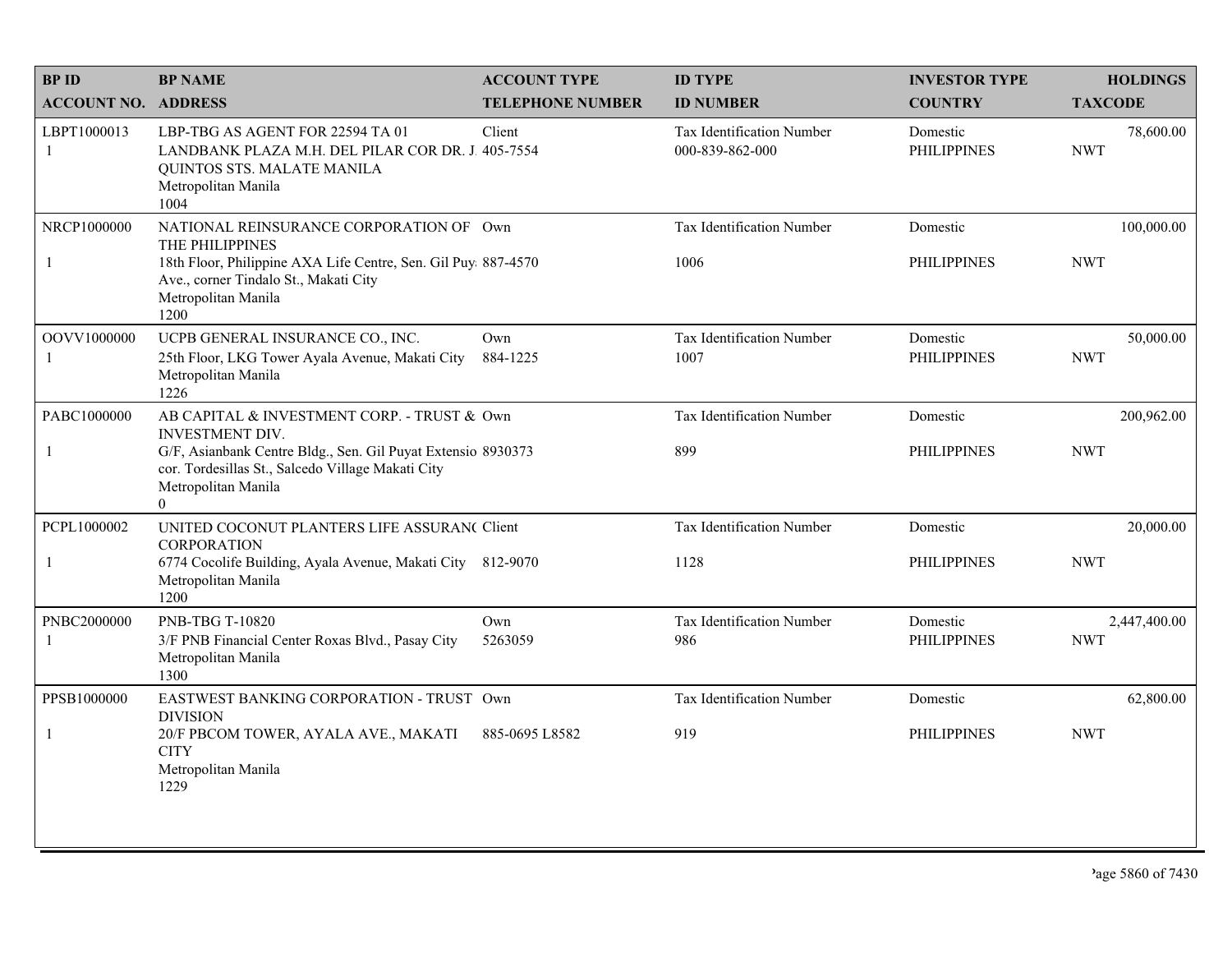| <b>BP ID</b>                  | <b>BP NAME</b>                                                                                                                                                                         | <b>ACCOUNT TYPE</b>     | <b>ID TYPE</b>                            | <b>INVESTOR TYPE</b>           | <b>HOLDINGS</b>               |
|-------------------------------|----------------------------------------------------------------------------------------------------------------------------------------------------------------------------------------|-------------------------|-------------------------------------------|--------------------------------|-------------------------------|
| <b>ACCOUNT NO. ADDRESS</b>    |                                                                                                                                                                                        | <b>TELEPHONE NUMBER</b> | <b>ID NUMBER</b>                          | <b>COUNTRY</b>                 | <b>TAXCODE</b>                |
| PSMC2000000<br>$\mathbf{1}$   | SAN MIGUEL CORPORATION RETIREMENT<br><b>PLAN-STP</b><br>San Miguel Corporation Retirement Plan 40 San<br>Miguel Avenue, Ortigas Center Mandaluyong City<br>Metropolitan Manila<br>1550 | Own<br>632-3000         | <b>Tax Identification Number</b><br>929   | Domestic<br><b>PHILIPPINES</b> | 992,000.00<br><b>NWT</b>      |
| RCBC1000000<br>-1             | RCBC TRUST & INVESTMENT DIVISION<br>333 Sen. Gil J. Puyat Ave. Makati City<br>Metropolitan Manila<br>1200                                                                              | Own<br>894-9017/18      | Tax Identification Number<br>987          | Domestic<br><b>PHILIPPINES</b> | 409,800.00<br><b>NWT</b>      |
| RCBC3000000<br>1              | RCBC TRUST & INVESTMENT DIVISION -<br><b>VARIOUS TAXABLE ACCTS</b><br>333 SEN. GIL J. PUYAT AVE., MAKATI CITY<br>Metropolitan Manila                                                   | Own<br>8783326          | Tax Identification Number<br>987.         | Domestic<br><b>PHILIPPINES</b> | 17,000.00<br><b>PH10</b>      |
| SCBK1000000<br>$\overline{1}$ | STANDARD CHARTERED BANK<br>6756 Ayala Avenue Makati City<br>Metropolitan Manila<br>1200                                                                                                | Own<br>878-2879         | Tax Identification Number<br>957          | Foreign<br><b>PHILIPPINES</b>  | 123,638,256.00<br>FMX1        |
| SCBK1000048<br>$\mathbf{1}$   | STANDARD CHARTERED BANK<br>6756 Ayala Avenue Makati City<br>Metropolitan Manila<br>1200                                                                                                | Client<br>878-2879      | Tax Identification Number<br>1015         | Foreign<br><b>PHILIPPINES</b>  | 30,000.00<br>NTT <sub>2</sub> |
| SCBK1000050                   | PRU LIFE INSURANCE CORP. OF UK - LINKED Client                                                                                                                                         |                         | <b>Commercial Registration Number</b>     | Domestic                       | 7,750,850.00                  |
| $\mathbf{1}$                  | <b>FUND</b><br>5TH FLOOR 6788 AYALA AVENUE MAKATI CIT 878-2124<br>Metropolitan Manila<br>1200                                                                                          |                         | AS096-0511                                | <b>PHILIPPINES</b>             | <b>NWT</b>                    |
| SCTD1000000<br>$\mathbf{1}$   | <b>MBTC - TRUST BANKING GROUP</b><br>5/F Metrobank Plaza Sen. Gil J. Puyat Ave. Makati<br>City<br>Metropolitan Manila<br>1200                                                          | Own<br>894-8888         | Tax Identification Number<br>990          | Domestic<br><b>PHILIPPINES</b> | 14,305,888.00<br><b>NWT</b>   |
| SCTD1000004<br>$\overline{1}$ | MBTC TBG AS IM FOR 3012-00022-07<br>17TH FLR. GT TOWER INTL AYALA AVE.,<br><b>MAKATI CITY</b><br>Metropolitan Manila                                                                   | Client<br>857-5299      | Tax Identification Number<br>$990$ * **** | Domestic<br><b>PHILIPPINES</b> | 100,300.00<br><b>PH10</b>     |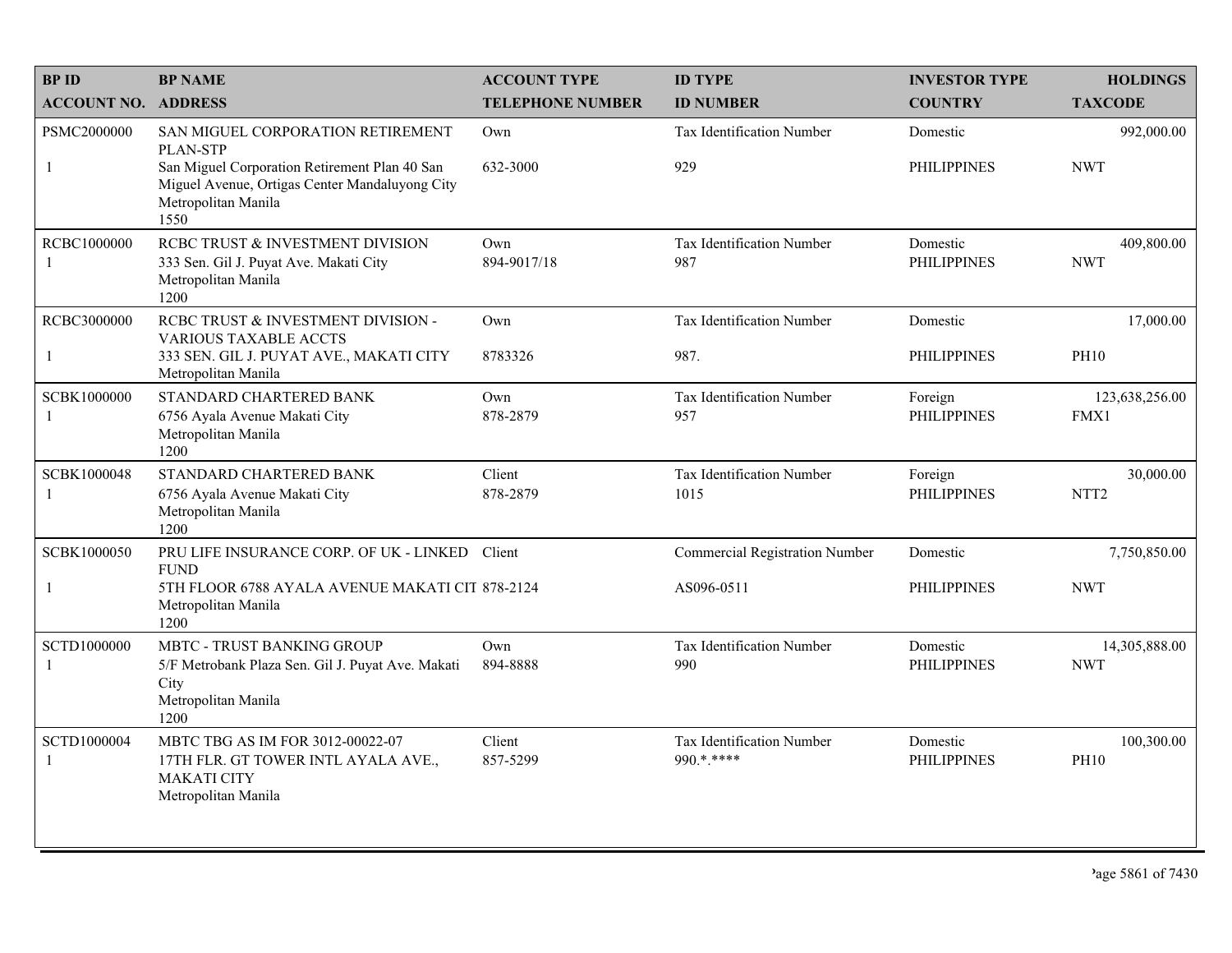| <b>BPID</b>                | <b>BP NAME</b>                                                                                                                           | <b>ACCOUNT TYPE</b>     | <b>ID TYPE</b>                            | <b>INVESTOR TYPE</b>           | <b>HOLDINGS</b>         |
|----------------------------|------------------------------------------------------------------------------------------------------------------------------------------|-------------------------|-------------------------------------------|--------------------------------|-------------------------|
| <b>ACCOUNT NO. ADDRESS</b> |                                                                                                                                          | <b>TELEPHONE NUMBER</b> | <b>ID NUMBER</b>                          | <b>COUNTRY</b>                 | <b>TAXCODE</b>          |
| SCTD1000011<br>1           | MBTC TBG AS IM FOR MFI FOUNDATION, INC. Client<br>17TH FLR. GT TOWER INTL AYALA AVE.,<br><b>MAKATI CITY</b><br>Metropolitan Manila       | 857-5299                | Certificate Of Incorporation<br>990 ***** | Domestic<br><b>PHILIPPINES</b> | 8,050.00<br><b>NWT</b>  |
| SCTD1000012                | MBTC TBG AS IM FOR TAKING CARE OF<br><b>BUSINESS CORP.</b>                                                                               | Client                  | Certificate Of Incorporation              | Domestic                       | 50,000.00               |
| 1                          | 17TH FLR. GT TOWER INTL AYALA AVE.,<br><b>MAKATI CITY</b><br>Metropolitan Manila                                                         | 857-5299                | 990 ****                                  | <b>PHILIPPINES</b>             | <b>NWT</b>              |
| SCTD1000014                | MBTC TBG AS IM FOR BOARD OF TRUSTEES O Client<br>PERAA RET FUND                                                                          |                         | Certificate Of Incorporation              | Domestic                       | 693,450.00              |
|                            | 17TH FLR. GT TOWER INTL AYALA AVE.,<br><b>MAKATI CITY</b><br>Metropolitan Manila                                                         | 857-5299                | 990**                                     | <b>PHILIPPINES</b>             | <b>NWT</b>              |
| SCTD1000015                | MBTC TBG AS IM FOR BOARD OF TRUSTEES - Client<br>STANDARD CHARTERED RET PLAN                                                             |                         | Certificate Of Incorporation              | Domestic                       | 30,000.00               |
| 1                          | 17TH FLR. GT TOWER INTL AYALA AVE.,<br><b>MAKATI CITY</b><br>Metropolitan Manila                                                         | 857-5299                | 990                                       | <b>PHILIPPINES</b>             | <b>NWT</b>              |
| SCTD1000016                | MBTC TBG AS IM FOR GOVT SERVICE<br><b>INSURANCE SYSTEM</b>                                                                               | Client                  | Certificate Of Incorporation              | Domestic                       | 4,333,400.00            |
| 1                          | 17TH FLR. GT TOWER INTL AYALA AVE.,<br><b>MAKATI CITY</b><br>Metropolitan Manila                                                         | 857-5299                | 990*                                      | <b>PHILIPPINES</b>             | <b>NWT</b>              |
| SCTD1000017<br>1           | MBTC TBG AS INV MGR FOR MERCURY GROU. Client<br>17TH FLR. GT TOWER INTL AYALA AVE.,<br><b>MAKATI CITY</b><br>Metropolitan Manila<br>1200 | 857-5299                | Tax Identification Number<br>990*         | Domestic<br><b>PHILIPPINES</b> | 50,000.00<br><b>NWT</b> |
| SCTD1000019                | MBTC-TBG AS INV MGR FLG MANAGEMENT & Client<br>DEVT. CORP.                                                                               |                         | Certificate Of Incorporation              | Domestic                       | 111,200.00              |
|                            | 17TH FLR GT TOWER INTL, AYALA AVE.,<br><b>MAKATI CITY</b><br>Metropolitan Manila<br>STMT-D                                               | 8575299                 | FLG MGNT NO ID                            | <b>PHILIPPINES</b>             | <b>NWT</b>              |
|                            |                                                                                                                                          |                         |                                           |                                |                         |